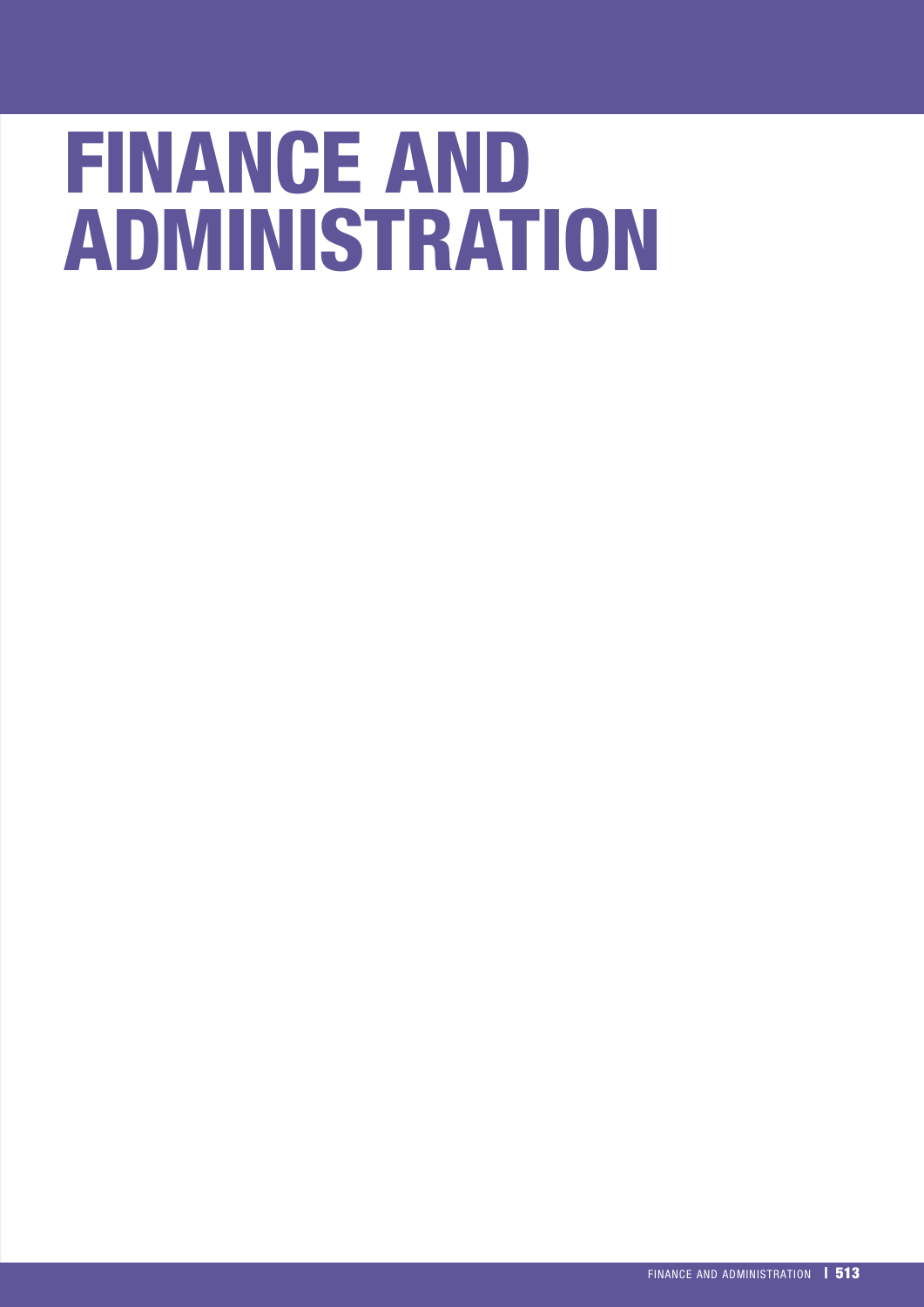# THE FINANCIAL YEAR 2017

The 2017 financial year yielded a consolidated surplus of KCHF 63,104. Strong donor support for field operations was the main driver for this result. Another key driver was the positive behaviour of the financial markets with regard to foreign exchange risk exposure.



In 2017, funding for the field slightly exceeded expenditure by KCHF 6,822. This result demonstrates a worrying trend in which highly visible contexts are substantially overfunded, while others remain significantly underfunded. The sum of excess funding reached KCHF 131,525, while the sum of deficit funding was KCHF 85,968. The 2017 results enabled the ICRC to reinforce its reserves for future operations to the equivalent of two months' worth of expenditures and to prepare to invest in the digital transformation of its operations. The current environment remains unpredictable and volatile, and sustaining the 2017 level of funding is not guaranteed; a pragmatic and reasonable amount of reserves is necessary for the ICRC to respond quickly to humanitarian crises and to face unexpected risks.

The decrease in flexible funding – i.e. totally non-earmarked or loosely earmarked (region- and/or programme-earmarked) contributions – which is vital to preserving the ICRC's operational capacity, remains worrisome. This is linked directly to the issue of overfunded contexts, mentioned above. The independent, neutral nature of the ICRC and its multidisciplinary and real-time action require access to flexible funding, in the range of 35% to 40% of its income. Such flexible funding enables the ICRC to respond in the most efficient manner to humanitarian needs in increasingly volatile contexts. Unfortunately, donors are under increasing pressure to directly allocate funds to contexts that are highly visible in the news. The trend in past years, of rising country-earmarked contributions, continued in 2017; totally non-earmarked and loosely earmarked funds dropped to their lowest level in years (27%, compared to 41% in 2011).



#### APPEALS 2017: OPERATIONS

The initial field budget of KCHF 1,612,078 increased by KCHF 155,737, to KCHF 1,767,815. This was the result of 12 budget extensions adopted over the course of the year: for Bangladesh, Brasilia (regional), Chad, Iraq, Libya, Myanmar, Niger, Nigeria, Pretoria (regional), Somalia, Yaoundé (regional) and Yemen. These budget extensions amounted to an additional CHF 155.7 million, raising the field budget to CHF 1,767.8 million. They totaled close to twice the amount of the budget extensions decided in 2016, and were adopted in response to additional humanitarian needs or shifts in the operational environment.

The total field expenditure amounted to KCHF 1,637,149 in 2017, compared with KCHF 1,462,014 in 2016. The 2017 level of spending corresponds to an implementation rate of 92.6% of the final field budget. Direct contributions to field operations reached KCHF 1,643,970, up 9.0% from 2016.

#### APPEALS 2017: HEADQUARTERS

The final headquarters budget was KCHF 216,719. The actual expenditure amounted to KCHF 214,394. This corresponded to an implementation rate of 98.9% of the budget. The importance and continued expansion of field activities, and ongoing organizational transformations, required additional support from headquarters.

#### STATEMENT OF INCOME

After consolidating the results of the field and headquarters budgets, and the budgets of the funds and foundations it controls, the ICRC ended up with an overall surplus of KCHF 63,104 in 2017, compared with an excess of KCHF 107,302 in 2016. The operating result reflected the effect of increased funding for the ICRC's field operations, owing in part to a number of highly visible operations, which was partly offset by operational limitations in various contexts marked with heightened security and/or access constraints. The non-operating result was buoyed by relative currency stability and better-performing financial markets.

#### BALANCE SHEET

No significant changes occurred in the consolidation perimeter since the introduction in 2001 of International Financial Reporting Standards (IFRS). As per the decision of the 32nd International Conference, the Augusta Fund was merged into the Florence Nightingale Fund. Long-term donor commitments and human resources remained significant drivers in the balance sheet.

#### AUDITORS' OPINION AND INTERNAL CONTROL

In 2017, as an additional move to increase the transparency of its financial processes, the ICRC shared – for the first time – its 2016 management letter, and details on major fraud cases, with members of the Donor Support Group, in the presence of its external auditors. This exercise will be repeated for the 2017 financial statements.

As per Swiss legal requirements regarding internal control systems, the external auditors have confirmed unreservedly the existence of such a system at the ICRC, and have provided an unqualified audit opinion on the IFRS-compliant consolidated financial statements.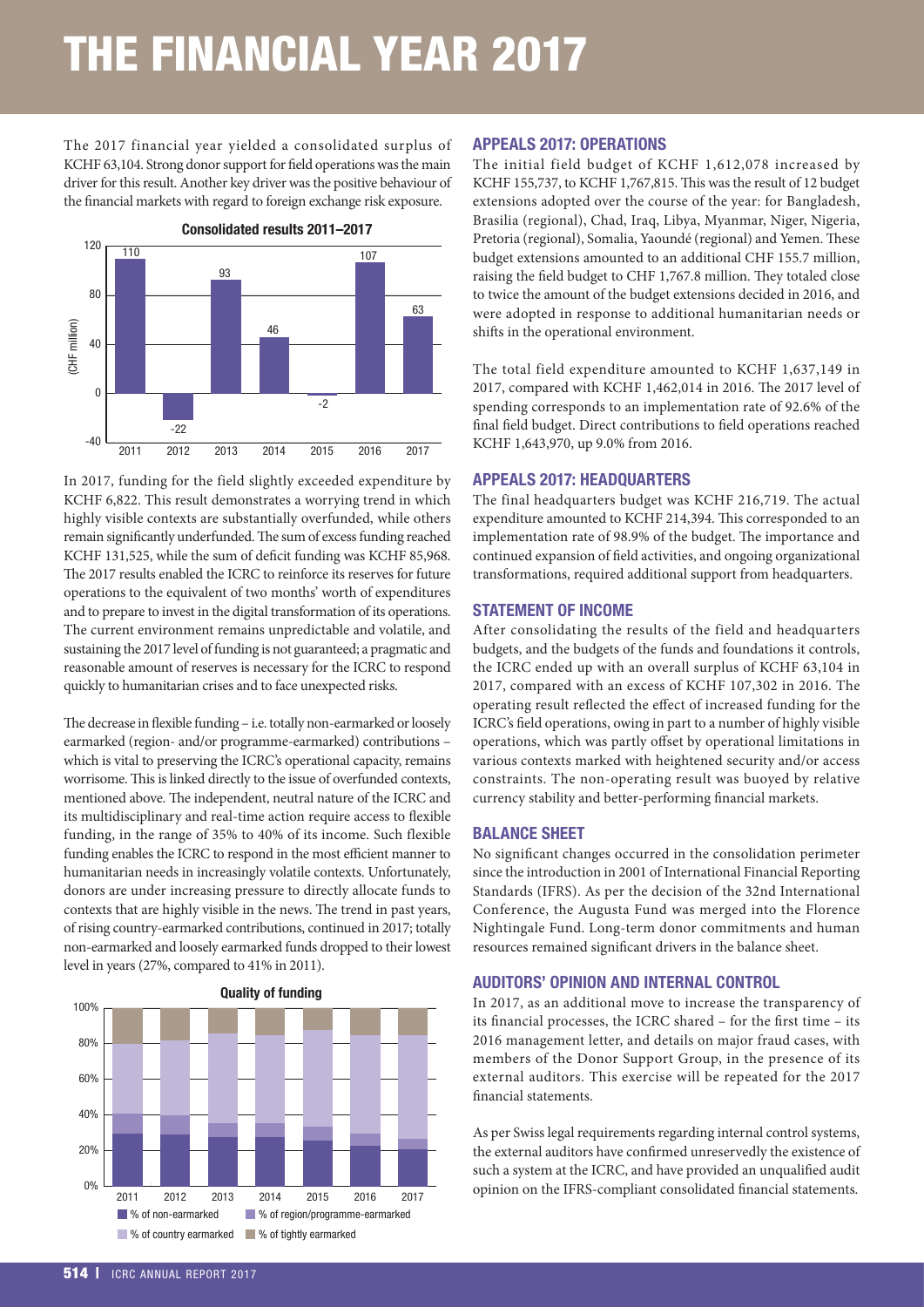# CONSOLIDATED FINANCIAL STATEMENTS OF THE ICRC 2017

# **CONTENTS**

|    |     | Consolidated statement of income  516                                                                                        |  |
|----|-----|------------------------------------------------------------------------------------------------------------------------------|--|
|    |     | Consolidated statement of other comprehensive income  516                                                                    |  |
|    |     | Consolidated statement of financial position ············· 516                                                               |  |
|    |     | Consolidated statement of changes in reserves  517                                                                           |  |
|    |     | Consolidated statement of cash-flows  517                                                                                    |  |
|    |     | Explanatory notes to these consolidated                                                                                      |  |
|    |     |                                                                                                                              |  |
| 1. |     |                                                                                                                              |  |
|    | 1B. | Significant accounting policies and basis                                                                                    |  |
|    | 1C. | Significant accounting judgments, estimates                                                                                  |  |
|    |     |                                                                                                                              |  |
|    | 1E. | 1D. Changes in accounting policies and disclosures · · · · · 519<br>Standards issued but not yet effective ············· 519 |  |
|    |     |                                                                                                                              |  |
| 2. |     |                                                                                                                              |  |
|    | 2A. |                                                                                                                              |  |
|    |     |                                                                                                                              |  |
|    |     |                                                                                                                              |  |
|    |     |                                                                                                                              |  |
| 3. |     |                                                                                                                              |  |
|    | 3A. |                                                                                                                              |  |
|    | 3B. |                                                                                                                              |  |
|    |     | 3C. Related parties and management compensation  524                                                                         |  |
|    |     |                                                                                                                              |  |
|    | 3E. | Overheads and administrative costs 524                                                                                       |  |
|    | 3E. |                                                                                                                              |  |
|    | 3G. | Tangible and intangible assets  525                                                                                          |  |
|    |     |                                                                                                                              |  |
|    | 3I. |                                                                                                                              |  |
| 4. |     |                                                                                                                              |  |
|    | 4A. |                                                                                                                              |  |
|    | 4B. |                                                                                                                              |  |
|    |     |                                                                                                                              |  |
|    |     | 4D. Financial risk management objectives and policies · · · 528                                                              |  |
|    | 4E. |                                                                                                                              |  |
|    | 4F. | Employee benefit liabilities  532                                                                                            |  |
|    |     |                                                                                                                              |  |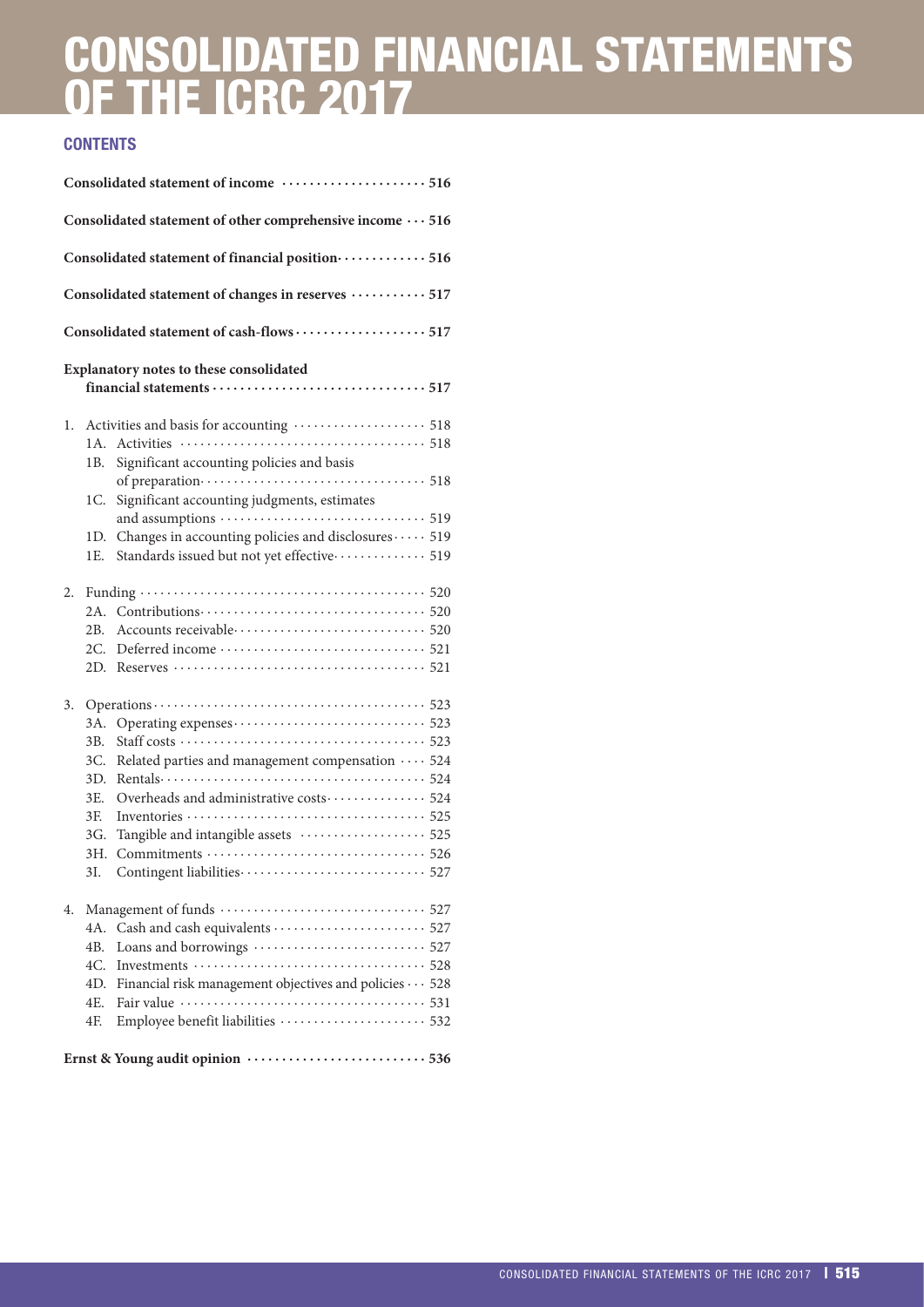#### <span id="page-3-0"></span>CONSOLIDATED STATEMENT OF INCOME

FOR THE YEAR ENDED 31 DECEMBER

| (CHF million)                           | <b>Note</b> | 2017     | 2016            |
|-----------------------------------------|-------------|----------|-----------------|
| <b>Contributions</b>                    | [2A]        | 1,799    | 1,661           |
|                                         |             |          |                 |
| Staff costs                             | [3B]        | $-731$   | $-661$          |
| Purchase of goods and materials         | [3A]        | $-385$   | $-351$          |
| Rentals                                 | [3D]        | $-166$   | $-160$          |
| Other expenses                          | [3A]        | $-468$   | $-391$          |
| <b>Operating expenditure</b>            |             | $-1,750$ | $-1,563$        |
| Net surplus of operating activities     |             | 49       | 98 <sup>1</sup> |
|                                         |             |          |                 |
| Foreign exchange result, net            |             | $-3$     | $\overline{2}$  |
| Financial income, net                   |             | 18       |                 |
| Other income and expenses, net          |             | $-1$     |                 |
| Net surplus of non-operating activities |             | 14       | 9 <sup>°</sup>  |
| <b>Surplus for the year</b>             |             | 63       | 107             |

# CONSOLIDATED STATEMENT OF OTHER COMPREHENSIVE INCOME

| FOR THE YEAR ENDED 31 DECEMBER                                                                        |             |      |       |
|-------------------------------------------------------------------------------------------------------|-------------|------|-------|
| (CHF million)                                                                                         | <b>Note</b> | 2017 | 2016  |
| Surplus for the year                                                                                  |             | 63   | 107   |
|                                                                                                       |             |      |       |
| Other comprehensive income (loss)                                                                     |             |      |       |
| Re-measurement gains (losses) on defined benefit plan that will not be reclassified to profit or loss | [4F]        | 140  | $-80$ |
| <b>Comprehensive surplus for the year</b>                                                             |             | 203  | 27    |

# CONSOLIDATED STATEMENT OF FINANCIAL POSITION

| AT 31 DECEMBER                        |             |                |              |
|---------------------------------------|-------------|----------------|--------------|
| (CHF million)                         | <b>Note</b> | 2017           | 2016         |
|                                       |             |                |              |
| Cash and cash equivalents             | [4A]        | 301            | 290          |
| Investments                           | [4C]        | 231            | 201          |
| Accounts receivable                   | [2B]        | 293            | 200          |
| Inventories                           | [3F]        | 89             | 73           |
| Prepayments                           |             | 23             | 23           |
| <b>Total Current assets</b>           |             | 937            | 787          |
|                                       |             |                |              |
| Investments                           | [4C]        | 92             | 103          |
| Accounts receivable                   | [2B]        | 289            | 48           |
| Tangible assets                       | [3G]        | 210            | 199          |
| Intangible assets                     | [3G]        | 68             | 60           |
| <b>Total Non-current assets</b>       |             | 659            | 410          |
| <b>Total Assets</b>                   |             | 1,596          | 1,197        |
|                                       |             |                |              |
| Accounts payable and accrued expenses |             | 67             | 69           |
| Provisions for operational claims     |             | $\overline{7}$ | 5            |
| Loans and borrowings                  | [4B]        | $\mathbf{1}$   | $\mathbf{1}$ |
| Employee benefit liabilities          | [3B]        | 62             | 52           |
| Deferred income                       | [2C]        | 248            | 188          |
| <b>Total Current liabilities</b>      |             | 385            | 315          |
|                                       |             |                |              |
| Loans and borrowings                  | [4B]        | 31             | 18           |
| Employee benefit liabilities          | [4F]        | 326            | 454          |
| Deferred income                       | [2C]        | 298            | 56           |
| <b>Total Non-current liabilities</b>  |             | 655            | 528          |
| <b>Total Liabilities</b>              |             | 1,040          | 843          |
|                                       |             |                |              |
| Unrestricted reserves                 | [2D]        | 470            | 277          |
| <b>Restricted reserves</b>            | [2D]        | 86             | 77           |
| <b>Total Reserves</b>                 |             | 556            | 354          |
| <b>Total Liabilities and reserves</b> |             | 1,596          | 1,197        |

FIGURES ARE IN CHF MILLION AND ROUNDING RULES ARE PRESENTED IN NOTE [1B]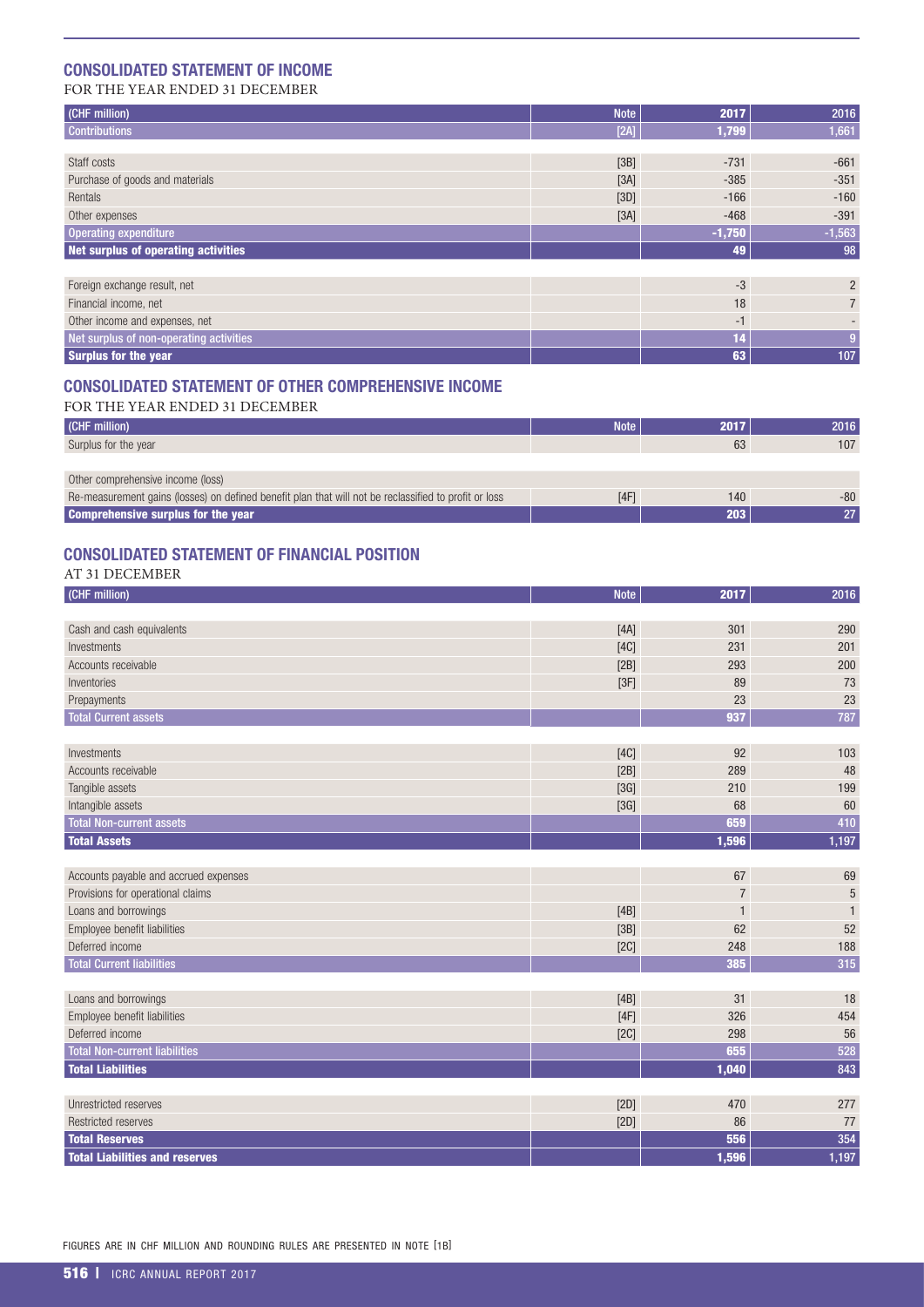#### <span id="page-4-0"></span>CONSOLIDATED STATEMENT OF CHANGES IN RESERVES FOR THE YEAR ENDED 31 DECEMBER

|                                    |             | <b>Total</b>                    |                                 | <b>Restricted reserves</b> |                                                 |              |                                 |
|------------------------------------|-------------|---------------------------------|---------------------------------|----------------------------|-------------------------------------------------|--------------|---------------------------------|
| (CHF million)                      |             | <b>Unrestricted</b><br>reserves | <b>Funding</b><br>of operations | <b>Funding</b>             | <b>Funds</b><br>of Innovation   and foundations | <b>Total</b> | <b>Total</b><br><b>Reserves</b> |
|                                    | <b>Note</b> | [2Da]                           | [2Db]                           | [2Dc]                      | [2Dd]                                           |              |                                 |
| Balance at 1 January 2017          |             | 277                             | 39                              |                            | 38                                              | 77           | 354                             |
| Net surplus for the year           |             | 54                              | $\overline{ }$                  | $\overline{2}$             |                                                 | 9            | 63                              |
| Other comprehensive gain           | [4F]        | 140                             |                                 | -                          |                                                 |              | 140                             |
| <b>Balance at 31 December 2017</b> |             | 470                             | 46                              | $\overline{2}$             | 38                                              | 86           | 556                             |
|                                    |             |                                 |                                 |                            |                                                 |              |                                 |
| Balance at 1 January 2016          |             | 302                             | $-12$                           |                            | 37                                              | 25           | 327                             |
| Net surplus for the year           |             | 55                              | 51                              | $\overline{\phantom{a}}$   |                                                 | 52           | 107                             |
| Other comprehensive loss           | [4F]        | $-80$                           |                                 |                            |                                                 | -            | $-80$                           |
| Balance at 31 December 2016        |             | 277                             | 39                              |                            | 38                                              | 77           | 354                             |

# CONSOLIDATED STATEMENT OF CASH-FLOWS

#### FOR THE YEAR ENDED 31 DECEMBER

| (CHF million)                                                          | <b>Note</b> | 2017  | 2016           |
|------------------------------------------------------------------------|-------------|-------|----------------|
| Surplus for the year                                                   |             | 63    | 107            |
|                                                                        |             |       |                |
| Adjustments to reconcile surplus to net cash from operating activities |             |       |                |
| - Non-cash items                                                       |             | 43    | 25             |
| - Items relating to investing activities                               |             | $-29$ | $-14$          |
| - Working capital adjustments                                          |             | $-27$ | 47             |
| Net cash from operating activities                                     |             | 50    | 165            |
|                                                                        |             |       |                |
| Purchase of tangible assets                                            | [3G]        | $-41$ | $-23$          |
| Proceeds from the sale of tangible assets                              |             | 4     | $\overline{4}$ |
| Purchase of intangible assets                                          | [3G]        | $-24$ | $-19$          |
| Purchase of investments                                                |             | $-92$ | $-85$          |
| Proceeds from the sale of investments                                  |             | 97    | 91             |
| Income from investments, net and interest received                     |             | 3     | 3              |
| Net cash used in investing activities                                  |             | $-53$ | $-29$          |
|                                                                        |             |       |                |
| Repayments of long-term loans                                          | [4B]        | $-1$  | $-1$           |
| Increase in loans and borrowings                                       |             | 14    |                |
| Net cash from/(used in) financing activities                           |             | 13    | $-1$           |
|                                                                        |             |       |                |
| Net increase in cash and cash equivalents                              |             | 10    | 135            |
|                                                                        |             |       |                |
| Cash and cash equivalents at the beginning of the year                 |             | 290   | 156            |
| Effect of exchange rate differences on cash                            |             |       | $-1$           |
| Net increase in cash and cash equivalents                              |             | 10    | 135            |
| Cash and cash equivalents at the end of the year                       | [4A]        | 301   | 290            |

# AT 31 DECEMBER 2017

# EXPLANATORY NOTES TO THESE CONSOLIDATED FINANCIAL STATEMENTS

The notes have been organized into four sections to present how the ICRC funds its activities, runs its operations and manages the funds provided by donors. Each section of the notes presents the financial information and any material accounting policies that are relevant to an understanding of the activities of the ICRC.

| 1. Activities                              | 2. Funding              | 3. Operations                          | 4. Management of funds           |
|--------------------------------------------|-------------------------|----------------------------------------|----------------------------------|
| 1A. Activities                             | 2A. Contributions       | 3A. Operating expenses                 | 4A. Cash and cash equivalents    |
| 1B. Significant accounting policies        | 2B. Accounts receivable | 3B. Staff costs                        | 4B. Loans and borrowings         |
| 1C. Significant accounting judgments       | 2C. Deferred income     | 3C. Related parties                    | 4C. Investments                  |
| 1D. Changes in accounting policies         | 2D. Reserves            | 3D. Rentals                            | 4D. Financial risk management    |
| 1E. Standards issued but not yet effective |                         | 3E. Overheads and administrative costs | 4E. Fair value                   |
|                                            |                         | 3F. Inventories                        | 4F. Employee benefit liabilities |
|                                            |                         | 3G. Tangible and intangible assets     |                                  |
|                                            |                         | 3H. Commitments                        |                                  |
|                                            |                         | 3I. Contingent liabilities             |                                  |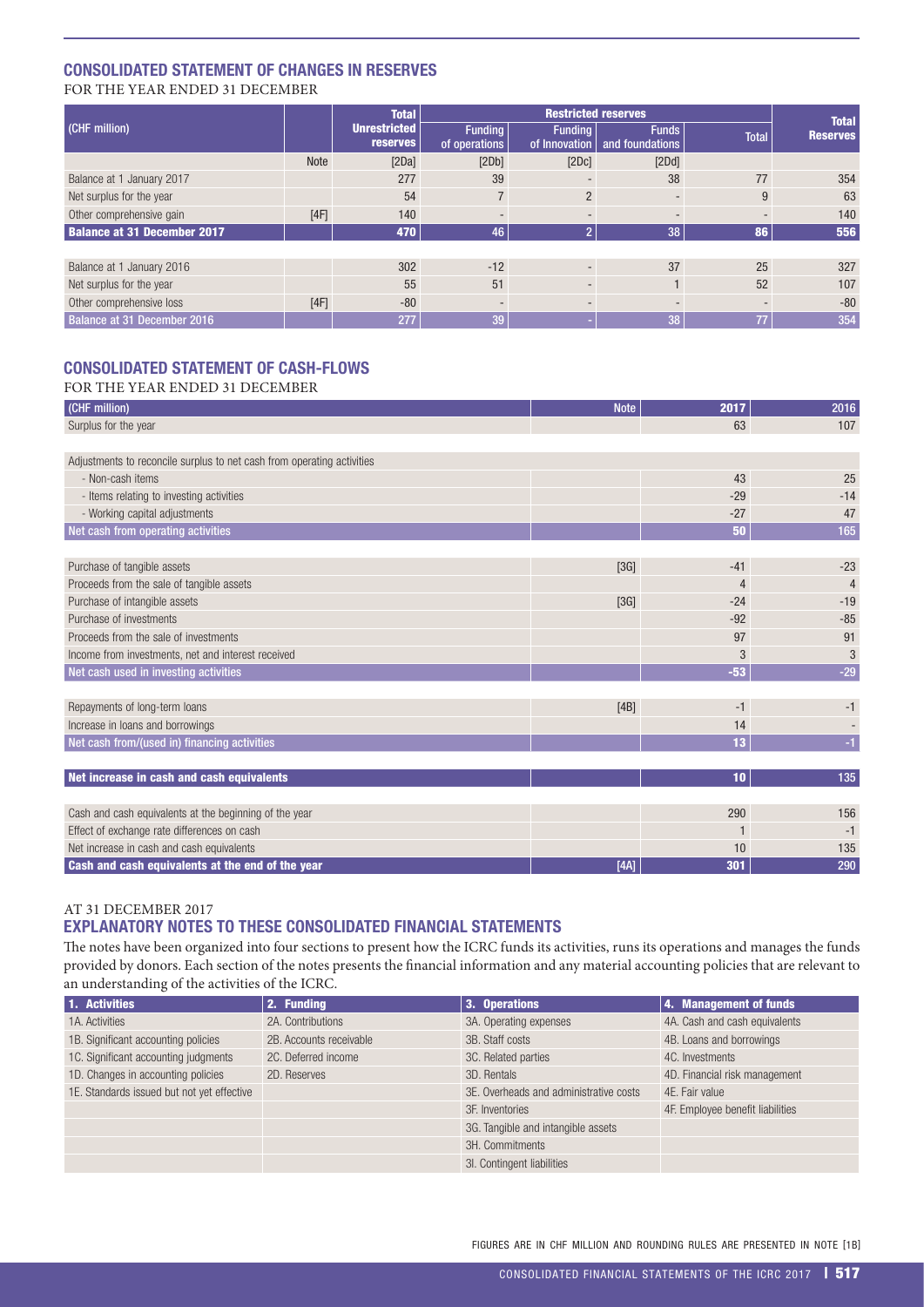# <span id="page-5-0"></span>1. ACTIVITIES AND BASIS FOR ACCOUNTING

# **1A. Activities**

The International Committee of the Red Cross (ICRC) is an impartial, neutral and independent organization whose exclusively humanitarian mission is to protect the lives and dignity of victims of armed conflict and other situations of violence and to provide them with assistance.

It directs and coordinates the international relief activities conducted by the International Red Cross and Red Crescent Movement (hereafter "the Movement") in situations of conflict. It also endeavours to prevent suffering by promoting and strengthening humanitarian law and universal humanitarian principles.

Established in 1863, the ICRC is at the origin of the Movement. The Movement is made up of the following components: the International Committee of the Red Cross, the National Red Cross and Red Crescent Societies, and the International Federation of Red Cross and Red Crescent Societies. The ICRC is formally recognized in the 1949 Geneva Conventions and by the International Conference of the Red Cross and Red Crescent. As a humanitarian non-profit organization domiciled in Switzerland, it was granted United Nations observer status in October 1990. Under Article 60 of the Swiss Civil Code, it has the legal form of an association. Its registered office is at 19, Avenue de la Paix, 1202 Geneva, Switzerland. The ICRC Assembly is the supreme governing body of the ICRC.

The ICRC's principal tasks are to:

- $\triangleright$  visit prisoners of war and civilian detainees;
- $\blacktriangleright$  search for missing persons;
- $\triangleright$  transmit messages between family members separated by conflict;
- $\blacktriangleright$  reunite dispersed families;
- $\blacktriangleright$  provide food, water and medical assistance to civilians without access to these basic necessities;
- $\blacktriangleright$  spread knowledge of international humanitarian law (IHL);
- $\blacktriangleright$  monitor compliance with IHL;
- $\blacktriangleright$  draw attention to violations and contribute to the development of IHL; and
- <sup>X</sup> enhance the capacity of National Societies to fulfil their responsibilities as Red Cross and Red Crescent institutions providing humanitarian services in their respective countries.

The ICRC (but not its staff) is exempt from taxes in Switzerland and most countries in which its delegations are based.

#### **1B. Significant accounting policies and basis of preparation**

This note contains the ICRC's significant accounting policies that relate to the consolidated financial statements as a whole. Accounting policies specific to one note are described in that note.

#### *Statement of compliance*

The consolidated financial statements have been prepared in compliance with the International Financial Reporting Standards (IFRS) as adopted by the International Accounting Standards Board (IASB).

The IFRS do not contain specific guidelines for non-profit and non-governmental organizations concerning the accounting treatment and presentation of consolidated financial statements. Where the IFRS are silent or do not give guidance on how to treat transactions specific to the not-for-profit sector, accounting policies have been based on the general IFRS principles, as detailed in the basis of measurement of the IASB Conceptual Framework for Financial Reporting. The consolidated financial statements have been prepared using the historical cost convention, except when otherwise indicated.

The consolidated financial statements were authorized for issue by the Assembly on 25 April 2018.

#### *Functional and presentation currency*

The ICRC's functional and presentation currency is the Swiss franc (CHF). All financial information presented has been rounded to the nearest CHF million, except when otherwise indicated. The financial information in the following notes is presented in CHF million with one decimal place and may result in rounding-off addition differences.

Transactions in currencies other than the Swiss franc are converted into Swiss francs at rates which approximate the actual rates at the transaction date. At the reporting date, monetary assets and liabilities denominated in foreign currency are converted into Swiss francs at the rate of exchange at that date. Non-monetary assets and liabilities in foreign currency that are stated at historical cost are translated at the foreign exchange rate at the date of the transaction. Realized and unrealized exchange differences are reported in the consolidated statement of income.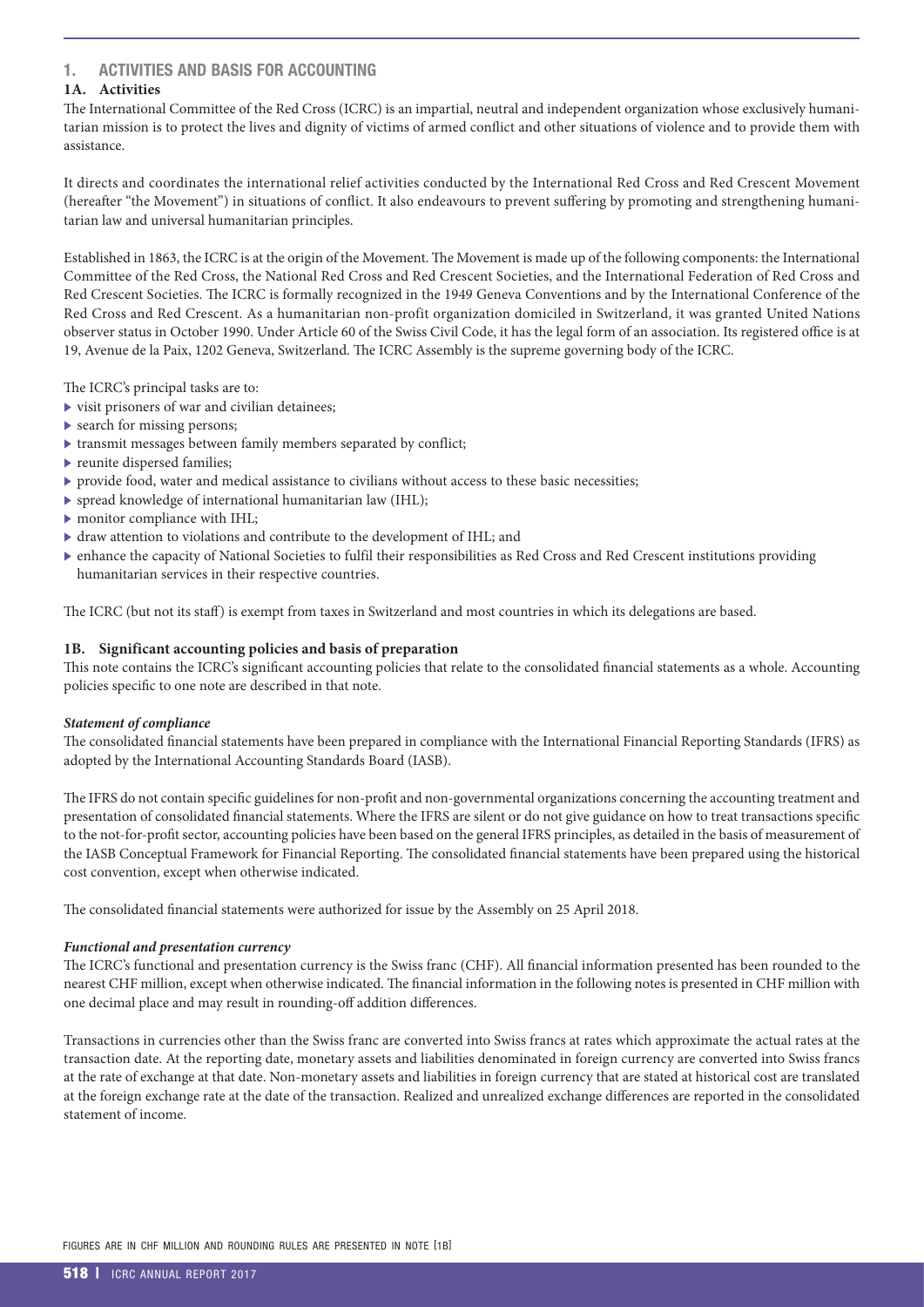<span id="page-6-0"></span>The principal rates of exchange are shown below:

|            | <b>Closing rate</b> |        | Average rate |        |
|------------|---------------------|--------|--------------|--------|
|            | 2017                | 2016   | 2017         | 2016   |
| <b>USD</b> | 0.9810              | 1.0253 | 0.9865       | 0.9870 |
| <b>EUR</b> | 1.1707              | 1.0719 | 1.1079       | 1.0914 |
| GBP        | 1.3181              | 1.2553 | 1.2689       | 1.3480 |
| <b>AUD</b> | 0.7642              | 0.7385 | 0.7536       | 0.7329 |

#### *Basis of consolidation*

The consolidated financial statements of the ICRC cover the activities of the Geneva headquarters, all ICRC delegations, six funds and two foundations. The general purpose of the funds and foundations is to help finance the ICRC's humanitarian work. The following six funds are separate reporting entities:

- ▶ Clare Benedict Fund
- ▶ Florence Nightingale Medal Fund (see note 2Dd regarding the dissolution of the Augusta Fund)
- ▶ French Fund Maurice de Madre
- $\blacktriangleright$  Iean Pictet Fund
- <sup>X</sup> Omar El Mukhtar Fund
- ▶ Paul Reuter Fund

The following two foundations are separate legal entities:

- $\blacktriangleright$  Foundation for the ICRC
- $\blacktriangleright$  The ICRC MoveAbility Foundation (formerly ICRC Special Fund for the Disabled)

The ICRC applied IFRS 10 and assessed its relationships with these funds and foundations. Control exists when the investor is exposed, or has rights, to variable returns from its involvement with its investees and has the ability to affect those returns through its power over the investees. Taking into consideration the activities, decision-making processes, benefits and related risks associated with the entities, the ICRC concluded that, in substance, the funds and foundations listed above are controlled by the ICRC and should be consolidated into the ICRC financial statements.

The ICRC reviews its significant judgments and assumptions made in determining that it has control of other entities on an annual basis. Intragroup balances and transactions, and any unrealized gains from such transactions, are eliminated when the consolidated financial statements are prepared. The financial statements of the funds and foundations are prepared for the same reporting period as the ICRC, using consistent accounting policies.

#### **1C. Significant accounting judgments, estimates and assumptions**

All significant accounting judgments, estimates and assumptions specific to one note are described in that note. In particular, the ICRC has applied judgment in developing its accounting policies with respect to contributions (refer to Note [2A]). Estimates and assumptions are particularly relevant for the determination of the non-current employee benefit liabilities (refer to Note [4F]).

The ICRC is subject to risks and uncertainties which may lead to actual results differing from these estimates, both positively and negatively. Specific financial risks for the ICRC are discussed in Note [4D] on *Financial risk management objectives and policies*.

#### **1D. Changes in accounting policies and disclosures**

The ICRC has adopted all new or amended standards (IFRS) and interpretations (IFRS IC) which are effective for the financial year 2017. The implementation of the new or amended standards has not had any material impact on the ICRC's consolidated financial statements.

#### **1E. Standards issued but not yet effective**

The IASB has issued a number of new IFRS standards, amended standards and IFRS IC, which are not yet effective for the financial year ended 31 December 2017. The ICRC has assessed that the impact of implementing IFRS 9 "Financial Instruments" and IFRS 15 "Revenue from Contracts with Customers" in 2018 will likely not be material, and is currently assessing the effect of implementing IFRS 16 "Leases", which is effective one year later.

All other new or amended standards and interpretations not yet effective are currently not expected to have any material impact on the ICRC's consolidated financial statements.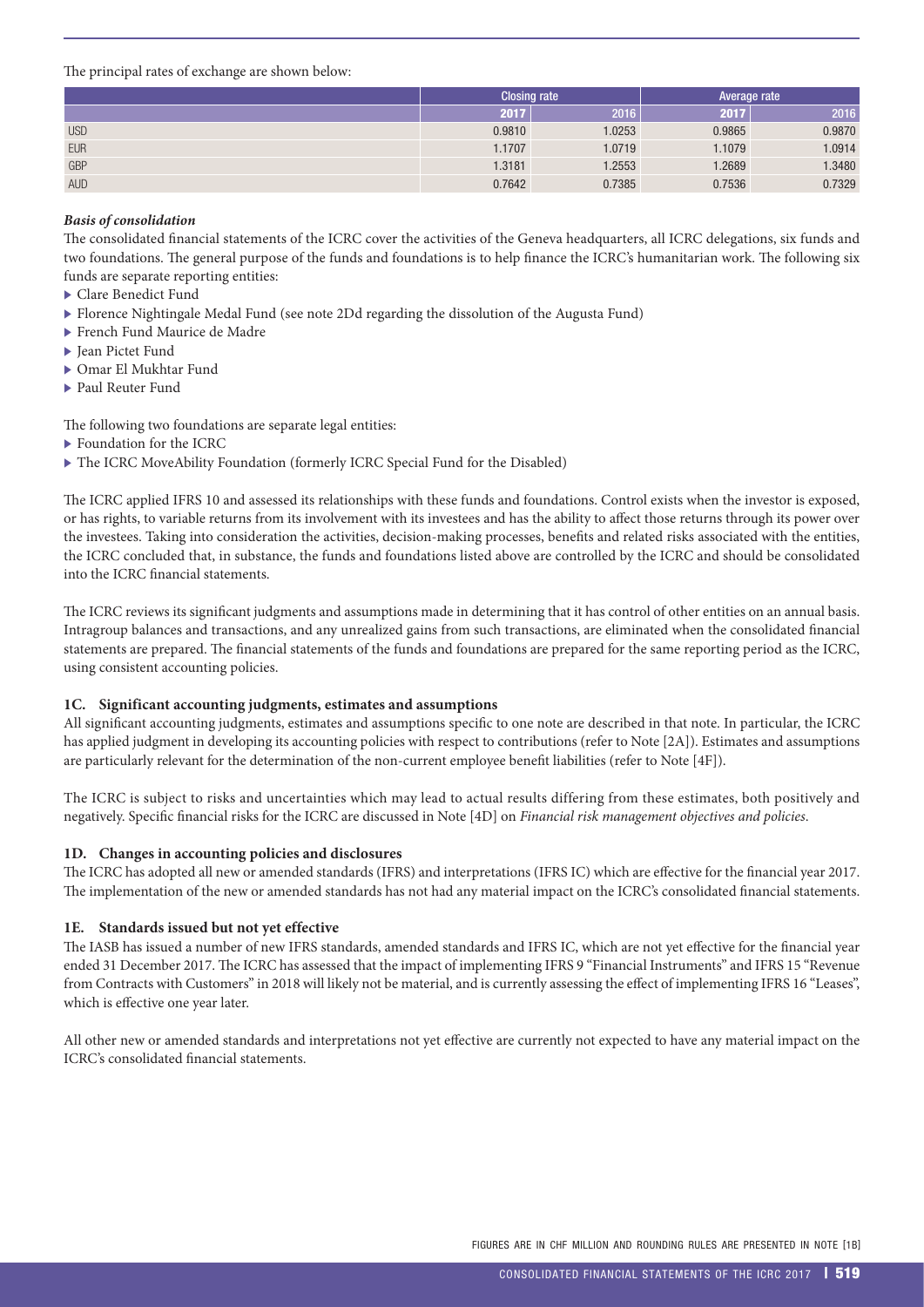## <span id="page-7-0"></span>2. FUNDING

#### **2A. Contributions**

- $\triangleright$  Contributions, designated for general use by the ICRC, are recognized as revenue upon receipt of a written confirmation from the donor. In the absence of such a confirmation, the contribution is recognized upon receipt of cash.
- Contributions received after the reporting date, but designated for use in the reporting period, are recognized as revenue in the reporting period.
- $\triangleright$  Contributions designated for use after the reporting date are reported as deferred income in the consolidated statement of financial position and recognized as revenue in the year designated by the donor.
- Contributions that are based on contracts for specific projects are reported as deferred income and recognized as revenue as the associated expense is incurred.
- $\triangleright$  Contributions that will fall due after five years or are estimated as unlikely to be paid are not accounted for and are disclosed as contingent assets owing to uncertainties associated with their receipt. In 2017, contributions amounting to CHF 1.1 million (2016: CHF 1.4 million) were considered contingent assets.
- $\triangleright$  Where funding agreements impose performance conditions which must be met before ICRC is entitled to the funding, the income is deferred as a liability until it is probable that the conditions have been met. Performance conditions generally relate to the completion of specified activities or the achievement of efficiency levels.
- $\triangleright$  Contributions are mainly received in cash but may be received in kind (goods or fixed assets) or in services (staff, means of transport or rent).
- $\triangleright$  Contributions in kind and in services are recognized as revenue at their estimated fair value on the date of receipt of the goods or services or the date the donated fixed assets are available for use.
- $\triangleright$  Contributions in cash for direct funding of the costs of purchasing or constructing specific fixed assets are fully recognized under operating income upon receipt of the cash.

#### *Range of donors*

Contributions and joint appeals are received from a wide range of donors:

| <b>(CHF million)</b>                                | 2017    | 2016    |
|-----------------------------------------------------|---------|---------|
| Governments                                         | 1,500.7 | 1,407.5 |
| European Commission                                 | 166.2   | 160.2   |
| Private sources                                     | 48.1    | 51.0    |
| National Societies and the International Federation | 53.2    | 31.1    |
| Public sources                                      | 7.3     | 8.1     |
| International and supranational organizations       | 24.0    | 2.7     |
| <b>Total Contributions</b>                          | 1,799.0 | 1,661.0 |

Public sources are defined as federal, cantonal and municipal government bodies, whereas private sources are defined as individuals, foundations, legacies, private companies and associations. International and supranational organizations include UN agencies, the World Bank Group and non-governmental organizations.

#### *Earmarking*

- $\triangleright$  Contributions restricted to no other purpose than general ICRC field operations are considered non-earmarked.
- <sup>X</sup> Contributions restricted to a given region, country or programme (worldwide) are considered loosely earmarked.
- $\blacktriangleright$  Contributions restricted to a country are considered country-earmarked.
- <sup>X</sup> Contributions restricted to a project or sub-programme are considered tightly earmarked.

The table below shows the overall framework for the earmarking of contributions.

| (CHF million)                   | 2017    | 2016              |
|---------------------------------|---------|-------------------|
| Non-earmarked contributions     | 372.6   | 377.5             |
| Loosely earmarked contributions | 116.6   | 121.2             |
| Country-earmarked contributions | 1,033.1 | 907.0             |
| Tightly earmarked contributions | 277.1   | 254.8             |
| <b>Total Contributions</b>      | 1,799.0 | $1,661.0$ $\vert$ |

#### **2B. Accounts receivable**

- Contributions receivable are amounts due from donors and recognized upon receipt of a written agreement. The accounts receivable are stated at nominal value, net of an allowance to cover the risk of non-payment.
- <sup>X</sup> Management specifically analyzes contributions receivable, historical trends and current economic trends when assessing the adequacy of the allowance. The allowance is made on the basis of a specific individual review of all significant open positions. For those positions not specifically reviewed, the allowance is made using different rates based on the ageing of the receivables and in light of past experience. The amount of impairment loss is recognized in the consolidated statement of income. When a contribution receivable is uncollectible, it is derecognized.
- $\triangleright$  Contributions receivable due more than 12 months and less than five years after the reporting date are recorded as long-term receivables and discounted to their present value. The carrying values of long-term receivables and deferred income are based on the estimated expected future cash-flows, discounted using the rates on the dates the pledges were signed.

FIGURES ARE IN CHF MILLION AND ROUNDING RULES ARE PRESENTED IN NOTE [1B]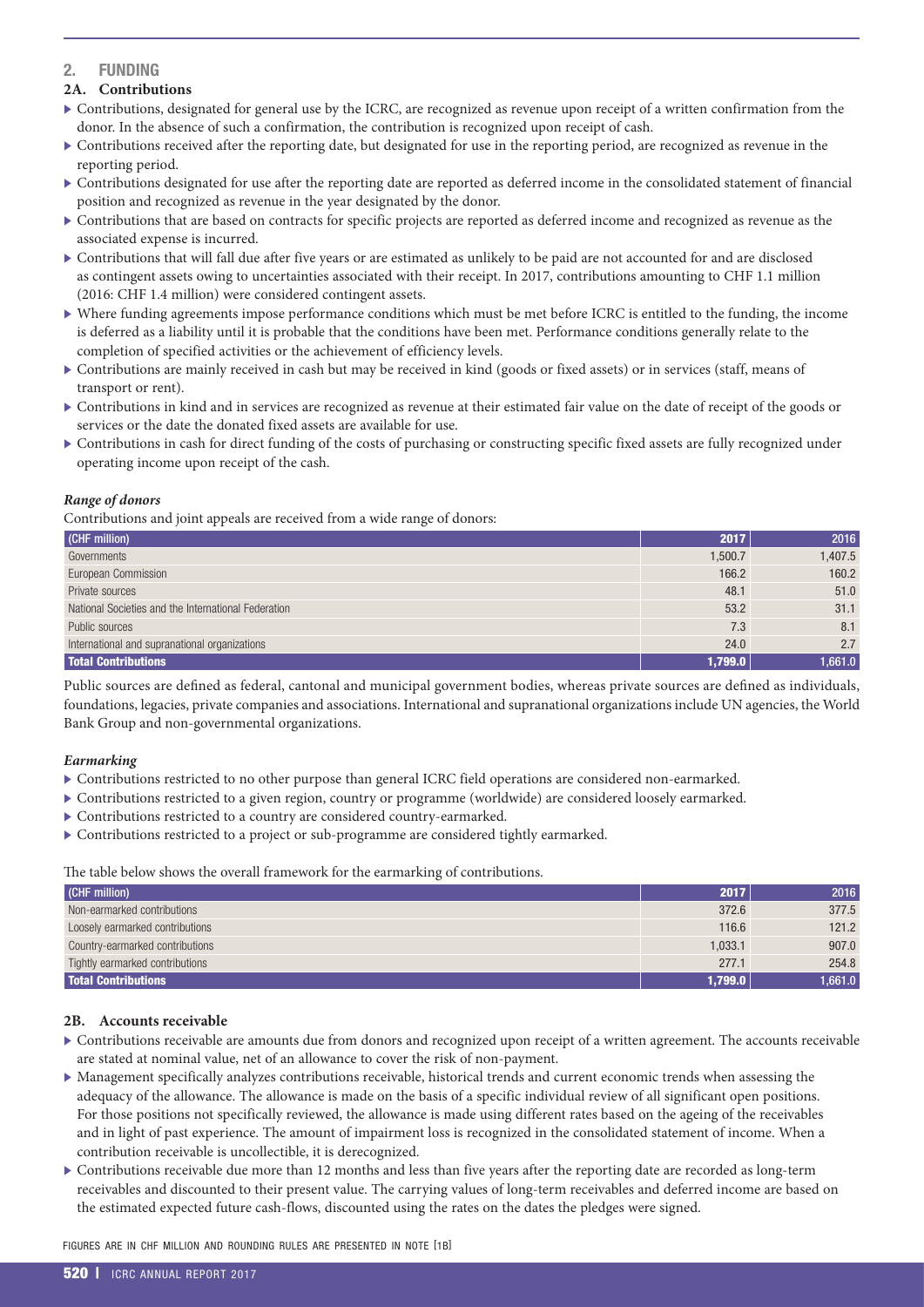<span id="page-8-0"></span>The nature of the accounts receivable is as follows:

| (CHF million)                                   | 2017  | 2016  |
|-------------------------------------------------|-------|-------|
| Contributions receivable in less than 12 months | 283.7 | 194.2 |
| Other receivables                               | 8.9   | 5.8   |
| Sub-total Current accounts receivable           | 293.0 | 200.0 |
| Contributions receivable in more than 12 months | 289.0 | 48.0  |
| <b>Total Accounts receivable</b>                | 582.0 | 248.0 |

There are no standard payment terms for contributions, as the timing of payments is usually specified in each donor contract.

#### **2C. Deferred income**

Revenue relating to future years is recorded as deferred income. Revenue deferred for more than 12 months after the reporting date is recorded as non-current and discounted to its present value at the reporting date.

| (CHF million)                                                   | <b>Note</b> | 2017  | 2016  |
|-----------------------------------------------------------------|-------------|-------|-------|
| Deferred income related to contributions in less than 12 months |             | 248.0 | 188.0 |
| Deferred income related to contributions in more than 12 months |             | 287.2 | 45.4  |
| Deferred income related to government loans                     | [4B]        | 11.0  | 10.8  |
| Sub-total Non-current deferred income                           |             | 298.0 | 56.0  |
| <b>Total Deferred income</b>                                    |             | 546.0 | 244.0 |

#### **2D. Reserves**

Reserves are composed of the surplus or deficit from operating and non-operating activities. Accumulated reserves are classified as either restricted (permanently or temporarily) or unrestricted reserves.

#### **a. Unrestricted reserves**

Unrestricted reserves designated by the Assembly are not subject to any legal or third-party restrictions and can be allocated as the ICRC Assembly sees fit. Unrestricted reserves may be designated for specific purposes to meet future obligations or risks.

| (CHF million)               | At 1 January<br>2016 | Use/release<br>during 2016 | <b>Allocation 2016</b> | At 31 December<br>2016 | Use/release<br>during 2017 | <b>Allocation 2017</b> | At 31 December<br>2017 |
|-----------------------------|----------------------|----------------------------|------------------------|------------------------|----------------------------|------------------------|------------------------|
| Future operations           | 250.8                |                            | 20.1                   | 270.9                  |                            | 18.9                   | 289.8                  |
| Assets replacement          | 231.9                | $-0.5$                     | 20.8                   | 252.2                  | $-1.3$                     | 30.6                   | 281.5                  |
| Operational risks           | 21.8                 | $-2.8$                     | 2.3                    | 21.3                   |                            | 0.6                    | 21.9                   |
| Financial risks             | 29.5                 | $-2.1$                     | 3.2                    | 30.7                   | $-3.4$                     | 6.8                    | 34.1                   |
| Specific projects           | 0.9                  |                            | 0.5                    | 1.4                    | $-0.6$                     |                        | 0.8                    |
| Human resources             | $-233.0$             | $-70.9$                    | 4.2                    | $-299.7$               | $-2.7$                     | 144.5                  | $-157.8$               |
| Total Unrestricted reserves | 302.0                | $-76.0$                    | 51.0                   | 277.0                  | $-8.0$                     | 201.0                  | 470.0                  |

#### *Future operations reserves*

The future operations reserves are intended for situations with insufficient operational funding. The theoretical level is estimated at CHF 570.4 million (in 2016: CHF 516.0 million) based on an average of four months of expenses in cash, kind and services (including overheads) over the previous four years and the next year's initial budget, both at headquarters and in the field.

#### *Assets replacement reserves*

The ICRC sets aside funds for capital expenses on real estate and equipment, in order to be able to make investments that are essential for its operations regardless of short-term financial fluctuations. These reserves also contain funds received from donors for specific fixed assets, and the corresponding reserves are amortized over the life of the related asset.

#### *Operational risks reserves*

These are reserves relating to insurance coverage and to potential litigation.

#### *Financial risks reserves*

The financial risks reserves cover the risks of exchange rate variations and price fluctuations in securities. The foreign-exchange reserve target amount is estimated at the value at risk (VaR) using a 95% confidence interval (see Note [4D] for the method of calculation).

#### *Specific projects reserves*

Allocations for specific projects relate to contracts signed by ICRC headquarters during the financial year for which goods and/or services had not been delivered by the end of the year.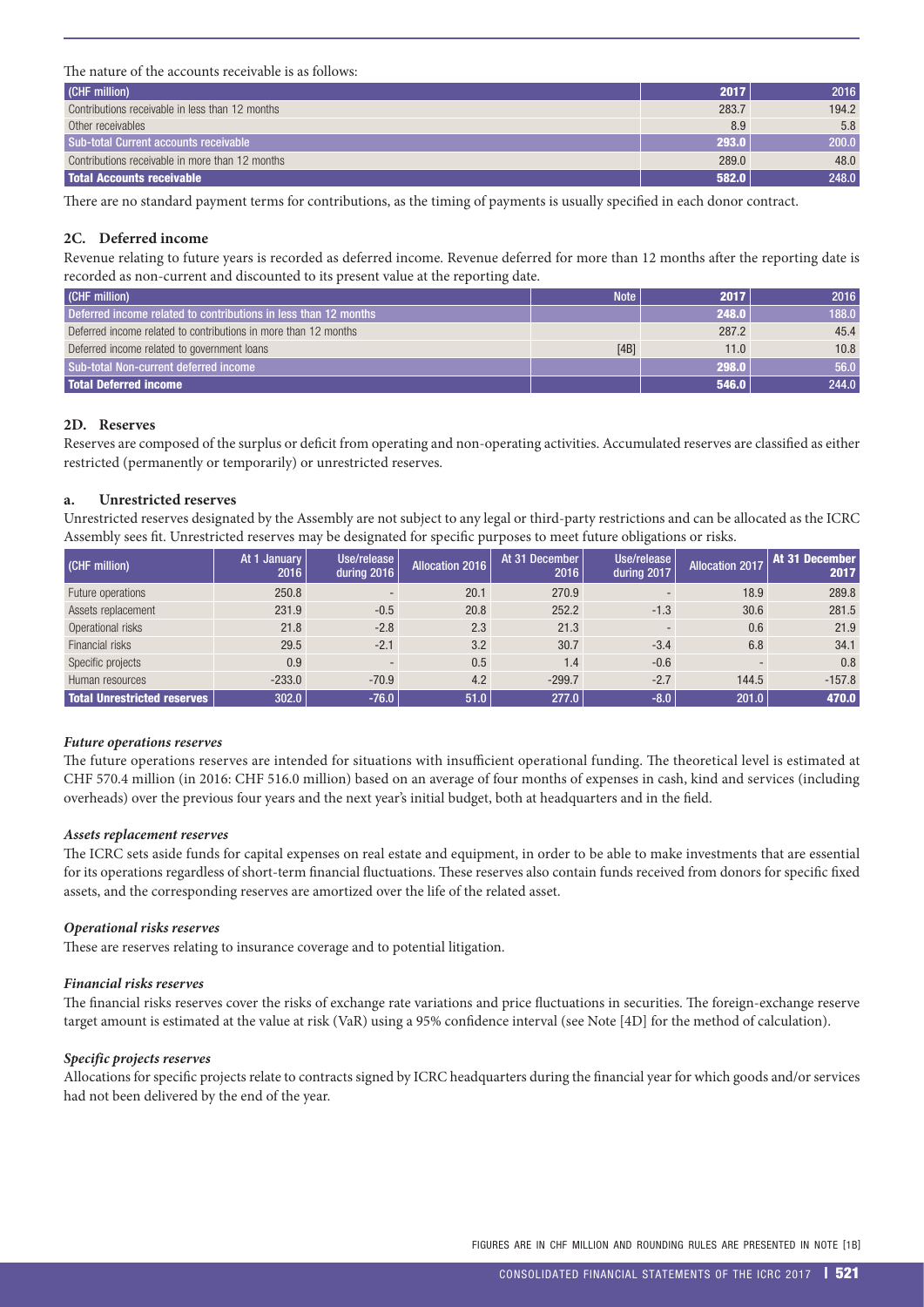#### *Human resources reserves*

The human resources reserves include the effects of under-coverage of the defined benefit pension plan for CHF -165.8 million (2016: CHF -307.7 million). The human resources reserves have shown a negative balance since 2011, when changes in employee benefit accounting resulted in the immediate recognition of re-measurement gains and losses in the period in which they arise.

Other human resources reserves of CHF 8.0 million (2016: CHF 8.0 million) were initially set aside to cover future payments to management and staff under agreements for post-employment benefits, including early retirement. In 2013, management decided to optimize the headquarters' structures via restructuring, reorganization, relocation and outsourcing. As a consequence, the ICRC signed a restructuring plan with the staff representatives in July 2014. The plan covers all Geneva-based staff who lose their jobs because of these optimization efforts. Restructuring is expected to be completed by 31 December 2018.

#### **b. Temporarily restricted reserves for the funding of operations**

#### *Donors' restricted contributions*

Donors' restricted contributions may exceed specific expenses incurred in the field or at headquarters for the reporting period, resulting in a temporary surplus in funding. The cumulative excess is carried forward to the following year and recorded in reserves as Donors' restricted contributions. When the surplus funds cannot be used, the ICRC either obtains agreement from the donors to reallocate the funds for a different use or reimburses the funds to the donor, in which case they are recognized as a liability.

#### *Field operations with temporary deficit funding*

The ICRC incurs expenses for field operations which may not be fully funded by designated contributions, resulting in a temporary deficit for the reporting period. At year-end, management estimates the expected funding necessary to cover the expenses incurred and allocates non-earmarked and loosely earmarked contributions available to field operations. The net position is reported as *Field operations with temporary deficit funding* in the reserves. Changes in these estimates could result in the need to re-assess the temporarily restricted reserves for the funding of operations.

The changes in temporarily restricted reserves for the funding of operations are summarized as follows:

| (CHF million)                                   | At 1 January $ $<br>2016 | lncrease/ (decrease)  <br>during 2016 $ $ | 2016    | At 31 December   Increase/ (decrease)  <br>during 2017 | At 31 December<br>2017 |
|-------------------------------------------------|--------------------------|-------------------------------------------|---------|--------------------------------------------------------|------------------------|
| Field operations with temporary surplus funding | 39.4                     | 49.3                                      | 88.7    | 42.8                                                   | 131.5                  |
| Headquarters restricted contributions           | 0.7                      | $-0.4$                                    | 0.3     |                                                        | 0.3                    |
| Donors' restricted contributions                | 40.1                     | 48.9                                      | 89.0    | 42.8                                                   | 131.8                  |
| Field operations with temporary deficit funding | $-52.3$                  | 2.3                                       | $-50.0$ | $-36.0$                                                | $-86.0$                |
| Total Reserves for the funding of operations    | $-12.0$                  | 51.0                                      | 39.0    | 7.0                                                    | 46.0                   |

#### **c. Temporarily restricted reserves for the funding of Innovation**

The unspent restricted reserves amounting to CHF 2.0 million (2016 – nil) relating to the activities supervised by the Innovation Board are shown separately for management information purposes.

#### **d. Permanently restricted reserves for the funds and foundations**

The reserves relating to the six funds and two foundations controlled by the ICRC are permanently restricted for the ICRC, as the use and allocation of these reserves are decided by the respective boards of the funds and foundations.

The permanently restricted reserves are summarized as follows:

| (CHF million)                                                                 | 2017 | 2016 |
|-------------------------------------------------------------------------------|------|------|
| Foundation for the International Committee of the Red Cross                   | 24.8 | 24.3 |
| French Fund Maurice de Madre                                                  | 4.9  | 4.8  |
| The ICRC MoveAbility Foundation (formerly ICRC Special Fund for the Disabled) | 3.4  | 3.6  |
| <b>Clare Benedict Fund</b>                                                    | 2.3  | 2.2  |
| Omar El Mukhtar Fund                                                          | 1.1  | 1.0  |
| Paul Reuter Fund                                                              | 0.7  | 0.7  |
| Jean Pictet Fund                                                              | 0.7  | 0.6  |
| Florence Nightingale Medal Fund                                               | 0.7  | 0.6  |
| Augusta Fund                                                                  |      | 0.1  |
| Total Reserves for the funds and foundations                                  | 38.0 | 38.0 |

In December 2015, the 32nd International Conference of the Red Cross and Red Crescent validated the dissolution of the Augusta Fund and the transfer of its capital to the Florence Nightingale Medal Fund. The ICRC was instructed to make the arrangements for this dissolution in 2016. The net assets of the Augusta Fund, as reported in their statutory financial statements at 31 December 2016, were transferred to the Florence Nightingale Medal Fund in 2017.

The name of the ICRC Special Fund for the Disabled was formally changed to The ICRC MoveAbility in July 2017.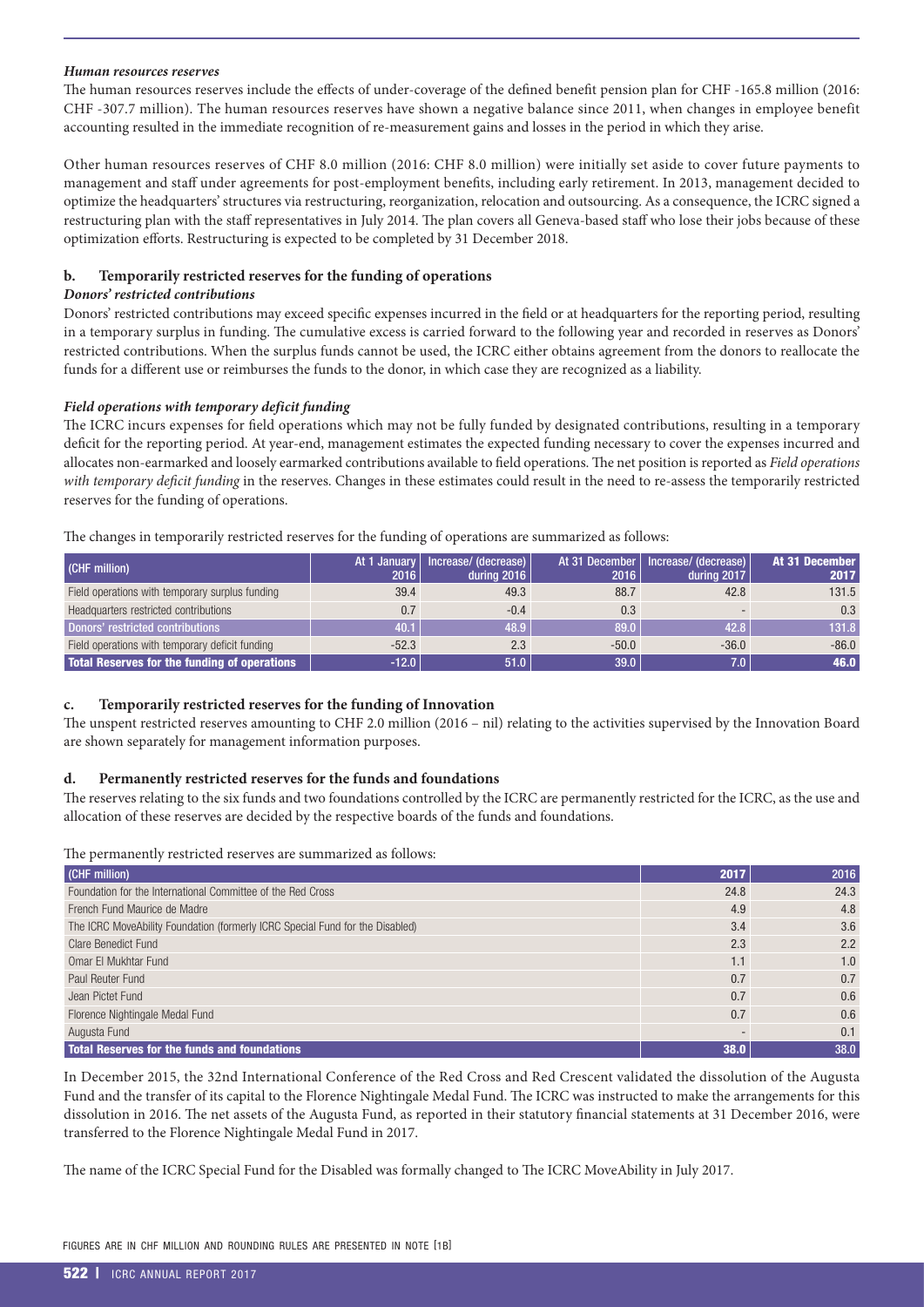# <span id="page-10-0"></span>3. OPERATIONS

# **3A. Operating expenses**

Operating expenses are defined as direct programme-oriented expenses incurred in order to carry out the ICRC's humanitarian mission. Non-operating expenses are defined as not directly related to the ICRC's mission and/or incurred in the management of cash and investments.

For management reporting purposes, costs are analysed as relating to "field", "headquarters", "innovation" or "funds and foundations" and the effect of IAS 19 on staff costs is shown separately. The breakdown of operating expenses for the past two years is as follows:

| 2017 (CHF million)               | <b>Field</b> | <b>Headquarters</b> | <b>Innovation</b>        | Funds and<br><b>Foundations</b> | IAS 19 effect            | <b>Total 2017</b> |
|----------------------------------|--------------|---------------------|--------------------------|---------------------------------|--------------------------|-------------------|
| Staff costs                      | 581.0        | 154.9               |                          | 2.6                             | $-7.7$                   | 731.0             |
| Purchase of goods and materials  | 382.5        | 2.8                 |                          | 0.1                             |                          | 385.0             |
| Rentals                          | 162.6        | 3.4                 |                          | 0.1                             |                          | 166.0             |
| Other expenses                   |              |                     |                          |                                 |                          |                   |
| - Financial assistance           | 131.5        | 2.2                 |                          | 2.0                             |                          | 135.7             |
| - General expenditure            | 95.2         | 32.2                | 0.1                      | 0.3                             | $\overline{\phantom{a}}$ | 127.8             |
| - Mission costs                  | 74.5         | 6.8                 | $\overline{\phantom{0}}$ | 0.5                             | $\overline{\phantom{a}}$ | 81.7              |
| - Sub-contracted maintenance     | 75.1         | 2.4                 | $\overline{\phantom{a}}$ | -                               |                          | 77.5              |
| - Depreciation                   | 35.6         | 9.9                 | -                        |                                 |                          | 45.5              |
| <b>Sub-total Other expenses</b>  | 411.8        | 53.3                | 0.1                      | 2.9                             |                          | 468.0             |
| Total 2017 Operating expenditure | 1,537.6      | 214.4               | 0.1                      | 5.7                             | $-7.7$                   | 1,750.0           |

| 2016 (CHF million)               | <b>Field</b> | <b>Headquarters</b> | <b>Innovation</b> | <b>Funds and</b><br><b>Foundations</b> | <b>IAS 19 effect</b>     | <b>Total 2016</b> |
|----------------------------------|--------------|---------------------|-------------------|----------------------------------------|--------------------------|-------------------|
| Staff costs                      | 529.1        | 148.2               |                   | 2.1                                    | $-18.8$                  | 661.0             |
| Purchase of goods and materials  | 348.6        | (2.3)               |                   | 0.2                                    |                          | 351.0             |
| <b>Rentals</b>                   | 157.0        | 3.3                 |                   | 0.1                                    |                          | 160.0             |
| Other expenses                   |              |                     |                   |                                        |                          |                   |
| - Financial assistance           | 99.5         | 0.8                 | $\sim$            | 1.6                                    |                          | 101.9             |
| - General expenditure            | 81.6         | 31.5                | $\sim$            | 0.3                                    | $\overline{\phantom{a}}$ | 113.4             |
| - Mission costs                  | 67.4         | 6.2                 | $\sim$            | 0.4                                    | -                        | 74.0              |
| - Sub-contracted maintenance     | 60.9         | 2.3                 | $\sim$            | 0.2                                    | -                        | 63.4              |
| - Depreciation                   | 28.9         | 9.1                 |                   |                                        |                          | 38.0              |
| <b>Sub-total Other expenses</b>  | 338.3        | 49.9                |                   | 2.4                                    |                          | 391.0             |
| Total 2016 Operating expenditure | 1,373.0      | 203.7               |                   | 4.8                                    | $-18.8$                  | 1,563.0           |

Operating expenses are mostly in cash but can take the form of goods (in kind) or services. Operating expenses in kind and in services amounted to CHF 4.4 million and CHF 8.1 million respectively (2016: CHF 3.6 million and CHF 7.2 million respectively).

#### **3B. Staff costs**

| (CHF million)                                                | Note | 2017  | 2016  |
|--------------------------------------------------------------|------|-------|-------|
| Wages and salaries                                           |      | 578.8 | 530.5 |
| Social insurance and social benefits                         |      | 79.7  | 70.3  |
| Staff costs as contributed services                          |      | 5.1   | 3.6   |
| Post-employment benefit costs for defined contribution plans |      | 5.5   | 5.4   |
| Post-employment benefit costs for defined benefit plans      | [4F] | 62.0  | 50.8  |
| Total Staff costs                                            |      | 731.0 | 661.0 |

The ICRC has a defined contribution plan for its employees: the "Contribution Suppletive Plan". The expected contributions for this plan in 2018 amount to CHF 13.6 million. At 31 December 2017, the ICRC recognized a liability of CHF 41.3 million (2016: CHF 35.8 million) with respect to this plan within non-current employee liabilities (see Note [4F]). Expenses for the defined contribution post-employment benefit plan are recognized in the period in which the related services are provided by the staff.

The ICRC has three defined benefit plans for its employees. For post-employment defined benefit plans, the total pension cost and the defined benefit liability are determined by applying the projected unit credit method using actuarial assumptions. The components of the defined benefit cost are recognized and presented as follows:

- <sup>X</sup> Within other non-operating expenses/(income): net interest on the net defined benefit liability/(asset) comprising the interest income on plan assets (measured using the same discount rate as that applied for the defined benefit obligation) and the interest expense (increase in present value of the defined benefit obligation as the date of settlement moves one period closer).
- $\blacktriangleright$  In other comprehensive income: all re-measurement gains and losses on defined benefit plans are immediately recognized as other comprehensive income in the period they occur.

Further details of the ICRC's defined benefit plans and the related liabilities can be found in Note [4F].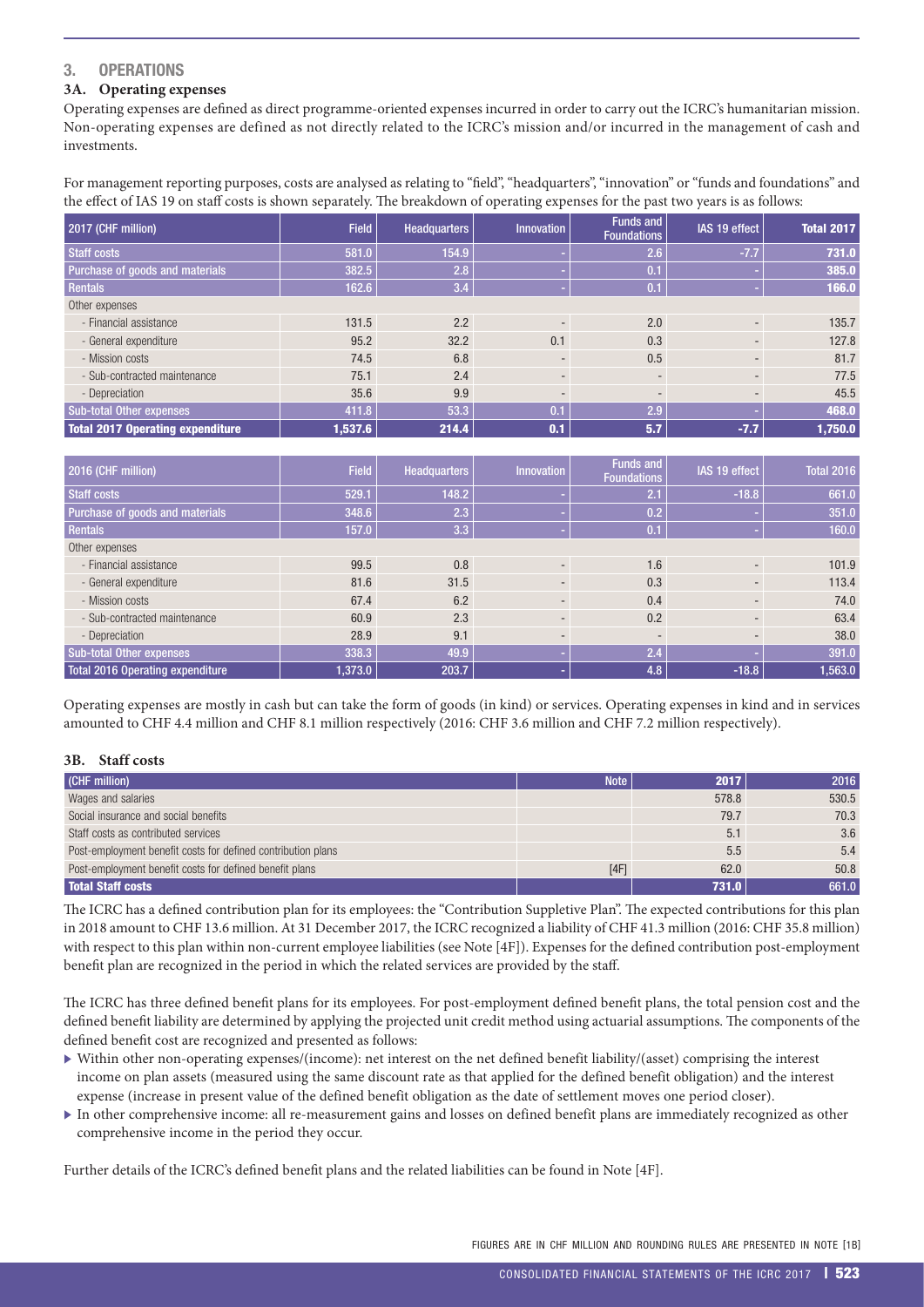<span id="page-11-0"></span>Current employee benefit liabilities are broken down as follows:

| (CHF million)                               | 2017 | 2016 |
|---------------------------------------------|------|------|
| Social security and insurance contributions | 16.4 | 13.1 |
| Salaries due to staff                       | 14.6 | 12.8 |
| Staff vacation accruals                     | 31.3 | 26.2 |
| Total Current employee benefit liabilities  | 62.0 | 52.0 |

The average number of employees during these financial years was as follows:

|                                             | 2017   | 2016    |
|---------------------------------------------|--------|---------|
| In the field                                |        |         |
| Mobile staff hired by ICRC                  | 2,304  | 2 1 4 8 |
| Mobile staff seconded by National Societies | 116    | 108     |
| Resident staff under ICRC contract          | 13,151 | 12,209  |
|                                             | 15,571 | 14,465  |
| At headquarters                             |        |         |
| Staff hired by ICRC                         | 1,016  | 984     |
| <b>Total Average number of employees</b>    | 16,587 | 15,449  |

#### **3C. Related parties and management compensation**

The ICRC defines related parties as key management personnel or persons with authority and responsibility for planning, directing and controlling the ICRC's activities. Related parties are the ICRC directors and senior management, and close members of their families or households. The members of the Assembly – the supreme governing body of the ICRC – are also identified as related parties.

There were no transactions with key management personnel except those described below. With the exception of the president and the permanent vice-president, none of the other members of the Assembly, or any person related to them, received any remuneration from the ICRC during the year. Neither the non-permanent members of the Assembly, nor persons related to or having business ties with them, received remuneration from the ICRC during the year.

The salaries and benefits of the ICRC's president, permanent vice-president, six directors and head of Internal Audit are set by the Remuneration Commission. Their total remuneration below includes employer expenses for social insurance and social benefits. They received no other salaries or benefits (e.g. fringe benefits, loans, etc.).

| (CHF million)                                         | 2017 | 2016 |
|-------------------------------------------------------|------|------|
| Short-term employee benefits                          |      |      |
| Post-employment benefits and other long-term benefits |      |      |
| Total Remuneration of related parties                 |      | 3.6  |

#### **3D. Rentals**

Lease incentives received are recognized in the consolidated statement of income as an integral part of the total lease expense.

| (CHF million)                     | 2017  | 2016  |
|-----------------------------------|-------|-------|
| Premises and equipment            | 62.5  | 58.4  |
| Transport                         | 100.8 | 98.5  |
| <b>Sub-total Operating leases</b> | 163.3 | 156.9 |
| Rentals as contributed services   | 2.9   | 3.4   |
| <b>Total Rentals</b>              | 166.0 | 160.0 |

The ICRC committed to pay the following non-cancellable rentals in the coming years:

| (CHF million)                       | 2017 | 2016              |
|-------------------------------------|------|-------------------|
| Due within 12 months                | 12.3 | 10.0 <sub>1</sub> |
| Due within 2 to 5 years             | 15.0 | 17.9              |
| Due in over 5 years                 |      |                   |
| Total Non-cancellable lease payable | 28.5 | 29.0              |

#### **3E. Overheads and administrative costs**

For internal reporting purposes, an additional 6.5% is added to the budget of each operation for cash and service movements as a contribution provided to headquarters. Headquarters support includes services essential to an operation's success, such as human resources, finance, logistics and IT. In internal and donor reporting, the re-measurement of pension gains and losses (IAS 19 effect on pension plans) is presented separately.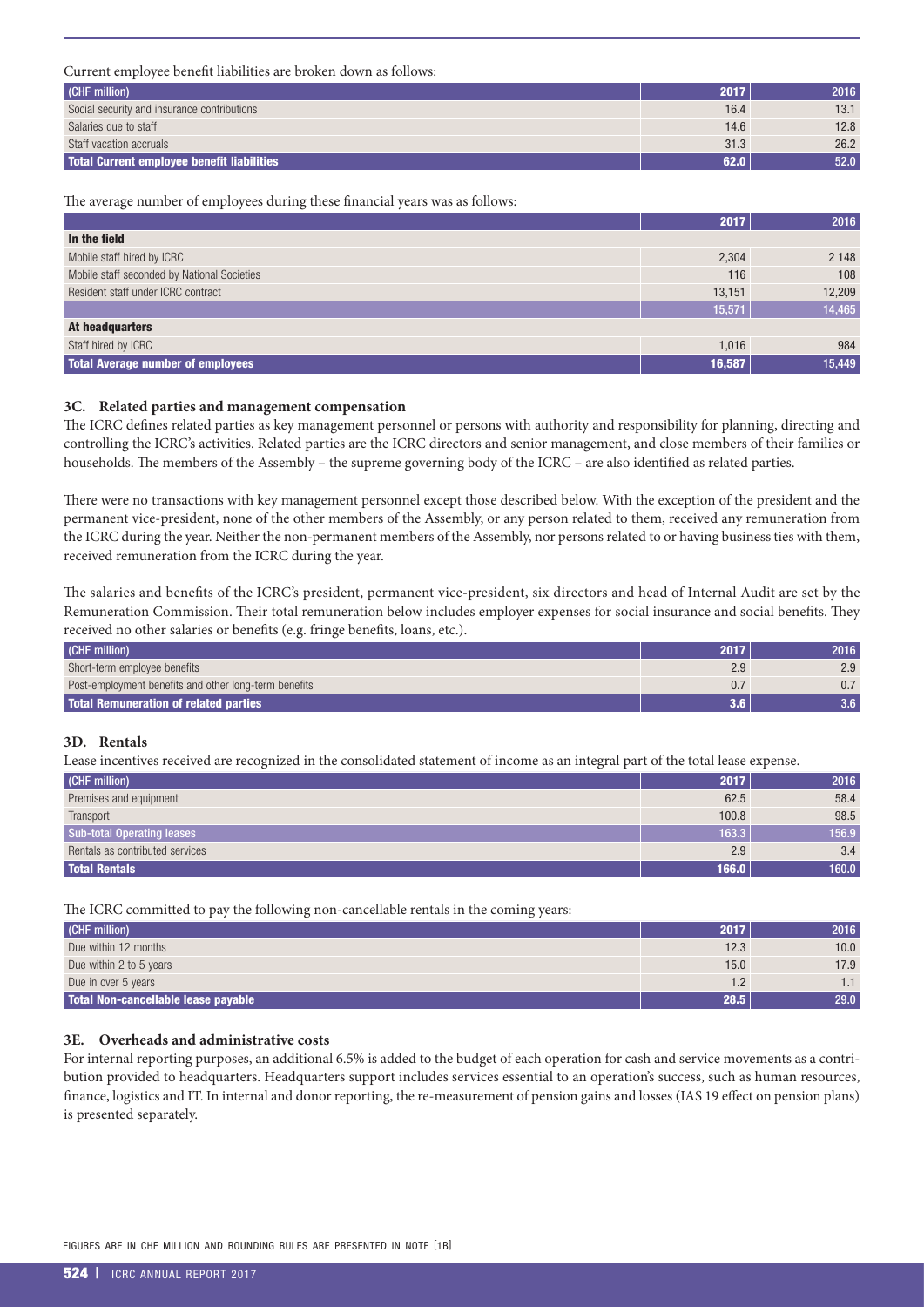# <span id="page-12-0"></span>**a. Overheads**

The following analysis reconciles these audited financial statements with the appeals for the past two years:

| 2017 (CHF million)                         | <b>Field</b> | Headquarters | <b>Innovation</b> | <b>Funds and</b><br><b>Foundations</b> | IAS 19 effect | <b>Total 2017</b> |
|--------------------------------------------|--------------|--------------|-------------------|----------------------------------------|---------------|-------------------|
| Consolidated contributions                 | 1.641.1      | 151.8        | 2.0               | 4.5                                    |               | 1,799.0           |
| Less funds and foundations                 |              |              |                   | $-4.5$                                 |               | $-4.5$            |
| Internal allocation from field budget      |              | 99.6         |                   |                                        |               | 99.6              |
| Income as per appeals                      | 1,641.1      | 251.4        | 2.0               |                                        | ٠             | 1,894.5           |
| Consolidated operating expenditure         | $-1,537.6$   | $-214.4$     | $-0.1$            | $-5.7$                                 | 7.7           | $-1,750.0$        |
| Less funds and foundations                 |              |              |                   | 5.7                                    |               | 5.7               |
| Less IAS 19 effect on pension plans        |              |              |                   |                                        | $-7.7$        | $-7.7$            |
| Internal allocation to headquarters budget | $-99.6$      |              |                   |                                        |               | $-99.6$           |
| <b>Expenditure as per appeals</b>          | $-1,637.2$   | $-214.4$     | $-0.1$            |                                        | ٠             | $-1,851.7$        |

| 2016 (CHF million)                         | <b>Field</b> | Headquarters | <b>Innovation</b> | Funds and<br><b>Foundations</b> | IAS 19 effect | <b>Total 2016</b> |
|--------------------------------------------|--------------|--------------|-------------------|---------------------------------|---------------|-------------------|
| Consolidated contributions                 | 1,508.8      | 147.2        |                   | 4.4                             |               | 1,661.0           |
| Less funds and foundations                 |              |              |                   | $-4.4$                          |               | $-4.4$            |
| Internal allocation from field budget      |              | 89.0         |                   |                                 |               | 89.0              |
| Income as per appeals                      | 1,508.8      | 236.2        |                   |                                 |               | 1,745.0           |
| Consolidated operating expenditure         | $-1.373.0$   | $-203.7$     |                   | $-4.8$                          | 18.8          | $-1,563.0$        |
| Less funds and foundations                 |              |              |                   | 4.8                             |               | 4.8               |
| Less IAS 19 effect on pension plans        |              |              |                   |                                 | $-18.8$       | $-18.8$           |
| Internal allocation to headquarters budget | $-89.0$      |              |                   |                                 |               | $-89.0$           |
| Expenditure as per appeals                 | $-1.462.0$   | $-203.7$     |                   |                                 |               | $-1,665.7$        |

#### **b. Administrative costs**

The following cost centres at headquarters are classified as administrative rather than direct programme-oriented expenses:

- $\blacktriangleright$  The president's office, the directorate and management
- $\blacktriangleright$  Finance and administration
- $\blacktriangleright$  Human resources
- $\blacktriangleright$  Fundraising
- $\blacktriangleright$  Information systems and archives

Their total administrative cost in 2017 amounts to CHF 140.8 million, which represents 8.0% of the ICRC's operating expenses (2016: CHF 135.8 million or 8.6%).

#### **3F. Inventories**

- <sup>X</sup> Inventories held at headquarters, at the principal regional distribution centres in Nairobi (Kenya), Abidjan (Ivory Coast) and Amman (Jordan), and in the main warehouses in Afghanistan, Beijing, Cameroon, Colombia, the Democratic Republic of Congo, Iraq, Israel and the occupied territories, Lebanon, Pakistan, the Philippines, Russia and Ukraine were considered uncommitted inventories at 31 December 2017. The expense is recognized at the moment such inventories are delivered or consumed.
- Inventories are recorded at cost and include expenses incurred in acquiring the inventories and bringing them to their present location and condition. The ICRC periodically reviews its inventory for excess, obsolescence and declines in market value below cost, and records an allowance against the inventory balance for any such declines. Obsolete inventories are written off.
- <sup>X</sup> In various delegations, certain inventories are held on behalf of beneficiaries for operational reasons. These are considered committed and are included in expenses owing to the nature of ICRC operations. Committed goods in the field are not recorded in inventory unless they have not yet been designated.

| (CHF million)                                                 | 2017 | 2016 |
|---------------------------------------------------------------|------|------|
| Medical and physical rehabilitation                           | 49.1 | 27.1 |
| Relief                                                        | 30.5 | 32.2 |
| Water and habitat                                             | 8.2  | 8.5  |
| Other inventories, net of allowances for obsolete inventories | 1.5  | 5.5  |
| <b>Total Inventories</b>                                      | 89.0 | 73.0 |

The allowance for obsolete inventories at 31 December 2017 was CHF 10.9 million (2016: CHF 7.3 million).

#### **3G. Tangible and intangible assets**

 $\blacktriangleright$  Tangible assets are measured on initial recognition at cost.

- $\triangleright$  Contributed assets are either assets funded by contributions in cash for assets, or assets donated in kind, which are recognized at their fair value.
- <sup>X</sup> Subsequent expenses are capitalized only when they increase the future economic benefits embodied in the item of property and equipment and are otherwise recognized in the consolidated statement of income.

FIGURES ARE IN CHF MILLION AND ROUNDING RULES ARE PRESENTED IN NOTE [1B]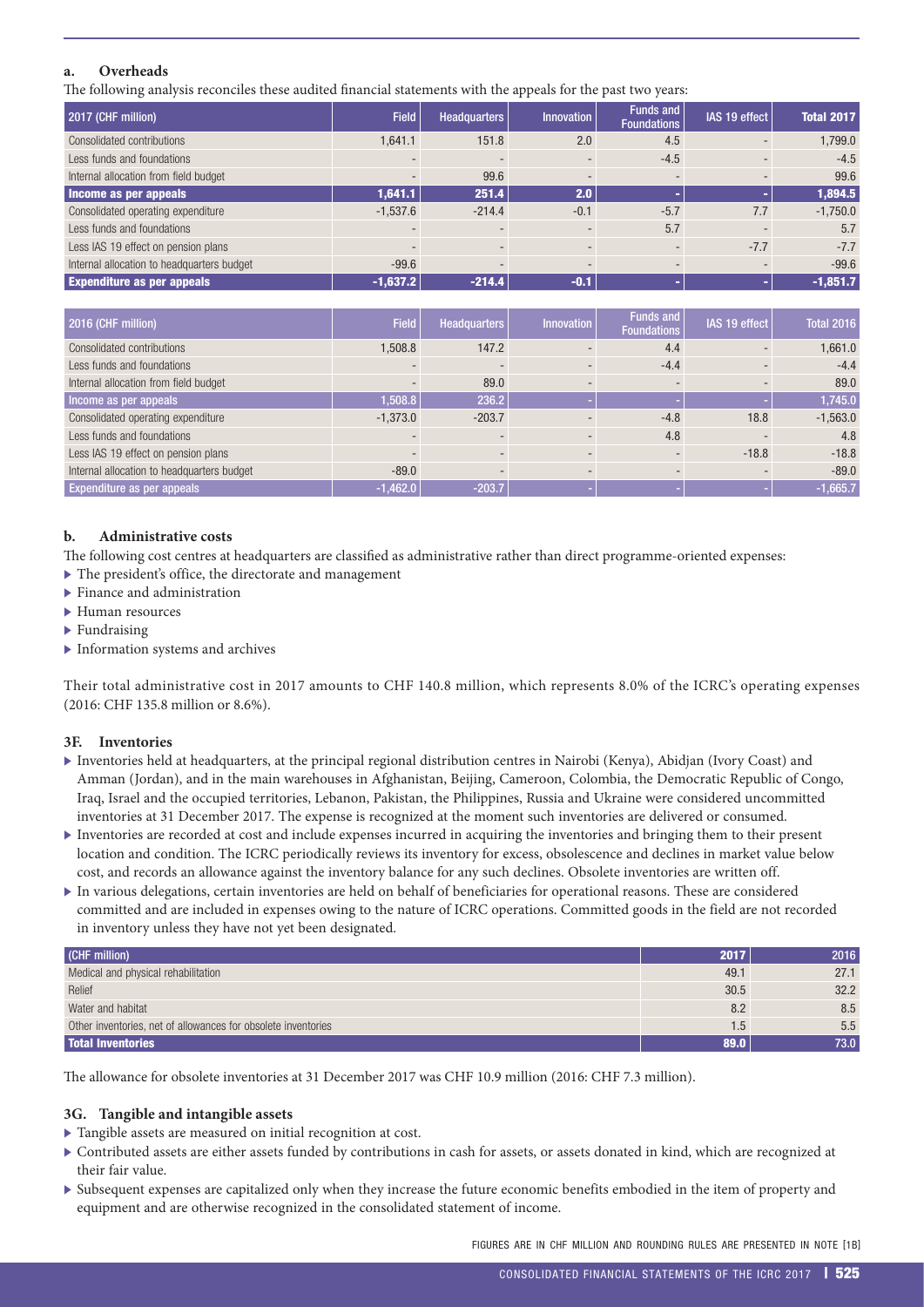- <span id="page-13-0"></span> $\blacktriangleright$  Intangible assets acquired separately are measured on initial recognition at cost.
- Internally generated intangible assets are not capitalized when the expenses attributable to the asset cannot be reliably measured; they are therefore reflected in the consolidated statement of income in the year in which the expense is incurred.
- Depreciation and amortization of tangible and intangible assets with finite useful lives is calculated using the "straight line" method so as to depreciate/amortize the acquisition cost over the asset's estimated useful life, which is as follows:

| Tangible assets                               | <b>Useful life</b> |
|-----------------------------------------------|--------------------|
| Buildings and land improvements - Switzerland | 20 to 70 years     |
| Buildings - other countries                   | 3 to 20 years      |
| Fixed installations                           | 10 years           |
| Equipment and vehicles                        | 5 to 8 years       |
| Hardware (IT equipment)                       | 3 years            |
| Land                                          | Not depreciated    |
| Intangible assets                             |                    |
| Software                                      | 5 years            |

- $\blacktriangleright$  Tangible and intangible assets with finite useful lives are assessed for impairment whenever there is an indication that the asset may be impaired. The amortization period and method are reviewed at least at each financial year-end.
- $\blacktriangleright$  Intangible assets with indefinite useful lives are tested for impairment annually. Such intangibles are not amortized. The useful life of an intangible asset with an indefinite life is reviewed annually to determine whether the indefinite life assessment continues to be supportable. If not, the change in the useful life assessment from indefinite to finite is made on a prospective basis.

| 2017 (CHF million)                  | Land, buildings and<br>fixed installations | Equipment                | <b>Vehicles</b> | <b>Total</b><br><b>Tangible assets</b> | <b>Total</b><br>Intangible assets |
|-------------------------------------|--------------------------------------------|--------------------------|-----------------|----------------------------------------|-----------------------------------|
| Net carrying value 1 January 2017   | 145.8                                      | 8.9                      | 43.9            | 199.0                                  | 60.0                              |
| Additions                           | 19.3                                       | 4.4                      | 17.0            | 40.7                                   | 23.9                              |
| <b>Disposals</b>                    | $\overline{\phantom{a}}$                   | $\overline{\phantom{a}}$ | $-1.0$          | $-1.0$                                 | $\sim$                            |
| Depreciation charge for the year    | $-10.1$                                    | $-3.3$                   | $-15.2$         | $-28.6$                                | $-15.5$                           |
| Net carrying value 31 December 2017 | 155.0                                      | 9.9 <sub>°</sub>         | 44.7            | 210.0                                  | 68.0                              |
| Gross value                         | 246.9                                      | 35.6                     | 113.3           | 395.8                                  | 120.0                             |
| Accumulated depreciation            | $-91.9$                                    | $-25.7$                  | $-68.6$         | $-186.2$                               | $-51.9$                           |
| Net carrying value 31 December 2017 | 155.0                                      | 9.9 <sub>°</sub>         | 44.7            | 210.0                                  | 68.0                              |

| 2016 (CHF million)                  | Land, buildings and<br>fixed installations | Equipment | <b>Vehicles</b> | Total <sup>1</sup><br>Tangible assets | <b>Total</b><br>Intangible assets |
|-------------------------------------|--------------------------------------------|-----------|-----------------|---------------------------------------|-----------------------------------|
| Net carrying value 1 January 2016   | 147.8                                      | 9.2       | 46.2            | 203.0                                 | 51.0                              |
| Additions                           | 7.4                                        | 2.7       | 13.1            | 23.2                                  | 19.3                              |
| <b>Disposals</b>                    | $\overline{\phantom{a}}$                   | $-0.1$    | $-0.6$          | $-0.7$                                | $\sim$                            |
| Depreciation charge for the year    | $-9.4$                                     | $-3.0$    | $-14.7$         | $-27.1$                               | $-10.9$                           |
| Net carrying value 31 December 2016 | 145.8                                      | 8.9       | 43.9            | 199.0                                 | 60.0                              |
| Gross value                         | 227.6                                      | 35.0      | 107.3           | 369.9                                 | 112.6                             |
| Accumulated depreciation            | $-81.8$                                    | $-26.1$   | $-63.4$         | $-171.3$                              | $-52.9$                           |
| Net carrying value 31 December 2016 | 145.8                                      | 8.9       | 43.9            | 199.0                                 | 60.0                              |

A majority of the land, buildings and fixed installations are located in Switzerland, with a gross value of CHF 205.6 million (2016: CHF 195.5 million).

At 31 December 2017, tangible assets included work in progress for CHF 7.7 million, for construction and renovation of buildings (2016: CHF 2.7 million).

Intangible assets included CHF 20.8 million for software in development acquired externally (2016: CHF 23.1 million). The ICRC still uses some fully amortized software with a gross value of CHF 20.3 million.

#### **3H. Commitments**

#### *Capital and contractual commitments*

| (CHF million)                                              | 2017 | 2016 |
|------------------------------------------------------------|------|------|
| Commitments for vehicle purchases and building renovations | 13.5 | 7.7  |
| Commitments toward IT projects                             |      | 2.9  |
| <b>Total Capital commitments</b>                           | 15.6 | 10.6 |
| Open purchase orders                                       | 64.9 | 62.9 |
| <b>Total Contractual commitments</b>                       | 64.9 | 62.9 |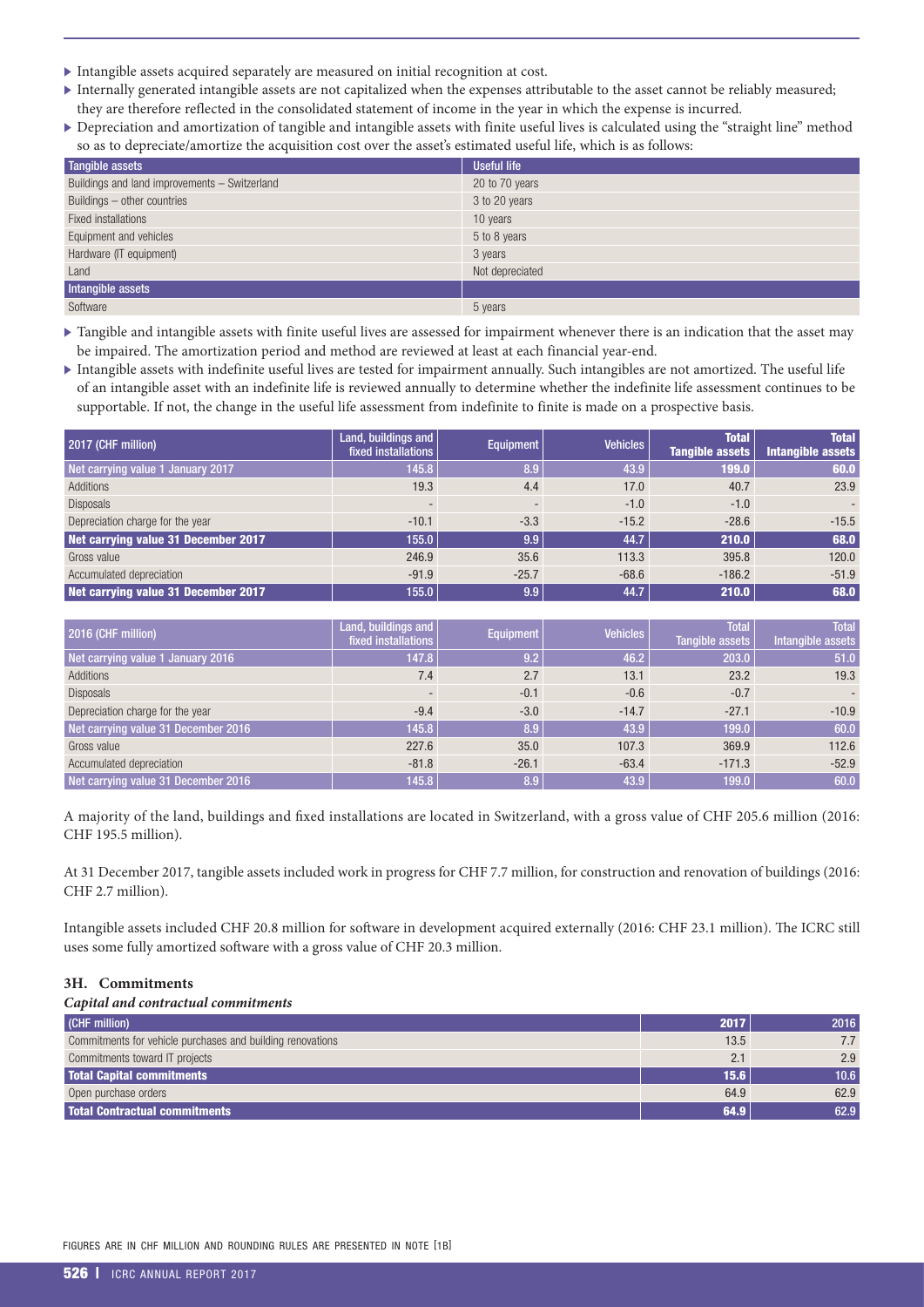#### <span id="page-14-0"></span>**3I. Contingent liabilities**

The ICRC has operational claims that are principally legal in nature (for example local employment and rental contracts), the definite amount and exact timing of each claim being subject to various legal proceedings in the country in which it has arisen. Those items that management considers will probably be paid have been recorded as provisions and the balance, deemed to be contingent liabilities, amounts to CHF 9.7 million (2016: CHF 4.5 million).

#### 4. MANAGEMENT OF FUNDS

#### **4A. Cash and cash equivalents**

- The ICRC considers cash on hand, cash at banks and short-term deposits with an original maturity of three months or less to be *Cash and cash equivalents*. Term deposits with an original maturity of over three months are classified as current and/or non-current investments (refer to Note [4C]).
- $\triangleright$  Cash at banks earns interest at floating rates based on prevailing bank rates.
- $\blacktriangleright$  Bank overdrafts that are repayable on demand and form an integral part of the ICRC's cash management are included as a component of cash and cash equivalents in the consolidated statement of cash-flows.

| (CHF million)                                | 2017  | 2016  |
|----------------------------------------------|-------|-------|
| Cash at banks and on hand, net of overdrafts | 211.0 | 218.5 |
| Short-term deposits                          | 89.7  | 71.3  |
| Total Cash and cash equivalents              | 301.0 | 290.0 |

At 31 December 2017, the ICRC could draw on CHF 150.0 million (2016: CHF 155.0 million) of undrawn committed borrowing facilities in respect of which all prior conditions had been met.

#### **4B. Loans and borrowings**

All loans are recorded at fair value at initial recognition, which is the present value of expected future cash-flows, discounted using a market interest rate. The difference between the cost and the fair value at initial recognition is recognized as deferred income in Note [2C]. The deferred income is subsequently recognized over the loan period.

#### **a. Loans from the Foundation for Buildings for International Organizations (FIPOI)**

At 31 December 2017, there were two interest-free loans related to buildings, both granted by a governmental body. The nominal values of these unsecured loans were:

- <sup>X</sup> CHF 9.8 million (2016: CHF 9.8 million) for the training centre in Ecogia, Geneva (final repayment in 2049); and
- ▶ CHF 26.0 million (2016: CHF 26.0 million) for the logistics building in Geneva (final repayment in 2060).

In 2017, the FIPOI granted a loan of CHF 9.9 million towards the cost of the renovation of the main Carlton building in Geneva, Switzerland, of which CHF 3.7 million was received in 2017. The FIPOI will provide the remaining funds in two instalments over the period 2018 to 2019. This loan will be repaid over 30 years (final repayment in 2047) and bears interest of 0.5%.

#### **b. Loans for the Programme for Humanitarian Impact Investment ("PHII")**

In July 2017, loans were provided by private and corporate investors to finance the PHII focused on the construction and operation of physical rehabilitation centers in the Democratic Republic of the Congo, Mali and Nigeria. These loans totalling CHF 19.6 million are payable by the lenders in two equal instalments. The first instalment of CHF 9.8 million was received in August 2017. The final instalment of CHF 9.8 million is due in July 2018. The loans are repayable in one instalment in 2022. Depending on the achievement of certain staff efficiency ratio (SER) performance levels, the principal amount repayable ranges between CHF 10.4 million and CHF 25.0 million. The loans bear interest of 2.0% for each of the first four years 2018 to 2021. The interest for the fifth year 2022 is embedded in the variable principal amount repayable. These loans will be funded by correlated amounts from donors participating in the programme. The correlated pledges are recognized as long-term receivables in the financial statements.

There is a risk, currently evaluated by management to be remote, that the SER will deteriorate between the inception and the end of the programme. In this case, ICRC would have to contribute 10% of the expenditure budget, equivalent to CHF 2.0 million at reporting date exchange rates, and the lenders would lose some of their principal i.e. part of the ICRC's liability would be converted to a donation.

#### **c. Loan repayment terms**

The terms of all loan repayments are as follows:

| (CHF million)                | 2017 | 2016 |
|------------------------------|------|------|
| Due within 12 months         | 0.6  | 0.6  |
| Due within 2 to 5 years      | 13.0 | 2.3  |
| Due in over 5 years          | 17.7 | 15.7 |
| <b>Total Unsecured loans</b> | 31.3 | 18.6 |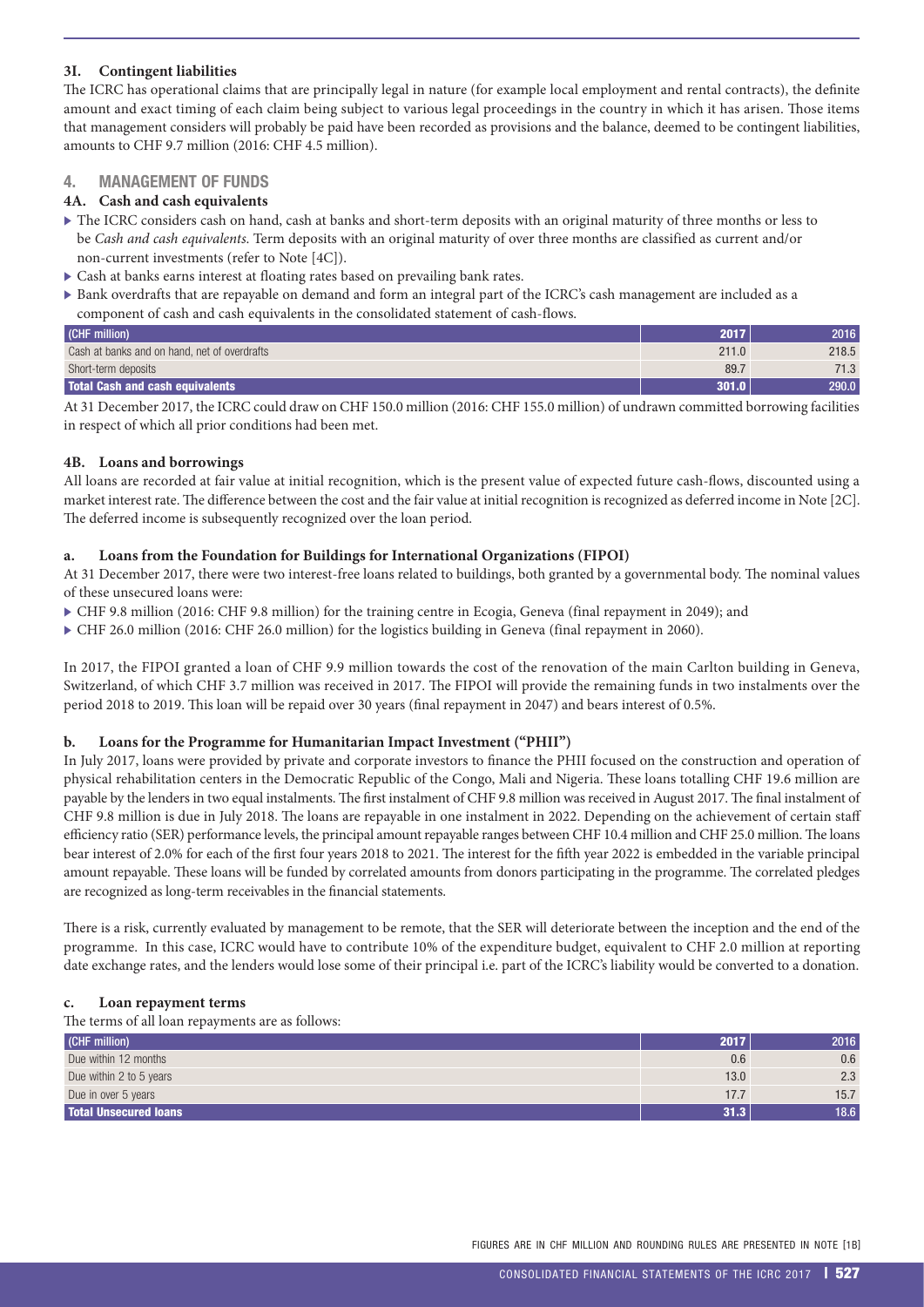#### <span id="page-15-0"></span>**4C. Investments**

In accordance with its documented investment management policy, the ICRC classifies its investments in two categories:

#### **a. At fair value through profit or loss**

- <sup>X</sup> Financial assets at fair value through profit or loss are financial assets held-for-trading. A financial asset is classified in this category if acquired principally for the purpose of selling in the short term and presented within current assets.
- Held-for-trading investments are recognized and derecognized on the trade date that the ICRC, or the portfolio manager acting on behalf of the ICRC, commits to purchasing or selling them.
- The financial assets held-for-trading are measured at fair value through profit or loss (Refer to Note [4E]).
- Fair value gains or losses, and dividend and interest income, are recognized in the consolidated statement of income. Transaction costs are also recognized in the consolidated statement of income as incurred.

#### **b. Held-to-maturity**

- $\triangleright$  When the ICRC has the positive intent and ability to hold debt securities to maturity, such financial assets are classified as held-to-maturity. Bonds in this category are classified as current investments if expected to be settled within 12 months; otherwise, they are classified as non-current assets.
- Held-to-maturity investments are recognized initially at fair value plus any directly attributable transaction costs. Subsequent to initial recognition, held-to-maturity investments are measured at amortized cost using the effective interest rate, less any impairment losses.
- At the end of each reporting period, the ICRC assesses whether there is objective evidence that a debt security measured at amortized cost is impaired. If there is objective evidence that an impairment loss on financial assets measured at amortized cost has been incurred, the amount of the loss is measured as the difference between the asset's carrying amount and the present value of estimated future cash-flows (excluding future credit losses that have not been incurred), discounted at the financial asset's original effective interest rate.
- If, in a subsequent year, the amount of the estimated impairment loss increases or decreases because of an event occurring after the impairment was recognized, the previously recognized impairment loss is increased or reduced by adjusting the bond's carrying amount. Any reversal is limited to the extent that the new carrying amount does not exceed the amortized cost that would have been reached in the absence of impairment.

| (CHF million)                                                     | <b>Note</b> | 2017  | 2016                     |
|-------------------------------------------------------------------|-------------|-------|--------------------------|
| Investments at fair value through profit or loss                  |             |       |                          |
| - Short-term deposits with an original maturity over three months | [AA]        | 4.3   | 3.6                      |
| - Quoted debt securities                                          |             | 74.4  | 74.8                     |
| - Quoted high yield debt funds                                    |             | 10.0  | $\overline{\phantom{a}}$ |
| - Quoted equity securities                                        |             | 106.2 | 92.2                     |
| <b>Investments held-to-maturity</b>                               |             |       |                          |
| - Quoted debt securities with a maturity below 12 months          |             | 35.8  | 30.2                     |
| <b>Sub-total Current investments</b>                              |             | 231.0 | 201.0                    |
| <b>Investments held-to-maturity</b>                               |             |       |                          |
| - Quoted debt securities with a maturity over 12 months, net      |             | 92.0  | 103.0                    |
| <b>Sub-total Non-current investments</b>                          |             | 92.0  | 103.0                    |
| <b>Total Investments</b>                                          |             | 323.0 | 304.0                    |

#### **4D. Financial risk management objectives and policies**

The ICRC has various financial assets, such as cash and cash equivalents, investments, other financial assets and accounts receivable. The main financial liabilities comprise loans, accounts payable and accrued expenses.

The main risks arising from these financial assets and liabilities are market risk and its subsets (foreign currency and interest rate risks, as well as equity price risk), credit/counterparty risk and liquidity risk, which are summarized below.

These risks are managed through several treasury policies. Compliance with these policies is monitored by the Treasury Committee, which is composed of the director of financial resources and logistics, the head of finance, the head of accounting and the treasurer. These financial risk management policies in force have been approved by the Assembly Council. These various policies are submitted by the Treasury Committee to the Assembly Council for adoption.

#### **a. Foreign currency exposure and risks**

The foreign currency risk is the risk that the financial statements for a particular period or as at a certain date may be affected by changes in the value of transactions executed in foreign currencies owing to fluctuations.

Exposure to fluctuations in foreign exchange (FX) rates arises from transactions denominated in currencies other than the Swiss franc. For instance, the ICRC is exposed to currency risk through contribution pledges and PHII loans denominated in foreign currencies.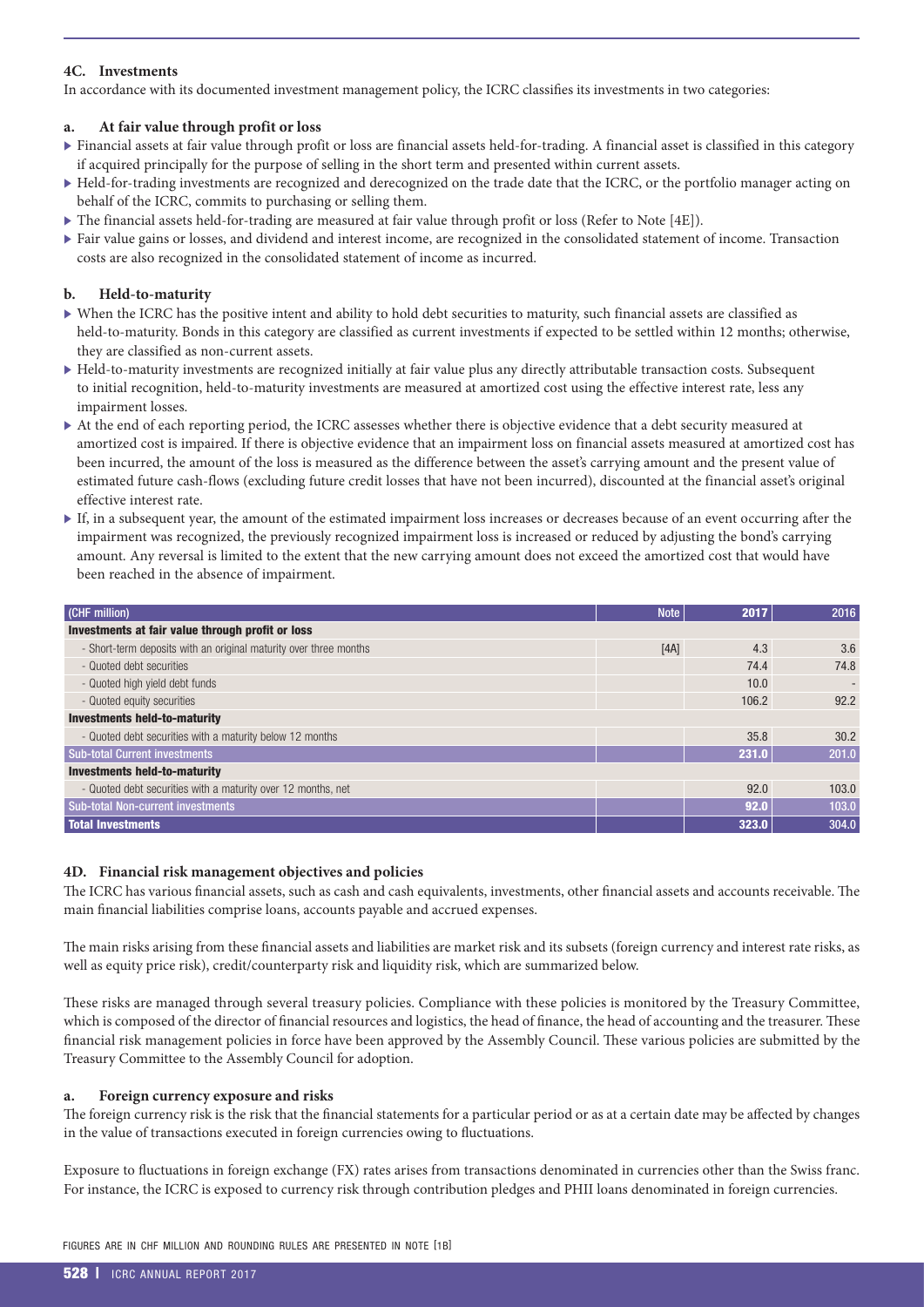In addition, exchange rate fluctuations can have a significant impact on the consolidated statement of income. The currencies giving rise to this risk are primarily the euro, the pound sterling and the US, Australian and Canadian dollars. The FX exposure on the long-term receivables in foreign currencies is offset by the FX exposure on the related deferred income liability. No hedge accounting is applied.

#### *Forward foreign currency contracts*

At year-end, the following positions of forward foreign currency contracts were open:

| (CHF million)                  | 2017    | 2016    |
|--------------------------------|---------|---------|
| Purchase of foreign currencies | U.Z     | 6.5     |
| Sale of foreign currencies     | $-29.1$ | $-47.3$ |

These contracts have a maturity of less than one year.

#### *Exposure management*

The ICRC uses derivative financial instruments – spots, forward contracts and swaps – to hedge its exposure to foreign currency risks. The forward foreign currency contracts have maturities of less than 12 months after the reporting date. Where necessary, the contracts are swapped at maturity. In accordance with its treasury policies, the ICRC uses derivative instruments exclusively for hedging purposes.

Such derivative financial instruments are recognized at fair value, initially on the date on which a derivative contract is entered into and subsequently at each reporting date. Derivatives are carried as assets when the fair value is positive and as liabilities when the fair value is negative. Any gains or losses arising from changes in fair value on derivatives during the year are recognized immediately.

With respect to other monetary assets and liabilities held in foreign currencies, the ICRC ensures that its exposure is kept to an acceptable level. In addition, the ICRC is buying or selling foreign currencies when necessary.

To limit exposure from investments, the ICRC's investment management policy defines which currencies may be used for investments. At 31 December 2017, all investments were denominated in Swiss francs, with the exception of CHF 101.5 million (2016: CHF 93.8 million).

To limit exposure from the PHII programme, the foreign-denominated receivables from the donors reasonably closely match the corresponding liabilities to the private and corporate investors by currency.

#### *Exposure measurement*

The ICRC uses a Value at Risk (VaR) computation to estimate the potential annual loss in the fair value of its financial assets and liabilities denominated in foreign currency.

The VaR estimates are made assuming normal market conditions, using a 95% confidence interval over a 15-day period. The ICRC cannot predict actual future movements of exchange rates. Therefore, the VaR numbers below do not represent actual losses or consider the effects of favourable movements in underlying variables. Accordingly, these VaR numbers are indicative of future movements over a one-year time horizon, and are based on historical data to best estimate future movements.

The estimated potential annual loss from the ICRC's foreign currency exposure is as follows:

| (CHF million)                                        | 2017    | 2016    |
|------------------------------------------------------|---------|---------|
| On income                                            | $-5.2$  | $-6.0$  |
| On expenses                                          | $-10.9$ | $-5.9$  |
| On investment portfolios                             | $-7.7$  | $-8.0$  |
| Value at Risk - Potential loss on foreign currencies |         | $-19.9$ |

#### **b. Equity price and interest rate risks**

Investments in equity securities are exposed to equity price risk.

The ICRC is exposed to interest rate risks through its investments in debt securities, term deposits and other funds. These financial assets, except for a large portion of the debt securities that are held-to-maturity, are stated at fair value and are thus affected by interest rate changes. In addition, interest income recognized on floating-rate debt securities changes in response to movements in interest rates.

#### *Sensitivity analysis for quoted equity securities at fair value through profit or loss*

The ICRC's investments in the equity of other entities that are publicly traded are generally included in one of the following two equity indexes: the Swiss Performance Index (SPI) for Swiss shares and MSCI World for non-Swiss shares.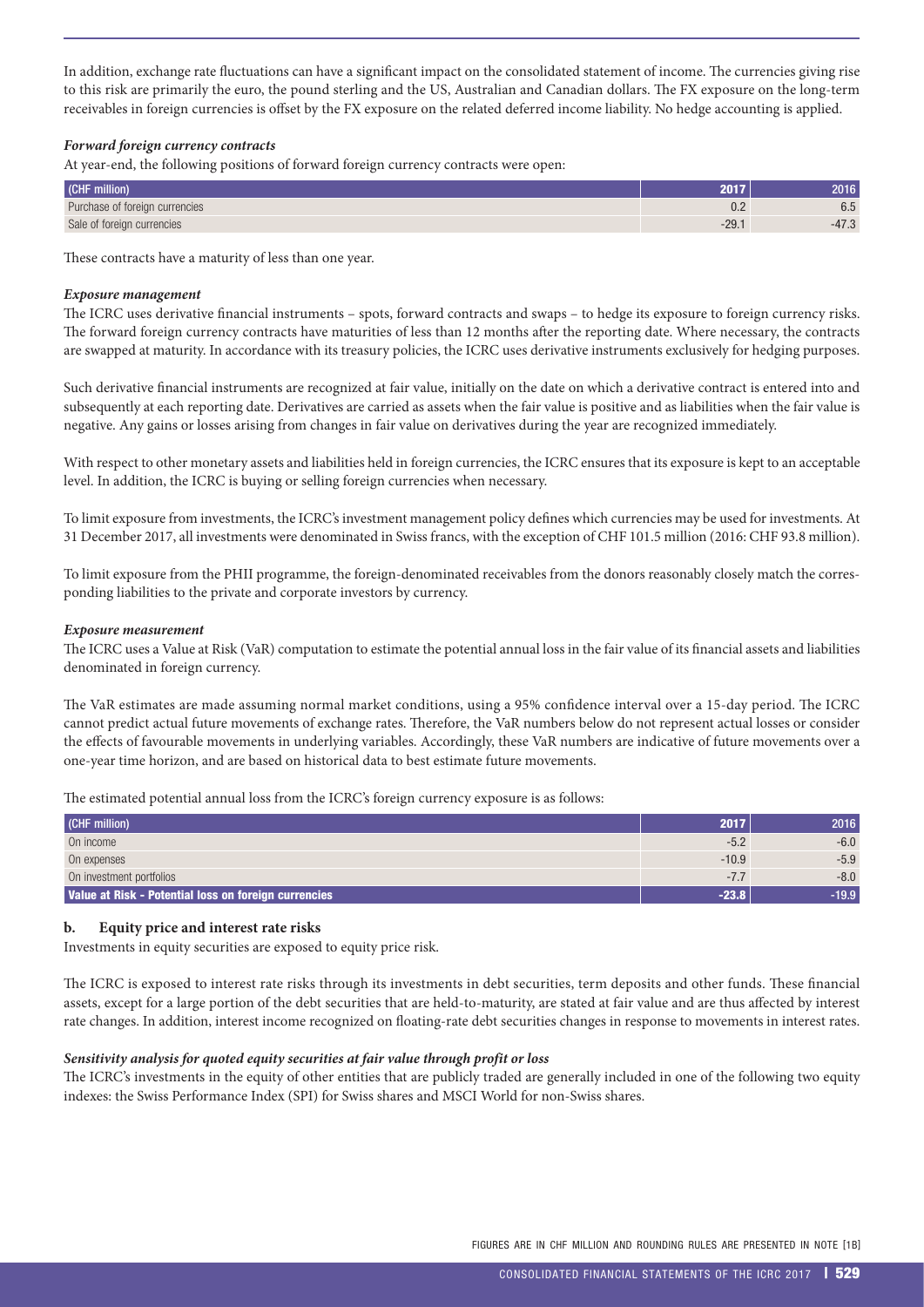The table below summarizes the impact of increases/decreases in the two equity indexes on the ICRC's surplus for the year. The analysis is based on the assumption that the equity indexes have increased/decreased by 5% with all other variables – particularly foreign currency rates – held constant and that all the equity instruments moved according to the historical correlation with the index:

| (CHF million)       | Impact on ICRC's surplus/(deficit) |          |  |
|---------------------|------------------------------------|----------|--|
|                     | 2017                               | 2016     |  |
| <b>Equity index</b> | $+/-5\%$                           | $+/-5%$  |  |
| <b>SPI</b>          | $+/-2.1$                           | $+/-1.9$ |  |
| <b>MSCI World</b>   | $+/-3.2$                           | $+/-2.7$ |  |

#### *Sensitivity analysis for quoted debt securities at fair value through profit or loss*

A change of 100 basis points in interest rates at the end of the year – assuming that all other variables, particularly foreign currency rates, remain constant – would not have a material impact on ICRC's surplus/(deficit).

To limit this market exposure, the ICRC's Investment and Treasury Committees have clarified the organization's tolerance for risk and volatility in investment guidelines based on investment management policy. Portfolio managers are required to trade all investments at stock exchanges handling large volumes and with market makers. All selected financial assets must meet specific criteria defined in the policy, such as quality and negotiability of securities, minimum counterparty ratings, maximum percentages of total invested fund, etc. The Investment Committee – which consists of the director of financial resources and logistics, the head of finance and two external members – manages the market and interest rate risks.

The ICRC has also allowed portfolio managers to use futures contracts to hedge exposure to market risk. The futures contracts have maturities of less than 12 months after the reporting date.

#### **c. Credit/counterparty risk**

The ICRC's treasury policies focus on security of cash and cash equivalents. At headquarters, these positions are held in banks regulated by the Swiss National Bank (SNB) or by the central banks of any EU member states with a long-term rating of at least A-/A3 (Standard & Poor's and Moody's). In 2017, the number of bank counterparties did not change. For field positions, there is no significant exposure to banks in risky countries.

ICRC receivables are mostly with governments and government agencies, where credit risk is considered to be low. In addition, the ICRC has a relatively broad government donor base. The largest donor contributed 23% of overall income (2016: 25%) and the top five donors contributed 63% (2016: 63%).

Investments are allowed only in liquid securities and only with counterparties that have a high credit rating. The ICRC's investment policy defines the maximum exposure to a single counterparty in order to ensure diversification of investments.

Accounts receivable are offset against accounts payable only if the offsetting criteria are met. At the reporting date, there were no significant concentrations of credit risk. The maximum exposure to credit risk is represented by the carrying amount of each financial asset in the consolidated statement of financial position.

#### **d. Liquidity risk**

The ICRC maintains a secure level of working capital at all times. This is reassessed and quantified periodically, based on cash-flow forecasts. The ICRC's objective is to strike a balance between funding continuity and flexibility by maintaining sufficient funds in the form of cash in hand, cash at banks or deposits with initial maturities of three months or less, to meet short-term liabilities. Interest-bearing loans and borrowings, which are debt requiring servicing costs, are kept to a minimum.

In addition, the ICRC has liquidity risk associated with forward foreign currency cover. Funds in the appropriate foreign currency are retained to settle forward contracts when they become due, or the contract is swapped forward until sufficient foreign currency is available.

With regard to the PHII programme, the liquidity risk is minimal as the funds to cover operational costs are being received before the costs are incurred. Furthermore, the pledges from the donors are due on the same day as the loan repayments. The ICRC will cover cash shortfalls, if any.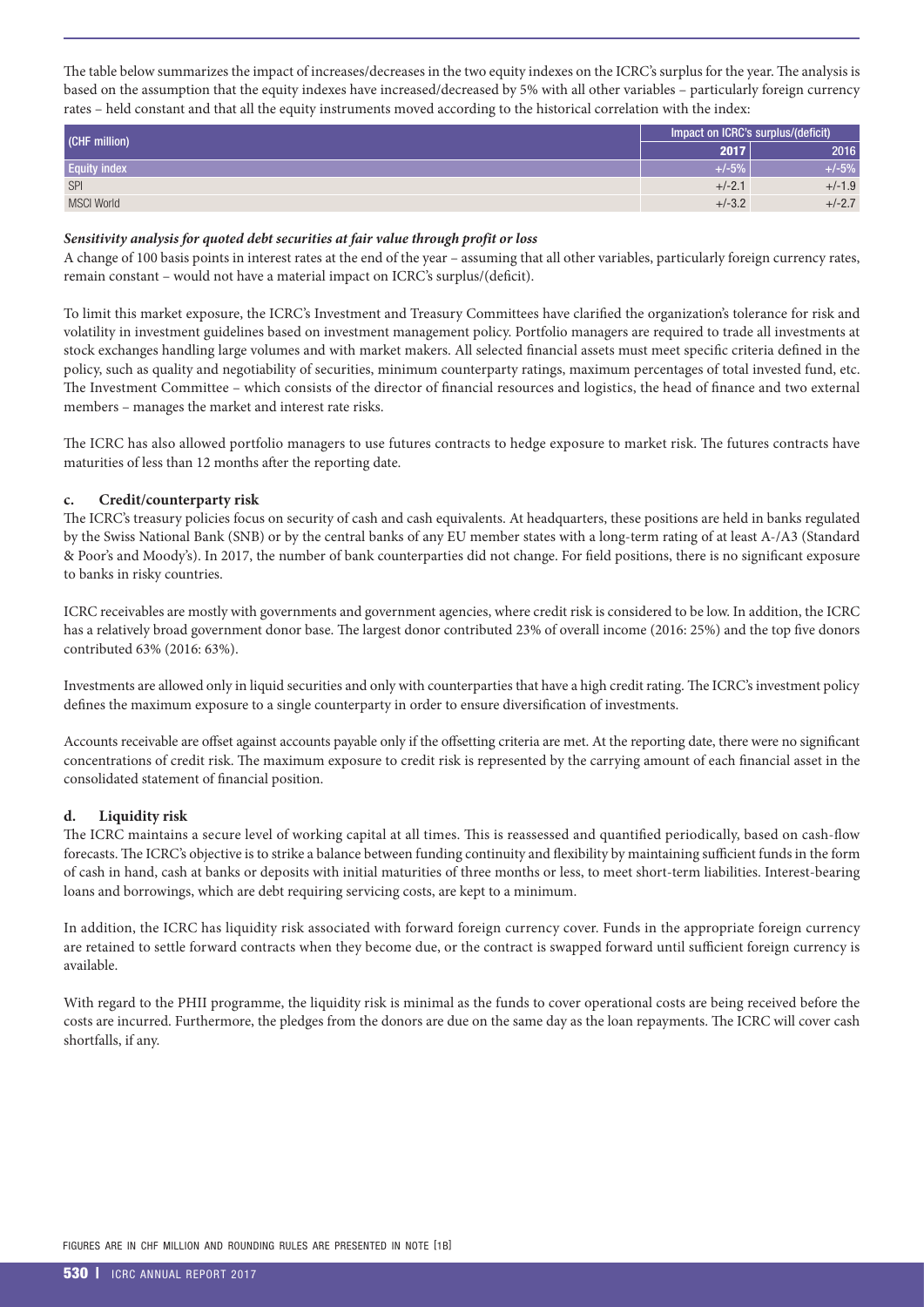<span id="page-18-0"></span>The table below summarizes the maturity profile of the ICRC's financial liabilities.

| 2017 (CHF million)                    | <b>Note</b> | <b>Total 2017</b> | $<$ 1 year | $2 - 5$ years | $> 5$ years              |
|---------------------------------------|-------------|-------------------|------------|---------------|--------------------------|
| Accounts payable and accrued expenses |             | 67.0              | 67.0       |               | $\overline{\phantom{0}}$ |
| Loans and borrowings                  | [4B]        | 32.0              | 0.6        | 13.0          | 17.7                     |
| Total 2017 financial liabilities      |             | 99.0              | 67.6       | 13.0          | 17.7                     |
|                                       |             |                   |            |               |                          |
| 2016 (CHF million)                    | <b>Note</b> | <b>Total 2016</b> | $<$ 1 year | $2 - 5$ years | $> 5$ years              |
| Accounts payable and accrued expenses |             | 69.0              | 69.0       |               | $\sim$                   |
| Loans and borrowings                  | [4B]        | 19.0              | 0.6        | 2.3           | 15.7                     |
| Total 2016 financial liabilities      |             | 88.0              | 69.6       | 2.3           | 15.7                     |

#### **e. Capital management**

By its nature, the ICRC does not have "capital". Rather, it views the reserves as a proxy for capital in terms of IAS 1. The target and position of the various reserves are indicated in Note [2D]. There were no changes in the organization's approach to reserves management during the year under review. The Assembly policy is to maintain a strong level of reserves so as to maintain stakeholder and donor confidence and to sustain future development of operations.

#### **4E. Fair value**

A number of the ICRC's accounting policies and disclosures require the determination of fair value, both for financial and non-financial assets and liabilities. Fair value has been determined for measurement and/or disclosure purposes based on the methods outlined below.

#### **a. Fair value measurement**

- Fair value estimates are made at a specific point in time, based on market conditions and information about the financial instruments concerned. These estimates are subjective in nature and involve uncertainties and matters of significant judgment and therefore cannot be determined with precision. Changes in assumptions could significantly affect estimates.
- The fair values of cash and cash equivalents, accounts receivable, bank overdrafts, accounts payable and accrued expenses are not materially different from the carrying amounts.
- The fair value of equity and debt securities is determined by reference to their quoted closing price at the reporting date, or, if unquoted, using a valuation technique. The valuation techniques employed include market multiple and discounted cash-flow analysis using expected future cash-flows and a market interest rate.
- In accordance with the ICRC's investment strategy, investments held-for-trading are measured at fair value through profit or loss, because their performance is actively monitored and they are managed on a fair value basis. The debt securities held-to-maturity are measured at amortized cost. Their fair value is determined for impairment testing and disclosed in the table below.
- All loans are recorded at fair value on initial recognition, which is the present value of the expected future cash-flows, discounted using a market interest rate. The involvement of arms-length parties from the corporate, financial and government sector in the Programme for Humanitarian Impact Investment ensured that the PHII loans were valued at market at the inception. As the PHII was recently launched, management has assumed that the fair value of these loans has not substantially changed up to the reporting date.
- Derivative financial instruments are stated at fair value. The net result of marking derivative financial instruments at the reporting date was a gain of CHF 0.0 million (2016: gain of CHF 0.1 million). The fair value of forward currency contracts is calculated by reference to current forward foreign currency rates for contracts with similar maturity profiles. The fair value of futures exchange contracts is their market price at the reporting date.

#### **b. Fair value hierarchy**

Set out below is a comparison by class of the carrying amounts and fair values of the ICRC's financial assets and liabilities and their corresponding fair value measurement levels. The ICRC determines the fair value of financial instruments on the basis of the following hierarchy:

- Evel 1: The fair value of financial instruments quoted in active markets is based on their quoted closing price at the reporting date.
- ▶ Level 2: The fair value of financial instruments that are not traded in an active market is determined by using valuation techniques based on observable market data.
- ▶ Level 3: This level includes instruments where one or more of the significant inputs are not based on observable market data.

There was no transfer between the fair value measurement levels during the reporting periods ended 31 December 2016 and 31 December 2017.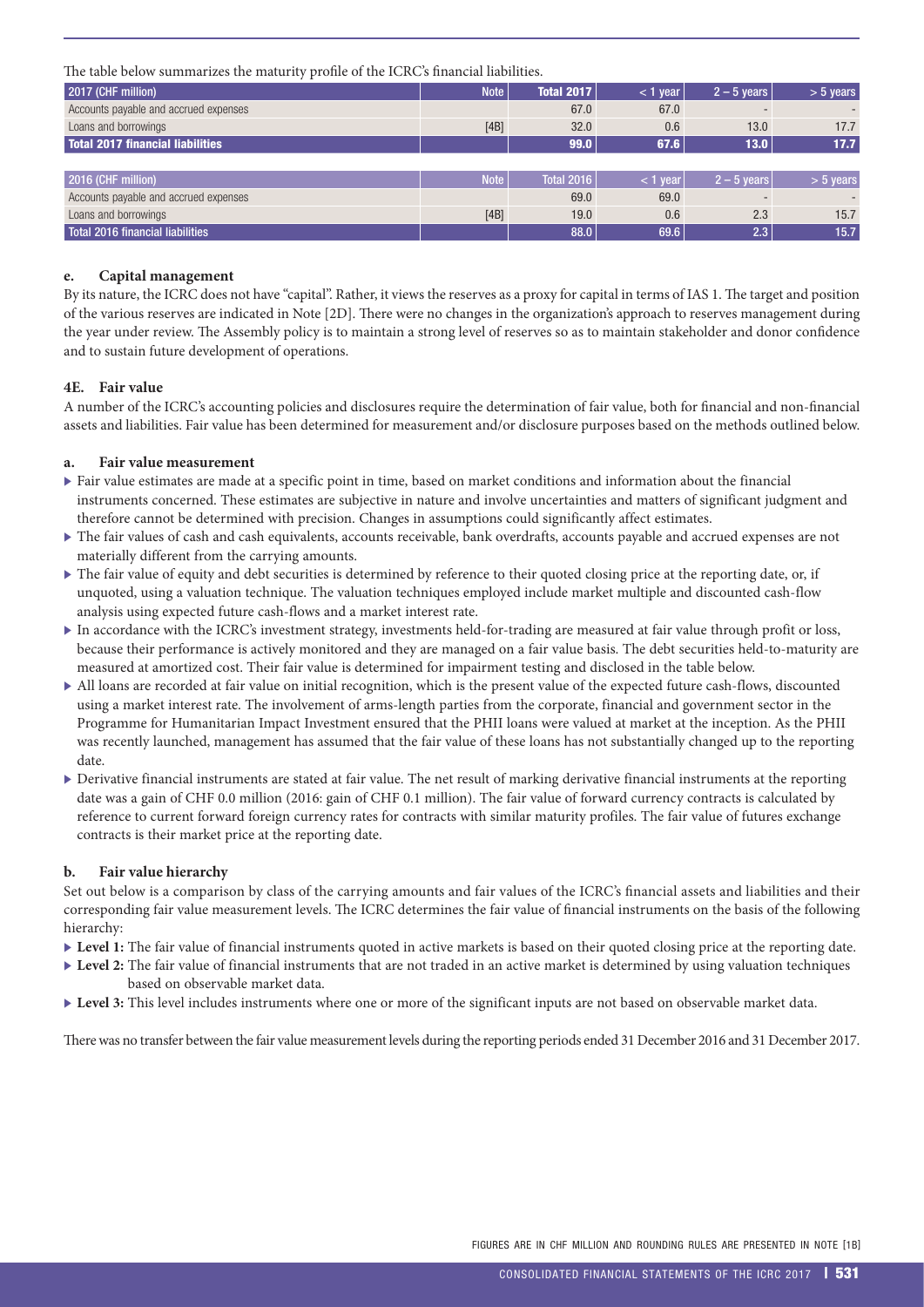<span id="page-19-0"></span>

| 2017 (CHF million)                                 | <b>Note</b> |                       | <b>Fair value</b> | Fair value hierarchy     |                          |                    |
|----------------------------------------------------|-------------|-----------------------|-------------------|--------------------------|--------------------------|--------------------|
|                                                    |             | <b>Carrying value</b> |                   | Level 1                  | Level 2                  | Level 3            |
| <b>Financial assets</b>                            |             |                       |                   |                          |                          |                    |
| - Investments at fair value through profit or loss | [4C]        | 194.9                 | 194.9             | 194.9                    | $\overline{\phantom{a}}$ |                    |
| - Investments held-to-maturity                     | [4C]        | 127.8                 | 128.6             | 128.6                    |                          |                    |
| <b>Financial liabilities</b>                       |             |                       |                   |                          |                          |                    |
| - Unsecured Joans from FIPOL                       | [4Ba]       | $-21.5$               | $-30.3$           | $\overline{\phantom{a}}$ | $-30.3$                  |                    |
| - Unsecured loans from PHII social investors       | [4Bb]       | $-9.8$                | $-9.8$            | $\overline{\phantom{a}}$ |                          | $-9.8$             |
|                                                    |             |                       |                   |                          |                          |                    |
| 2016 (CHF million)                                 | <b>Note</b> | <b>Carrying value</b> | <b>Fair value</b> |                          | Fair value hierarchy     |                    |
|                                                    |             |                       |                   | Level 1                  | Level 2                  | Level <sub>3</sub> |
| <b>Financial assets</b>                            |             |                       |                   |                          |                          |                    |
| - Investments at fair value through profit or loss | [4C]        | 170.6                 | 170.6             | 170.6                    | $\overline{\phantom{0}}$ |                    |
| - Investments held-to-maturity                     | [4C]        | 133.2                 | 135.4             | 135.4                    | $\sim$                   |                    |
| <b>Financial liabilities</b>                       |             |                       |                   |                          |                          |                    |
| - Unsecured Joans from FIPOI                       | [4Ba]       | $-18.6$               | $-27.5$           | $\overline{\phantom{a}}$ | $-27.5$                  |                    |

# **4F. Employee benefit liabilities**

#### **a. Description of the ICRC's post-employment defined benefit plans**

The ICRC operates three post-employment plans which are treated as defined benefit plans for IAS 19 purposes. All plans are administered separately.

#### *Pension plan*

- The pension plan is an independent pension foundation called the ICRC Pension Fund. This separate legal entity is registered with the Swiss supervisory authority in the canton of Geneva. As such, it must comply with the compulsory insurance requirements set out in the Swiss Federal Law on Occupational Retirement, Survivors' and Disability Pension Funds (LPP/BVG in the French/German acronym). The fund undertakes to respect at least the minimum requirements imposed by the LPP/BVG and its ordinances.
- The pension plan covers all staff working at headquarters or in the field and hired in Geneva (mobile staff); it is the ICRC's most significant post-employment benefit plan.
- The pension plan is a funded plan providing retirement benefits as well as benefits on death and disability.
- The ICRC Pension Fund Board is responsible for the fund's management. The board consists of six representatives appointed by the ICRC and six representatives elected by the pension plan participants.
- In general, the ICRC must make contributions to the ICRC Pension Fund for each plan participant covered and as defined in the fund's regulations, i.e. it must contribute 2% of pensionable salary up to 1 January following a participant's 24th birthday and 17% of pensionable salary thereafter. Should the ICRC Pension Fund become underfunded (from a Swiss legal funding perspective), then the ICRC could be required to make additional contributions. While the ICRC has the option to contribute in excess of the amounts specified in the fund's regulations, it usually makes contributions as per the regulations.
- The ICRC Pension Fund Board decided to switch from a defined benefit plan to a defined contribution scheme in accordance with Swiss law starting on 1 January 2014. However, under the IFRS, the plan remains classified as a defined benefit plan.

#### *Early retirement plan*

- The ICRC has a plan that offers all staff working at headquarters and mobile staff the possibility of taking early retirement from the age of 58. The plan covers the period from the date of ICRC retirement up to the date of retirement under Swiss law for those staff.
- The early retirement plan is an unfunded plan providing retirement benefits that are generally based on a maximum annual social security pension for single participants under certain conditions. The amounts that the ICRC must contribute in any given year are equal to the amounts of benefits that are due for that year.
- $\blacktriangleright$  This unfunded plan is not subject to any minimum funding requirements. Allocations made to cover the cost of future early retirements are included in the human resources reserves (Refer to Note [2D] on *Reserves*). Future financial commitments arising from early retirement benefits are borne by the ICRC. A commission on enhanced old-age security (*Prévoyance Vieillesse Améliorée*) ensures compliance with the rules. The Collective Staff Agreement is reviewed every three years and may change the benefits provided under the plan in the future.

#### *End-of-service plan*

- ▶ The ICRC has agreed to provide post-employment benefits to local staff hired/working in the field (resident staff) in accordance with the legislation of the countries concerned and the local collective staff agreements. The benefits are based on one month of compensation for every year of service up to a maximum of 12 months, except in countries where local regulations require otherwise (Kenya, Pakistan, the Philippines and Sudan).
- $\blacktriangleright$  The end-of-service plan is an unfunded plan.
- The present value of future financial commitments due for end-of-service indemnities (e.g. end of employment, retirement, severance pay, etc.) is borne by the ICRC. As there is only a lump-sum benefit at the end of service, there are no pensioners.
- The Human Resources Department is in charge of the plan's governance. Potential risk exposure is derived from future changes to local regulations on post-employment benefits or to local collective staff agreements.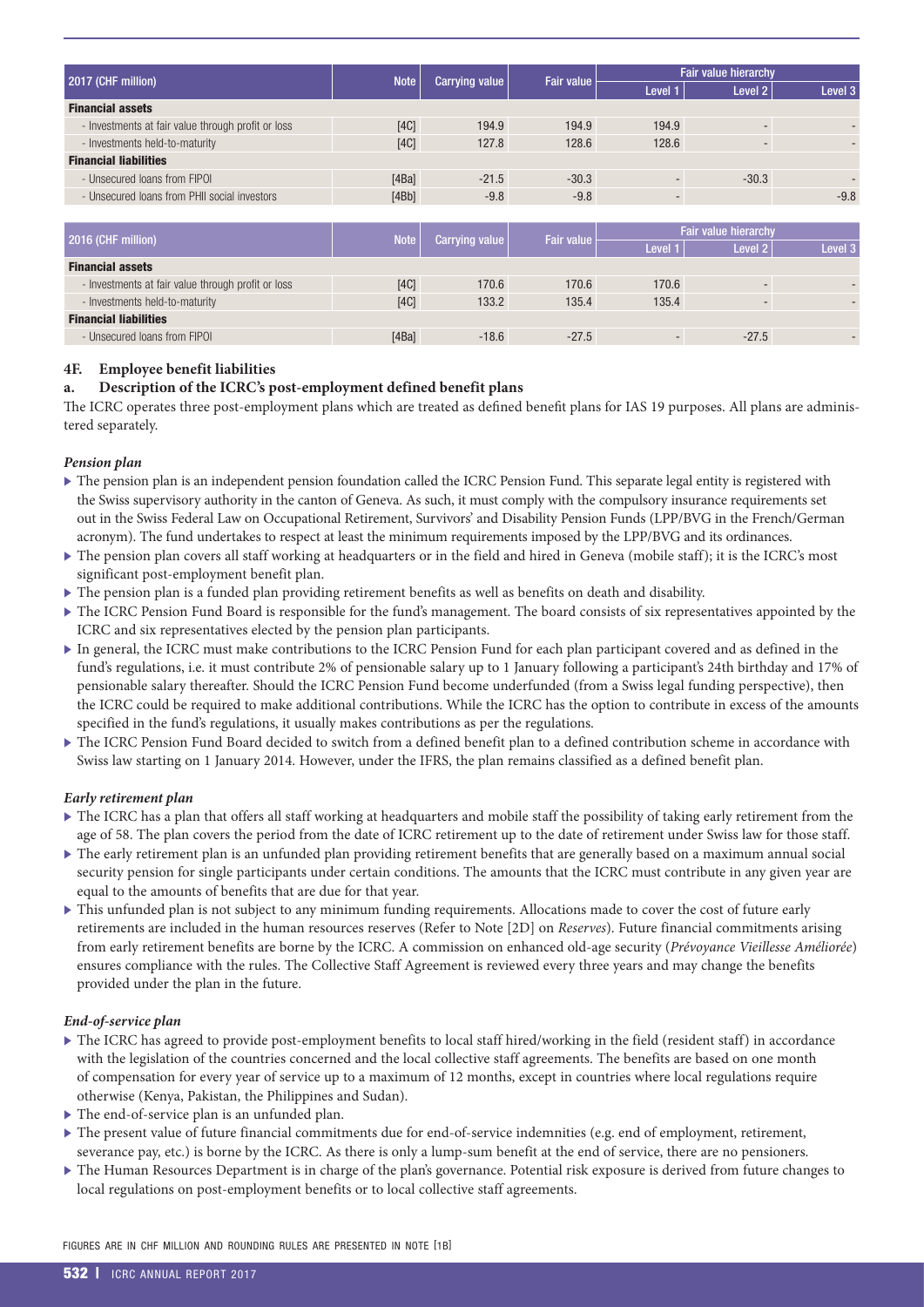#### **b. Disclosures for the post-employment benefit plans**

- The net obligation in respect of defined benefit plans is calculated separately for each plan by estimating the amount of future benefits that employees have earned in return for their service in the current and prior periods. That benefit is discounted to determine its present value. The fair value of the pension plan assets is deducted.
- <sup>X</sup> When the calculation results in a benefit to the organization, the recognized asset is limited to benefits available in the form of refunds from the plan or reductions in future contributions to the plan.

The ICRC's total non-current employee benefit liabilities at the reporting date are as follows:

| (CHF million)                                  | <b>Note</b> | 2017       | 2016       |
|------------------------------------------------|-------------|------------|------------|
| Pension plan                                   |             |            |            |
| - Present value of defined benefit obligation  |             | 1.549.9    | 1,576.8    |
| - Fair value of plan assets                    |             | $-1,391.4$ | $-1,274.1$ |
| Under-coverage of pension plan                 |             | 158.5      | 302.7      |
| End-of-service plan                            |             | 82.0       | 75.1       |
| Early retirement plan                          |             | 44.0       | 40.0       |
| <b>Unfunded plans</b>                          |             | 126.0      | 115.1      |
| Defined contribution plans                     | [3B]        | 41.3       | 35.8       |
| Total Non-current employee benefit liabilities |             | 326.0      | 454.0      |

The following tables summarize the components of net benefit expense recognized in the consolidated statement of income:

#### *Components of defined benefit expense*

| (CHF million)                                                  | <b>Note</b> | 2017   | 2016    |
|----------------------------------------------------------------|-------------|--------|---------|
| Interest expense on defined benefit obligation                 |             | 13.7   | 14.9    |
| Interest income on plan assets                                 |             | $-8.3$ | $-10.0$ |
| Net interest on net defined benefit obligation                 |             | 5.4    | 4.9     |
| <b>Total Service cost</b>                                      |             | 60.5   | 49.4    |
| Administration costs, excluding costs for managing plan assets |             | 1.5    | 1.4     |
| <b>Expense recognized within staff costs</b>                   | [3B]        | 62.0   | 50.8    |
| <b>Total Defined benefit expense</b>                           |             | 67.4   | 55.7    |

#### *Re-measurements of net defined benefit liability recognized in other comprehensive income*

| (CHF million)                                                                  | 2017    | 2016     |
|--------------------------------------------------------------------------------|---------|----------|
| Actuarial gains/(losses):                                                      |         |          |
| - Due to changes in financial assumptions                                      | 40.7    | 0.7      |
| - Due to changes in demographic assumptions                                    | 44.9    | $-50.9$  |
| - Due to experience adjustments                                                | $-37.9$ | $-66.3$  |
| Actuarial losses on defined benefit obligation                                 | 47.7    | $-116.5$ |
| Foreign currency adjustment on defined benefit obligation                      | 3.1     | $-1.1$   |
| Excess/(Insufficient) return on plan assets, excluding amounts in net interest | 88.8    | 37.1     |
| Total Re-measurement losses recognized in other comprehensive income           | 140.0   | $-80.0$  |

#### *Changes in the present value of defined benefit obligation*

The following table summarizes the movements in the defined benefit obligation. As the pension plan is the most significant postemployment benefit plan, information is provided separately for this plan.

| (CHF million)                             |                          | <b>Pension plan   Unfunded Plans  </b> | <b>Total 2017</b>     | Pension plan | <b>Unfunded Plans</b>    | <b>Total 2016</b> |
|-------------------------------------------|--------------------------|----------------------------------------|-----------------------|--------------|--------------------------|-------------------|
| Defined benefit obligation at 1 January   | 1,576.8                  | 115.1                                  | 1,691.9               | 1,458.2      | 100.5                    | 1,558.7           |
| Current service cost                      | 45.9                     | 14.6                                   | 60.5                  | 36.5         | 12.9                     | 49.4              |
| Interest expense                          | 10.1                     | 3.6                                    | 13.7                  | 11.7         | 3.3                      | 15.0              |
| Employee contributions                    | 24.0                     |                                        | 24.0                  | 22.7         | $\overline{\phantom{a}}$ | 22.7              |
| Net benefits paid                         | $-52.9$                  | $-10.5$                                | $-63.4$               | $-62.2$      | $-9.3$                   | $-71.5$           |
| Actuarial losses/(gains)                  | $-54.0$                  | 6.3                                    | $-47.7$               | 109.9        | 6.6                      | 116.5             |
| Foreign exchange adjustment               | $\overline{\phantom{a}}$ | $-3.1$                                 | $-3.1$                |              | 1.1                      | 1.1               |
| Defined benefit obligation at 31 December | 1.549.9                  | 126.0                                  | $1,675.9$ $\parallel$ | 1.576.8      | 115.1                    | 1,691.9           |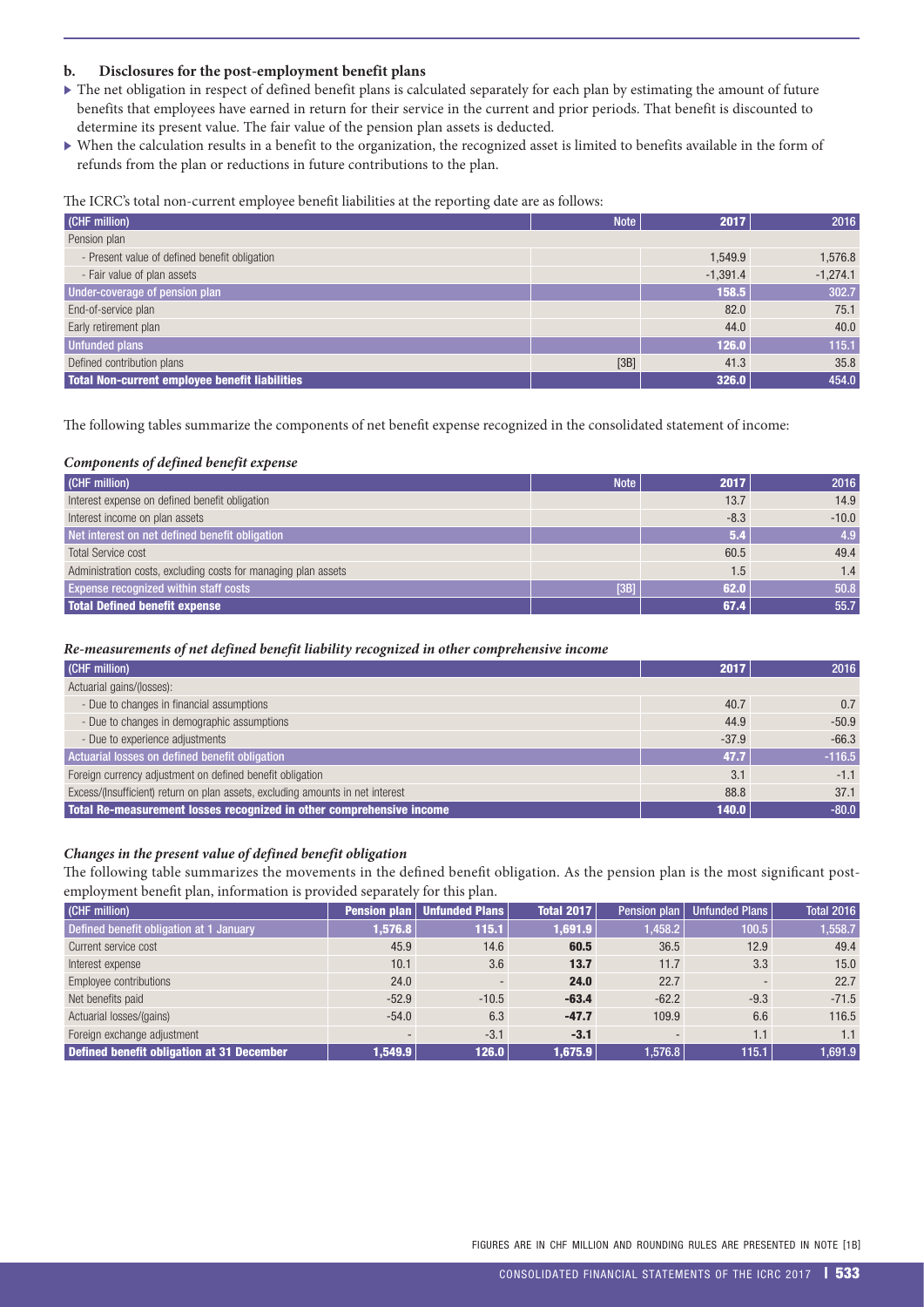#### *Changes in the fair value of the assets owned by the ICRC Pension Fund*

| (CHF million)                                                              | 2017    | 2016    |
|----------------------------------------------------------------------------|---------|---------|
| Fair value of pension plan assets at 1 January                             | 1,274.1 | 1,220.0 |
| <b>Employer contributions</b>                                              | 50.6    | 47.9    |
| Employee contributions                                                     | 24.0    | 22.7    |
| Net benefits paid                                                          | $-52.9$ | $-62.2$ |
| Interest income on plan assets                                             | 8.3     | 10.0    |
| Excess return on plan assets                                               | 88.8    | 37.1    |
| Actual administration costs paid, excluding costs for managing plan assets | $-1.5$  | $-1.4$  |
| Fair value of pension plan assets at 31 December                           | 1,391.4 | 1,274.1 |

#### *Fair values of pension plan assets by asset category*

| (CHF million)                                       | 2017    | 2016    |
|-----------------------------------------------------|---------|---------|
| Cash and cash equivalents                           | 63.9    | 71.8    |
| Gold                                                | 17.7    | 8.9     |
| Equities:                                           |         |         |
| - Domestic (Swiss) equities                         | 227.0   | 204.2   |
| - Foreign equities                                  | 333.2   | 288.8   |
| Bonds:                                              |         |         |
| - Domestic (Swiss) bonds                            | 240.7   | 339.2   |
| - Foreign bonds                                     | 238.4   | 107.0   |
| Properties:                                         |         |         |
| - Domestic (Swiss) direct investments in properties | 157.7   | 149.7   |
| - Foreign direct investments in properties          |         | 2.3     |
| - Domestic (Swiss) property funds                   | 64.5    | 59.4    |
| - Foreign property funds                            | 48.3    | 42.8    |
| Total Pension plan assets at 31 December            | 1,391.4 | 1,274.1 |

All plan assets, except direct investments in properties and cash and cash equivalents, are listed. The assessment of the market values of the direct investments in properties led to a revaluation of the related plan assets by + CHF 28.3 million in December 2015 (+ CHF 14.9 million in December 2012). The next appraisal by an independent real estate appraiser will be carried out in 2018, unless significant market changes occur before then.

No pension plan assets are occupied or used by the ICRC.

The ICRC Pension Fund performs periodic asset-liability studies, *inter alia*, to assess its risk capacity and help ensure that it has the right asset strategy to achieve the required rate of return. In addition, stop-loss insurance was contracted to limit the fund's exposure to disability and death risks.

#### *Actuarial assumptions*

The actuarial valuations involve making assumptions about discount rates, interest crediting rates, future salary increases, mortality rates, employee turnover and future pension increases. Due to the complexity of the valuation and the determination of the assumptions to be used, and the long-term nature of these plans, these estimates are sensitive to changes in assumptions. All assumptions are reviewed at each reporting date.

For the pension plan and early retirement plan:

- $\triangleright$  In determining the appropriate discount rate, management considers the yield at the reporting date on corporate bonds in Switzerland with at least an AA rating that have maturity dates approximating the terms of the ICRC's obligations and that are denominated in the functional currency.
- <sup>X</sup> Future salary and pension increases are based on expected future inflation rates for Switzerland.
- Expected reduction of the conversion factors and increase to the saving credits are reflected as a change in assumptions. These measures are not yet voted or decided. However the Pension Fund Board has taken them into account when ensuring the legally required financial sustainability of the plan.
- ▶ Mortality rates are based on the publicly available LPP/BVG 2015 tables projected with CMI\_2016 improvement factors.

#### For the end-of-service plan:

 $\triangleright$  Discount rate is based on the average expected salary increase for all resident staff. These salary increase rates are expressed as a range that reflects the various material financial environments (countries) for which the obligation has been calculated.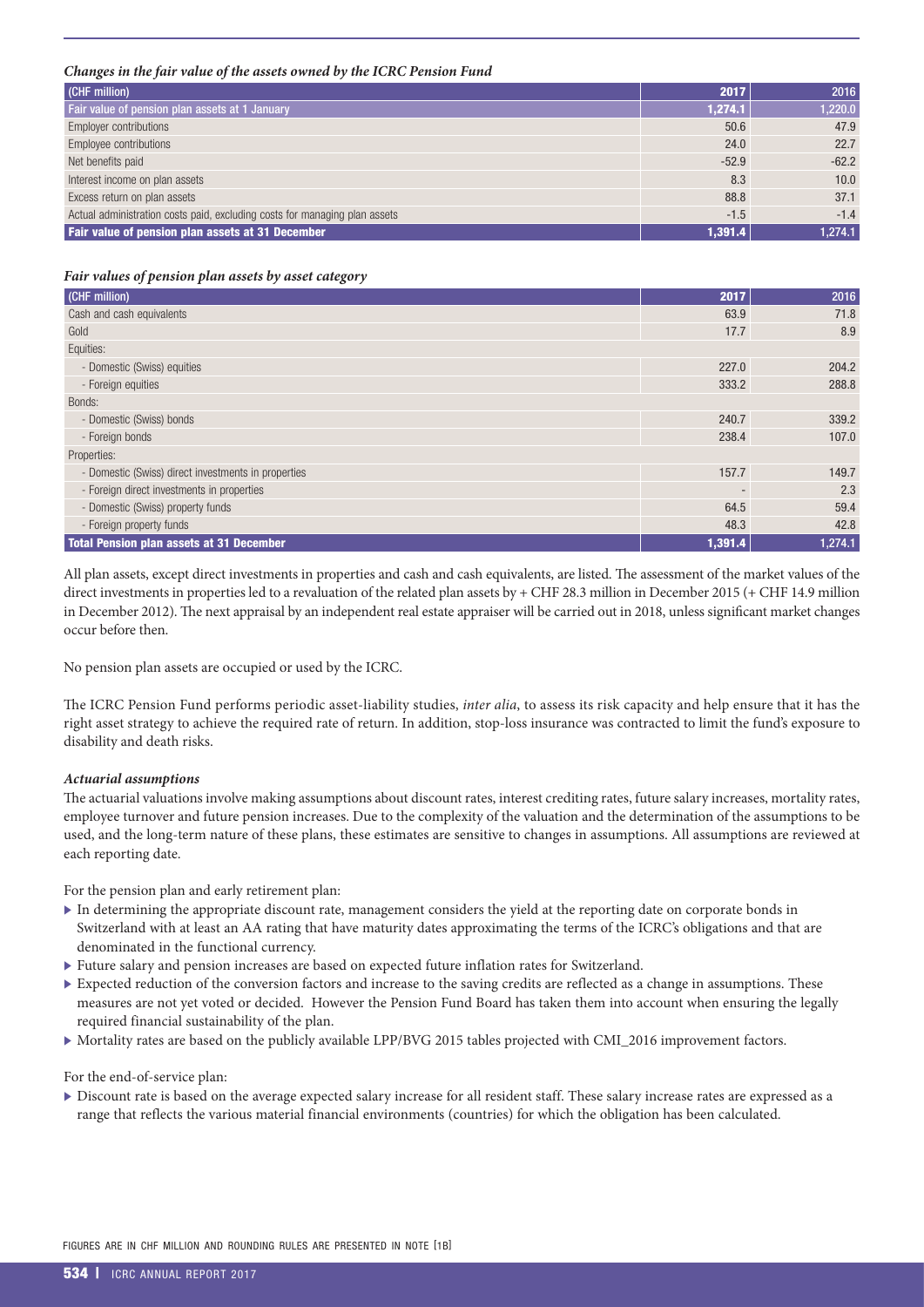### *Principal actuarial assumptions used*

|                             |                 |          | <b>Unfunded plans</b>   |       |       |                |
|-----------------------------|-----------------|----------|-------------------------|-------|-------|----------------|
| (CHF million)               | Pension plan    |          | <b>Early retirement</b> |       |       | End-of-service |
| 2017                        | 2016            | 2017     | 2016                    | 2017  | 2016  |                |
| Discount rate               | 0.69%           | 0.66%    | 0.51%                   | 0.48% | 5.00% | 5.00%          |
| Future salary increase rate | $1.50\%$        | $1.50\%$ | $1.50\%$                | 1.50% | 5.00% | 5.00%          |
| Employee rotation rate      | 200% x LPP 2015 | 17.80%   |                         |       |       |                |

#### *Sensitivity analysis on discount rate*

The ICRC deems the discount rate to be the most significant actuarial assumption to which the pension plan defined benefit obligation is most sensitive. A decrease/increase of 25 basis points would increase/decrease the pension plan defined benefit obligation by CHF 52.7 million (2016: CHF 56.8 million).

#### *2018 expected contribution amounts and benefit payments*

| (CHF million)                                            | Unfunded plans<br>Pension plan |                                          |        |
|----------------------------------------------------------|--------------------------------|------------------------------------------|--------|
|                                                          |                                | <b>Early retirement</b>   End-of-service |        |
| Expected employer contributions for 2018                 | 48.4                           | 4.4                                      | 7.4    |
| Expected employee contributions for 2018                 | 22.8                           |                                          |        |
| Expected benefits payments for 2018                      | $-100.0$                       | $-4.4$                                   | $-7.4$ |
| Expected duration for the obligation at 31 December 2017 | 13.7 years                     | 5.8 years                                |        |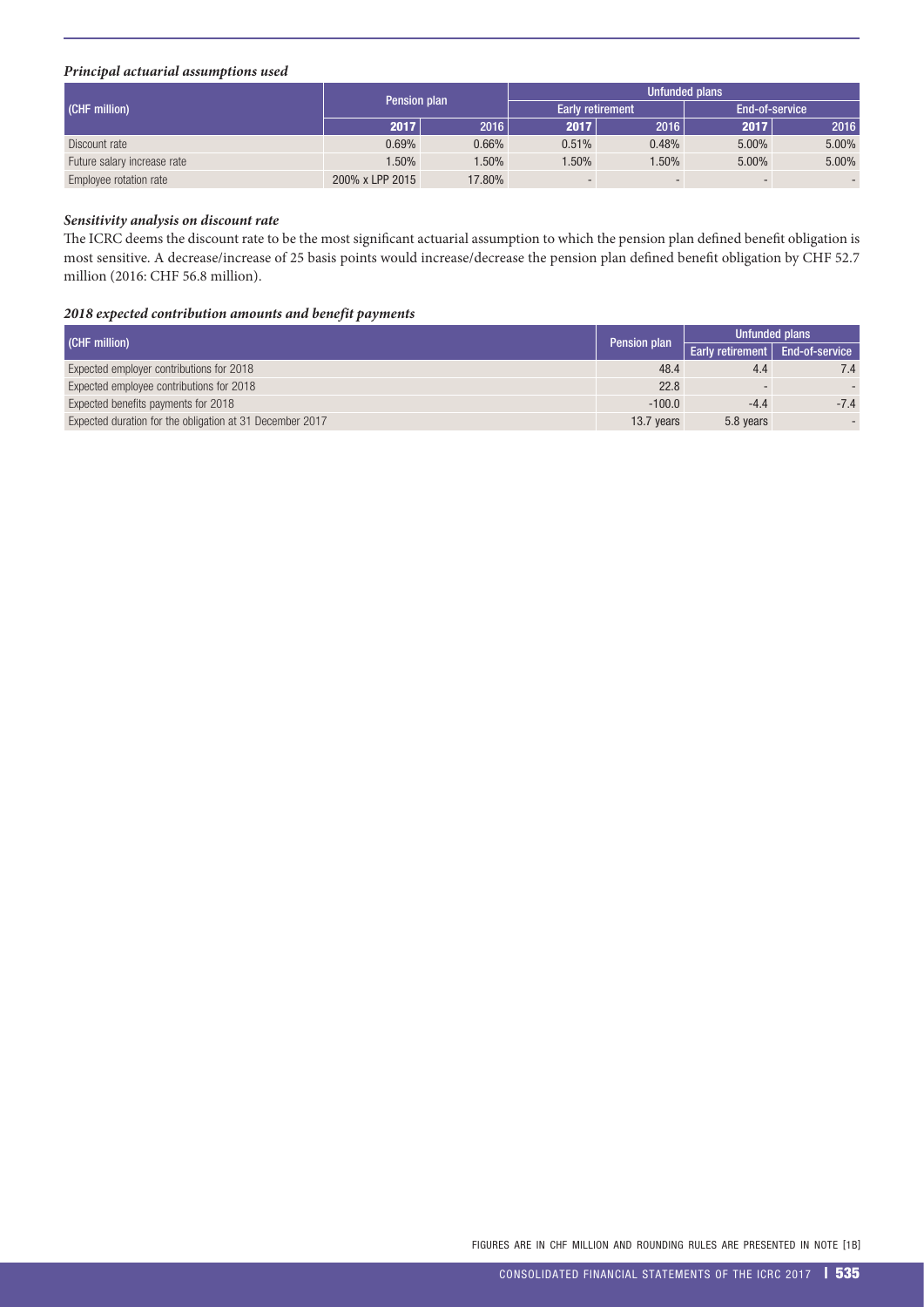<span id="page-23-0"></span>

Ernst & Young Ltd Route de Chancy 59 P.O. Box CH-1213 Lancy

Phone +41 58 286 56 56 Fax +41 58 286 56 57 www.ey.com/ch

To the Assembly of **The International Committee of the Red Cross, Geneva** Lancy, 12 April 2018

# **Statutory auditor's report on the audit of the consolidated financial statements**



# **Opinion**

We have audited the consolidated financial statements of The International Committee of the Red Cross (ICRC), which comprise the consolidated statement of financial position as at 31 December 2017 and the consolidated statement of comprehensive income, consolidated statement of changes in reserves and consolidated statement of cash flows for the year then ended, and notes to the consolidated financial statements, including a summary of significant accounting policies on pages 515 to 535.

In our opinion the accompanying consolidated financial statements give a true and fair view of the consolidated financial position as at 31 December 2017, and its consolidated financial performance and its consolidated cash flows for the year then ended in accordance with International Financial Reporting Standards (IFRS) and comply with Swiss law.



#### **Basis for opinion**

We conducted our audit in accordance with Swiss law, International Standards on Auditing (ISAs) and Swiss Auditing Standards. Our responsibilities under those provisions and standards are further described in the *Auditor's responsibilities for the audit of the consolidated financial statements* section of our report.

We are independent of The International Committee of the Red Cross in accordance with the provisions of Swiss law and the requirements of the Swiss audit profession, as well as the IESBA Code of Ethics for Professional Accountants, and we have fulfilled our other ethical responsibilities in accordance with these requirements.

We believe that the audit evidence we have obtained is sufficient and appropriate to provide a basis for our opinion.

# **Other information in the annual report**

The Directorate is responsible for the other information in the annual report. The other information comprises all information included in the annual report, but does not include the consolidated financial statements, the stand-alone financial statements and our auditor's reports thereon.

Our opinion on the consolidated financial statements does not cover the other information in the annual report and we do not express any form of assurance conclusion thereon.

In connection with our audit of the consolidated financial statements, our responsibility is to read the other information in the annual report and, in doing so, consider whether the other information is materially inconsistent with the consolidated financial statements or our knowledge obtained in the audit, or otherwise appears to be materially misstated. If, based on

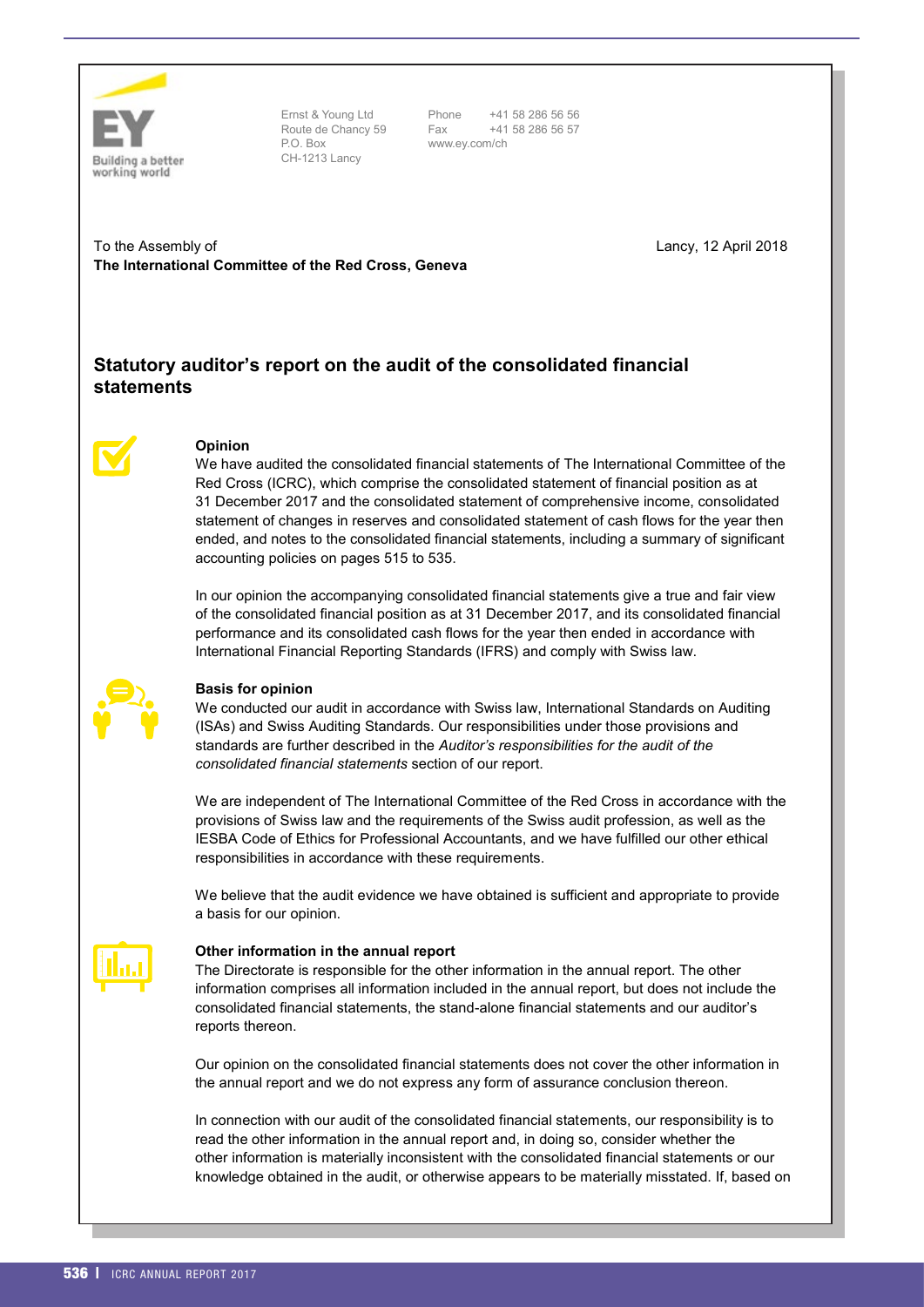



the work we have performed, we conclude that there is a material misstatement of this other information, we are required to report that fact. We have nothing to report in this regard.



#### **Responsibility of the Directorate for the consolidated financial statements**

The Directorate is responsible for the preparation of the consolidated financial statements that give a true and fair view in accordance with IFRS and the provisions of Swiss law, and for such internal control as the Directorate determines is necessary to enable the preparation of consolidated financial statements that are free from material misstatement, whether due to fraud or error.

In preparing the consolidated financial statements, the Directorate is responsible for assessing The International Committee of the Red Cross' ability to continue as a going concern, disclosing, as applicable, matters related to going concern and using the going concern basis of accounting unless the Directorate either intends to liquidate the Group or to cease operations, or has no realistic alternative but to do so.

## **Auditor's responsibilities for the audit of the consolidated financial statements** Our objectives are to obtain reasonable assurance about whether the consolidated financial statements as a whole are free from material misstatement, whether due to fraud or error, and to issue an auditor's report that includes our opinion. Reasonable assurance is a high level of assurance, but is not a guarantee that an audit conducted in accordance with Swiss

law, ISAs and Swiss Auditing Standards will always detect a material misstatement when it exists. Misstatements can arise from fraud or error and are considered material if, individually or in the aggregate, they could reasonably be expected to influence the economic decisions of users taken on the basis of these consolidated financial statements.

A further description of our responsibilities for the audit of the consolidated financial statements is located at the website of EXPERTsuisse: http://www.expertsuisse.ch/en/auditreport-for-public-companies. This description forms part of our auditor's report.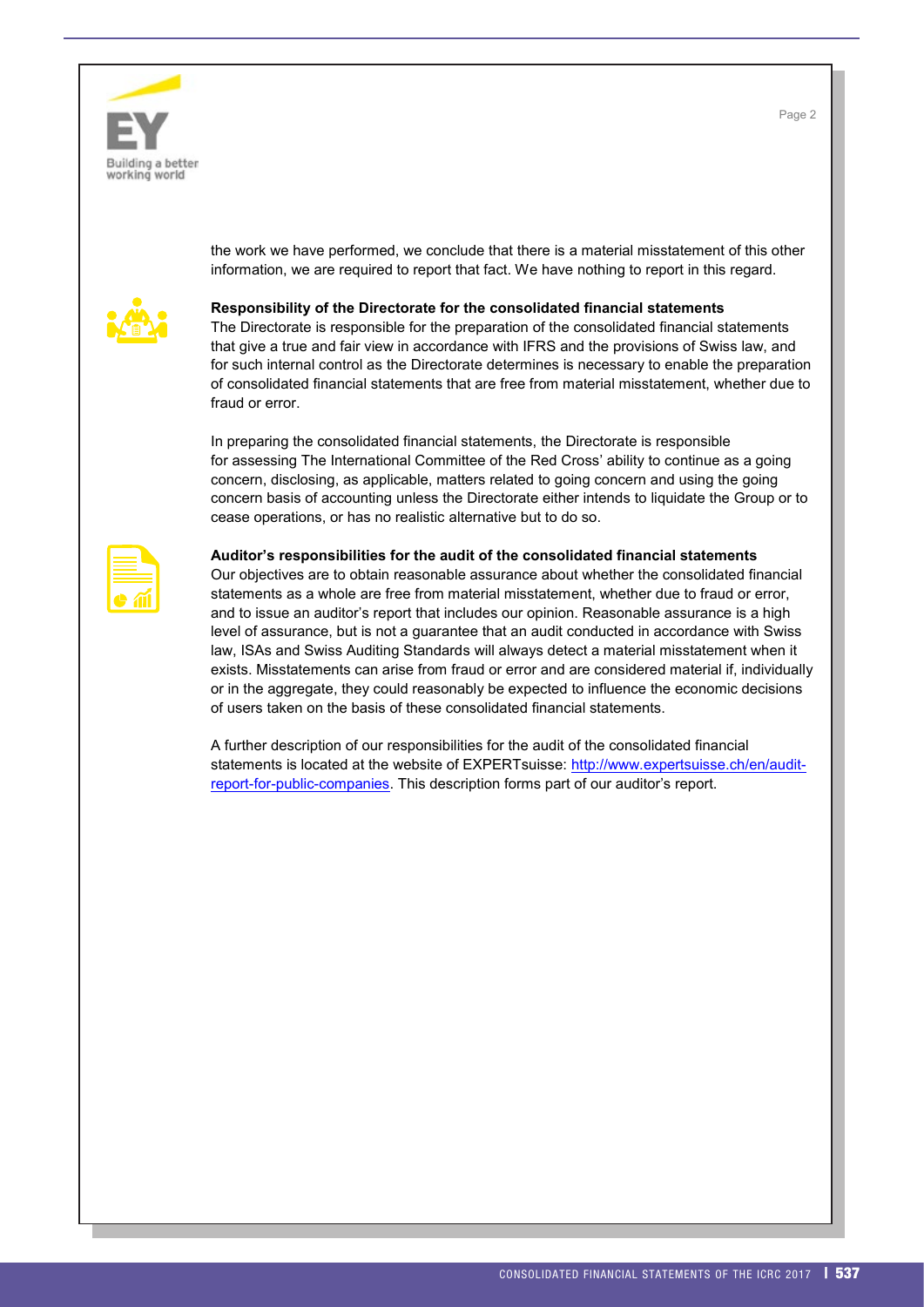

Page 3

| ____ |  |  |
|------|--|--|
|      |  |  |
|      |  |  |

#### **Report on other legal and regulatory requirements**

In accordance with article 69b CC in relation to article 728a para. 1 item 3 CO and the Swiss Auditing Standard 890, we confirm that an internal control system exists, which has been designed for the preparation of consolidated financial statements according to the instructions of the Directorate.

We recommend that the consolidated financial statements submitted to you be approved.

Ernst & Young Ltd

Licensed audit expert Licensed audit expert (Auditor in charge)

Laurent Bludzien einer Staat von Berger von Deutscheiden Paul Geiger<br>Licensed audit expert von Deutsche Paul Licensed audit expert

#### **Enclosure**

 Consolidated financial statements (consolidated statement of income, consolidated statement of other comprehensive income, consolidated statement of financial position, consolidated statement of cash flows, consolidated statement of changes in reserves and notes)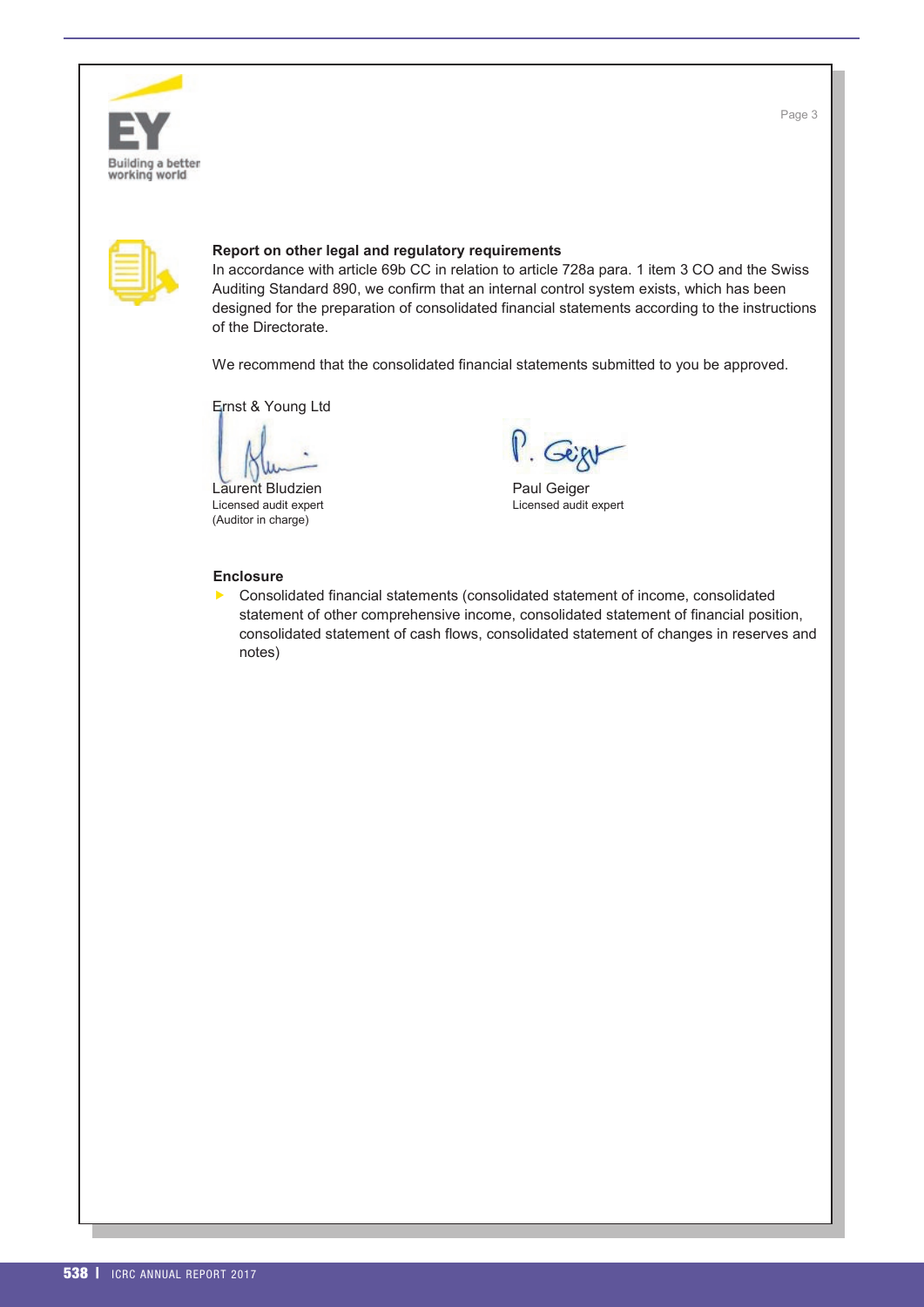# FINANCIAL AND STATISTICAL TABLES

#### **[A. Income and expenditure related to the 2017 Appeals · · ·](#page-27-0) 540**

|    | B. Income and expenditure by delegation related<br>to the Appeals 2017: Operations  542 |
|----|-----------------------------------------------------------------------------------------|
|    |                                                                                         |
|    |                                                                                         |
| 1. |                                                                                         |
| 2. |                                                                                         |
| 3. | Supranational organizations                                                             |
|    |                                                                                         |
| 4. |                                                                                         |
| 5. |                                                                                         |
| 6. |                                                                                         |
|    | D. Contributions in kind, in services                                                   |
|    | and to integrated projects (IPs) 2017  551                                              |
|    | E. Comparative balance sheet and statement                                              |
|    | of income for the last five years  552                                                  |
|    |                                                                                         |
|    | Receipt of assistance items by contributions in kind,                                   |
|    | cash for kind and purchases in 2017  552                                                |
|    | Delivery of assistance items in 2017  552                                               |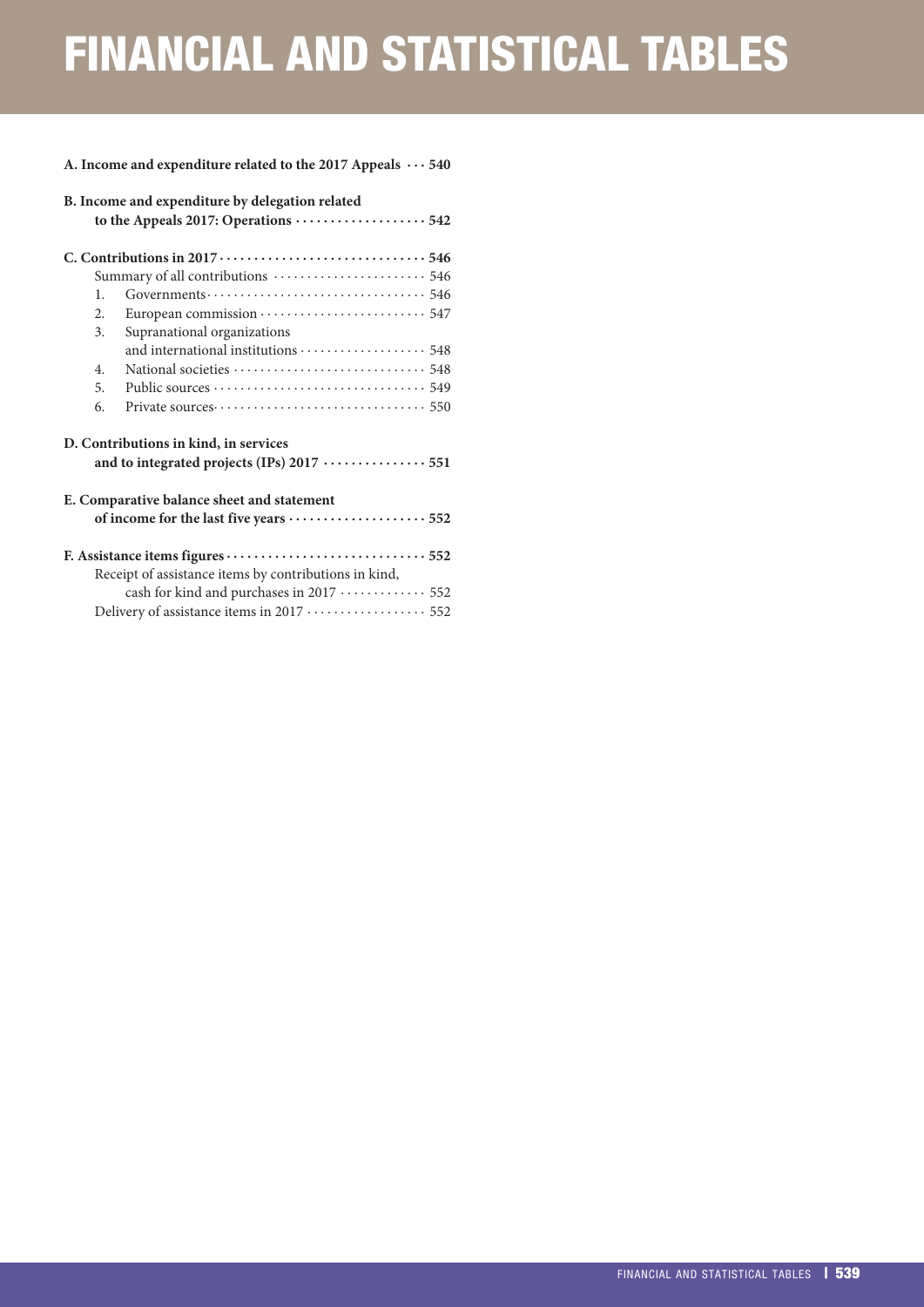# <span id="page-27-0"></span>A. INCOME AND EXPENDITURE RELATED TO THE 2017 APPEALS (in KCHF)

|                                                                                                                        |                        | <b>BUDGET</b> |                                                           |            |                        |            | <b>EXPENDITURE</b><br>(Cash, kind and services) |         |                                    |                                                          |
|------------------------------------------------------------------------------------------------------------------------|------------------------|---------------|-----------------------------------------------------------|------------|------------------------|------------|-------------------------------------------------|---------|------------------------------------|----------------------------------------------------------|
|                                                                                                                        | Initial budget<br>2017 | dments<br>ă   | <b>budget</b><br>Final<br>$\mathbf{L}$<br>$\overline{20}$ | Protection | sistance<br><b>Asi</b> | Prevention | Cooperation with<br>National Societies          | General | Expenditur<br><b>Total</b><br>2017 | Overheads (already included<br>in the total expenditure) |
| 1. Appeals 2017: Operations                                                                                            |                        |               |                                                           |            |                        |            |                                                 |         |                                    |                                                          |
| Africa                                                                                                                 | 648,870                | 63,844        | 712,713                                                   | 93,781     | 480,606                | 58,132     | 39,918                                          | 4,590   | 677,027                            | 41,095                                                   |
| Americas                                                                                                               | 83,670                 | 1,527         | 85,198                                                    | 24,480     | 29,228                 | 19,393     | 7,730                                           | 1,323   | 82,155                             | 5,014                                                    |
| Asia and the Pacific                                                                                                   | 245,952                | 25,088        | 271,040                                                   | 41,575     | 131,813                | 36,618     | 16,746                                          | 3,897   | 230,649                            | 13,989                                                   |
| Europe and Central Asia                                                                                                | 134,719                |               | 134,719                                                   | 30,401     | 65,222                 | 19,042     | 9,277                                           | 970     | 124,913                            | 7,600                                                    |
| Near and Middle East                                                                                                   | 498,866                | 65,278        | 564,144                                                   | 59,302     | 402,967                | 30,725     | 26,693                                          | 2,718   | 522,405                            | 31,862                                                   |
| Stock in kind                                                                                                          |                        |               |                                                           |            |                        |            |                                                 |         |                                    |                                                          |
| Total Appeals 2017:<br>Operations (field)                                                                              | 1,612,078              |               | 155,737 1,767,815                                         | 249,539    | 1,109,837              | 163,911    | 100,364                                         |         | $13,498$ 1,637,149                 | 99,560                                                   |
| 2. Appeals 2017: Headquarters                                                                                          |                        |               |                                                           |            |                        |            |                                                 |         |                                    |                                                          |
| <b>Headquarters general</b>                                                                                            |                        |               |                                                           |            |                        |            |                                                 |         |                                    |                                                          |
| Governing and Controlling Bodies                                                                                       | 8,521                  | 2,715         | 11,236                                                    |            |                        |            |                                                 | 10,447  | 10,447                             |                                                          |
| Office of the Director-General                                                                                         | 11,806                 | 1,765         | 13,571                                                    |            |                        |            |                                                 | 14,315  | 14,315                             |                                                          |
| Operations                                                                                                             | 52,352                 | 2,323         | 54,676                                                    |            |                        |            |                                                 | 54,285  | 54,285                             |                                                          |
| International Law and Policy                                                                                           |                        | 125           |                                                           |            |                        |            |                                                 | 17,454  |                                    |                                                          |
|                                                                                                                        | 18,118                 |               | 18,243                                                    |            |                        |            |                                                 |         | 17,454                             |                                                          |
| Communication and Information                                                                                          | 39,349                 | 110           | 39,459                                                    |            |                        |            |                                                 | 38,864  | 38,864                             |                                                          |
| Human Resources                                                                                                        | 29,142                 | 144           | 29,287                                                    |            |                        |            |                                                 | 29,909  | 29,909                             |                                                          |
| Financial Resources and Logistics                                                                                      | 47,379                 | 2,869         | 50,248                                                    |            |                        |            |                                                 | 49,119  | 49,119                             |                                                          |
| Total Appeals 2017: Headquarters                                                                                       | 206,668                | 10,051        | 216,719                                                   |            |                        |            |                                                 |         | 214,394                            |                                                          |
| 3. ICRC Innovation Structure                                                                                           |                        |               |                                                           |            |                        |            |                                                 |         |                                    |                                                          |
| Ecosystem innovation & collaboration                                                                                   | 2,000                  |               | 2,000                                                     |            |                        |            |                                                 |         | 177                                | 29                                                       |
|                                                                                                                        |                        |               |                                                           |            |                        |            |                                                 |         |                                    |                                                          |
| 4. Total foundations and funds                                                                                         |                        |               |                                                           |            |                        |            |                                                 |         | 6,373                              |                                                          |
|                                                                                                                        |                        |               |                                                           |            |                        |            |                                                 |         |                                    |                                                          |
| 5. Operating activities-related contributions and expenditure<br>(According to consolidated profit and loss statement) |                        |               |                                                           |            |                        |            |                                                 |         |                                    |                                                          |
| Total income and expenditure                                                                                           |                        |               |                                                           |            |                        |            |                                                 |         | 1,858,093                          |                                                          |
| Deduction of field non-operating                                                                                       |                        |               |                                                           |            |                        |            |                                                 |         |                                    |                                                          |
| income                                                                                                                 |                        |               |                                                           |            |                        |            |                                                 |         |                                    |                                                          |
| Deduction of headquarters                                                                                              |                        |               |                                                           |            |                        |            |                                                 |         |                                    |                                                          |
| non-operating income                                                                                                   |                        |               |                                                           |            |                        |            |                                                 |         |                                    |                                                          |
| Field out of period income                                                                                             |                        |               |                                                           |            |                        |            |                                                 |         |                                    |                                                          |
| Headquarters out of period income                                                                                      |                        |               |                                                           |            |                        |            |                                                 |         |                                    |                                                          |
| Deduction of overheads                                                                                                 |                        |               |                                                           |            |                        |            |                                                 |         | $-99,589$                          |                                                          |
| Deduction of cross-charging                                                                                            |                        |               |                                                           |            |                        |            |                                                 |         |                                    |                                                          |
| (foundations and funds)                                                                                                |                        |               |                                                           |            |                        |            |                                                 |         | $-671$                             |                                                          |
| Reconciliation with IFRS requirements                                                                                  |                        |               |                                                           |            |                        |            |                                                 |         |                                    |                                                          |
| (IAS 19)                                                                                                               |                        |               |                                                           |            |                        |            |                                                 |         | $-7,700$                           |                                                          |
| Donation of Carlton building*                                                                                          |                        |               |                                                           |            |                        |            |                                                 |         |                                    |                                                          |
| Total operating activities related                                                                                     |                        |               |                                                           |            |                        |            |                                                 |         |                                    |                                                          |
| contributions and expenditure                                                                                          |                        |               |                                                           |            |                        |            |                                                 |         | 1,750,132                          |                                                          |

\* In 2017, the canton of Geneva formally gave to the ICRC the main building named Carlton, which has been the seat of the ICRC since 1946. It has been recognized as a building fully depreciated, hence with a value of zero in the financial statements.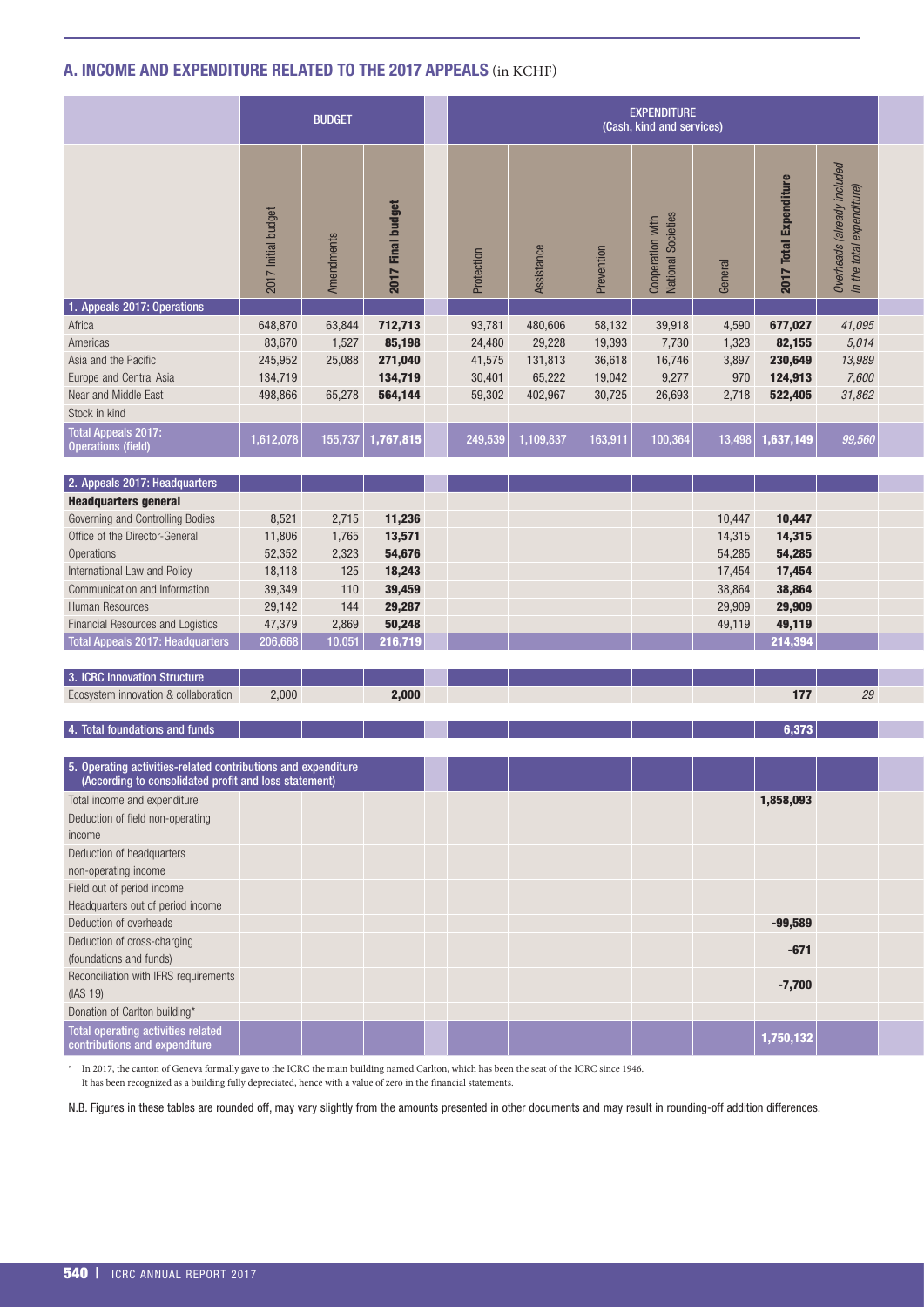| INCOME<br>(Cash, kind and services) |                              |           |                       |                        |                    |  |                                                          |                                                                              | FUNDING OF OPERATIONS<br>(Balances brought forward) |                                          |                                                           |
|-------------------------------------|------------------------------|-----------|-----------------------|------------------------|--------------------|--|----------------------------------------------------------|------------------------------------------------------------------------------|-----------------------------------------------------|------------------------------------------|-----------------------------------------------------------|
| Cash contributions                  | non-operating income<br>Cash | Overheads | contributions<br>Kind | Services contributions | 2017 Total Income  |  | 2016 Donors' restricted<br>contributions brought forward | 2016 Field operations with<br>temporary deficit financing<br>brought forward | Adjustments and transfers                           | 2017 Donors' restricted<br>contributions | 2017 Field operations with<br>temporary deficit financing |
| 714,316                             | 667                          |           | 2,966                 | 1,733                  | 719,682            |  | 15,145                                                   | $-16,755$                                                                    | 111                                                 | 56,471                                   | $-15,314$                                                 |
| 71,283                              | 324                          |           |                       | $20\,$                 | 71,628             |  |                                                          | $-6,812$                                                                     |                                                     | 82                                       | $-17,421$                                                 |
| 237,909                             | 356                          |           | 1,522                 | 637                    | 240,424            |  | 100                                                      | $-16,834$                                                                    |                                                     | 7,958                                    | $-14,917$                                                 |
| 91,521                              | 47                           |           | $59\,$                | 338                    | 91,965             |  | 4,873                                                    | $-1,608$                                                                     |                                                     |                                          | $-29,683$                                                 |
| 515,218                             | 1,496                        |           | 1,064                 | 2,288                  | 520,066            |  | 68,532<br>$121$                                          | $-8,029$                                                                     | $96\,$                                              | 66,894<br>121                            | $-8,633$                                                  |
| 1,630,247                           | 2,890                        |           | 5,610                 | 5,017                  | 1,643,764          |  | 88,772                                                   | $-50,037$                                                                    | 207                                                 | 131,525                                  | $-85,968$                                                 |
|                                     |                              |           |                       |                        |                    |  |                                                          |                                                                              |                                                     |                                          |                                                           |
| 142,442                             | 1,375                        | 99,560    | 26,500                | 2,576                  | 272,453            |  |                                                          |                                                                              |                                                     |                                          |                                                           |
| 363                                 |                              |           |                       | 177                    | 540                |  | $110$                                                    |                                                                              |                                                     |                                          |                                                           |
| 157                                 | 157                          |           |                       |                        | 314                |  |                                                          |                                                                              |                                                     |                                          |                                                           |
| 1,512                               | $68\,$                       |           |                       | 280                    | 1,860              |  | $42\,$                                                   |                                                                              |                                                     | $44\,$                                   |                                                           |
| 996                                 | 21                           |           |                       |                        | 1,017              |  | 148                                                      |                                                                              |                                                     | ${\bf 88}$                               |                                                           |
| 2,000                               | $16\,$<br>$\overline{1}$     |           |                       |                        | $16$<br>2,001      |  |                                                          |                                                                              |                                                     |                                          |                                                           |
| 1,040                               | 65                           |           |                       |                        | 1,105              |  |                                                          |                                                                              |                                                     | $177$                                    |                                                           |
| 148,510                             | 1,703                        | 99,560    | 26,500                | 3,033                  | 279,306            |  | 300                                                      |                                                                              |                                                     | $\overline{309}$                         |                                                           |
|                                     |                              |           |                       |                        |                    |  |                                                          |                                                                              |                                                     |                                          |                                                           |
| 2,000                               |                              | 29        |                       |                        | 2,029              |  |                                                          |                                                                              |                                                     |                                          |                                                           |
| 5,138                               |                              |           |                       |                        | $\overline{5,138}$ |  |                                                          |                                                                              |                                                     |                                          |                                                           |
|                                     |                              |           |                       |                        |                    |  |                                                          |                                                                              |                                                     |                                          |                                                           |
| 1,785,895                           | 4,593                        | 99,589    | 32,110                |                        | 8,050 1,930,237    |  | 89,072                                                   | $-50,037$                                                                    | 207                                                 | 131,834                                  | $-85,968$                                                 |
|                                     | $-2,890$                     |           |                       |                        | $-2,890$           |  |                                                          |                                                                              |                                                     |                                          |                                                           |
|                                     | $-1,703$                     |           |                       |                        | $-1,703$           |  |                                                          |                                                                              |                                                     |                                          |                                                           |
|                                     | 252<br>270                   |           |                       |                        | 252                |  |                                                          |                                                                              |                                                     |                                          |                                                           |
|                                     |                              |           |                       |                        | <b>270</b>         |  |                                                          |                                                                              |                                                     |                                          |                                                           |
|                                     |                              | $-99,589$ |                       |                        | $-99,589$          |  |                                                          |                                                                              |                                                     |                                          |                                                           |
| $-671$                              |                              |           |                       |                        | $-671$             |  |                                                          |                                                                              |                                                     |                                          |                                                           |
|                                     |                              |           |                       |                        |                    |  |                                                          |                                                                              |                                                     |                                          |                                                           |
|                                     |                              |           | $-26,500$             |                        | $-26,500$          |  |                                                          |                                                                              |                                                     |                                          |                                                           |
| 1,785,224                           | 521                          |           | 5,610                 |                        | $8,050$ 1,799,405  |  | 89,072                                                   | $-50,037$                                                                    | 207                                                 | 131,834                                  | $-85,968$                                                 |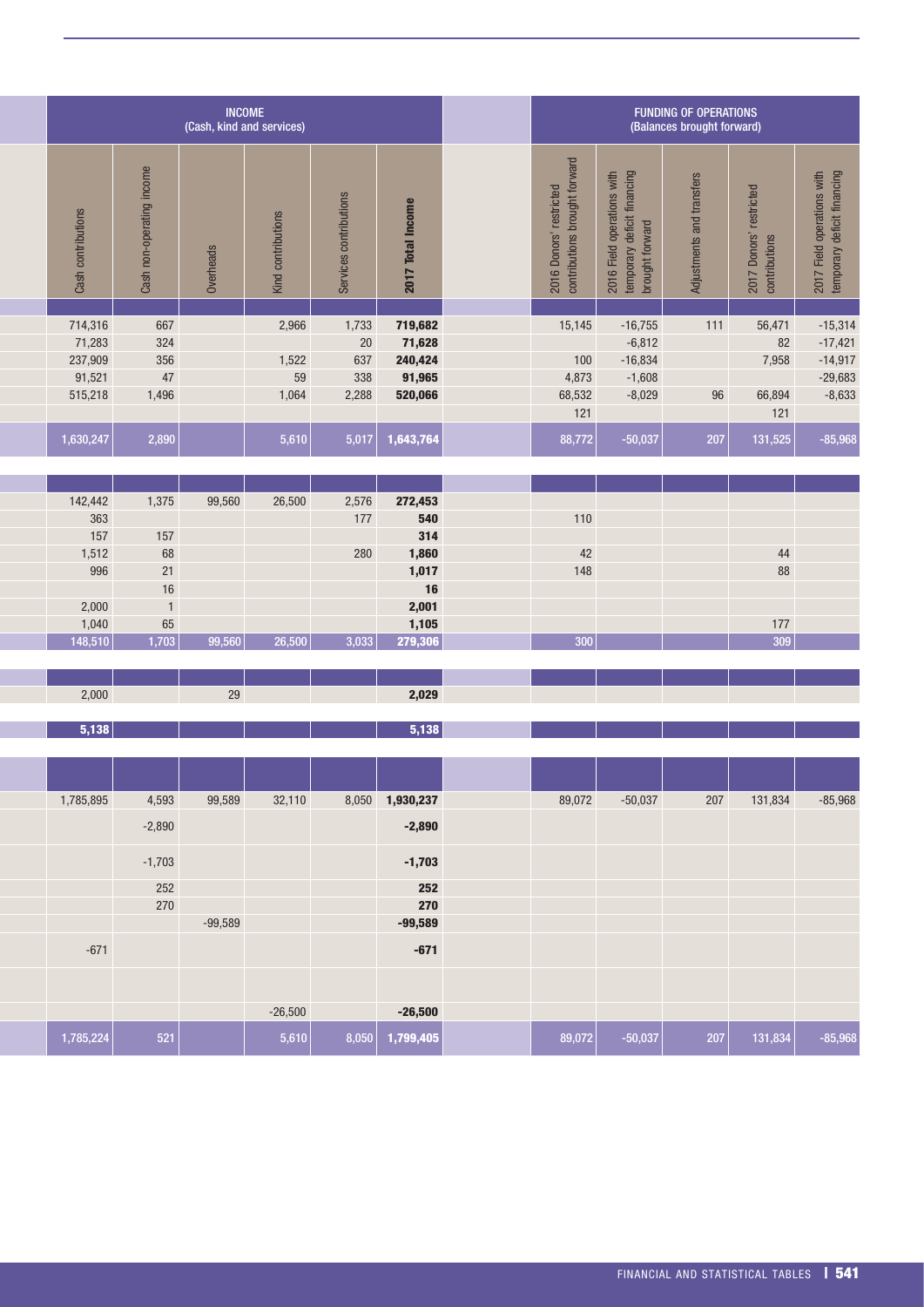# <span id="page-29-0"></span>B. INCOME AND EXPENDITURE BY DELEGATION RELATED TO THE APPEALS 2017: OPERATIONS (in KCHF)

|                                   |                     | <b>BUDGET</b>    |                                                              |            |            |            | <b>EXPENDITURE BY PROGRAMME</b><br>(Cash, kind and services) |         |                                      |                                                                      |
|-----------------------------------|---------------------|------------------|--------------------------------------------------------------|------------|------------|------------|--------------------------------------------------------------|---------|--------------------------------------|----------------------------------------------------------------------|
|                                   | 2017 Initial budget | Amendments       | budget<br>Final<br>2017                                      | Protection | Assistance | Prevention | Cooperation with National<br>Societies                       | General | nditure<br>Expe<br><b>2017 Total</b> | i (already inclui<br>I expenditure)<br>Overheads (<br>in the total ( |
| <b>AFRICA</b>                     |                     |                  |                                                              |            |            |            |                                                              |         |                                      |                                                                      |
| Algeria                           | 3,162               |                  | 3,162                                                        | 1,359      | 323        | 767        | 421                                                          | 35      | 2,905                                | 177                                                                  |
| Burundi                           | 10,589              |                  | 10,589                                                       | 2,970      | 5,243      | 1,058      | 583                                                          | 110     | 9,964                                | 608                                                                  |
| Central African Republic          | 45,442              |                  | 45,442                                                       | 4,399      | 34,138     | 2,773      | 1,560                                                        | 332     | 43,201                               | 2,631                                                                |
| Chad                              | 10,565              |                  | 592 11,157                                                   | 2,732      | 5,861      | 1,595      | 751                                                          | 80      | 11,018                               | 672                                                                  |
| Congo, Democratic Republic of the | 68,564              |                  | 68,564                                                       | 15,437     | 43,985     | 4,600      | 2,368                                                        | 404     | 66,793                               | 4,030                                                                |
| Eritrea                           | 5,123               |                  | 5,123                                                        | 913        | 2,549      | 347        | 378                                                          | 55      | 4,242                                | 259                                                                  |
| Ethiopia                          | 19,837              |                  | 19,837                                                       | 4,254      | 10,523     | 2,774      | 1,051                                                        | 220     | 18,822                               | 1,149                                                                |
| Guinea                            | 4,967               |                  | 4,967                                                        | 1,902      | 1,234      | 799        | 943                                                          | 92      | 4,969                                | 303                                                                  |
| Liberia                           | 3,254               |                  | 3,254                                                        | 581        | 277        | 886        | 1,252                                                        | 55      | 3,052                                | 186                                                                  |
| Libya                             | 22,309              | 10,509           | 32,819                                                       | 2,822      | 25,185     | 3,033      | 2,476                                                        | 43      | 33,559                               | 2,048                                                                |
| Mali                              | 43,425              |                  | 43,425                                                       | 4,450      | 30,788     | 3,168      | 1,391                                                        | 293     | 40,090                               | 2,447                                                                |
| Mauritania                        | 4,229               |                  | 4,229                                                        | 1,201      | 1,647      | 624        | 467                                                          | 67      | 4,007                                | 245                                                                  |
| Morocco                           | 2,010               |                  | 2,010                                                        | 562        | 371        | 588        | 254                                                          | 28      | 1,804                                | 110                                                                  |
| Niger                             | 32,088              | 1,268            | 33,356                                                       | 2,870      | 25,348     | 1,671      | 1,045                                                        | 243     | 31,176                               | 1,919                                                                |
| Nigeria                           | 81,653              |                  | 23,194 104,846                                               | 7,737      | 76,618     | 4,075      | 6,604                                                        | 386     | 95,419                               | 5,725                                                                |
| Rwanda                            | 5,693               |                  | 5,693                                                        | 2,589      | 1,486      | 789        | 498                                                          | 55      | 5,417                                | 330                                                                  |
| Somalia                           | 72,533              | 21,241           | 93,774                                                       | 4,012      | 82,655     | 3,510      | 2,442                                                        | 275     | 92,895                               | 5,659                                                                |
| South Sudan                       | 125,996             |                  | 125,996                                                      | 9,664      | 91,720     | 8,324      | 5,925                                                        | 494     | 116,128                              | 7,009                                                                |
| Sudan                             | 9,801               |                  | 9,801                                                        | 2,370      | 2,878      | 2,039      | 1,410                                                        | 110     | 8,807                                | 538                                                                  |
| Uganda                            | 4,399               |                  | 4,399                                                        | 2,997      |            | 505        | 509                                                          | 73      | 4,085                                | 249                                                                  |
| Abidjan (regional)                | 10,876              |                  | 10,876                                                       | 2,537      | 3,772      | 2,223      | 1,690                                                        | 145     | 10,367                               | 633                                                                  |
| Antananarivo (regional)           | 3,480               |                  | 3,480                                                        | 1,059      | 1,848      | 389        | 295                                                          | 55      | 3,646                                | 223                                                                  |
| Dakar (regional)                  | 8,443               |                  | 8,443                                                        | 1,735      | 3,326      | 1,889      | 996                                                          | 157     | 8,103                                | 495                                                                  |
| Harare (regional)                 | 7,420               |                  | 7,420                                                        | 1,590      | 2,340      | 1,310      | 652                                                          | 73      | 5,966                                | 364                                                                  |
| Nairobi (regional)                | 11,203              |                  | 11,203                                                       | 3,913      | 4,264      | 3,006      | 1,044                                                        | 434     | 12,661                               | 773                                                                  |
| Pretoria (regional)               | 3,006               | 4,968            | 7,975                                                        | 1,512      | 4,084      | 1,726      | 895                                                          | $55\,$  | 8,272                                | $505\,$                                                              |
| Tunis (regional)                  | 6,296               |                  | 6,296                                                        | 1,686      | 2,544      | 978        | 410                                                          | 63      | 5,680                                | 347                                                                  |
| Yaoundé (regional)                | 22,505              | 2,072            | 24,577                                                       | 3,926      | 15,601     | 2,685      | 1,611                                                        | 158     | 23,981                               | 1,464                                                                |
| <b>TOTAL AFRICA</b>               | 648,870             | $63,844$ 712,713 |                                                              | 93,781     | 480,606    | 58,132     | 39,918                                                       |         | 4,590 677,027                        | 41,095                                                               |
|                                   |                     |                  |                                                              |            |            |            |                                                              |         |                                      |                                                                      |
| <b>AMERICAS</b>                   |                     |                  |                                                              |            |            |            |                                                              |         |                                      |                                                                      |
| Colombia                          | 28,364              |                  | 28,364                                                       | 9,100      | 13,681     | 3,281      | 1,852                                                        | 673     | 28,587                               | 1,745                                                                |
| Haiti                             | 1,607               |                  | 1,607                                                        | 473        | 207        | 266        | 507                                                          | 18      | 1,471                                | $90\,$                                                               |
| Brasilia (regional)               | 8,162               | 1,527            | 9,689                                                        | 2,370      | 2,965      | 2,993      | 1,460                                                        | $95\,$  | 9,883                                | 603                                                                  |
| Caracas (regional)                | 6,229               |                  | 6,229                                                        | 1,761      | 539        | 847        | 1,079                                                        | $52\,$  | 4,277                                | 261                                                                  |
| Lima (regional)                   | 5,668               |                  | 5,668                                                        | 1,989      | 816        | 1,741      | 875                                                          | $89\,$  | 5,509                                | 336                                                                  |
| Mexico City (regional)            | 22,910              |                  | 22,910                                                       | 6,580      | 10,816     | 3,171      | 1,338                                                        | 359     | 22,263                               | 1,359                                                                |
| Washington (regional)             | 7,675               |                  | 7,675                                                        | 2,207      | 206        | 4,060      | 620                                                          | $36\,$  | 7,129                                | 435                                                                  |
| New York                          | 3,056               |                  | 3,056                                                        |            |            | 3,035      |                                                              |         | 3,035                                | 185                                                                  |
| <b>TOTAL AMERICAS</b>             | 83,670              |                  | $\left  \begin{array}{c} 1{,}527 \end{array} \right $ 85,198 | 24,480     | 29,228     | 19,393     | 7,730                                                        |         | $1,323$ 82,155                       | 5,014                                                                |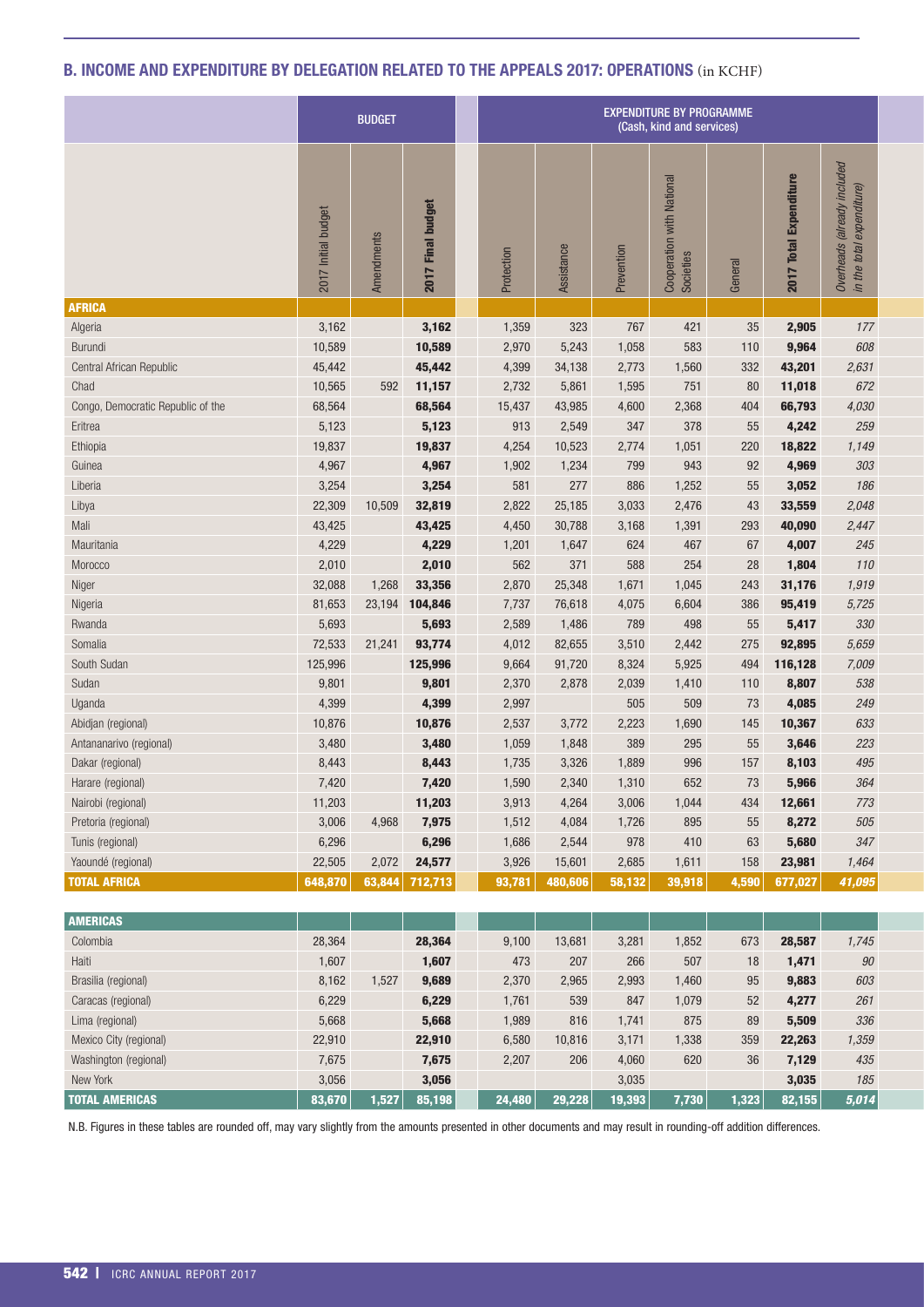|                                   |                                                           |                                          | <b>FUNDING OF OPERATIONS</b><br>(Balances brought forward) |                                                                              |                                                          |                   | <b>INCOME</b><br>(Cash, kind and services) |                    |                              |                    |
|-----------------------------------|-----------------------------------------------------------|------------------------------------------|------------------------------------------------------------|------------------------------------------------------------------------------|----------------------------------------------------------|-------------------|--------------------------------------------|--------------------|------------------------------|--------------------|
|                                   | 2017 Field operations with<br>temporary deficit financing | 2017 Donors' restricted<br>contributions | Adjustments and transfers                                  | 2016 Field operations with<br>temporary deficit financing<br>brought forward | 2016 Donors' restricted<br>contributions brought forward | 2017 Total Income | contributions<br>Services                  | Kind contributions | non-operating income<br>Cash | Cash contributions |
| <b>AFRICA</b>                     |                                                           |                                          |                                                            |                                                                              |                                                          |                   |                                            |                    |                              |                    |
| Algeria                           | $-551$                                                    |                                          |                                                            | $-483$                                                                       |                                                          | 2,837             |                                            |                    | $\overline{1}$               | 2,836              |
| Burundi                           | $-852$                                                    |                                          |                                                            | $-972$                                                                       |                                                          | 10,083            |                                            |                    | $\mathbf{3}$                 | 10,081             |
| Central African Republic          | $-1,480$                                                  |                                          | $89\,$                                                     | $-2,717$                                                                     |                                                          | 44,349            |                                            | $73\,$             | $27\,$                       | 44,249             |
|                                   | $-1,080$                                                  |                                          |                                                            |                                                                              |                                                          | 9,938             |                                            | $35\,$             | $\overline{c}$               | 9,901              |
| Congo, Democratic Republic of the |                                                           | 4,620                                    |                                                            | $-1,159$                                                                     |                                                          | 72,571            | 113                                        | 826                | 46                           | 71,585             |
| Eritrea                           | $-441$                                                    |                                          |                                                            | $-771$                                                                       |                                                          | 4,571             |                                            |                    | $\mathbf{1}$                 | 4,571              |
| Ethiopia                          | $-2,007$                                                  |                                          |                                                            | $-1,412$                                                                     |                                                          | 18,227            |                                            |                    | 61                           | 18,166             |
|                                   |                                                           |                                          |                                                            |                                                                              |                                                          | 4,969             |                                            |                    | $\overline{2}$               | 4,967              |
|                                   |                                                           |                                          |                                                            |                                                                              |                                                          | 3,052             |                                            |                    | 9                            | 3,042              |
|                                   | $-2,564$                                                  |                                          |                                                            |                                                                              | 3,971                                                    | 27,025            | $102$                                      |                    | $20\,$                       | 26,903             |
|                                   | $-955$                                                    |                                          | $22\,$                                                     | $-1,389$                                                                     |                                                          | 40,502            | 47                                         |                    | 41                           | 40,413             |
| Mauritania                        |                                                           |                                          |                                                            |                                                                              |                                                          | 4,007             |                                            |                    |                              | 4,006              |
| Morocco                           |                                                           |                                          |                                                            |                                                                              |                                                          | 1,804             |                                            |                    | 9                            | 1,794              |
|                                   | $-2,016$                                                  |                                          |                                                            |                                                                              |                                                          | 29,160            | 103                                        |                    | $38\,$                       | 29,019             |
|                                   |                                                           | 19,070                                   |                                                            |                                                                              | 10,536                                                   | 392 103,953       |                                            | 1,611              | 12                           | 101,939            |
| Rwanda                            |                                                           |                                          |                                                            |                                                                              |                                                          | 5,417             |                                            | 13                 |                              | 5,403              |
| Somalia                           |                                                           | 14,281                                   |                                                            | $-1,940$                                                                     |                                                          | 51 109,115        |                                            | 182                | $6\phantom{1}6$              | 108,876            |
| South Sudan                       |                                                           | 18,500                                   |                                                            | $-3,119$                                                                     |                                                          | 692 137,747       |                                            | 222                | 166                          | 136,668            |
|                                   |                                                           |                                          |                                                            | $-1,095$                                                                     |                                                          | 9,902             |                                            |                    | 24                           | 9,878              |
|                                   |                                                           |                                          |                                                            |                                                                              |                                                          | 4,085             | 15                                         |                    | $6\phantom{1}$               | 4,064              |
| Abidjan (regional)                | $-1,430$                                                  |                                          |                                                            | $-1,331$                                                                     |                                                          | 10,268            |                                            |                    | $38\,$                       | 10,230             |
| Antananarivo (regional)           | $-701$                                                    |                                          |                                                            | $-367$                                                                       |                                                          | 3,312             | 114                                        |                    | $\mathbf{1}$                 | 3,197              |
| Dakar (regional)                  | $-682$                                                    |                                          |                                                            |                                                                              |                                                          | 7,420             |                                            |                    | $15$                         | 7,405              |
| Harare (regional)                 | $-554$                                                    |                                          | $-638$                                                     |                                                                              | 638                                                      | 5,412             |                                            |                    | $\mathbf{3}$                 | 5,409              |
| Nairobi (regional)                |                                                           |                                          |                                                            |                                                                              |                                                          | 12,661            |                                            |                    | 119                          | 12,542             |
| Pretoria (regional)               |                                                           |                                          | 638                                                        |                                                                              |                                                          | 7,633             |                                            |                    | $\overline{3}$               | 7,630              |
| Tunis (regional)                  |                                                           |                                          |                                                            |                                                                              |                                                          | 5,680             |                                            |                    | $\overline{5}$               | 5,675              |
| Yaoundé (regional)                |                                                           |                                          |                                                            |                                                                              |                                                          | 23,981            | 106                                        | 3                  | $\sqrt{5}$                   | 23,867             |
| <b>TOTAL AFRICA</b>               | $-15,314$                                                 | 56,471                                   | 111                                                        | $-16,755$                                                                    | 15,145                                                   | 719,682           | 1,733                                      | 2,966              | 667                          | 714,316            |

| <b>AMERICAS</b>        |                 |          |              |                  |        |  |
|------------------------|-----------------|----------|--------------|------------------|--------|--|
| Colombia               | $-5,718$        | $-2,614$ | 25,483       | 15               | 25,468 |  |
| Haiti                  |                 |          | 1,471        | 225              | 1,246  |  |
| Brasilia (regional)    | $-2,069$        | $-1,034$ | 8,847        | 59               | 8,788  |  |
| Caracas (regional)     | $-985$          | $-687$   | 3,979        |                  | 3,978  |  |
| Lima (regional)        |                 |          | 5,509        | $6 \overline{6}$ | 5,504  |  |
| Mexico City (regional) | $-6,888$        | $-2,477$ | 20 17,852    | 17               | 17,815 |  |
| Washington (regional)  | $82 - 1,218$    |          | 5,992        |                  | 5,991  |  |
| New York               | $-542$          |          | 2,494        |                  | 2,493  |  |
| <b>TOTAL AMERICAS</b>  | $-17,421$<br>82 | $-6,812$ | 71,628<br>20 | 324              | 71,283 |  |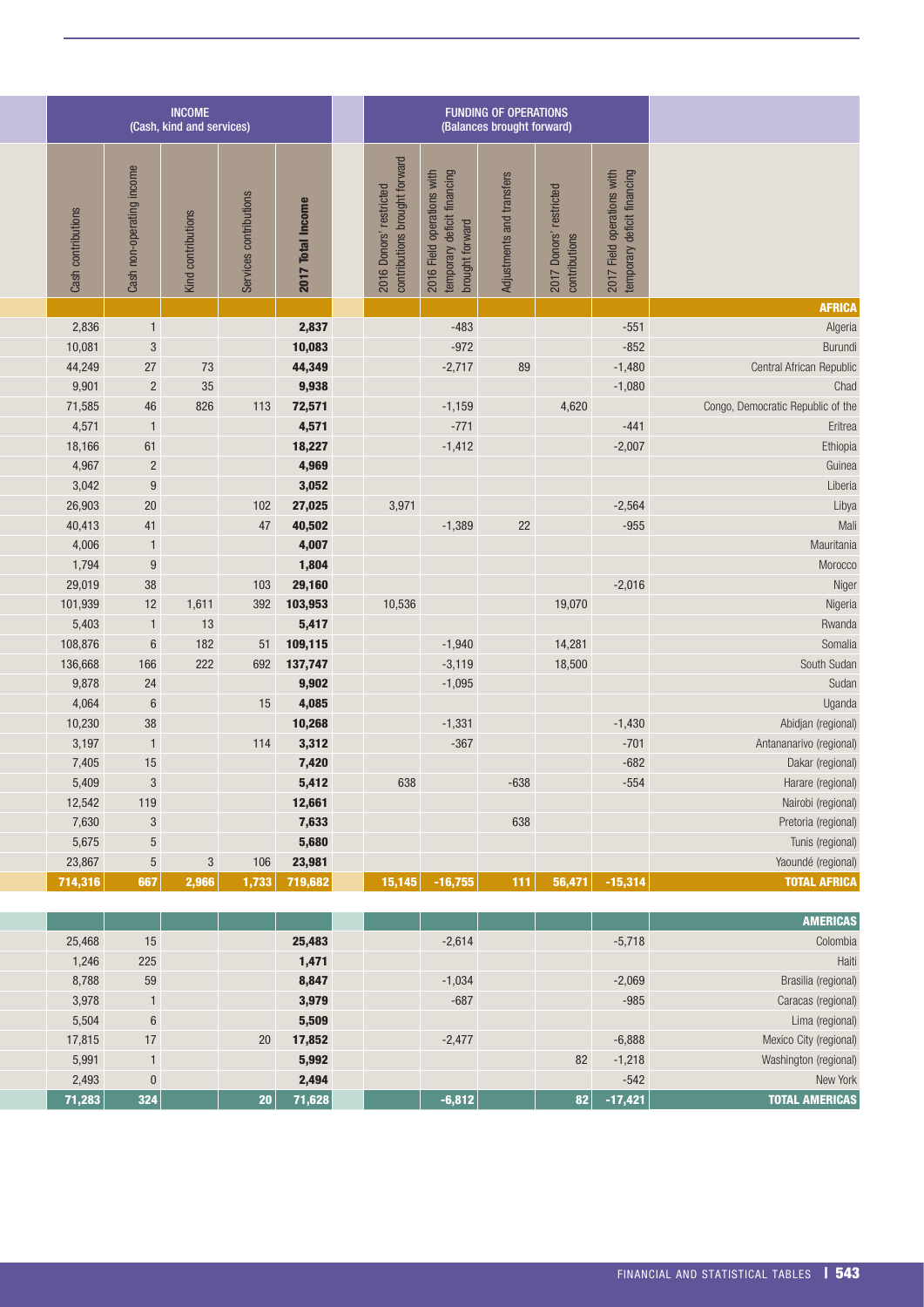# B. INCOME AND EXPENDITURE BY DELEGATION RELATED TO THE APPEALS 2017: OPERATIONS (CONT.) (in KCHF)

|                                      |                             | <b>BUDGET</b> |                                |            |                   | <b>EXPENDITURE BY PROGRAMME</b> | (Cash, kind and services)                 |                  |                    |                                                          |
|--------------------------------------|-----------------------------|---------------|--------------------------------|------------|-------------------|---------------------------------|-------------------------------------------|------------------|--------------------|----------------------------------------------------------|
|                                      | Initial budget<br>2017      |               | <b>budget</b><br>Final<br>2017 | Protection | Assistance        | Prevention                      | with National<br>Cooperation<br>SÐ<br>င္တ | General          | 2017 Total Expe    | Overheads (already included<br>in the total expenditure) |
| ASIA AND THE PACIFIC                 |                             |               |                                |            |                   |                                 |                                           |                  |                    |                                                          |
| Afghanistan                          | 93,433                      |               | 93,433                         | 13,492     | 54,042            | 4,652                           | 1,860                                     | 1,055            | 75,102             | 4,584                                                    |
| Bangladesh                           | 9,419                       | 8,025         | 17,444                         | 2,538      | 9,380             | 1,235                           | 656                                       | 155              | 13,964             | 852                                                      |
| Myanmar                              | 33,857                      | 17,063        | 50,920                         | 6,253      | 26,110            | 2,812                           | 3,835                                     | 472              | 39,482             | 2,321                                                    |
| Pakistan                             | 17,084                      |               | 17,084                         | 1,514      | 9,206             | 3,496                           | 2,139                                     | 224              | 16,579             | 1,012                                                    |
| Philippines                          | 17,311                      |               | 17,311                         | 4,166      | 9,006             | 2,715                           | 1,133                                     | 322              | 17,342             | 1,058                                                    |
| Sri Lanka                            | 9,599                       |               | 9,599                          | 3,680      | 3,855             | 746                             |                                           | 131              | 8,724              |                                                          |
|                                      |                             |               |                                |            |                   |                                 | 312                                       |                  |                    | 532                                                      |
| Bangkok (regional)                   | 13,945                      |               | 13,945                         | 2,983      | 5,104             | 3,335                           | 1,169                                     | 527              | 13,119             | 801                                                      |
| Beijing (regional)                   | 16,154                      |               | 16,154                         | 190        | 6,733             | 5,165                           | 1,506                                     | 94               | 13,689             | 835                                                      |
| Jakarta (regional)                   | 4,360                       |               | 4,360                          | 478        | 398               | 2,700                           | 820                                       | 56               | 4,452              | 272                                                      |
| Kuala Lumpur (regional)              | 6,687<br>14,697             |               | 6,687                          | 1,658      | 868               | 3,210                           | 614<br>1,200                              | 152<br>559       | 6,501              | 397                                                      |
| New Delhi (regional)                 |                             |               | 14,697                         | 2,386      | 4,939             | 3,717                           |                                           |                  | 12,801<br>8,894    | 781                                                      |
| Suva (regional)                      | 9,407<br>245,952            | 25,088        | 9,407                          | 2,236      | 2,172             | 2,835                           | 1,501<br>16,746                           | 150<br>3,897     |                    | 543                                                      |
| <b>TOTAL ASIA AND THE PACIFIC</b>    |                             |               | 271,040                        | 41,575     | 131,813           | 36,618                          |                                           |                  | 230,649            | 13,989                                                   |
| <b>EUROPE AND CENTRAL ASIA</b>       |                             |               |                                |            |                   |                                 |                                           |                  |                    |                                                          |
| Armenia                              | 3,376                       |               | 3,376                          | 773        | 1,313             | 501                             |                                           | 73               | 3,318              |                                                          |
|                                      |                             |               |                                |            |                   |                                 | 658                                       |                  |                    | 202                                                      |
| Azerbaijan                           | 10,647                      |               | 10,647                         | 2,847      | 5,477             | 809                             | 560                                       | 75               | 9,769              | 596                                                      |
| Georgia                              | 8,200                       |               | 8,200                          | 2,305      | 3,811             | 880                             | 297                                       | 75               | 7,368              | 450                                                      |
| Ukraine                              | 60,241                      |               | 60,241                         | 6,199      | 40,638            | 3,369                           | 2,582                                     | 275              | 53,063             | 3,215                                                    |
| Balkans (regional)                   | 5,646                       |               | 5,646                          | 4,013      | 277               | 714                             | 619                                       | 114              | 5,737              | 350                                                      |
| Moscow (regional)                    | 14,882                      |               | 14,882                         | 2,716      | 6,938             | 3,744                           | 1,695                                     | 88               | 15,180             | 927                                                      |
| Paris (regional)                     | 10,912                      |               | 10,912                         | 5,920      | 1,099             | 2,497                           | 909                                       | 48               | 10,473             | 639                                                      |
| Tashkent (regional)                  | 12,993                      |               | 12,993                         | 3,372      | 5,670             | 2,216                           | 1,231                                     | 157              | 12,646             | 772                                                      |
| <b>Brussels</b>                      | 3,535                       |               | 3,535                          | 170        |                   | 2,994                           | 245                                       | 15 <sup>15</sup> | 3,424              | 209                                                      |
| London                               | 4,287                       |               | 4,287                          | 2,085      |                   | 1,318                           | 481                                       | 50               | 3,934              | 240                                                      |
| <b>TOTAL EUROPE AND CENTRAL ASIA</b> | 134,719                     |               | 134,719                        | 30,401     | 65,222            | 19,042                          | 9,277                                     |                  | $970$ 124,913      | 7,600                                                    |
|                                      |                             |               |                                |            |                   |                                 |                                           |                  |                    |                                                          |
| NEAR AND MIDDLE EAST                 |                             |               |                                |            |                   |                                 |                                           |                  |                    |                                                          |
| Egypt                                | 3,734                       |               | 3,734                          | 467        | 1,313             | 1,100                           | 1,267                                     | 47               | 4,193              | $256\,$                                                  |
| Iran, Islamic Republic of            | 5,541                       |               | 5,541                          | 1,325      | 1,285             | 1,779                           | 356                                       | 73               | 4,817              | 294                                                      |
| Iraq                                 | 124,997                     | 22,856        | 147,853                        | 18,809     | 96,878            | 7,464                           | 4,408                                     | 470              | 128,029            | 7,814                                                    |
| Israel and the Occupied Territories  | 49,682                      |               | 49,682                         | 16,980     | 22,972            | 6,224                           | 3,079                                     | 282              | 49,538             | 3,023                                                    |
| Jordan                               | 33,756                      |               | 33,756                         | 3,325      | 21,938            | 2,761                           | 1,238                                     | 615              | 29,877             | 1,823                                                    |
| Lebanon                              | 48,206                      |               | 48,206                         | 4,803      | 33,318            | 2,181                           | 3,210                                     | 321              | 43,832             | 2,675                                                    |
| Syrian Arab Republic                 | 178,104                     |               | 178,104                        | 4,150      | 163,687           | 3,251                           | 6,323                                     | 347              | 177,758            | 10,834                                                   |
| Yemen                                | 48,490                      | 42,422        | 90,912                         | 7,136      | 61,090            | 3,549                           | 5,886                                     | 236              | 77,897             | 4,748                                                    |
| Kuwait (regional)                    | 6,356                       |               | 6,356                          | 2,308      | 487               | 2,416                           | 928                                       | 325              | 6,464              | 395                                                      |
| <b>TOTAL NEAR AND MIDDLE EAST</b>    | 498,866                     | 65,278        | 564,144                        |            | 59,302 402,967    | 30,725                          | 26,693                                    |                  | $2,718$ 522,405    | 31,862                                                   |
|                                      |                             |               |                                |            |                   |                                 |                                           |                  |                    |                                                          |
| <b>STOCK IN KIND</b>                 |                             |               |                                |            |                   |                                 |                                           |                  |                    |                                                          |
|                                      |                             |               |                                |            |                   |                                 |                                           |                  |                    |                                                          |
|                                      |                             |               |                                |            |                   |                                 |                                           |                  |                    |                                                          |
| <b>TOTAL FIELD</b>                   | 1,612,078 155,737 1,767,815 |               |                                |            | 249,539 1,109,837 | 163,911                         | 100,364                                   |                  | $13,498$ 1,637,149 | 99,560                                                   |
|                                      |                             |               |                                |            |                   |                                 |                                           |                  |                    |                                                          |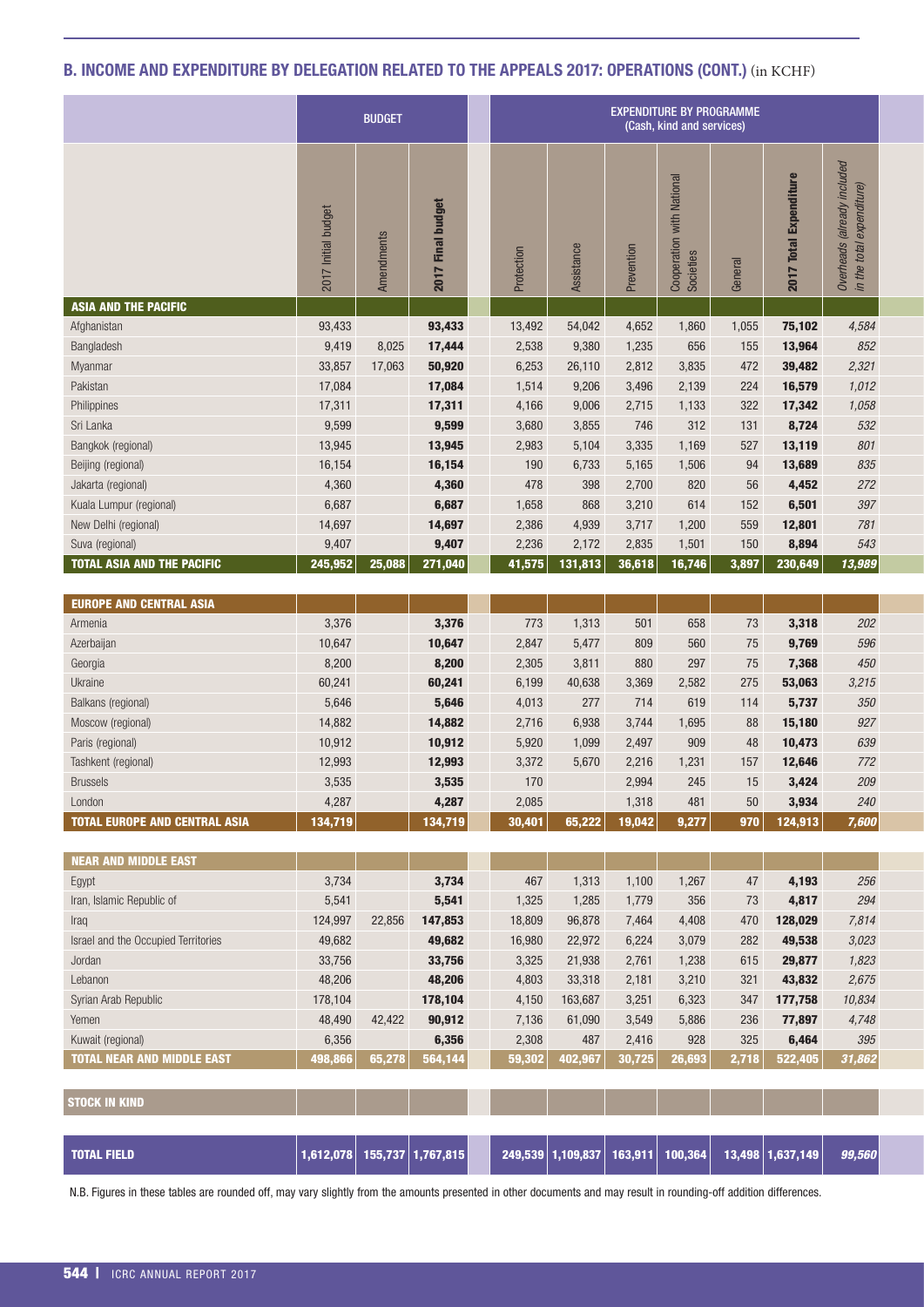|                                   |                                                           | (Balances brought forward)               | <b>FUNDING OF OPERATIONS</b> |                                                                                                   |                                                                          | <b>INCOME</b><br>(Cash, kind and services) |                                  |                       |                                               |                    |  |
|-----------------------------------|-----------------------------------------------------------|------------------------------------------|------------------------------|---------------------------------------------------------------------------------------------------|--------------------------------------------------------------------------|--------------------------------------------|----------------------------------|-----------------------|-----------------------------------------------|--------------------|--|
|                                   | 2017 Field operations with<br>temporary deficit financing | 2017 Donors' restricted<br>contributions | Adjustments and transfers    | 2016 Field operations with<br>temporary deficit financing<br>temporary deficit<br>brought forward | P<br>$\ddot{\ge}$<br>2016 Donors' restricted<br>contributions brought fo | <b>Total</b><br>2017                       | contributions<br><b>Services</b> | contributions<br>Kind | operating income<br>6m<br>$\frac{1}{3}$<br>යි | Cash contributions |  |
| <b>ASIA AND THE PACIFIC</b>       |                                                           |                                          |                              |                                                                                                   |                                                                          |                                            |                                  |                       |                                               |                    |  |
| Afghanistan                       | $-1,068$                                                  |                                          |                              | $-1,719$                                                                                          |                                                                          | 75,753                                     | 437                              | 73                    | 48                                            | 75,195             |  |
| Bangladesh                        |                                                           | 464                                      |                              | $-952$                                                                                            |                                                                          | 15,380                                     | 18                               |                       |                                               | 15,358             |  |
| Myanmar                           |                                                           | 7,494                                    |                              | $-3,870$                                                                                          |                                                                          | 50,846                                     | 153                              | 1,449                 | 51                                            | 49,193             |  |
| Pakistar                          | $-3,864$                                                  |                                          |                              | $-2,543$                                                                                          |                                                                          | 15,257                                     |                                  |                       | 43                                            | 15,214             |  |
| Philippines                       | $-3,495$                                                  |                                          |                              | $-3,262$                                                                                          |                                                                          | 17,108                                     | 9                                |                       | $36\,$                                        | 17,064             |  |
| Sri Lanka                         | $-886$                                                    |                                          |                              | $-364$                                                                                            |                                                                          | 8,202                                      |                                  |                       | $\overline{4}$                                | 8,198              |  |
| Bangkok (regional)                | $-536$                                                    |                                          |                              |                                                                                                   | 100                                                                      | 12,483                                     |                                  |                       | $\overline{4}$                                | 12,479             |  |
| Beijing (regional)                | $-2,610$                                                  |                                          |                              | $-1,690$                                                                                          |                                                                          | 12,770                                     | 21                               |                       | $83\,$                                        | 12,666             |  |
| Jakarta (regional)                | $-422$                                                    |                                          |                              |                                                                                                   |                                                                          | 4,030                                      |                                  |                       | $\overline{2}$                                | 4,028              |  |
| Kuala Lumpur (regional)           | $-588$                                                    |                                          |                              | $-699$                                                                                            |                                                                          | 6,612                                      |                                  |                       | 45                                            | 6,567              |  |
| New Delhi (regional)              | $-962$                                                    |                                          |                              | $-1,292$                                                                                          |                                                                          | 13,131                                     |                                  |                       | $33\,$                                        | 13,098             |  |
| Suva (regional)                   | $-484$                                                    |                                          |                              | $-442$                                                                                            |                                                                          | 8,853                                      |                                  |                       | 3 <sup>1</sup>                                | 8,850              |  |
| <b>TOTAL ASIA AND THE PACIFIC</b> | $-14,917$                                                 | 7,958                                    |                              | $\left. \textbf{16,834} \right $                                                                  | 100                                                                      | 240,424                                    | 637                              | 1,522                 | 356                                           | 237,909            |  |

| <b>NEAR AND MIDDLE EAST</b>                                   |           |        |                   |                |       |                |           |  |
|---------------------------------------------------------------|-----------|--------|-------------------|----------------|-------|----------------|-----------|--|
| $-483$                                                        | $-783$    |        | 4,494             |                |       | $\overline{0}$ | 4,493     |  |
| Iran, Islamic Republic of<br>$-442$                           |           |        | 4,375             | 8 <sup>1</sup> |       | 5              | 4,362     |  |
| 27<br>17,673                                                  |           | 36,108 | 109,567           | 1,266          | 567   | 784            | 106,951   |  |
| 26<br>Israel and the Occupied Territories<br>$-6,830$         | $-7,246$  |        | 49,927            | 365            |       | 149            | 49,413    |  |
| 3,376                                                         |           |        | 33,253            |                |       | 13             | 33,241    |  |
| 42                                                            |           | 3,161  | 40,629            | 286            |       | 36             | 40,307    |  |
| 14,971<br>Syrian Arab Republic                                |           | 24,097 | 170 168,632       |                | 254   | 222            | 167,987   |  |
| 30,873                                                        |           | 5,167  | 193 103,603       |                | 243   | 286            | 102,881   |  |
| $-878$                                                        |           |        | 5,585             |                |       |                | 5,584     |  |
| $-8,633$<br>96<br>66,894<br><b>TOTAL NEAR AND MIDDLE EAST</b> | $-8,029$  | 68,532 | 520,066           | 2,288          | 1,064 | 1,496          | 515,218   |  |
|                                                               |           |        |                   |                |       |                |           |  |
| 121<br><b>STOCK IN KIND</b>                                   |           | 121    |                   |                |       |                |           |  |
|                                                               |           |        |                   |                |       |                |           |  |
|                                                               |           |        |                   |                |       |                |           |  |
| 207<br>$131,525$ -85,968                                      | $-50,037$ | 88,772 | $5,017$ 1,643,764 |                | 5,610 | 2,890          | 1,630,247 |  |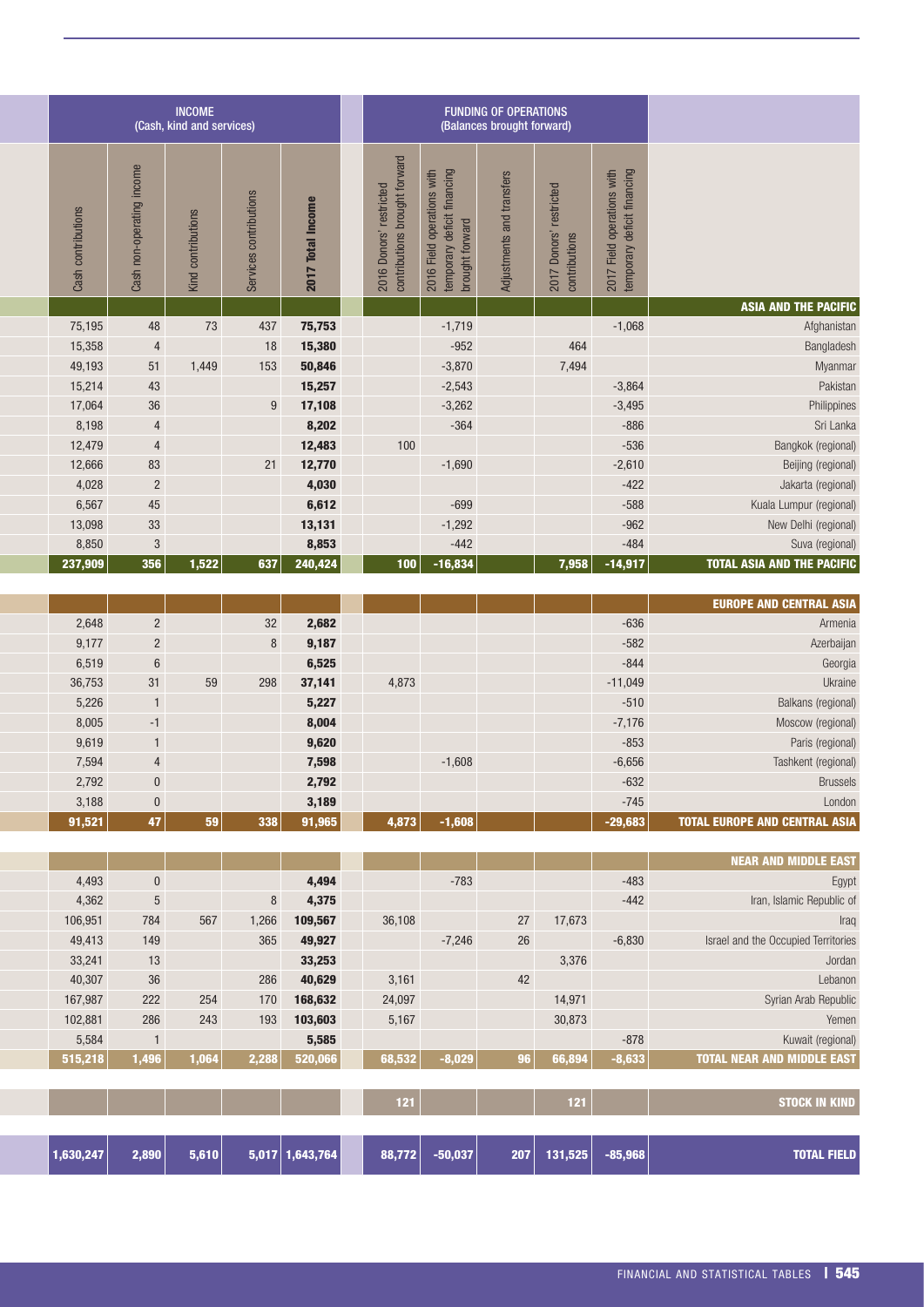# <span id="page-33-0"></span>C. CONTRIBUTIONS IN 2017

# SUMMARY OF ALL CONTRIBUTIONS (in CHF)

|                                                     | <b>Headquarters</b> | Appeals 2017: Appeals 2017:<br>Operations | <b>Innovation</b><br>Structure | Adjustments<br>on previous<br>years | Total cash    | <b>Total kind</b><br>& assets | <b>Total services</b> | <b>Grand total</b> |
|-----------------------------------------------------|---------------------|-------------------------------------------|--------------------------------|-------------------------------------|---------------|-------------------------------|-----------------------|--------------------|
| . Governments                                       | 140,881,621         | 1,353,456,247                             |                                | 8,948                               | 1,494,346,816 | 1,391,184                     | 555,089               | 1,496,293,088      |
| 2. European Commission <sup>1</sup>                 |                     | 166, 166, 163                             |                                |                                     | 166, 166, 163 |                               |                       | 166, 166, 163      |
| 3. Supranational and international<br>organizations |                     | 19,801,331                                |                                |                                     | 19,801,331    | 4,047,157                     | 117,000               | 23,965,488         |
| 4. National Societies                               | 2,657,902           | 45,064,721                                |                                | 33,239                              | 47,755,862    |                               | 4,763,870             | 52,519,731         |
| 5. Public sources                                   |                     | 4,704,560                                 |                                |                                     | 4,704,560     | 26,500,000                    | 2,417,681             | 33,622,241         |
| 6. Private sources                                  | 4,935,000           | 41,051,690                                | 2,000,000                      | $-3,971$                            | 47,982,719    | 171,918                       | 196,246               | 48,350,883         |
| <b>Grand total</b>                                  | 148,474,522         | 1,630,244,711                             | 2,000,000                      | 38,216                              | 1,780,757,450 | 32,110,259                    | 8,049,886             | 1,820,917,595      |

1. Member of the Donor Support Group

| Reconciliation between the 2017 consolidated contributions and the summary of all contributions to the ICRC (see above)                        |               |
|------------------------------------------------------------------------------------------------------------------------------------------------|---------------|
| Total consolidated contributions to the ICRC                                                                                                   | 1,820,917,595 |
| Donation of Carlton building*                                                                                                                  | $-26,500,000$ |
| Contributions received from funds and foundations consolidated in ICRC accounts                                                                |               |
| The ICRC MoveAbility Foundation (formerly Special Fund for the Disabled)                                                                       | 5,137,571     |
| Elimination of the contributions provided by funds and foundations to the ICRC actions                                                         | $-671.492$    |
| International conference fees and miscellaneous income                                                                                         | 521.362       |
| Total contributions to the ICRC as disclosed in the consolidated accounts<br>(see A. Income and expenditure related to the 2017 Appeals above) | 1,799,405,036 |

\* In 2017, the canton of Geneva formally gave to the ICRC the main building named Carlton, which has been the seat of the ICRC since 1946. It has been recognized as a building fully depreciated, hence with a value of zero in the financial statements.

N.B. Figures in these tables are rounded off, may vary slightly from the amounts presented in other documents and may result in rounding-off addition differences.

# 1. GOVERNMENTS (in CHF)

|                        | Appeals 2017:<br><b>Headquarters</b> | Appeals 2017:<br><b>Operations</b> | Innovation<br><b>Structure</b> | <b>Adjustments</b><br>on previous<br>years | <b>Total cash</b> | <b>Total kind</b><br>& assets | <b>Total services</b> | <b>Grand total</b> |
|------------------------|--------------------------------------|------------------------------------|--------------------------------|--------------------------------------------|-------------------|-------------------------------|-----------------------|--------------------|
| Afghanistan            | 12,400                               |                                    |                                |                                            | 12,400            |                               | 288,431               | 300,831            |
| Algeria                | 37,526                               |                                    |                                |                                            | 37,526            |                               |                       | 37,526             |
| Andorra                | 10,675                               | 32,025                             |                                |                                            | 42,700            |                               |                       | 42,700             |
| Argentina              | 195,891                              | 774,719                            |                                |                                            | 970,610           |                               |                       | 970,610            |
| Armenia                | 12,400                               |                                    |                                |                                            | 12,400            |                               |                       | 12,400             |
| Australia <sup>1</sup> | 3,041,363                            | 43,820,523                         |                                |                                            | 46,861,885        |                               |                       | 46,861,885         |
| Austria <sup>2</sup>   | 644,040                              | 11,244,951                         |                                |                                            | 11,888,991        |                               |                       | 11,888,991         |
| Azerbaijan             | 20,000                               |                                    |                                |                                            | 20,000            |                               |                       | 20,000             |
| <b>Bahamas</b>         | 28,934                               |                                    |                                |                                            | 28,934            |                               |                       | 28,934             |
| <b>Belarus</b>         |                                      |                                    |                                |                                            |                   | 45,444                        |                       | 45,444             |
| Belgium <sup>1</sup>   | 901,827                              | 25,010,186                         |                                |                                            | 25,912,013        |                               |                       | 25,912,013         |
| Brunei Darussalam      | 50,000                               |                                    |                                |                                            | 50,000            |                               |                       | 50,000             |
| Bulgaria               | 93,001                               | 54,180                             |                                |                                            | 147,181           |                               |                       | 147,181            |
| Canada <sup>1</sup>    |                                      | 65,271,905                         |                                |                                            | 65,271,905        |                               |                       | 65,271,905         |
| Chile                  | 40,096                               | 150,360                            |                                |                                            | 190,456           |                               |                       | 190,456            |
| China                  | 670,000                              | 1,966,200                          |                                |                                            | 2,636,200         |                               |                       | 2,636,200          |
| Costa Rica             | 29,507                               |                                    |                                |                                            | 29,507            |                               |                       | 29,507             |
| Cuba                   | 1,964                                |                                    |                                |                                            | 1,964             |                               |                       | 1,964              |
| Cyprus                 | 21,322                               |                                    |                                |                                            | 21,322            |                               |                       | 21,322             |
| Czech Republic         | 710,939                              | 429,896                            |                                |                                            | 1,140,835         |                               |                       | 1,140,835          |
| Denmark <sup>1</sup>   | 2,887,360                            | 29,956,831                         |                                |                                            | 32,844,191        |                               |                       | 32,844,191         |
| Ecuador                | 134,708                              |                                    |                                |                                            | 134,708           |                               |                       | 134,708            |
| Estonia                | 89,110                               | 470,681                            |                                |                                            | 559,791           |                               |                       | 559,791            |
| Fiji                   | 5,717                                |                                    |                                |                                            | 5,717             |                               |                       | 5,717              |
| Finland <sup>1</sup>   | 1,141,200                            | 10,648,520                         |                                |                                            | 11,789,720        | 1,061,082                     |                       | 12,850,802         |
| France <sup>1</sup>    |                                      | 19,348,130                         |                                |                                            | 19,348,130        |                               |                       | 19,348,130         |
| Georgia                | 16,533                               |                                    |                                |                                            | 16,533            |                               |                       | 16,533             |
| Germany <sup>1</sup>   | 1,863,750                            | 193,723,564                        |                                |                                            | 195,587,314       |                               |                       | 195,587,314        |
| Greece                 | 56,095                               |                                    |                                |                                            | 56,095            |                               |                       | 56,095             |
| Guyana                 | 1,182                                |                                    |                                |                                            | 1,182             |                               |                       | 1,182              |
| <b>Holy See</b>        | 2,986                                | 16,918                             |                                |                                            | 19,904            |                               |                       | 19,904             |
| Hungary                |                                      | 56,870                             |                                |                                            | 56,870            |                               |                       | 56,870             |
| Iceland                | 93,850                               | 670,450                            |                                |                                            | 764,300           |                               |                       | 764,300            |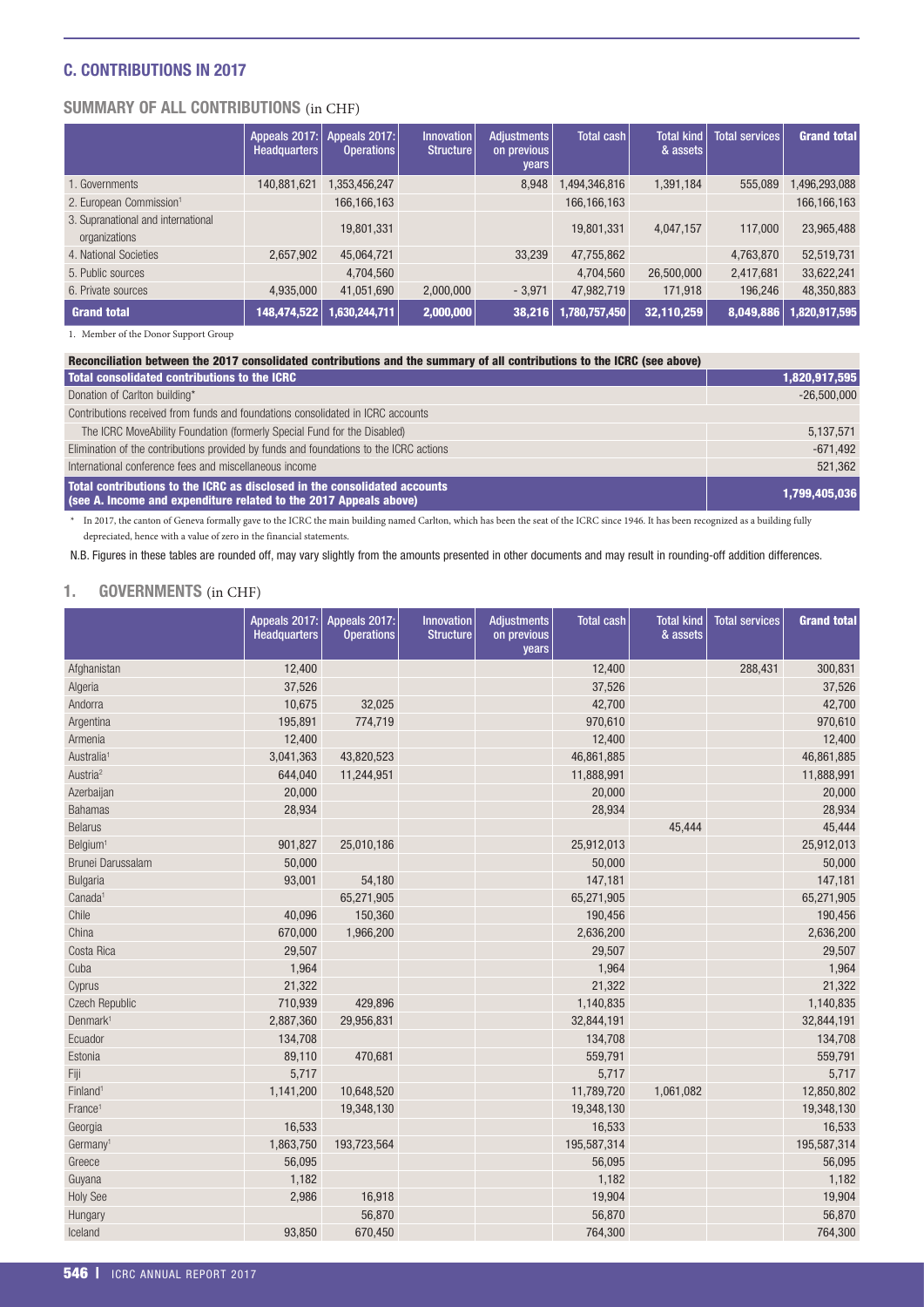# <span id="page-34-0"></span>1. GOVERNMENTS (CONT.) (in CHF)

|                                                                      | Appeals 2017:<br><b>Headquarters</b> | Appeals 2017:<br><b>Operations</b> | Innovation<br><b>Structure</b> | <b>Adjustments</b><br>on previous<br>years | <b>Total cash</b> | <b>Total kind</b><br>& assets | <b>Total services</b> | <b>Grand total</b> |
|----------------------------------------------------------------------|--------------------------------------|------------------------------------|--------------------------------|--------------------------------------------|-------------------|-------------------------------|-----------------------|--------------------|
| Iran, Islamic Republic of                                            | 48,648                               |                                    |                                |                                            | 48,648            |                               |                       | 48,648             |
| Iraq                                                                 | 24,690                               |                                    |                                |                                            | 24,690            |                               | 87,858                | 112,548            |
| Ireland <sup>1</sup>                                                 |                                      | 14,241,104                         |                                |                                            | 14,241,104        |                               |                       | 14,241,104         |
| <b>Israel</b>                                                        | 109,054                              |                                    |                                |                                            | 109,054           |                               |                       | 109,054            |
| Italy <sup>1</sup>                                                   | 3,516,305                            | 13,204,676                         |                                |                                            | 16,720,981        |                               |                       | 16,720,981         |
| Japan <sup>1</sup>                                                   |                                      | 41,165,630                         |                                |                                            | 41,165,630        |                               |                       | 41,165,630         |
| Kazakhstan                                                           | 14,516                               | 100,000                            |                                |                                            | 114,516           |                               |                       | 114,516            |
| Korea, Republic of                                                   | 303,202                              | 4,436,370                          |                                |                                            | 4,739,572         |                               |                       | 4,739,572          |
| Kuwait                                                               | 502,700                              | 6,366,476                          |                                |                                            | 6,869,176         |                               |                       | 6,869,176          |
| Liechtenstein                                                        | 200,000                              | 500,000                            |                                |                                            | 700,000           |                               |                       | 700,000            |
| Lithuania                                                            | 10,702                               | 64,566                             |                                |                                            | 75,268            |                               |                       | 75,268             |
| Luxembourg <sup>1</sup>                                              | 1,066,700                            | 9,159,995                          |                                |                                            | 10,226,695        |                               |                       | 10,226,695         |
| Malta                                                                |                                      | 28,483                             |                                |                                            | 28,483            |                               |                       | 28,483             |
| Mauritius                                                            | 15,917                               |                                    |                                |                                            | 15,917            |                               |                       | 15,917             |
| Mexico                                                               |                                      | 1,072,599                          |                                |                                            | 1,072,599         |                               |                       | 1,072,599          |
| Monaco                                                               | 97,119                               | 75,880                             |                                |                                            | 172,999           |                               |                       | 172,999            |
| Myanmar                                                              | 20,667                               |                                    |                                | 19,654                                     | 40,321            |                               |                       | 40,321             |
| Netherlands <sup>1</sup>                                             | 6,432,000                            | 45,605,300                         |                                |                                            | 52,037,300        |                               |                       | 52,037,300         |
| New Zealand <sup>2</sup>                                             |                                      | 10,304,850                         |                                |                                            | 10,304,850        |                               |                       | 10,304,850         |
| Nicaragua                                                            | 4,011                                |                                    |                                |                                            | 4,011             |                               |                       | 4,011              |
| Norway <sup>1</sup>                                                  | 2,295,580                            | 67,686,739                         |                                |                                            | 69,982,319        | 185,952                       |                       | 70,168,271         |
| Pakistan                                                             | 4,072                                |                                    |                                |                                            | 4,072             |                               |                       | 4,072              |
| Panama                                                               | 27,666                               |                                    |                                |                                            | 27,666            |                               |                       | 27,666             |
| Philippines                                                          |                                      |                                    |                                | 20,002                                     | 20,002            |                               |                       | 20,002             |
| Poland                                                               |                                      | 1,117,421                          |                                |                                            | 1,117,421         |                               |                       | 1,117,421          |
| Portugal                                                             |                                      | 117,070                            |                                |                                            | 117,070           |                               |                       | 117,070            |
| San Marino                                                           | 20,000                               |                                    |                                |                                            | 20,000            |                               |                       | 20,000             |
| Saudi Arabia                                                         | 198,820                              |                                    |                                |                                            | 198,820           |                               |                       | 198,820            |
| Serbia                                                               | 5,080                                |                                    |                                |                                            | 5,080             |                               |                       | 5,080              |
| Seychelles                                                           | 2,067                                |                                    |                                | 1,965                                      | 4,032             |                               |                       | 4,032              |
| Singapore                                                            | 64,974                               |                                    |                                |                                            | 64,974            |                               |                       | 64,974             |
| Slovakia                                                             | 35,000                               | 887,693                            |                                |                                            | 922,693           |                               |                       | 922,693            |
| Slovenia                                                             | 48,015                               | 74,932                             |                                |                                            | 122,947           |                               |                       | 122,947            |
| South Africa                                                         | 231,125                              |                                    |                                |                                            | 231,125           |                               |                       | 231,125            |
| Spain                                                                |                                      | 8,937,840                          |                                |                                            | 8,937,840         |                               |                       | 8,937,840          |
| Sweden <sup>1</sup>                                                  | 12,134,280                           | 55,010,325                         |                                |                                            | 67,144,605        |                               |                       | 67,144,605         |
| Switzerland <sup>1</sup>                                             | 80,448,743                           | 69,462,313                         |                                | $-17,878$                                  | 149,893,177       | 98,707                        | 178,800               | 150,170,684        |
| Tajikistan                                                           | 4,839                                |                                    |                                |                                            | 4,839             |                               |                       | 4,839              |
| Thailand                                                             | 99,601                               | 294,897                            |                                |                                            | 394,498           |                               |                       | 394,498            |
| Tunisia                                                              | 4,314                                |                                    |                                | 5,205                                      | 9,519             |                               |                       | 9,519              |
| <b>United Arab Emirates</b>                                          | 96,600                               |                                    |                                | $-20,000$                                  | 76,600            |                               |                       | 76,600             |
| United Kingdom of Great Britain and<br>Northern Ireland <sup>1</sup> | 111,989                              | 212,849,857                        |                                |                                            | 212,961,847       |                               |                       | 212,961,847        |
| United States of America <sup>1</sup>                                | 19,868,250                           | 387,044,323                        |                                |                                            | 406,912,573       |                               |                       | 406,912,573        |
| <b>Total from governments</b>                                        | 140,881,621                          | 1,353,456,247                      |                                | 8,948                                      | 1,494,346,816     | 1,391,184                     | 555,089               | 1,496,293,088      |

1. Member of the Donor Support Group

2. Member of the Donor Support Group as of 2018

N.B. Figures in these tables are rounded off, may vary slightly from the amounts presented in other documents and may result in rounding-off addition differences.

# 2. EUROPEAN COMMISSION<sup>1</sup> (in CHF)

|                                                                | Headquarters | Appeals 2017: Appeals 2017:<br>Operations | Innovation<br>Structure | Adjustments<br>on previous<br>years | Total cash  | <b>Total kind</b><br>& assets | Total services | <b>Grand total</b> |
|----------------------------------------------------------------|--------------|-------------------------------------------|-------------------------|-------------------------------------|-------------|-------------------------------|----------------|--------------------|
| Directorate General Development and<br>Cooperation (EuropeAid) |              | 1.608.000                                 |                         |                                     | 1,608,000   |                               |                | 1,608,000          |
| Directorate General Humanitarian Aid<br>(ECHO)                 |              | 164,558,163                               |                         |                                     | 164,558,163 |                               |                | 164,558,163        |
| Total from European Commission                                 |              | 166, 166, 163                             |                         |                                     | 166,166,163 |                               |                | 166,166,163        |

1. Member of the Donor Support Group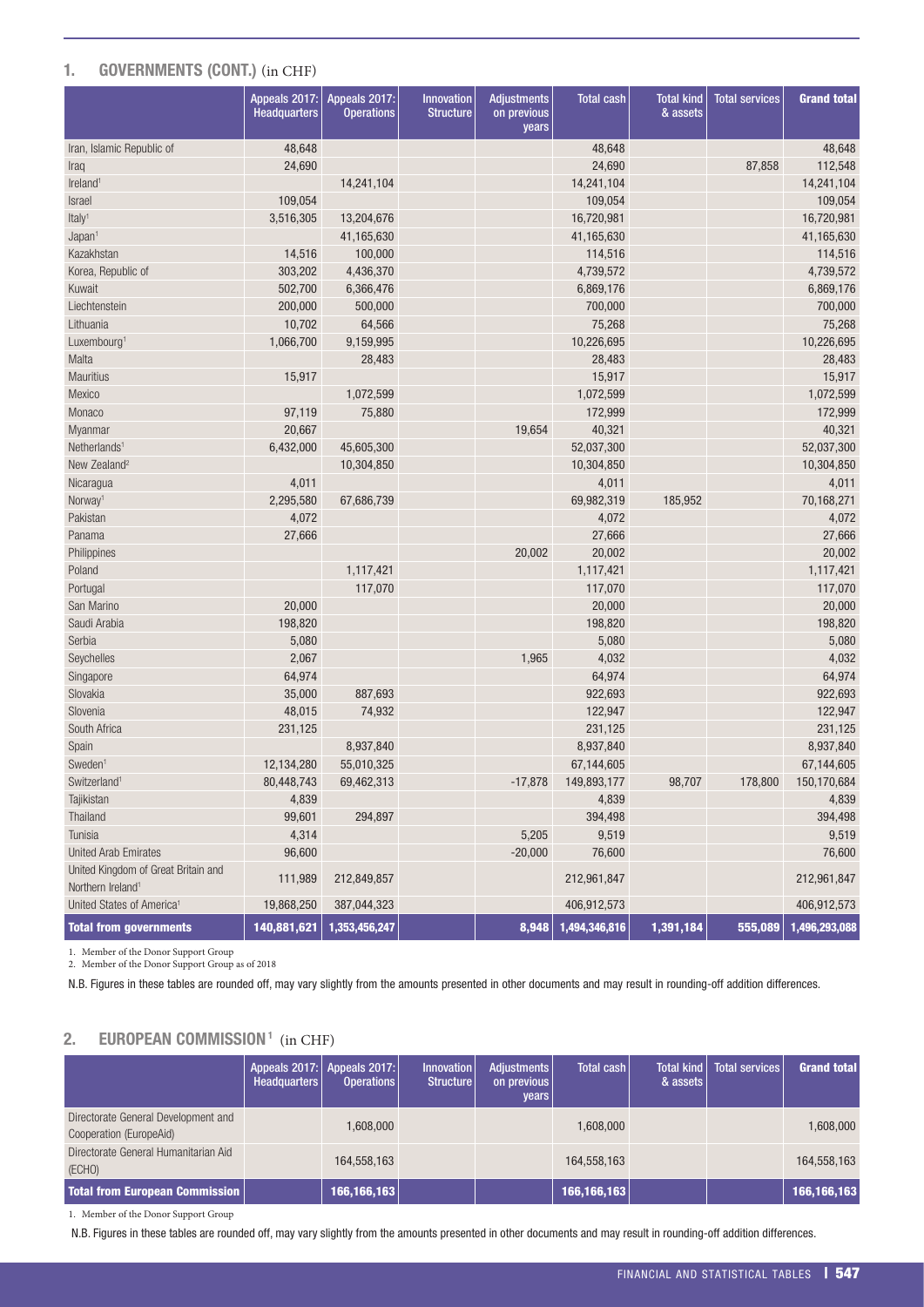# <span id="page-35-0"></span>3. SUPRANATIONAL ORGANIZATIONS AND INTERNATIONAL INSTITUTIONS (in CHF)

|                                        | Appeals<br>2017:<br><b>Headquarters</b> | Appeals<br>2017:<br>Operations | <b>Innovation</b><br>Structure | Adjustments<br>on previous<br>years | <b>Total cash</b> | & assets  | Total kind   Total services | <b>Grand total</b> |
|----------------------------------------|-----------------------------------------|--------------------------------|--------------------------------|-------------------------------------|-------------------|-----------|-----------------------------|--------------------|
| Food and Agriculture Organization      |                                         |                                |                                |                                     |                   | 42,334    |                             | 42,334             |
| Médecins Sans Frontières               |                                         |                                |                                |                                     |                   | 44.165    |                             | 44,165             |
| World Food Programme                   |                                         |                                |                                |                                     |                   | 3,809,703 |                             | 3,809,703          |
| World Bank <sup>1</sup>                |                                         | 19,801,331                     |                                |                                     | 19,801,331        |           |                             | 19,801,331         |
| Various UN agencies                    |                                         |                                |                                |                                     |                   | 1,220     | 117,000                     | 118,220            |
| Various supranational organizations    |                                         |                                |                                |                                     |                   | 149.736   |                             | 149,736            |
| Total from supranational organizations |                                         | 19,801,331                     |                                |                                     | 19,801,331        | 4,047,157 | 117,000                     | 23,965,488         |

1. Member of the Donor Support Group as of 2018

# 4. NATIONAL SOCIETIES (in CHF)

|                                 | <b>Appeals</b><br>$\frac{2017}{2}$<br><b>Headquarters</b> | <b>Appeals</b><br>2017:<br><b>Operations</b> | Innovation<br><b>Structure</b> | <b>Adjustments</b><br>on previous<br>years | <b>Total cash</b> | <b>Total kind</b><br>& assets | <b>Total services</b> | <b>Grand total</b> |
|---------------------------------|-----------------------------------------------------------|----------------------------------------------|--------------------------------|--------------------------------------------|-------------------|-------------------------------|-----------------------|--------------------|
| Albania                         |                                                           | 10,798                                       |                                |                                            | 10,798            |                               |                       | 10,798             |
| Andorra                         |                                                           | 1,065                                        |                                |                                            | 1,065             |                               |                       | 1,065              |
| Australia                       |                                                           | 522,500                                      |                                |                                            | 522,500           |                               |                       | 522,500            |
| Austria                         |                                                           | 922,038                                      |                                |                                            | 922,038           |                               |                       | 922,038            |
| Azerbaijan                      |                                                           | 6,911                                        |                                |                                            | 6,911             |                               |                       | 6,911              |
| Belgium                         |                                                           | 2,337,800                                    |                                |                                            | 2,337,800         |                               |                       | 2,337,800          |
| Bulgaria                        |                                                           | 2,900                                        |                                |                                            | 2,900             |                               |                       | 2,900              |
| Cabo Verde                      |                                                           |                                              |                                | 3,596                                      | 3,596             |                               |                       | 3,596              |
| Cambodia                        | 3,456                                                     |                                              |                                |                                            | 3,456             |                               |                       | 3,456              |
| Canada                          | 234,150                                                   | 970,533                                      |                                |                                            | 1,204,683         |                               | 222,592               | 1,427,275          |
| China                           |                                                           | 475,238                                      |                                |                                            | 475,238           |                               |                       | 475,238            |
| China/Hong Kong                 |                                                           | 549,189                                      |                                |                                            | 549,189           |                               |                       | 549,189            |
| Cook Islands                    |                                                           | 539                                          |                                |                                            | 539               |                               |                       | 539                |
| Costa Rica                      |                                                           | 4,932                                        |                                |                                            | 4,932             |                               |                       | 4,932              |
| Croatia                         | 5,000                                                     |                                              |                                |                                            | 5,000             |                               |                       | 5,000              |
| Czech Republic                  |                                                           | 8,879                                        |                                |                                            | 8,879             |                               |                       | 8,879              |
| Denmark                         |                                                           | 4,696,146                                    |                                |                                            | 4,696,146         |                               | 327,191               | 5,023,337          |
| Dominica                        |                                                           | 168                                          |                                |                                            | 168               |                               |                       | 168                |
| Estonia                         |                                                           | 9,821                                        |                                |                                            | 9,821             |                               |                       | 9,821              |
| Finland                         | 207,883                                                   | 225,317                                      |                                |                                            | 433,200           |                               | 899,516               | 1,332,716          |
| Germany                         | 933,220                                                   | 100,883                                      |                                |                                            | 1,034,102         |                               | 258,497               | 1,292,599          |
| Iceland                         |                                                           | 858,400                                      |                                |                                            | 858,400           |                               | 36,346                | 894,746            |
| Iran, Islamic Republic of       |                                                           | 90,000                                       |                                |                                            | 90,000            |                               |                       | 90,000             |
| Ireland                         |                                                           | 141,869                                      |                                |                                            | 141,869           |                               |                       | 141,869            |
| Italy                           | 133,004                                                   |                                              |                                |                                            | 133,004           |                               |                       | 133,004            |
| Japan                           | 682,110                                                   | 1,295,005                                    |                                |                                            | 1,977,115         |                               | 451,769               | 2,428,884          |
| Korea, Republic of              |                                                           | 459,052                                      |                                |                                            | 459,052           |                               |                       | 459,052            |
| Latvia                          |                                                           | 18,546                                       |                                |                                            | 18,546            |                               |                       | 18,546             |
| Liechtenstein                   | 3,000                                                     | 375,140                                      |                                |                                            | 378,140           |                               |                       | 378,140            |
| Lithuania                       |                                                           | 25,650                                       |                                |                                            | 25,650            |                               |                       | 25,650             |
| Luxembourg                      |                                                           | 990,761                                      |                                |                                            | 990,761           |                               |                       | 990,761            |
| Maldives                        |                                                           | 193                                          |                                |                                            | 193               |                               |                       | 193                |
| Malta                           |                                                           |                                              |                                | 6,636                                      | 6,636             |                               |                       | 6,636              |
| Micronesia, Federated States of |                                                           | 182                                          |                                |                                            | 182               |                               |                       | 182                |
| Monaco                          |                                                           | 89,697                                       |                                |                                            | 89,697            |                               |                       | 89,697             |
| Mongolia                        |                                                           | 2,001                                        |                                |                                            | 2,001             |                               |                       | 2,001              |
| Morocco                         |                                                           | 1,496                                        |                                |                                            | 1,496             |                               |                       | 1,496              |
| Netherlands                     |                                                           | 4,827,865                                    |                                | 42,736                                     | 4,870,601         |                               | 144,680               | 5,015,281          |
| New Zealand                     |                                                           | 105,487                                      |                                |                                            | 105,487           |                               | 251,205               | 356,692            |
| Norway                          |                                                           | 13,730,541                                   |                                |                                            | 13,730,541        |                               | 369,945               | 14,100,487         |
| Philippines                     |                                                           | 9,792                                        |                                |                                            | 9,792             |                               |                       | 9,792              |
| Romania                         |                                                           | 27,827                                       |                                |                                            | 27,827            |                               |                       | 27,827             |
| Senegal                         |                                                           | 2,438                                        |                                |                                            | 2,438             |                               |                       | 2,438              |
| Serbia                          | 1,000                                                     |                                              |                                |                                            | 1,000             |                               |                       | 1,000              |
| Singapore                       |                                                           | 393,456                                      |                                |                                            | 393,456           |                               |                       | 393,456            |
| Sweden                          |                                                           | 1,145,215                                    |                                | $-19,729$                                  | 1,125,486         |                               | 1,313,914             | 2,439,400          |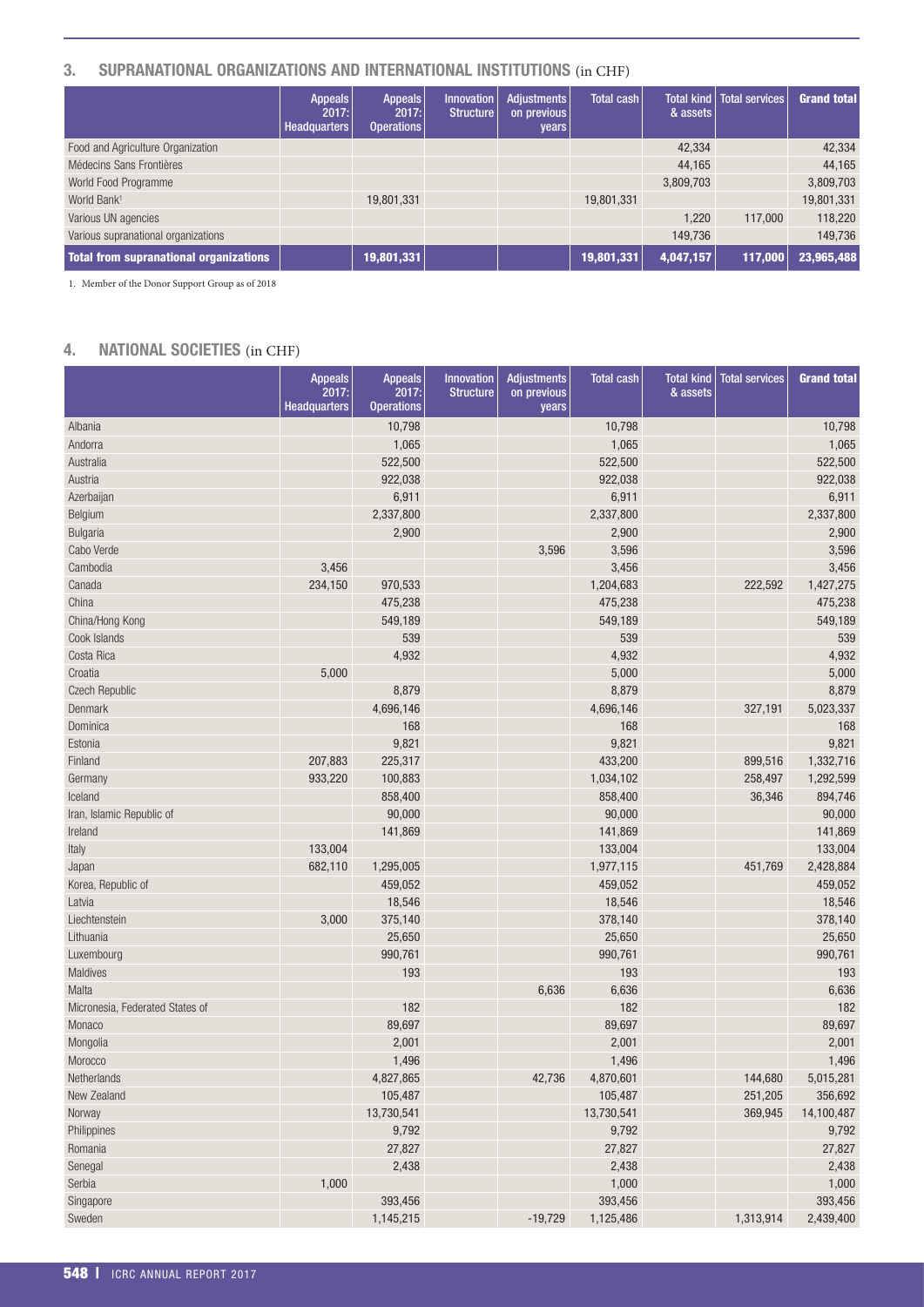# <span id="page-36-0"></span>4. NATIONAL SOCIETIES (CONT.) (in CHF)

|                                                                            | <b>Appeals</b><br>2017:<br><b>Headquarters</b> | <b>Appeals</b><br>2017:<br>Operations | <b>Innovation</b><br><b>Structure</b> | Adjustments<br>on previous<br>years | Total cash | Total kind<br>& assets | <b>Total services</b> | <b>Grand total</b> |
|----------------------------------------------------------------------------|------------------------------------------------|---------------------------------------|---------------------------------------|-------------------------------------|------------|------------------------|-----------------------|--------------------|
| Switzerland                                                                |                                                | 199,407                               |                                       |                                     | 199,407    |                        | 141,825               | 341,232            |
| Thailand                                                                   |                                                | 38,194                                |                                       |                                     | 38,194     |                        |                       | 38,194             |
| Timor-Leste                                                                |                                                | 545                                   |                                       |                                     | 545        |                        |                       | 545                |
| Togo                                                                       | 268                                            |                                       |                                       |                                     | 268        |                        |                       | 268                |
| Tonga                                                                      |                                                | 182                                   |                                       |                                     | 182        |                        |                       | 182                |
| United Kingdom of Great Britain<br>and Northern Ireland                    | 298,200                                        | 9,139,666                             |                                       |                                     | 9,437,866  |                        | 346,390               | 9,784,257          |
| United States of America                                                   |                                                | 249,525                               |                                       |                                     | 249,525    |                        |                       | 249,525            |
| Vanuatu                                                                    |                                                | 392                                   |                                       |                                     | 392        |                        |                       | 392                |
| Zambia                                                                     |                                                | 541                                   |                                       |                                     | 541        |                        |                       | 541                |
| International Federation of Red Cross and<br><b>Red Crescent Societies</b> | 156,611                                        |                                       |                                       |                                     | 156,611    |                        |                       | 156,611            |
| <b>Total from National Societies</b>                                       | 2,657,902                                      | 45,064,721                            |                                       | 33,239                              | 47,755,862 |                        | 4,763,870             | 52,519,731         |

N.B. Figures in these tables are rounded off, may vary slightly from the amounts presented in other documents and may result in rounding-off addition differences.

#### 5. PUBLIC SOURCES (in CHF)

|                                  | <b>Appeals</b><br>2017: | Appeals<br>2017:  | <b>Innovation</b><br><b>Structure</b> | <b>Adjustments</b><br>on previous | Total cash | & assets   | Total kind   Total services | <b>Grand total</b> |
|----------------------------------|-------------------------|-------------------|---------------------------------------|-----------------------------------|------------|------------|-----------------------------|--------------------|
|                                  | <b>Headquarters</b>     | <b>Operations</b> |                                       | years                             |            |            |                             |                    |
| Bellinzona, City of              |                         | 5,200             |                                       |                                   | 5,200      |            |                             | 5,200              |
| <b>Biel</b>                      |                         | 20,000            |                                       |                                   | 20,000     |            |                             | 20,000             |
| Buchs, City of                   |                         | 1,000             |                                       |                                   | 1,000      |            |                             | 1,000              |
| Cologny                          |                         | 20,000            |                                       |                                   | 20,000     |            |                             | 20,000             |
| Echandens                        |                         | 5,000             |                                       |                                   | 5,000      |            |                             | 5,000              |
| Fribourg, Canton of              |                         | 30,000            |                                       |                                   | 30,000     |            |                             | 30,000             |
| Geneva, Canton of *              |                         | 4,500,250         |                                       |                                   | 4,500,250  | 26,500,000 | 2,052,785                   | 33,053,035         |
| Geneva, City of                  |                         | 51,500            |                                       |                                   | 51,500     |            |                             | 51,500             |
| Grand-Saconnex, City of          |                         | 20,500            |                                       |                                   | 20,500     |            |                             | 20,500             |
| Laconnex                         |                         | 1,000             |                                       |                                   | 1,000      |            |                             | 1,000              |
| Pully                            |                         | 2,000             |                                       |                                   | 2,000      |            |                             | 2,000              |
| Romanshorn, City of              |                         | 3,000             |                                       |                                   | 3,000      |            |                             | 3,000              |
| Rüschlikon                       |                         | 2,000             |                                       |                                   | 2,000      |            |                             | 2,000              |
| Taiwan Red Cross Organisation    |                         | 30,120            |                                       |                                   | 30,120     |            |                             | 30,120             |
| Versoix, City of                 |                         |                   |                                       |                                   |            |            | 364,896                     | 364,896            |
| Wallisellen                      |                         | 5,000             |                                       |                                   | 5,000      |            |                             | 5,000              |
| Others and less than CHF 1,000   |                         | 7,990             |                                       |                                   | 7,990      |            |                             | 7,990              |
| <b>Total from public sources</b> |                         | 4,704,560         |                                       |                                   | 4,704,560  | 26,500,000 | 2,417,681                   | 33,622,241         |

\* In 2017, the canton of Geneva formally gave to the ICRC the main building named Carlton, which has been the seat of the ICRC since 1946. It has been recognized as a building fully depreciated, hence with a value of zero in the financial statements.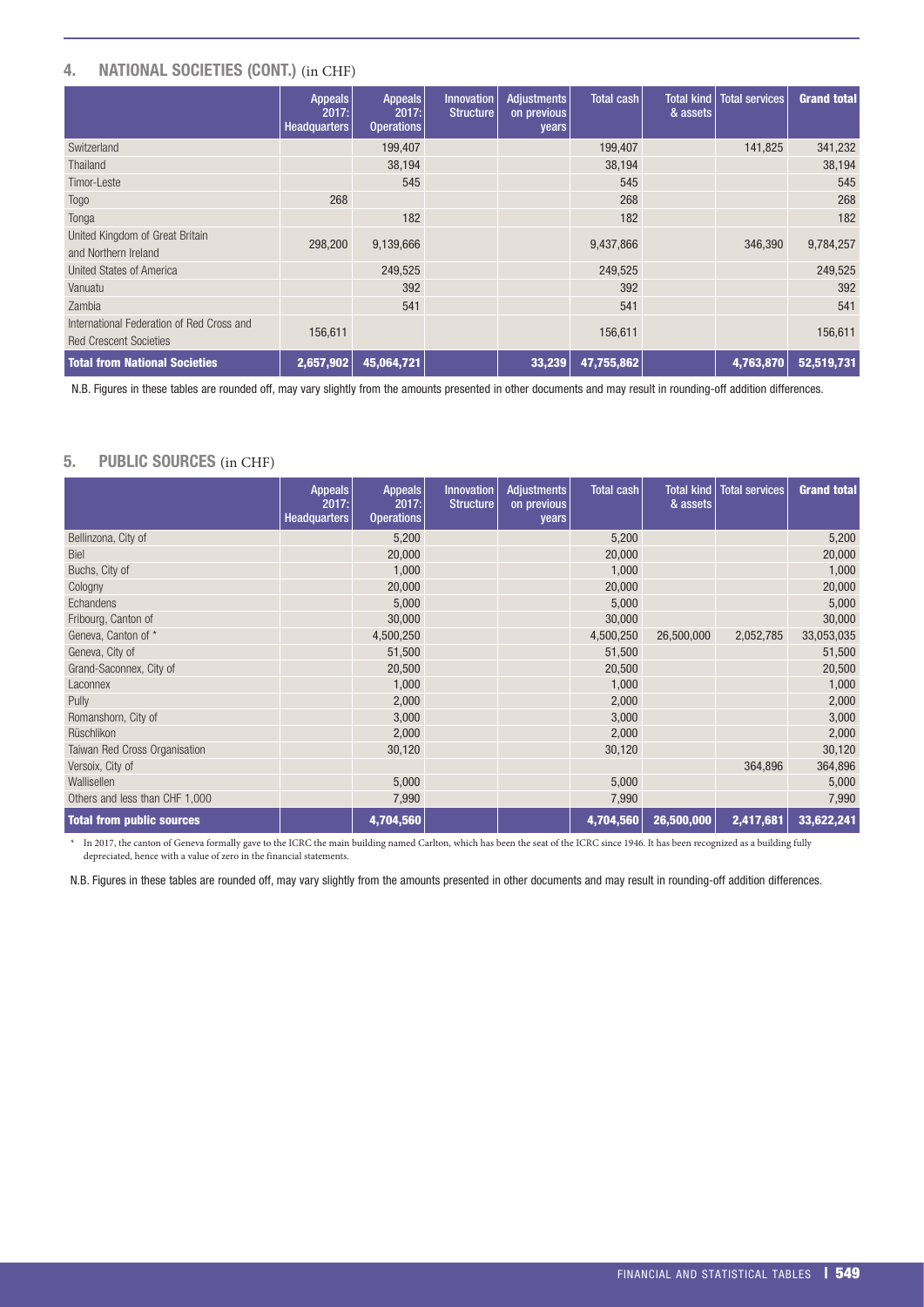# <span id="page-37-0"></span>6. PRIVATE SOURCES (in CHF)

|                                                                           | <b>Appeals</b><br>2017:<br><b>Headquarters</b> | <b>Appeals</b><br>2017:<br><b>Operations</b> | Innovation<br><b>Structure</b> | <b>Adjustments</b><br>on previous<br>vears | <b>Total cash</b> | <b>Total kind</b><br>& assets | <b>Total services</b> | <b>Grand total</b> |
|---------------------------------------------------------------------------|------------------------------------------------|----------------------------------------------|--------------------------------|--------------------------------------------|-------------------|-------------------------------|-----------------------|--------------------|
| Direct mail fundraising campaigns                                         |                                                | 13,773,524                                   |                                | $-3.285$                                   | 13,770,239        |                               |                       | 13,770,239         |
| <b>Online donations</b>                                                   |                                                | 1,318,387                                    |                                | $-686$                                     | 1,317,701         |                               |                       | 1,317,701          |
| <b>Spontaneous donations</b><br>from private individuals                  |                                                | 1,807,153                                    |                                |                                            | 1,807,153         |                               | 38,130                | 1,845,283          |
| <b>Donations from foundations/funds</b>                                   |                                                |                                              |                                |                                            |                   |                               |                       |                    |
| Chaîne Du Bonheur                                                         |                                                | 2,000,000                                    |                                |                                            | 2,000,000         |                               |                       | 2,000,000          |
| Fondation de bienfaisance du groupe Pictet                                |                                                | 150,000                                      |                                |                                            | 150,000           |                               |                       | 150,000            |
| Fondation des immeubles pour les<br>organisations internationales (FIPOI) |                                                |                                              |                                |                                            |                   |                               | 133,116               | 133,116            |
| Fondation Johann et Luzia Grässli                                         |                                                | 20,000                                       |                                |                                            | 20,000            |                               |                       | 20,000             |
| Fondation Lombard Odier <sup>1</sup>                                      | 250,000                                        | 322,392                                      |                                |                                            | 572,392           |                               |                       | 572,392            |
| Fondation Lumen Spei                                                      |                                                | 50,000                                       |                                |                                            | 50,000            |                               |                       | 50,000             |
| Fondation Philanthropique Famille Firmenich                               |                                                | 50,000                                       |                                |                                            | 50,000            |                               |                       | 50,000             |
| Fondation pour le Comité international<br>de la Croix Rouge               | 835,000                                        |                                              |                                |                                            | 835,000           |                               |                       | 835,000            |
| Georg Fischer Clean Water Stiftung                                        |                                                | 100,000                                      |                                |                                            | 100,000           |                               |                       | 100,000            |
| Kantonale St. Gallische Winkelriedstiftung                                |                                                | 15,000                                       |                                |                                            | 15,000            |                               |                       | 15,000             |
| La Caixa Banking Foundation                                               |                                                | 182,955                                      |                                |                                            | 182,955           |                               |                       | 182,955            |
| <b>Link Foundation</b>                                                    |                                                | 34,510                                       |                                |                                            | 34,510            |                               |                       | 34,510             |
| MINE-EX Stiftung                                                          |                                                | 800,000                                      |                                |                                            | 800,000           |                               |                       | 800,000            |
| Promotor Stiftung                                                         |                                                | 20,000                                       |                                |                                            | 20,000            |                               |                       | 20,000             |
| Swiss Re Foundation <sup>1</sup>                                          |                                                | 500,000                                      |                                |                                            | 500,000           |                               |                       | 500,000            |
| The Adecco Group Foundation <sup>1</sup>                                  |                                                | 250,000                                      |                                |                                            | 250,000           |                               |                       | 250,000            |
| The OPEC Fund for International Development                               |                                                | 389,440                                      |                                |                                            | 389,440           |                               |                       | 389,440            |
| The Philips Foundation <sup>1</sup>                                       |                                                | 721,075                                      |                                |                                            | 721,075           |                               |                       | 721,075            |
| Others and less than CHF 10,000                                           | 3,600,000                                      | 9,464,003                                    | 2,000,000                      |                                            | 15,064,003        | 13,020                        |                       | 15,077,023         |
| <b>Total donations from foundations/funds</b>                             | 4,685,000                                      | 15,069,375                                   | 2,000,000                      |                                            | 21,754,375        | 13,020                        | 133,116               | 21,900,511         |
| 1. Member of the Corporate Support Group                                  |                                                |                                              |                                |                                            |                   |                               |                       |                    |

| Legacies                                                      |           | 2,692,685  |           |          | 2,692,685  |         |         | 2,692,685  |
|---------------------------------------------------------------|-----------|------------|-----------|----------|------------|---------|---------|------------|
|                                                               |           |            |           |          |            |         |         |            |
| <b>Donations from private companies</b>                       |           |            |           |          |            |         |         |            |
| ABB Asea Brown Boveri Ltd <sup>1</sup>                        |           | 500,000    |           |          | 500,000    |         |         | 500,000    |
| Crédit Suisse Group <sup>1</sup>                              | 250,000   | 250,000    |           |          | 500,000    |         |         | 500,000    |
| F. Hoffmann La Roche Ltd <sup>1</sup>                         |           | 600,000    |           |          | 600,000    |         |         | 600,000    |
| Novartis International AG <sup>1</sup>                        |           | 626,330    |           |          | 626,330    |         |         | 626,330    |
| Zurich Insurance Group <sup>1</sup>                           |           | 500,000    |           |          | 500,000    |         |         | 500,000    |
| Other private companies                                       |           | 1,640,787  |           |          | 1,640,787  | 13,470  | 25,000  | 1,679,257  |
| Total donations from private companies                        | 250,000   | 4,117,117  |           |          | 4,367,117  | 13,470  | 25,000  | 4,405,587  |
|                                                               |           |            |           |          |            |         |         |            |
| <b>Donations from associations and service clubs</b>          |           |            |           |          |            |         |         |            |
| <b>UEFA</b>                                                   |           | 106,530    |           |          | 106,530    |         |         | 106,530    |
| Other associations and service clubs                          |           | 266,919    |           |          | 266,919    | 142,500 |         | 409,419    |
| <b>Total donations from associations</b><br>and service clubs |           | 373,449    |           |          | 373,449    | 142,500 |         | 515,949    |
|                                                               |           |            |           |          |            |         |         |            |
| <b>Various donors</b>                                         |           | 1,900,000  |           |          | 1,900,000  | 2,928   |         | 1,902,928  |
|                                                               |           |            |           |          |            |         |         |            |
| <b>Total from private sources</b>                             | 4,935,000 | 41,051,690 | 2,000,000 | $-3,971$ | 47,982,719 | 171,918 | 196,246 | 48,350,883 |
| $1 - M$ and $M$ of the Company County of Count                |           |            |           |          |            |         |         |            |

1. Member of the Corporate Support Group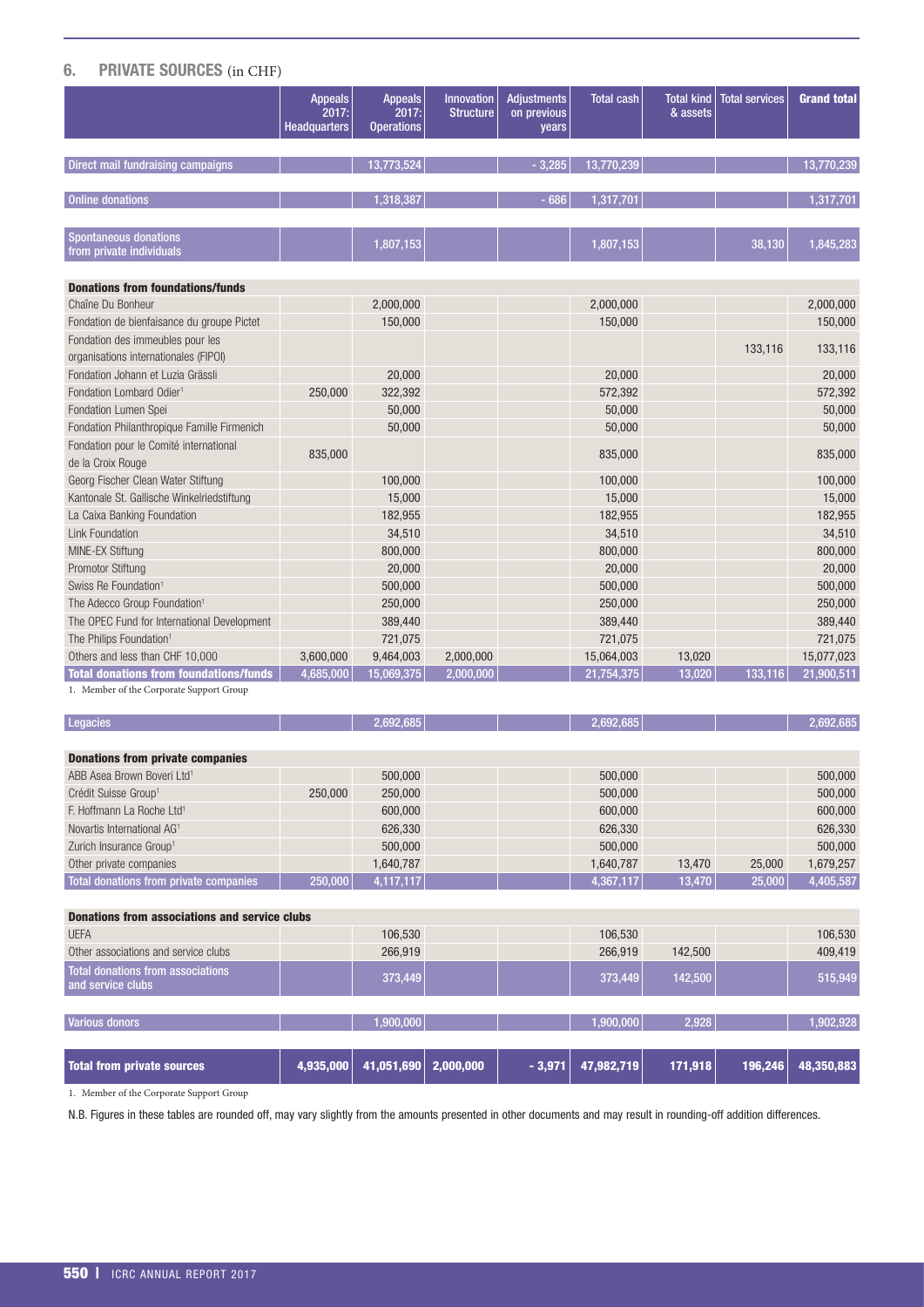# <span id="page-38-0"></span>D. CONTRIBUTIONS IN KIND, IN SERVICES AND TO INTEGRATED PROJECTS (IPs) 2017 (in CHF)

| Donations in kind<br>(excluding IPs) |       | Donations in services<br>(excluding IPs) |       | Donations for IPs   |              |      |              | <b>Grand total</b> | <b>Number</b>     |                                     |
|--------------------------------------|-------|------------------------------------------|-------|---------------------|--------------|------|--------------|--------------------|-------------------|-------------------------------------|
| တ<br>눕<br><b>Headquar</b>            | Field | Headquarters                             | Field | 2<br>$\overline{v}$ | vices<br>Ser | Cash | iPs<br>Total | kind<br>Total      | services<br>Total | of days of<br>employee<br>l service |

#### National societies

| Canada                          |  |         | 222,592           |        |                            |           | 222,592   | 627    |
|---------------------------------|--|---------|-------------------|--------|----------------------------|-----------|-----------|--------|
| Denmark                         |  |         | 327,191           |        |                            |           | 327,191   | 1,119  |
| Finland                         |  |         | 899,516           |        |                            |           | 899,516   | 3,173  |
| Germany                         |  |         | 258,497           |        |                            |           | 258,497   | 776    |
| Iceland                         |  |         | 36,346            |        |                            |           | 36,346    | 150    |
| Japan                           |  |         | 451,769           |        |                            |           | 451,769   | 1,541  |
| <b>Netherlands</b>              |  |         | 144,680           |        |                            |           | 144,680   | 475    |
| New Zealand                     |  | 51,152  | 200,053           |        |                            |           | 251,205   | 857    |
| Norway                          |  | 110,365 | 259,580           |        | 2,522,995                  | 2,522,995 | 369,945   | 1,221  |
| Sweden                          |  |         | 1,313,914         |        | 569,266                    | 569,266   | 1,313,914 | 4,889  |
| Switzerland                     |  |         | 55,225            | 86,600 | 199,407                    | 286,007   | 141,825   | 517    |
| United Kingdom of Great Britain |  |         | 346,390           |        |                            |           | 346,390   | 1,132  |
| and Northern Ireland            |  |         |                   |        |                            |           |           |        |
| Subtotal                        |  |         | 161,517 4,515,753 |        | 86,600 3,291,668 3,378,268 |           | 4,763,870 | 16,477 |

| <b>Governments</b>       |           |         |         |  |  |           |         |     |
|--------------------------|-----------|---------|---------|--|--|-----------|---------|-----|
| Afghanistan              |           |         | 288,431 |  |  |           | 288,431 |     |
| <b>Belarus</b>           | 45,444    |         |         |  |  | 45,444    |         |     |
| Finland <sup>1</sup>     | 1,061,082 |         |         |  |  | 1,061,082 |         |     |
| Iraq                     |           |         | 87,858  |  |  |           | 87,858  |     |
| Norway <sup>1</sup>      | 185,952   |         |         |  |  | 185,952   |         |     |
| Switzerland <sup>1</sup> | 98,707    | 178,800 |         |  |  | 98,707    | 178,800 | 516 |
| Subtotal                 | 1,391,184 | 178,800 | 376,289 |  |  | 1,391,184 | 555,089 | 516 |

| <b>Supranational organizations and international institutions</b> |           |         |  |  |           |         |     |
|-------------------------------------------------------------------|-----------|---------|--|--|-----------|---------|-----|
| Food and Agriculture Organization                                 | 42.334    |         |  |  | 42.334    |         |     |
| Médecins Sans Frontières                                          | 44.165    |         |  |  | 44.165    |         |     |
| World Food Programme                                              | 3,809,703 |         |  |  | 3,809,703 |         |     |
| Various UN agencies                                               | 1.220     | 117,000 |  |  | 1.220     | 117.000 | 275 |
| Various supranational<br>organizations                            | 149.736   |         |  |  | 149.736   |         |     |
| Subtotal                                                          | 4,047,157 | 117,000 |  |  | 4,047,157 | 117,000 | 275 |

| <b>Public sources</b> |                    |  |           |
|-----------------------|--------------------|--|-----------|
| Geneva, Canton of     | 2,052,785          |  | 2,052,785 |
| Versoix, City of      | 364,896            |  | 364,896   |
| Subtotal              | $\sqrt{2,417,681}$ |  | 2,417,681 |

| <b>Private sources</b>                                                       |         |                                 |        |  |                                                  |         |         |        |
|------------------------------------------------------------------------------|---------|---------------------------------|--------|--|--------------------------------------------------|---------|---------|--------|
| Spontaneous donations from<br>private individuals                            |         |                                 | 38,130 |  |                                                  |         | 38,130  |        |
| Fondation des immeubles pour<br>les organisations internationales<br>(FIPOI) |         | 133,116                         |        |  |                                                  |         | 133,116 |        |
| Other foundations, funds                                                     | 13,020  |                                 |        |  |                                                  | 13,020  |         |        |
| Other private companies                                                      | 13,470  | 25,000                          |        |  |                                                  | 13,470  | 25,000  |        |
| Other associations and service<br>clubs                                      | 142,500 |                                 |        |  |                                                  | 142,500 |         |        |
| Various donors                                                               | 2,928   |                                 |        |  |                                                  | 2,928   |         |        |
| Subtotal                                                                     | 171,918 | 158,116                         | 38,130 |  |                                                  | 171,918 | 196,246 |        |
|                                                                              |         |                                 |        |  |                                                  |         |         |        |
| <b>Grand total</b>                                                           |         | $5,610,259$ 3,033,114 4,930,172 |        |  | $86,600$ 3,291,668 3,378,268 5,610,259 8,049,886 |         |         | 17,268 |

1. Member of the Corporate Support Group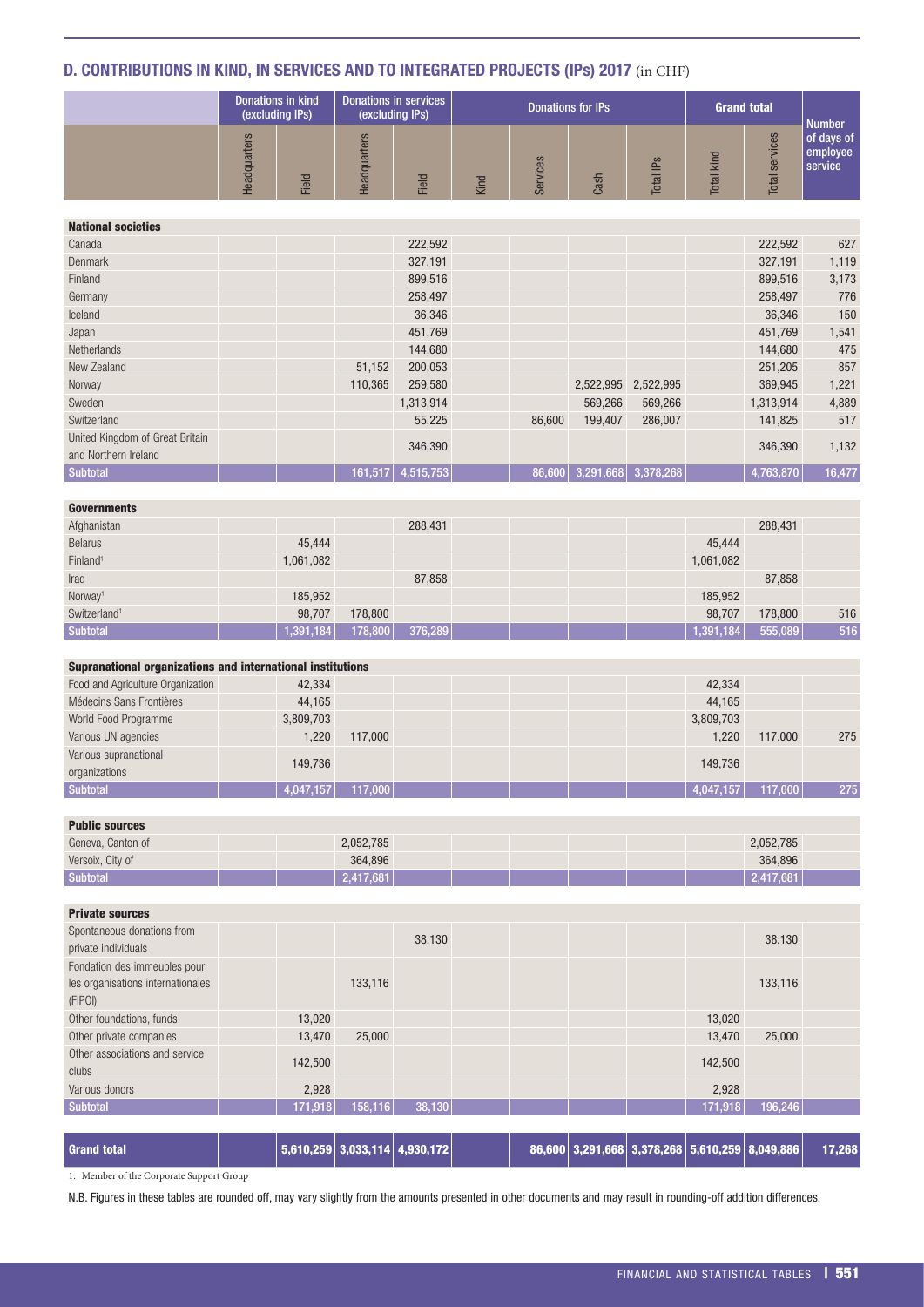# <span id="page-39-0"></span>E. COMPARATIVE BALANCE SHEET AND STATEMENT OF INCOME FOR THE LAST FIVE YEARS (in KCHF)

|                                                       | 2017         | 2016         | 2015         | 2014         | 2013                   |
|-------------------------------------------------------|--------------|--------------|--------------|--------------|------------------------|
|                                                       |              |              |              |              |                        |
| <b>Balance Sheet</b>                                  |              |              |              |              |                        |
| Current assets                                        | 937,268      | 787,173      | 613,220      | 669,667      | 750,097                |
| Non-current assets                                    | 658.747      | 409.878      | 442.810      | 400.481      | 451,768                |
| <b>Total Assets</b>                                   | 1,596,015    | 1,197,051    | 1,056,030    | 1,070,148    | $\overline{1,201,865}$ |
| Liabilities                                           | $-1,039,565$ | $-843,283$   | $-729,094$   | $-733,988$   | $-717,891$             |
| <b>Total Net Assets</b>                               | 556,450      | 353,768      | 326,936      | 336,160      | 483,974                |
| Restricted reserves for funds and foundations         | 38,512       | 37,838       | 37,183       | 38,029       | 36,946                 |
| Restricted reserves for funding of current operations | 47,689       | 39,036       | $-12,194$    | 21,428       | 37,191                 |
| Unrestricted reserves designated by the Assembly      | 470,249      | 276,894      | 301,947      | 276,703      | 409,837                |
|                                                       |              |              |              |              |                        |
| <b>Total Reserves</b>                                 | 556,450      | 353,768      | 326,936      | 336,160      | 483,974                |
| <b>Statement of Income</b>                            |              |              |              |              |                        |
| Contributions                                         | 1,799,405    | 1,660,556    | 1,502,354    | 1,343,455    | 1,223,635              |
| Operating expenditure                                 | $-1,750,132$ | $-1,562,700$ | $-1,488,710$ | $-1,312,674$ | $-1,143,430$           |
| Net result of operating activities                    | 49,273       | 97,856       | 13.644       | 30,781       | 80,205                 |
| Net result of non-operating activities                | 13,831       | 9,446        | $-16,082$    | 15,421       | 12,755                 |
| Net result for the year                               | 63,104       | 107,302      | $-2,438$     | 46,202       | 92,960                 |
| Administrative costs                                  | 140,792      | 135,756      | 135,529      | 130,322      | 120,881                |
| <b>Ratios</b>                                         |              |              |              |              |                        |
| Reserves in % of total assets                         | 34.9%        | 29.6%        | 31.0%        | 31.4%        | 40.3%                  |
| Assets-to-reserves ratio                              | 2.9          | 3.4          | 3.2          | 3.2          | 2.5                    |
| Administrative costs in % of operating expenditure    | 8.0%         | 8.7%         | 9.1%         | 9.9%         | 10.6%                  |

# F. ASSISTANCE ITEMS FIGURES

The statistical data in the following tables can be summarized as follows.

#### RECEIPT OF ASSISTANCE ITEMS BY CONTRIBUTIONS IN KIND, CASH FOR KIND AND PURCHASES IN 2017

all assistance items received as contributions in kind or purchased by the ICRC and inventoried in the context of reception between 1 January and 31 December 2017. The figures for contributions in kind cover all material support received as a gift but do not include any services received, such as the provision of human resources and/or logistical means. The figures for assistance item purchases comprise all procurements carried out both with non-earmarked and with earmarked financial contributions ("cash for kind"). The grand total is CHF 334,019,974.

#### DELIVERY OF ASSISTANCE ITEMS IN 2017

All assistance items delivered by the ICRC in the field between 1 January and 31 December 2017. These goods were either purchased or received in kind during 2017 or taken from stock already constituted at the end of 2016.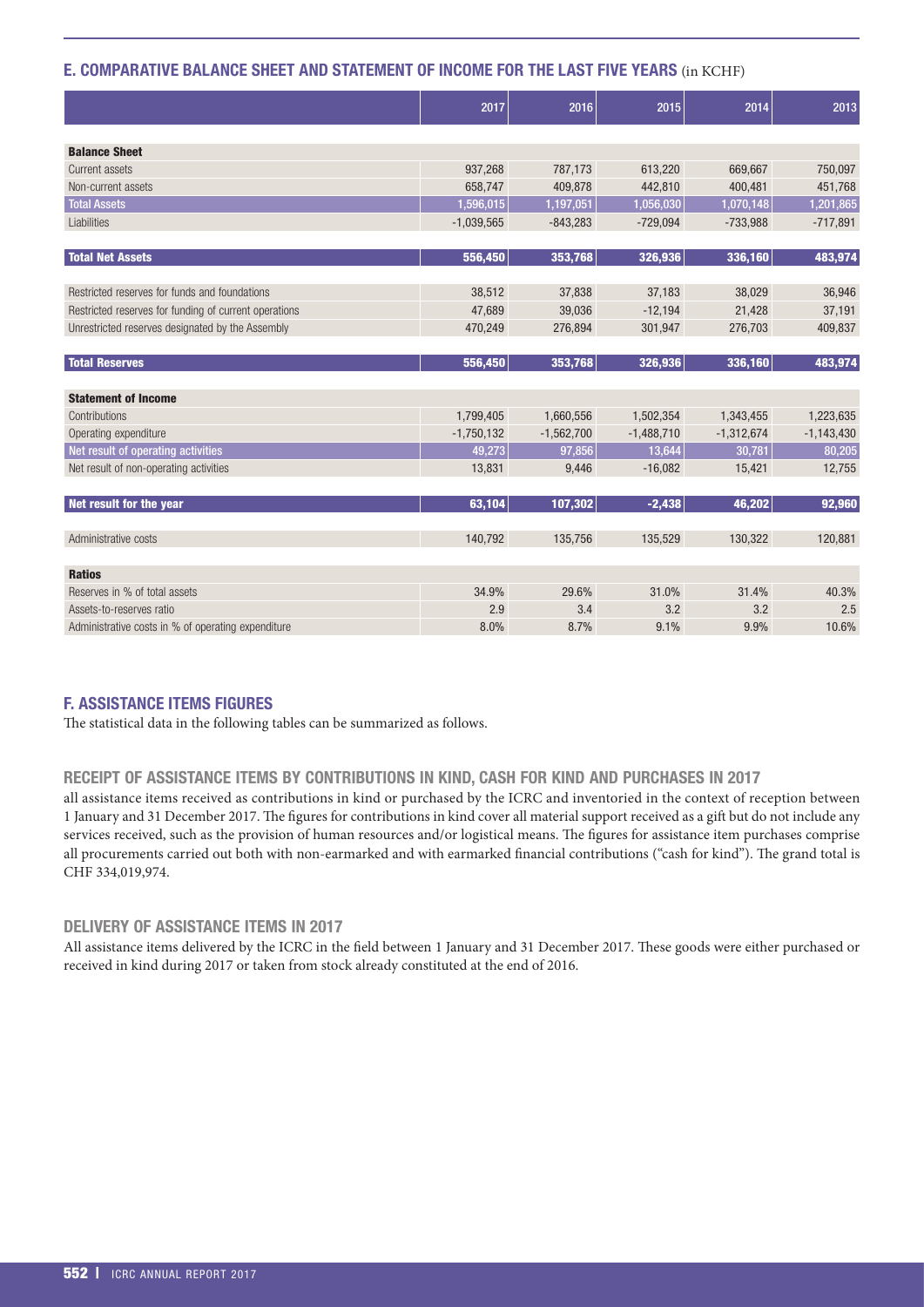# RECEIPT OF ASSISTANCE ITEMS BY CONTRIBUTIONS IN KIND AND PURCHASES IN 2017 (by donor and purchase, according to stock reception date. Includes items in transit.)

| <b>Donors</b>                                        | Food        | <b>Relief kits</b> | <b>Blanket</b> | <b>Economic</b><br>security* | <b>Medical</b> | <b>Physical</b><br>rehabilitation | <b>Water and</b><br>habitat | <b>Grand total</b>     |
|------------------------------------------------------|-------------|--------------------|----------------|------------------------------|----------------|-----------------------------------|-----------------------------|------------------------|
|                                                      | (Kg)        | (each)             | (each)         | (CHF)                        | (CHF)          | (CHF)                             | (CHF)                       | (CHF)                  |
|                                                      |             |                    |                |                              |                |                                   |                             |                        |
| <b>Governments</b>                                   | 412,000     |                    | 67,440         | 725,955                      | 566,506        |                                   | 98,706                      | 1,391,166              |
| <b>Belarus</b>                                       | 12,000      |                    |                | 45,444                       |                |                                   |                             | 45,444                 |
| Finland                                              | 400,000     |                    | 67,440         | 680,511                      | 380,554        |                                   |                             | 1,061,065              |
| Norway                                               |             |                    |                |                              | 185,952        |                                   |                             | 185,952                |
| Switzerland                                          |             |                    |                |                              |                |                                   | 98,706                      | 98,706                 |
| <b>Various donors</b>                                | 7,131,131   | 40,000             |                | 4,189,192                    | 16,680         |                                   | 13,020                      | 4,218,892              |
| Action contre la Faim                                |             | 40,000             |                | 149,736                      |                |                                   |                             | 149,736                |
| Food and Agriculture Organization                    |             |                    |                | 42,334                       |                |                                   |                             | 42,334                 |
| Médecins Sans Frontières                             | 6,281       |                    |                | 41,991                       | 2,174          |                                   |                             | 44,165                 |
| Oman Charitable Organisation                         | 500,000     |                    |                | 142,500                      |                |                                   |                             | 142,500                |
| Other Foundations & Funds                            |             |                    |                |                              |                |                                   | 13,020                      | 13,020                 |
| <b>UNICEF</b>                                        |             |                    |                |                              | 1,233          |                                   |                             | 1,233                  |
| World Food Program                                   | 6,624,850   |                    |                | 3,809,703                    |                |                                   |                             | 3,809,703              |
| Other Private Company                                |             |                    |                | 2,928                        | 13,273         |                                   |                             | 16,201                 |
|                                                      |             |                    |                |                              |                |                                   |                             |                        |
| Total contributions in kind                          | 7,543,131   | 40,000             | 67,440         | 4,915,147                    | 583,185        |                                   | 111,726                     | 5,610,058              |
|                                                      |             |                    |                |                              |                |                                   |                             |                        |
| <b>National societies</b>                            | 10,772,322  | 70,444             | 19,840         | 9,760,564                    | 831,259        |                                   |                             | 10,591,823             |
| Austria                                              |             | 28,255             | 19,840         | 780,463                      |                |                                   |                             | 780,463                |
| Belgium                                              | 1,742,063   |                    |                | 1,692,697                    |                |                                   |                             | 1,692,697              |
| Denmark                                              | 2,165,317   | 36,621             |                | 2,537,216                    | 334,445        |                                   |                             | 2,871,661              |
| Luxembourg                                           | 203,824     |                    |                | 105,824                      |                |                                   |                             | 105,824                |
| Netherlands                                          | 2,582,212   | 5,568              |                | 1,997,225                    | 496,814        |                                   |                             | 2,494,039              |
| Sweden                                               | 34,399      |                    |                | 100,616                      |                |                                   |                             | 100,616                |
| United Kingdom of Great Britain and Northern Ireland | 4,044,507   |                    |                | 2,546,523                    |                |                                   |                             | 2,546,523              |
| <b>Governments</b>                                   | 2,232,413   | 24,414             |                | 3,183,362                    |                |                                   |                             | 3,183,362              |
| Austria                                              | 274,493     |                    |                | 275,513                      |                |                                   |                             | 275,513                |
| France                                               | 1,957,921   | 24,414             |                | 2,907,849                    |                |                                   |                             | 2,907,849              |
|                                                      |             |                    |                |                              |                |                                   |                             |                        |
| <b>Various donors</b>                                |             | 28,945             | 3,440          | 397,544                      |                |                                   | 48,220                      | 445,764                |
| International Islamic Charitable Organiz             |             |                    |                |                              |                |                                   | 48,220                      | 48,220                 |
| LG Electronics Inc.                                  |             | 15,554             |                | 199,055                      |                |                                   |                             | 199,055                |
| The OPEC Fund for International Development          |             | 13,391             | 3,440          | 198,489                      |                |                                   |                             | 198,489                |
| Total contributions in cash for kind                 | 13,004,735  | 123,803            | 23,280         | 13,341,470                   | 831,259        |                                   | 48,220                      | 14,220,948             |
| <b>ICRC</b>                                          |             |                    |                |                              |                |                                   |                             |                        |
| ICRC purchases                                       | 122,864,733 | 4,062,024          |                | 2,253,231 214,159,131        | 52,976,966     | 5,947,041                         |                             | 41,105,830 314,188,968 |
|                                                      |             |                    |                |                              |                |                                   |                             |                        |
| <b>Total ICRC</b>                                    | 122,864,733 | 4,062,024          |                | 2,253,231 214,159,131        | 52,976,966     | 5,947,041                         | 41,105,830                  | 314,188,968            |
|                                                      |             |                    |                |                              |                |                                   |                             |                        |
| <b>Grand total</b>                                   | 143,412,599 | 4,225,827          | 2,343,951      | 232,415,748                  | 54,391,410     | 5,947,041                         | 41,265,776                  | 334,019,974            |

\* Economic security includes food and essential household items (sometimes provided in kits), seed, agricultural and veterinary inputs and other micro-economic inputs.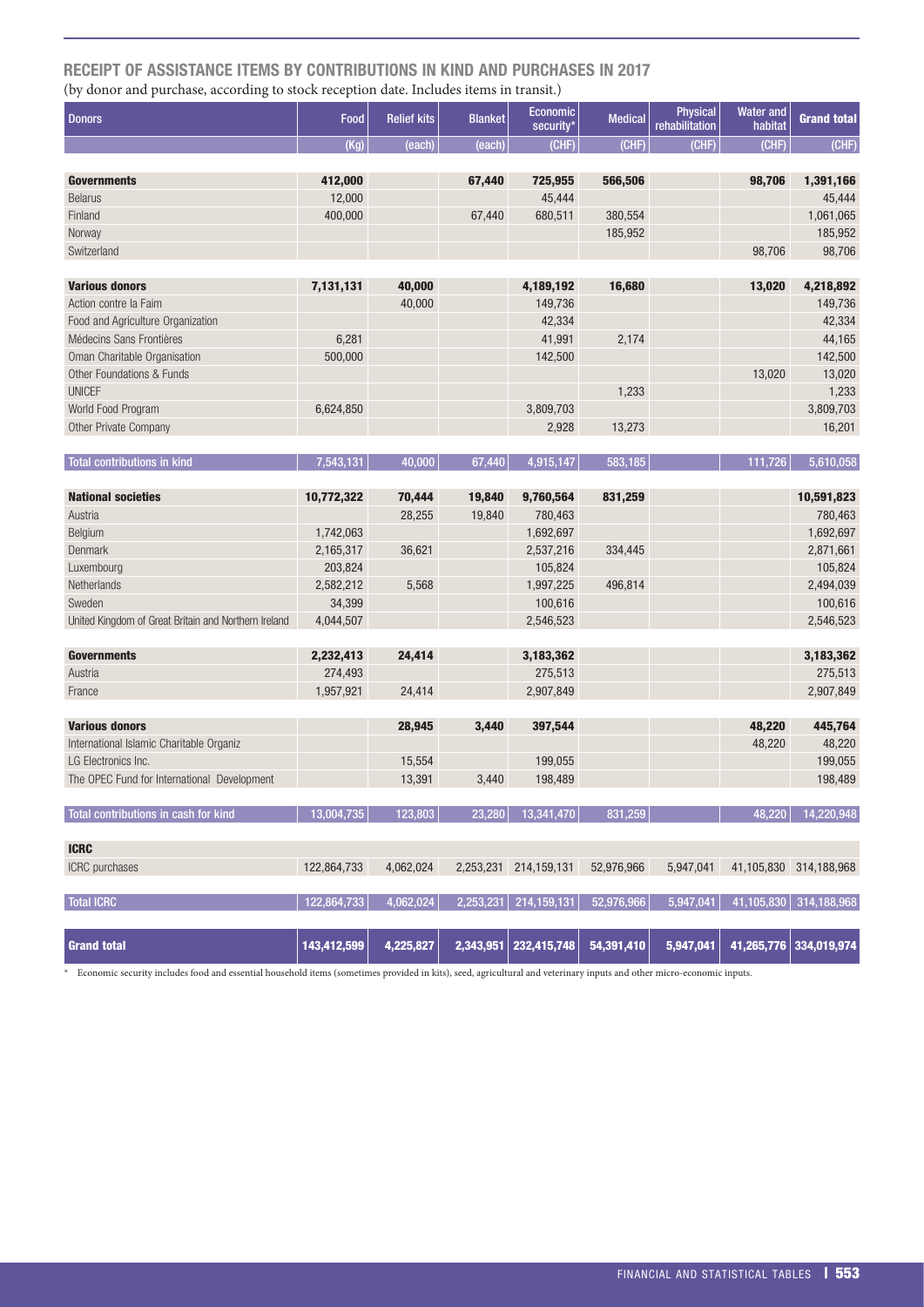# DELIVERY OF ASSISTANCE ITEMS IN 2017

| Context                                |                | Economic security* | <b>Medical</b> | Physical<br>rehabilitation | <b>Water and habitat</b> | <b>Total</b> |
|----------------------------------------|----------------|--------------------|----------------|----------------------------|--------------------------|--------------|
|                                        | (CHF)          | (Kg)               | (CHF)          | (CHF)                      | (CHF)                    | (CHF)        |
| <b>AFRICA</b>                          | 86,751,930     | 84,119,582         | 13,939,581     | 2,028,104                  | 11,715,721               | 114,435,336  |
| <b>Burkina Faso</b>                    | 11,010         | 2,768              | 3,940          |                            |                          | 14,950       |
| Burundi                                | 468,963        | 352,358            | 87,884         | 242                        | 215,745                  | 772,834      |
| Cameroon                               | 4,278,846      | 4,969,931          | 168,852        | 346                        | 143,813                  | 4,591,857    |
| Central African Republic               | 2,883,490      | 1,244,487          | 1,125,788      | 47,275                     | 1,593,807                | 5,650,360    |
| Chad                                   | 1,437,249      | 1,019,483          | 382,351        | 293                        | 111,479                  | 1,931,372    |
| Congo, Democratic Republic of the      | 5,489,457      | 3,036,493          | 1,007,047      | 176,232                    | 792,731                  | 7,465,467    |
| Côte d'Ivoire                          | 205,425        | 77,038             | 64,196         |                            | 8,382                    | 278,003      |
| Eritrea                                | 260,546        | 15,211             | 473            |                            | 232,322                  | 493,341      |
| Ethiopia                               | 1,890,238      | 671,580            | 323,454        | 449,705                    | 274,640                  | 2,938,037    |
| Guinea                                 | 98,293         | 10,236             | 19,511         |                            | 5,950                    | 123,754      |
| Guinea-Bissau                          | 112            | $\overline{2}$     | 22,266         | 38,566                     | 651                      | 61,595       |
| Kenya                                  | 319,123        | 200,639            | 3,083          |                            | 21,794                   | 344,000      |
| Liberia                                | 71,807         | 9,792              | 61,621         |                            | 71,140                   | 204,568      |
| Libya                                  | 8,616,648      | 3,153,345          | 1,523,384      | 419,819                    | 134,506                  | 10,694,357   |
| Madagascar                             | 116,036        | 42,579             | 13,514         |                            | 19,717                   | 149,267      |
| Mali                                   | 3,884,628      | 4,277,540          | 847,695        | 138,029                    | 623,854                  | 5,494,206    |
| Mauritania                             | 85,868         | 10,032             | 10.056         |                            | 9,843                    | 105,767      |
| Mozambique                             | 1,497,411      | 552,095            |                |                            | 39,035                   | 1,536,446    |
| Niger                                  | 8,838,140      | 15,197,947         | 383,237        | 54,095                     | 233,966                  | 9,509,438    |
| Nigeria                                | 24,938,348     | 28,715,217         | 2,521,981      | 104,870                    | 4,006,163                | 31,571,362   |
| Rwanda                                 | 77,658         | 27,848             | 20,781         |                            | 153,550                  | 251,989      |
| Senegal                                | 180,262        | 1,392,587          | 13,873         |                            | 315,934                  | 510,069      |
| Somalia                                | 11,586,873     | 9,945,926          | 2,876,856      | 5,626                      | 1,387,805                | 15,857,160   |
| South Africa                           | 3,434          | 170                |                |                            |                          | 3,434        |
| South Sudan                            | 8,877,534      | 9,075,047          | 2,364,110      | 215,669                    | 1,148,895                | 12,606,208   |
| Sudan                                  | 178,731        | 39,329             | 22,194         | 307,910                    | 72,275                   | 581,110      |
| Tunisia                                | 30,974         | 52                 | 9,156          |                            | 3,761                    | 43,891       |
| Uganda                                 | 67,473         | 7,983              | 1,542          | 14                         | 10,146                   | 79,175       |
| Western Sahara                         | 1,176          | 35                 | 53,719         | 69,371                     | 472                      | 124,738      |
| Zimbabwe                               | 356,177        | 71,832             | 7,017          | 42                         | 83,345                   | 446,581      |
| <b>AMERICAS</b>                        | 812,276        | 85,674             | 381,661        | 88,492                     | 868,997                  | 2,151,426    |
| Bolivia, Plurinational State of        | 23,160         |                    |                | 3,020                      |                          | 26,180       |
| <b>Brazil</b>                          | 60,732         | 727                | 50,702         | 1,944                      | 40,242                   | 153,620      |
| Colombia                               | 478,770        | 80,836             | 49,785         | 66,249                     | 677,933                  | 1,272,737    |
| Ecuador                                | 2,879          |                    |                |                            |                          | 2,879        |
| Haiti                                  | 41,656         | 3,616              | 24,842         | 287                        | 43,120                   | 109,905      |
| Mexico                                 | 79,856         | 114                | 104,575        | 16,992                     | 94,865                   | 296,288      |
| Peru                                   | 92,223         | $\mathbf{1}$       | 995            |                            | 1,463                    | 94,681       |
| Venezuela, Bolivarian Republic of      | 33,000         | 380                | 150,762        |                            | 11,374                   | 195,136      |
| <b>ASIA AND THE PACIFIC</b>            | 10,135,128     | 7,908,227          | 7,073,491      | 4,033,488                  | 4,650,165                | 25,892,272   |
| Afghanistan                            | 3,357,494      | 1,899,318          | 5,104,559      | 1,286,375                  | 1,484,836                | 11,233,264   |
| Bangladesh                             | 1,904,581      | 2,191,697          | 41,540         | 254,014                    | 421,927                  | 2,622,062    |
| Cambodia                               | 91,486         | 14,830             | 150,696        | 164,980                    | 129,172                  | 536,334      |
| China                                  | 26,772         | $\mathbf{1}$       | 3,828          | 37,758                     | 109                      | 68,467       |
| Fiji                                   | $\overline{2}$ |                    |                |                            | 181,440                  | 181,442      |
| India                                  | 42,768         | 6,603              | 36,517         | 92,080                     | 11,354                   | 182,719      |
| Korea, Democratic People's Republic of | 215,263        | 265                | 508,857        | 444,269                    | 789,868                  | 1,958,257    |
| Korea, Republic of                     | 7,902          |                    |                |                            |                          | 7,902        |
| Lao People's Democratic Republic       | 2,639          | 33                 |                |                            |                          | 2,639        |
| Malaysia                               | 10,096         | 1,586              | 7,950          |                            | 553                      | 18,599       |
| Myanmar                                | 2,908,376      | 3,186,838          | 350,872        | 224,665                    | 633,113                  | 4,117,026    |
| Nepal                                  | 1,357          | 15                 | 4,604          | 4,502                      | 580                      | 11,043       |
| Pakistan                               | 155,832        | 5,742              | 453,516        | 1,497,351                  | 125,303                  | 2,232,002    |
| Papua New Guinea                       | 261,690        | 37,144             | 35,542         | 68                         | 11,027                   | 308,327      |
| Philippines                            | 1,114,109      | 563,958            | 351,414        | 27,426                     | 549,864                  | 2,042,813    |
| Sri Lanka                              | 24,817         | 197                | 23,596         |                            | 311,019                  | 359,432      |
| Thailand                               | 9,944          |                    |                |                            |                          | 9,944        |
|                                        |                |                    |                |                            |                          |              |

\* Economic security includes food and essential household items (sometimes provided in kits), seed, agricultural and veterinary inputs and other micro-economic inputs.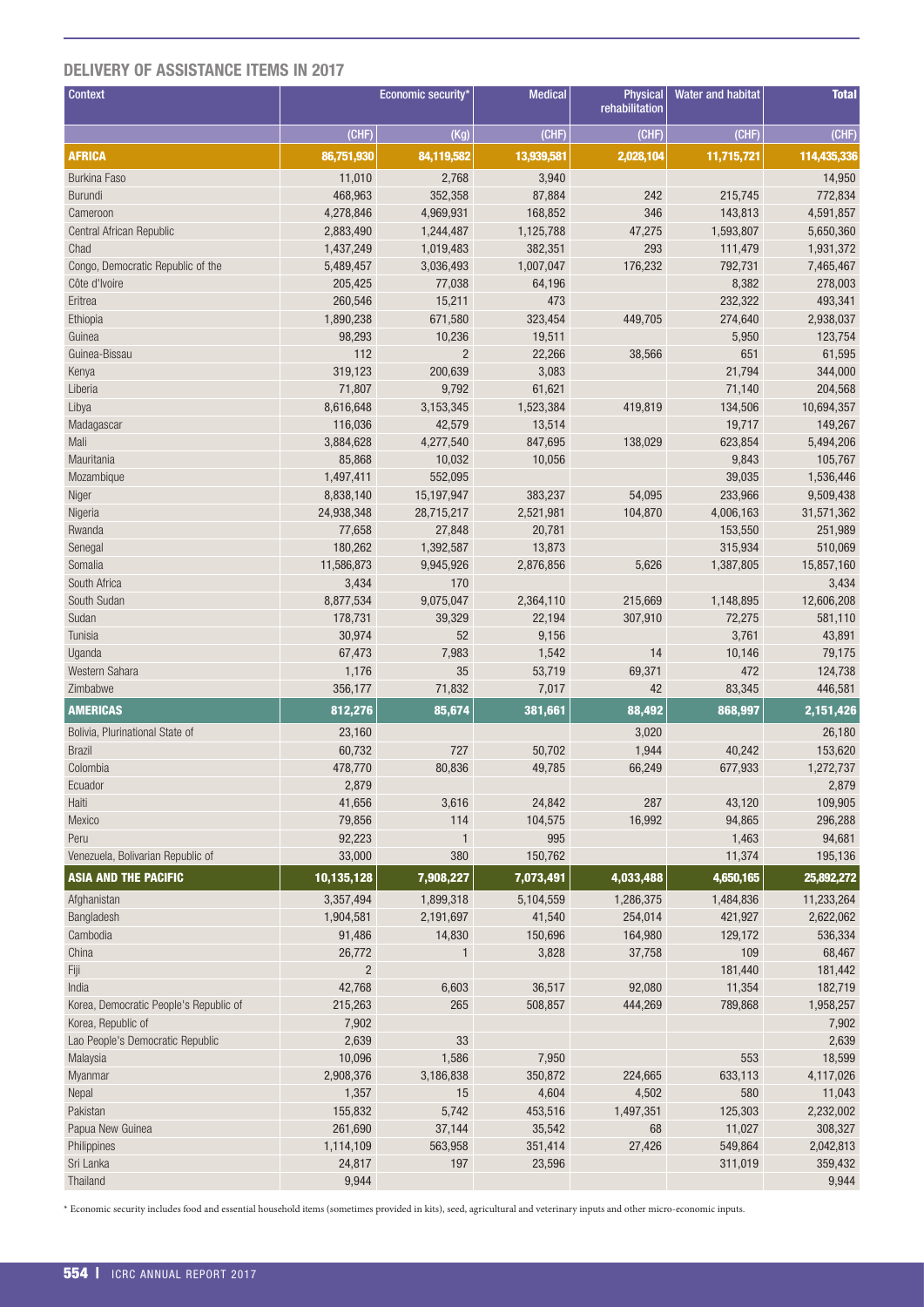# DELIVERY OF ASSISTANCE ITEMS IN 2017 (CONT.)

| <b>Context</b>                      |             | Economic security* | <b>Medical</b> | <b>Physical</b><br>rehabilitation | <b>Water and habitat</b> | <b>Total</b> |
|-------------------------------------|-------------|--------------------|----------------|-----------------------------------|--------------------------|--------------|
|                                     | (CHF)       | (Kg)               | (CHF)          | (CHF)                             | (CHF)                    | (CHF)        |
| <b>EUROPE AND CENTRAL ASIA</b>      | 14,799,414  | 7,604,973          | 3,383,947      | 138,982                           | 3,011,115                | 21,333,458   |
| Armenia                             | 109,352     | 33,137             | 20,989         | 18,833                            | 121,943                  | 271,117      |
| Azerbaijan                          | 130,165     | 75,545             | 19,445         | 22                                | 144,307                  | 293,939      |
| France                              | 25,201      |                    | 3,500          |                                   |                          | 28,701       |
| Georgia                             | 139,920     | 69,738             | 21,941         | 6,478                             | 1,488                    | 169,827      |
| Greece                              | 340,950     | 3,323              | 4,074          | 202                               | 215                      | 345,441      |
| <b>Russian Federation</b>           | 1,229,002   | 368,070            |                |                                   |                          | 1,229,002    |
| Ukraine                             | 12,642,447  | 7,026,203          | 3,047,322      | 113,234                           | 2,673,129                | 18,476,132   |
| Uzbekistan                          | 182,377     | 28,956             | 266,676        | 213                               | 70,033                   | 519,299      |
| <b>Near and Middle East</b>         | 133,992,875 | 109,008,413        | 15,874,665     | 1,338,466                         | 15,802,983               | 167,008,989  |
| Egypt                               | 141,505     | 1,324,800          | 35,168         |                                   | 4,678                    | 181,351      |
| Iran, Islamic Republic of           | 65.477      | 22                 | 16,872         |                                   |                          | 82,349       |
| Iraq                                | 26,943,537  | 21,174,142         | 1,471,591      | 548,388                           | 650,365                  | 29,613,881   |
| Israel and the occupied territories | 1,173,785   | 163,439            | 576,772        | 161,874                           | 1,083,180                | 2,995,611    |
| Jordan                              | 1,548,013   | 409,369            | 237,695        | 212                               | 228,917                  | 2,014,837    |
| Lebanon                             | 1,058,909   | 367,938            | 2,044,381      | 47,139                            | 370,359                  | 3,520,788    |
| Syrian Arab Republic                | 92,009,370  | 78,853,951         | 5,468,415      | 228,270                           | 12,057,987               | 109,764,042  |
| Yemen                               | 11,052,279  | 6,714,752          | 6,023,771      | 352,583                           | 1,407,497                | 18,836,130   |
| <b>Grand total</b>                  | 246,491,623 | 208,726,869        | 40,653,345     | 7,627,532                         | 36,048,981               | 330,821,481  |

\* Economic security includes food and essential household items (sometimes provided in kits), seed, agricultural and veterinary inputs and other micro-economic inputs.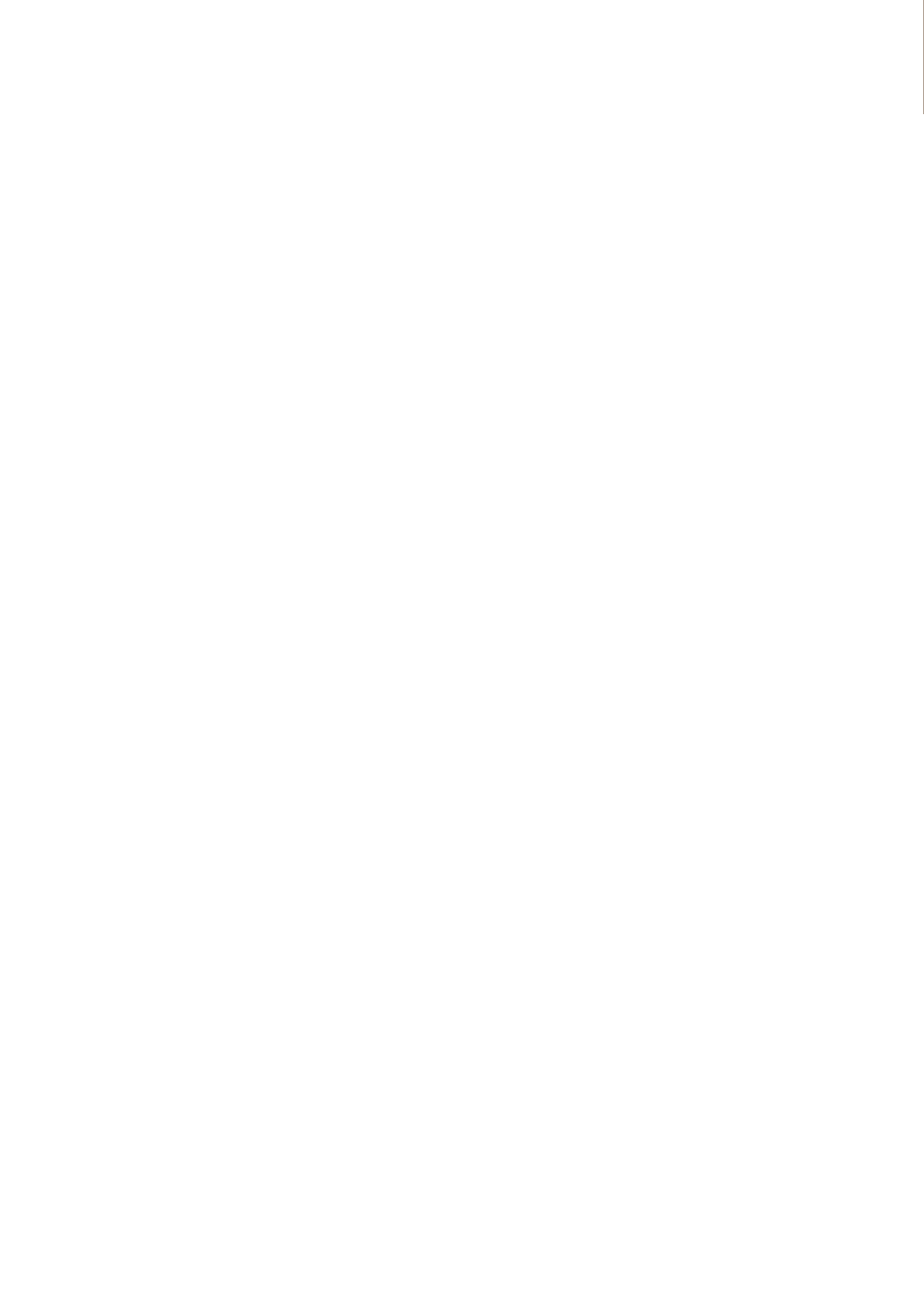# FUNDS AND FOUNDATIONS

| Statutory financial statements         |
|----------------------------------------|
| Statutory financial statements         |
|                                        |
| Condensed financial statements         |
| for the funds managed by the ICRC  567 |
| Augusta Fund                           |
| Clare Benedict Fund                    |
| Maurice De Madre French Fund           |
| Omar El Mukhtar Fund                   |

[Florence Nightingale Medal Fund](#page-54-0)

[Jean Pictet Fund](#page-54-0)

[Paul Reuter Fund](#page-54-0)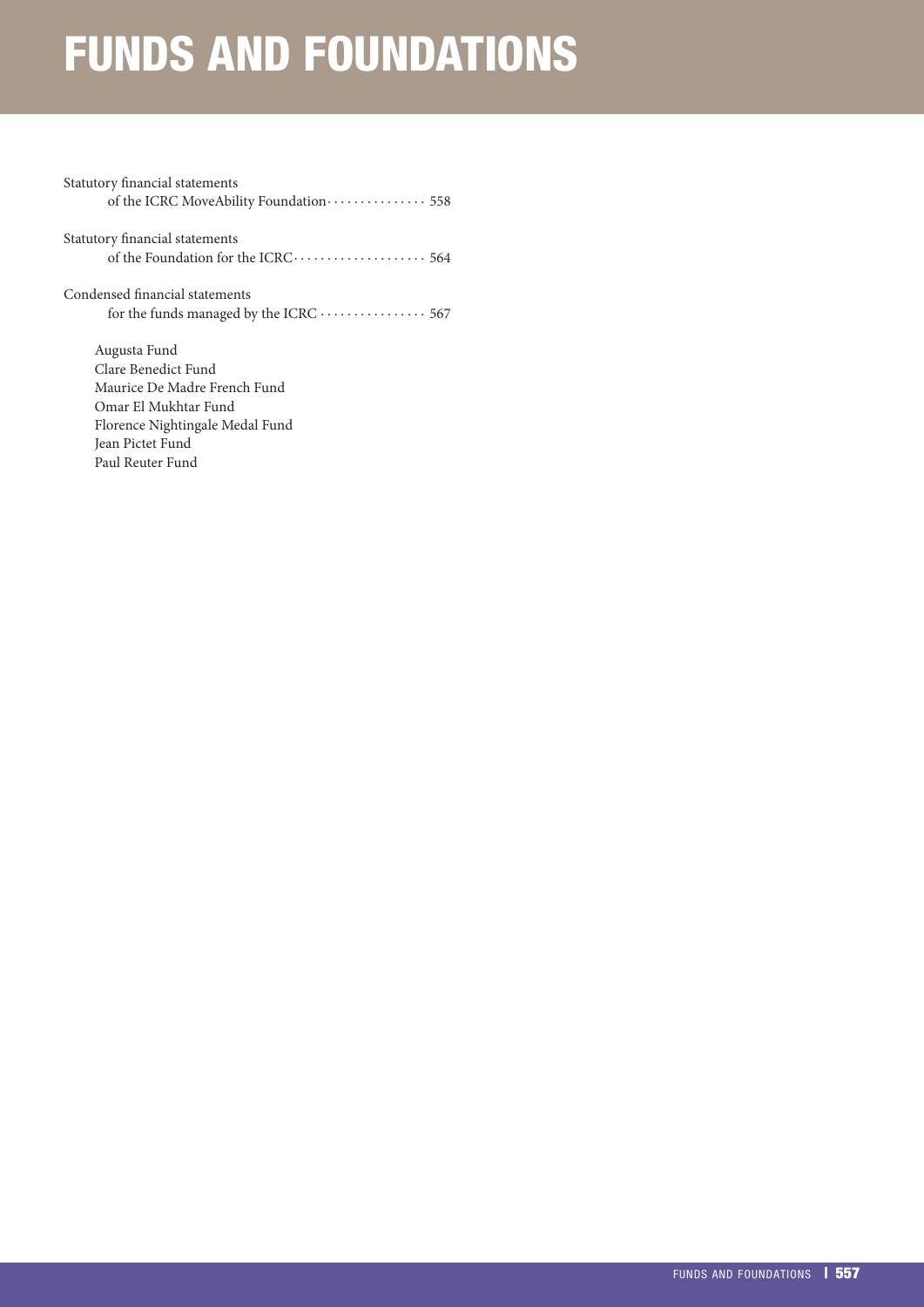# <span id="page-45-0"></span>STATUTORY FINANCIAL STATEMENTS OF THE ICRC MOVEABILITY FOUNDATION

## STATEMENT OF INCOME

FOR THE YEAR ENDED 31 DECEMBER

| (CHF thousands)                                             | <b>Note</b> | 2017     | 2016     |
|-------------------------------------------------------------|-------------|----------|----------|
| <b>Contributions</b>                                        | [6]         | 5,138    | 5,024    |
|                                                             |             |          |          |
| Staff costs                                                 |             | $-2,602$ | $-2,057$ |
| <b>Mission costs</b>                                        |             | $-486$   | $-407$   |
| Rentals                                                     |             | $-91$    | $-117$   |
| Sub-contracted maintenance                                  |             | $-39$    | $-151$   |
| Purchase of goods and materials                             |             | $-120$   | $-160$   |
| Financial assistance                                        |             | $-1,829$ | $-1,505$ |
| General expenditure                                         |             | $-313$   | $-246$   |
| Depreciation                                                |             | $-35$    | $-37$    |
| <b>Operating expenses</b>                                   | 7           | $-5,515$ | $-4,680$ |
| Net (deficit)/surplus of operating activities               |             | $-377$   | 344      |
|                                                             |             |          |          |
| Foreign exchange result, net                                |             | $-120$   | 54       |
| Financial income, net                                       | $[4]$       | 277      | 25       |
| Net surplus of non-operating activities                     |             | 157      | 79       |
|                                                             |             |          |          |
| (Deficit)/surplus for the year                              |             | $-220$   | 423      |
|                                                             |             |          |          |
| Allocation from/(to) Temporarily restricted reserves        |             | 377      | $-344$   |
| Allocation to Unrestricted reserves designated by the Board |             |          | $-79$    |
| Allocation to Other unrestricted reserves                   |             | $-157$   |          |
| Result for the year after allocation from/(to) reserves     |             |          | ٠        |

# STATEMENT OF CHANGES IN RESERVES

|                                    | <b>Restricted reserves</b> |                            | <b>Unrestricted reserves</b>    |                                 |
|------------------------------------|----------------------------|----------------------------|---------------------------------|---------------------------------|
| <b>(CHF thousands)</b>             | Temporarily<br>restricted  | Designated<br>by the Board | <b>Other</b><br><b>reserves</b> | <b>Total</b><br><b>Reserves</b> |
| Note                               | $[5]$                      |                            |                                 |                                 |
| Balance at 1 January 2017          | $-60$                      | 2,863                      | 786                             | 3,589                           |
| (Deficit)/surplus for the year     | $-377$                     |                            | 157                             | $-220$                          |
| <b>Balance at 31 December 2017</b> | $-437$                     | 2,863                      | 943                             | 3,369                           |
|                                    |                            |                            |                                 |                                 |
| Balance at 1 January 2016          | $-404$                     | 2.785                      | 786                             | 3,166                           |
| Surplus for the year               | 344                        | 79                         |                                 | 423                             |
| Balance at 31 December 2016        | $-60$                      | 2,863                      | 786                             | 3,589                           |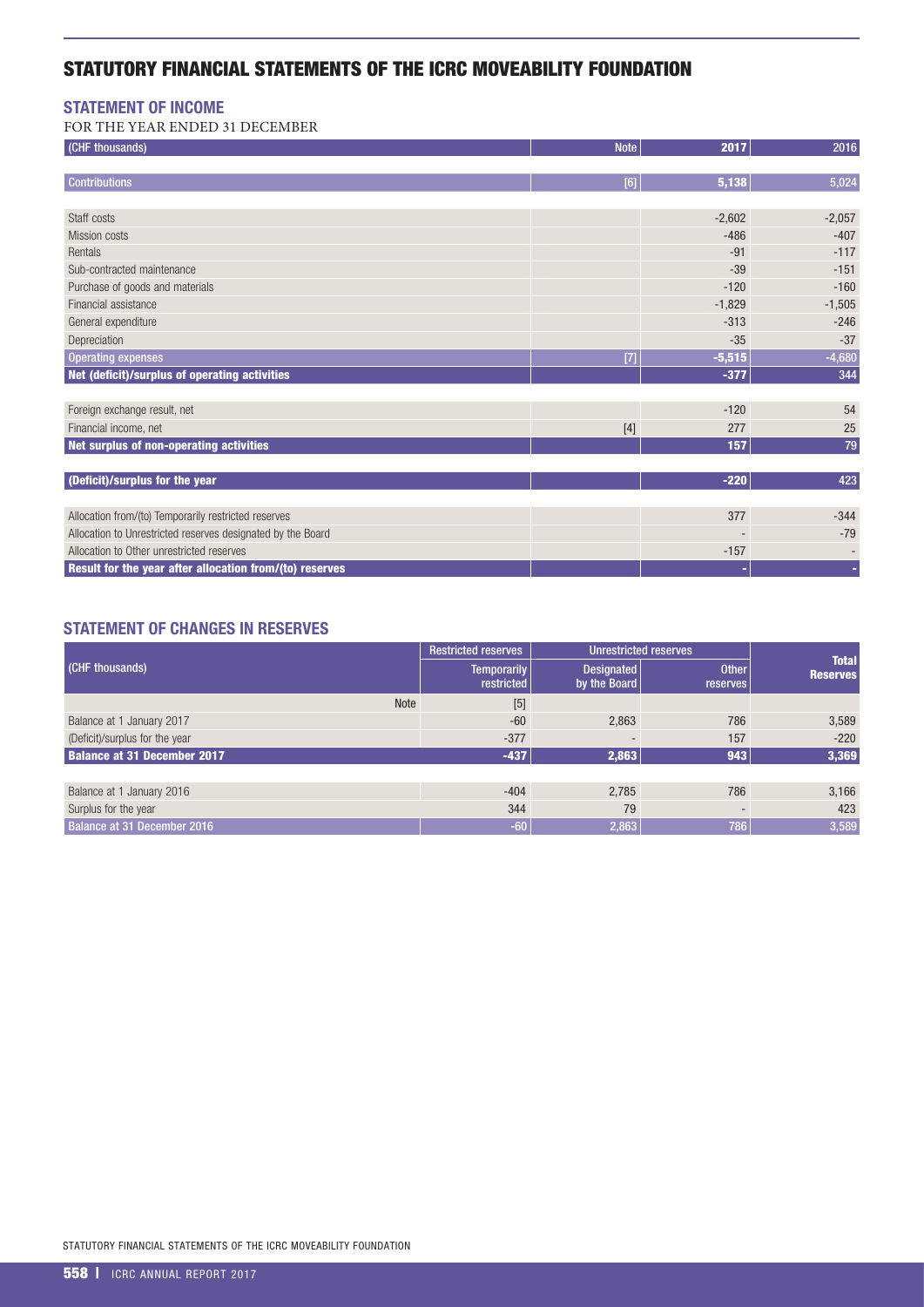# STATEMENT OF FINANCIAL POSITION

#### AS AT 31 DECEMBER

| (CHF thousands)                                               | <b>Note</b> | 2017   | 2016  |
|---------------------------------------------------------------|-------------|--------|-------|
|                                                               |             |        |       |
| Cash and cash equivalents                                     |             | 401    | 128   |
| Investments                                                   | $[4]$       | 3,222  | 4,905 |
| Accounts receivable                                           |             | 1,382  | 3,084 |
| <b>Current assets</b>                                         |             | 5,005  | 8,117 |
| Accounts receivable                                           |             | 615    | 543   |
| Non-current assets                                            |             | 615    | 543   |
| <b>Assets</b>                                                 |             | 5,620  | 8,660 |
|                                                               |             |        |       |
| Accounts payable and accrued expenses                         | [8]         | 687    | 1,938 |
| Deferred income                                               |             | 949    | 2,590 |
| <b>Current liabilities</b>                                    |             | 1,636  | 4,528 |
| Deferred income                                               |             | 615    | 543   |
| <b>Non-current liabilities</b>                                |             | 615    | 543   |
| <b>Liabilities</b>                                            |             | 2,251  | 5,071 |
| Temporarily restricted reserves for the funding of operations | [5]         | $-437$ | $-60$ |
| <b>Restricted reserves</b>                                    |             | $-437$ | $-60$ |
| Unrestricted reserves designated by the Board                 |             | 2,863  | 2,863 |
| Other unrestricted reserves                                   |             | 943    | 786   |
| <b>Unrestricted reserves</b>                                  |             | 3,806  | 3,649 |
| <b>Reserves</b>                                               |             | 3,369  | 3,589 |
| <b>Liabilities and reserves</b>                               |             | 5,620  | 8,660 |

# NOTES TO THE FINANCIAL STATEMENTS

AS AT 31 DECEMBER 2017

#### 1. ACTIVITIES

The year 1981 was declared by the United Nations to be the "International Year for Disabled Persons". In the same year, when it was convened in Manila, Philippines, the 24th International Conference of the Red Cross and Red Crescent adopted a resolution recommending that "a special fund be formed for the benefit of the disabled and to promote the implementation of durable projects to aid disabled persons". Pursuant to the ICRC Assembly's decision No. 2 of 19–20 October 1983, the Special Fund for the Disabled (SFD) was subsequently established. Its objectives were twofold:

- $\triangleright$  to help finance long-term projects for disabled persons, in particular, the creation of workshops for the production of artificial limbs and orthotic appliances, and centres for rehabilitation and occupational retraining; and
- $\triangleright$  to participate not only in ICRC and National Society projects, but also in those of other humanitarian bodies working in accordance with ICRC criteria.

In January 2001, the ICRC Assembly converted the SFD into an independent foundation based in Geneva, Switzerland, under Swiss law. The primary objective of the "ICRC Special Fund for the Disabled" remained, to a large extent, unchanged, i.e. to support physical rehabilitation services in low-income countries, with priority given to former projects of the ICRC. The statutes of the foundation allows the opening of its board to members of other organizations, and the SFD has developed its own independent fundraising and financial management structure.

In 1983, the ICRC donated an initial one million Swiss francs to set up the SFD. Since then, the SFD has received various forms of support from certain governments, National Red Cross and Red Crescent Societies, foundations and other public sources.

In 2017, the name Special Fund for the Disabled (SFD) was changed to the ICRC MoveAbility Foundation (MoveAbility).

The Board is composed of 11 people, six of whom are ICRC representatives.

The ICRC MoveAbility Foundation is controlled by the ICRC and therefore is consolidated into the ICRC's consolidated financial statements in conformity with the IFRS.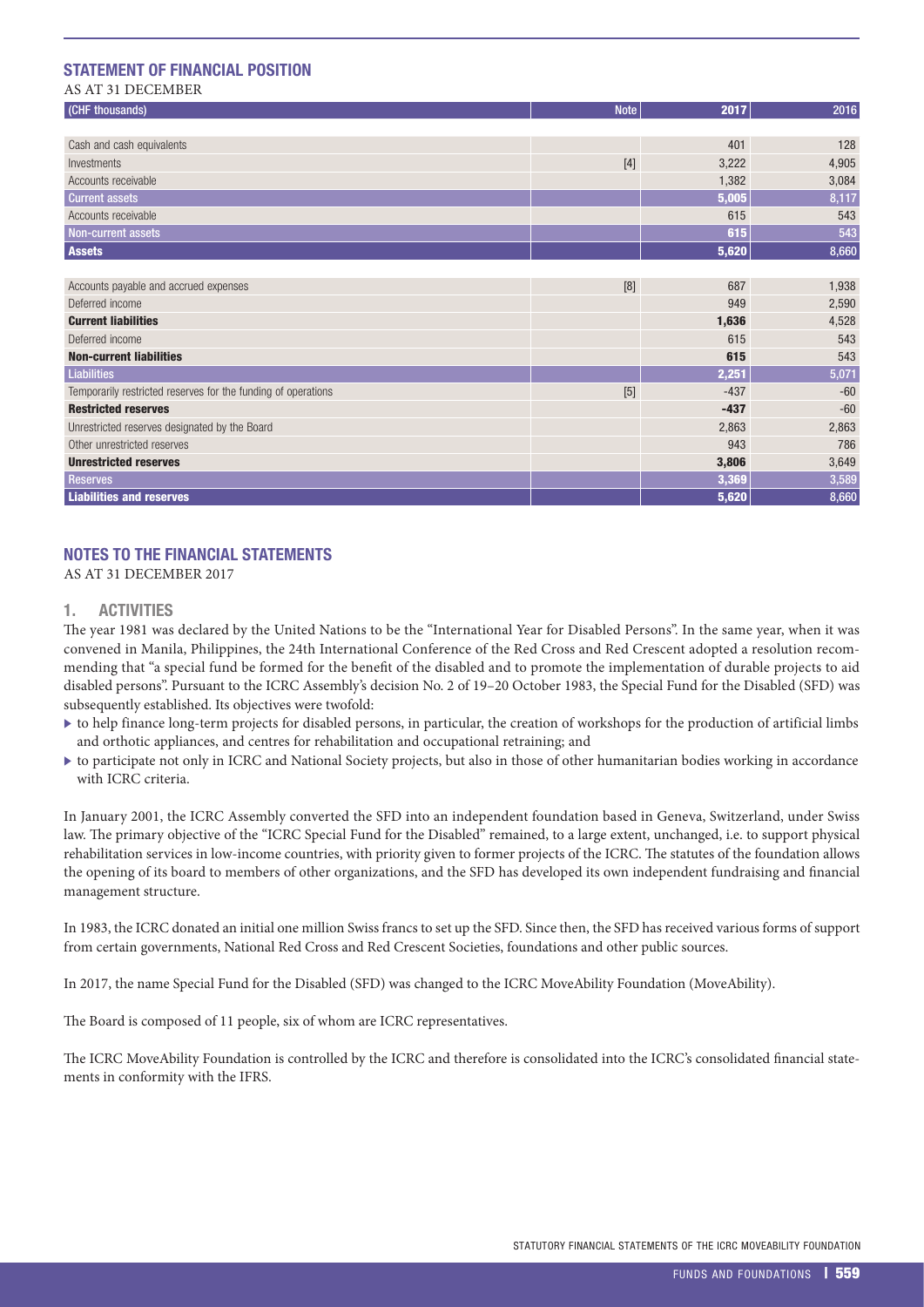### 2. BASIS OF PREPARATION

These statutory financial statements were prepared in compliance with Swiss law and are presented in accordance with the ICRC MoveAbility Foundation's Statutes. They were prepared in conformity with regulations of the Swiss law on commercial accounting and financial reporting (Swiss Code of Obligations Art. 957–963).

The financial statements were prepared using the historical cost convention, except for the investments which are recorded at fair market value.

All financial information presented in Swiss francs has been rounded to the nearest CHF thousands, except when otherwise indicated.

#### 3. SUMMARY OF SIGNIFICANT ACCOUNTING POLICIES

#### **3.1 Accounts receivable**

Receivables are stated at their cost net of an allowance on outstanding amounts to cover the risk of non-payment. The main pledge receivables positions are recognized at the moment of written confirmation, except for pledges falling due after five years, which are considered contingent assets only and are not recognized owing to uncertainties associated with their receipt; the organization recognizes this revenue when the written confirmation includes a clear and firm commitment from the donor and the realization of the income is virtually certain.

The organization maintains allowances for doubtful accounts in respect of estimated losses resulting from the inability of donors to make the required payments.

#### **3.2 Unrealized foreign exchange gains**

Unrealized foreign exchange gains in respect of foreign denominated non-current assets and liabilities are reported as current liabilities.

#### **3.3 Reserves**

- Ȥ TEMPORARILY RESTRICTED RESERVES FOR THE FUNDING OF OPERATIONS Refer to note 5.
- Ȥ UNRESTRICTED RESERVES DESIGNATED BY THE BOARD

These reserves are not subject to any legal or third-party restriction and can be applied as the Board sees fit. They include initial capital, as well as general reserves. These general reserves are the accumulation of excess funds set aside with no specific reservation or restriction and may be designated for specific purposes to meet future obligations or risks.

#### OTHER UNRESTRICTED RESERVES

These other unrestricted reserves relate to the unrealized gains or losses on the investment portfolio of the organization.

#### 4. INVESTMENTS AND FINANCIAL INCOME, NET

In accordance with its documented investment management policy, the organization recognizes its investments at fair market value. Financial assets at fair market value are financial assets with an observable market price. A financial asset is classified under this category if acquired principally for the purpose of selling in the short term. All assets in this category are classified as current assets, as they are expected to be settled within 12 months.

| <b>Investments (CHF thousands)</b> | 2017       |                          |
|------------------------------------|------------|--------------------------|
|                                    | Cost value | <b>Fair market value</b> |
| Quoted equity securities           | 753        | 890                      |
| Quoted debt securities             | 2,327      | 2,332                    |
| Total Current investments          | 3,080      | 3,222                    |

| Investments (CHF thousands) | 2016       |                          |
|-----------------------------|------------|--------------------------|
|                             | Cost value | <b>Fair market value</b> |
| Quoted equity securities    | 1,293      | .413                     |
| Quoted debt securities      | 3.506      | 3,492                    |
| Total Current investments   | 4,799      | 4,905                    |

| Investments at fair value (CHF thousands) | 2017 | 2016 |
|-------------------------------------------|------|------|
| Realized portfolio result, net            | 112  |      |
| Unrealized portfolio result, net          | 157  |      |
| Securities income, net                    |      | 22   |
| Total Financial income, net               |      | 251  |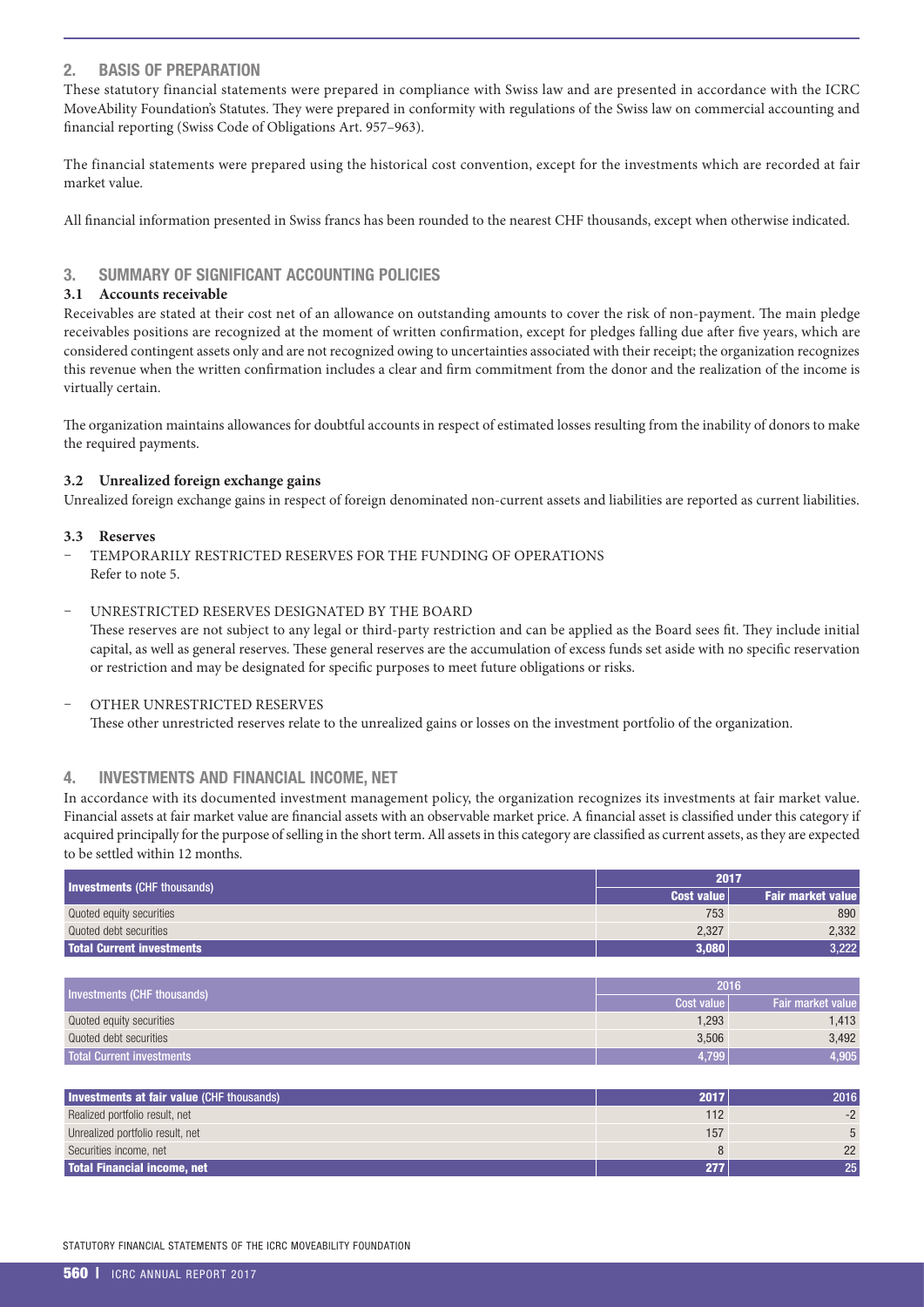### 5. TEMPORARILY RESTRICTED RESERVES FOR THE FUNDING OF OPERATIONS

These temporarily restricted reserves include the following:

- Donors' restricted contributions: Some contributions received by the organization are earmarked for specific uses. At the end of the financial year, any such funds which have not been spent are recorded under this heading. In cases where the funds cannot be used, the foundation either obtains agreement for reallocation for a different use or reimburses the funds to the donor, in which case they are recognized as a liability once the obligation to pay is established.
- $\blacktriangleright$  Field operations with temporary deficit financing: This position relates to expenses which had not been financed by contributions received or pledged at 31 December.

| (CHF thousands)                                         | At 31<br>December 2015 | Increase/<br>(decrease) | At 31<br>December 2016 | Increase/ | At 31<br>$-decrease)$ December 2017 |
|---------------------------------------------------------|------------------------|-------------------------|------------------------|-----------|-------------------------------------|
| Donors' restricted contributions                        |                        |                         |                        |           |                                     |
| Field operations with temporary deficit funding         | $-404$                 | 344                     | $-60$                  | $-377$    | $-437$                              |
| Total Restricted reserves for the funding of operations | $-404$                 | 344                     | $-60$                  |           | $-437$                              |

The funding of operations reserves are allocated by region, as follows:

| (CHF thousands) | Africa | Asia | Latin America<br>(incl. Haiti) | Tajikistan, | <b>Total</b> |
|-----------------|--------|------|--------------------------------|-------------|--------------|
|                 |        |      |                                |             |              |

| Field operations with temporary deficit funding |        |    |      |     |        |
|-------------------------------------------------|--------|----|------|-----|--------|
| Balance at 31 December 2015                     |        |    |      | -50 | $-404$ |
| Use of temporary deficit for operations         |        |    |      |     |        |
| Allocation to reserve                           | 74     | 70 | 150  | 50  | 344    |
| Balance at 31 December 2016                     |        |    | 4604 |     | $-60$  |
| Use of temporary deficit for operations         | $-455$ |    |      |     | $-455$ |
| Allocation to reserve                           |        |    | 66   | 12  | 78     |
| <b>Balance at 31 December 2017</b>              | $-455$ |    |      | 12  | $-437$ |

#### 6. CONTRIBUTIONS

- $\triangleright$  Contributions, designated for general use by the foundation, are recognized as revenue upon receipt of a written confirmation from the donor. In the absence of such a confirmation, the contribution is recognized upon receipt of cash.
- Contributions received after the reporting date, but designated for use in the reporting period, are recognized as revenue in the reporting period.
- $\blacktriangleright$  Contributions designated for use after the reporting date are reported as deferred income in the consolidated statement of financial position and recognized as revenue in the year designated by the donor.
- $\blacktriangleright$  Contributions restricted to no other purpose than general field operations are considered non-earmarked.
- $\blacktriangleright$  Contributions restricted to a given region, country or programme (worldwide) are considered loosely earmarked.
- $\blacktriangleright$  Contributions restricted to a country are considered country-earmarked.
- $\blacktriangleright$  Contributions restricted to a project or sub-programme are considered tightly earmarked.

The contributions are either earmarked by region or not earmarked, and were allocated by region as follows:

| 2017 (CHF thousands)                           | <b>Africa</b>  | Asia                     | <b>Latin America</b><br>(incl. Haiti) | <b>Tajikistan</b> | <b>Total 2017</b> |
|------------------------------------------------|----------------|--------------------------|---------------------------------------|-------------------|-------------------|
| Australia                                      | 140            | 230                      | 50                                    | 20                | 440               |
| Italy                                          | 224            | 30                       | 26                                    | $\overline{4}$    | 284               |
| Liechtenstein                                  | 30             |                          | 20                                    |                   | 50                |
| Monaco                                         | 23             |                          |                                       |                   | 23                |
| Norway                                         | 779            | 90                       | 462                                   | 128               | 1,459             |
| Switzerland                                    | 100            | 150                      | 20                                    | 30                | 300               |
| <b>United States</b>                           | 640            | 420                      | 458                                   | 316               | 1,834             |
| <b>Governments</b>                             | 1,936          | 920                      | 1,036                                 | 498               | 4,390             |
| Liechtenstein                                  | 40             |                          |                                       |                   | 40                |
| Monaco                                         | 5              | $\qquad \qquad$          |                                       | -                 | 5                 |
| Norway                                         | 99             |                          | 51                                    | -                 | 150               |
| <b>National Societies</b>                      | 144            |                          | 51                                    |                   | 195               |
| Geneva, Canton of                              | 150            |                          |                                       |                   | 150               |
| <b>Public sources</b>                          | 150            |                          |                                       |                   | 150               |
| <b>Medicor Foundation</b>                      |                | $\overline{\phantom{a}}$ | 100                                   |                   | 100               |
| OPEC Fund for International Development        | 219            | $\overline{\phantom{a}}$ | 75                                    | ٠                 | 294               |
| Other private companies                        | 5              | $\overline{\phantom{a}}$ |                                       | -                 | 5                 |
| Other Foundations, Funds                       | $\overline{2}$ |                          |                                       |                   | $\overline{2}$    |
| Spontaneous donations from private individuals |                |                          |                                       |                   |                   |
| <b>Private sources</b>                         | 227            |                          | 175                                   |                   | 402               |
| <b>Total Contributions</b>                     | 2,457          | 920                      | 1,262                                 | 498               | 5,138             |

STATUTORY FINANCIAL STATEMENTS OF THE ICRC MOVEABILITY FOUNDATION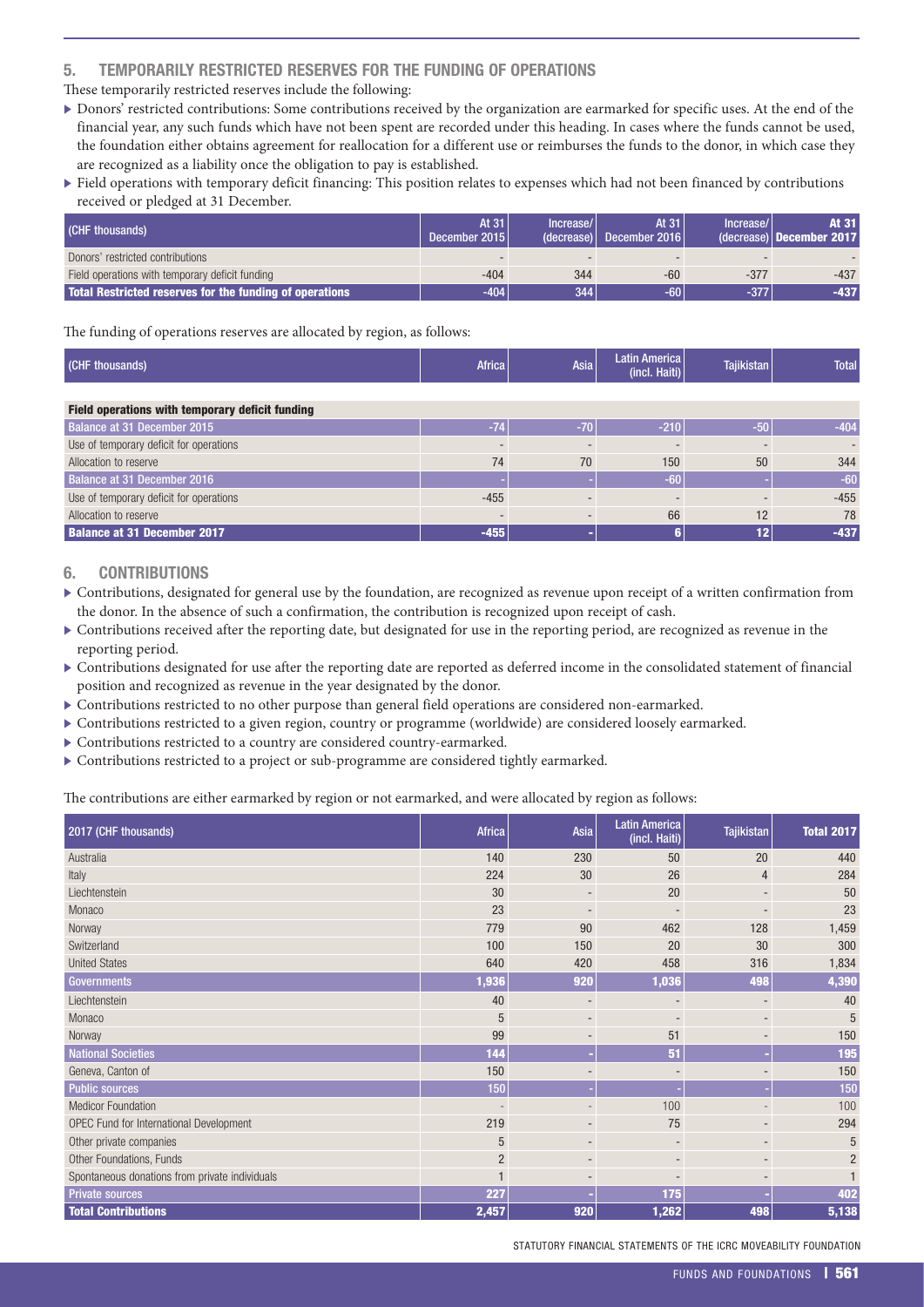| 2016 (CHF thousands)                    | <b>Africa</b> | Asia                     | <b>Latin America</b><br>(incl. Haiti) | Tajikistan               | <b>Total 2016</b> |
|-----------------------------------------|---------------|--------------------------|---------------------------------------|--------------------------|-------------------|
| Australia                               | 71            | 367                      | 73                                    |                          | 511               |
| Italy                                   | 196           |                          |                                       |                          | 196               |
| Liechtenstein                           | 50            | $\overline{\phantom{a}}$ | $\overline{\phantom{a}}$              |                          | 50                |
| Monaco                                  | 5             | $\overline{\phantom{a}}$ | $\overline{\phantom{a}}$              |                          | 5                 |
| Norway                                  | 501           | 158                      | 473                                   |                          | 1,132             |
| Switzerland                             | 100           | 100                      | 100                                   |                          | 300               |
| <b>United States</b>                    | 804           | 301                      | 296                                   | 558                      | 1,959             |
| <b>Governments</b>                      | 1,727         | 926                      | 942                                   | 558                      | 4,153             |
| Liechtenstein                           | 10            | $\overline{a}$           |                                       |                          | 10                |
| Monaco                                  | 5             |                          |                                       |                          | 5                 |
| Norway                                  |               | 12                       | 119                                   | $\overline{\phantom{a}}$ | 131               |
| <b>National Societies</b>               | 15            | 12                       | 119                                   |                          | 146               |
| Geneva, Canton of                       | 150           | $\overline{\phantom{a}}$ |                                       |                          | 150               |
| Geneva, City of                         | 60            | -                        |                                       |                          | 60                |
| <b>Public sources</b>                   | 210           |                          |                                       |                          | 210               |
| <b>Medicor Foundation</b>               |               |                          | 100                                   |                          | 100               |
| Other associations & service clubs      | 10            | $\overline{\phantom{a}}$ |                                       |                          | 10                |
| OPEC Fund for International Development | 400           | $\overline{\phantom{a}}$ | $\overline{\phantom{a}}$              | $\overline{\phantom{a}}$ | 400               |
| Other private companies                 | 5             | $\overline{\phantom{a}}$ |                                       |                          | 5                 |
| <b>Private sources</b>                  | 415           |                          | 100                                   |                          | 515               |
| <b>Total Contributions</b>              | 2,367         | 938                      | 1,161                                 | 558                      | 5,024             |

# 7. OPERATING EXPENSES

The operating expenses are allocated by region, as follows:

| 2017 (CHF thousands)            | Africa | Asia                     | Latin America<br>(incl. Haiti) | <b>Tajikistan</b> | <b>Total 2017</b> |
|---------------------------------|--------|--------------------------|--------------------------------|-------------------|-------------------|
| Staff costs                     | 1,440  | 410                      | 395                            | 357               | 2,602             |
| Mission costs                   | 196    | 57                       | 196                            | 37                | 486               |
| Rentals                         | 37     | 5                        | 34                             | 15                | 91                |
| Sub-contracted maintenance      | 34     | $\overline{\phantom{a}}$ | 3                              | $2^{\circ}$       | 39                |
| Purchase of goods and materials | 47     | 5                        | 22                             | 46                | 120               |
| Financial assistance            | 1,032  | 364                      | 423                            | 10                | 1,829             |
| General expenditure             | 103    | 79                       | 118                            | 13                | 313               |
| Depreciation                    | 24     | $\overline{\phantom{0}}$ | 5                              | $6\phantom{1}$    | 35                |
| <b>Total Operating expenses</b> | 2,913  | 920                      | 1,196                          | 486               | 5,515             |
|                                 |        |                          |                                |                   |                   |

| 2016 (CHF thousands)            | <b>Africa</b> | Asia | Latin America<br>(incl. Haiti) | <b>Tajikistan</b> | <b>Total 2016</b> |
|---------------------------------|---------------|------|--------------------------------|-------------------|-------------------|
| Staff costs                     | 985           | 369  | 348                            | 355               | 2,057             |
| Mission costs                   | 185           | 62   | 122                            | 38                | 407               |
| Rentals                         | 60            | 11   | 28                             | 18                | 117               |
| Sub-contracted maintenance      | 134           | -    | 5                              | 12                | 151               |
| Purchase of goods and materials | 75            | 26   | 17                             | 42                | 160               |
| Financial assistance            | 759           | 369  | 356                            | 21                | 1,505             |
| General expenditure             | 74            | 32   | 130                            | 10                | 246               |
| Depreciation                    | 21            |      | 5                              | 11                | 37                |
| Total Operating expenses        | 2,293         | 869  | 1,011                          | 507               | 4,680             |

The staff working for the foundation are employed by the ICRC but are permanently seconded to and financed by the ICRC MoveAbility Foundation. On the average, there are no more than 20 of these full-time positions every year.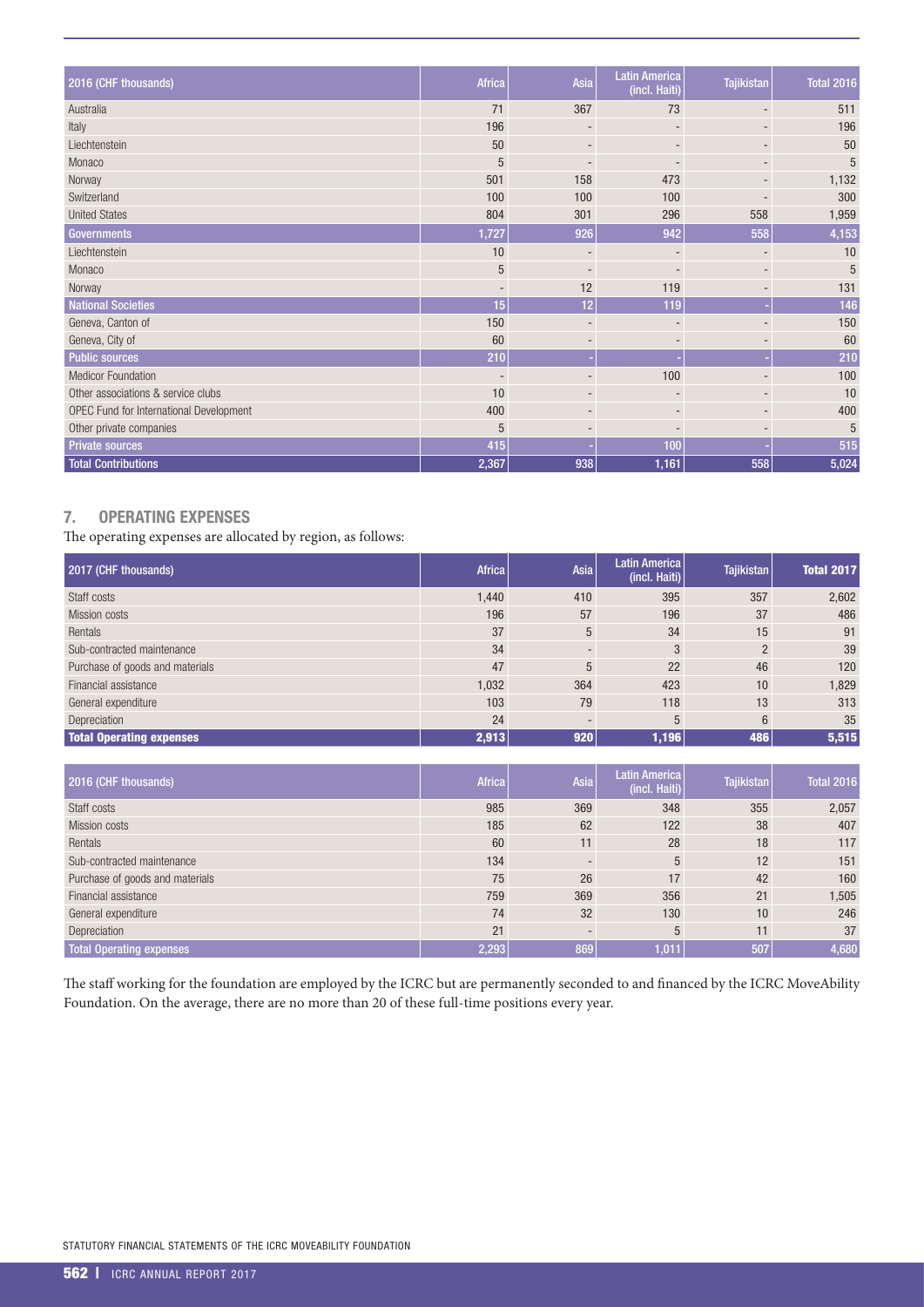#### 8. RELATED PARTIES

# **8.1 Accounting support provided by the ICRC**

The ICRC has been providing support to the ICRC MoveAbility Foundation over the years, both at headquarters and in the field. This support includes logistical services, such as supply chain and transport, and administrative services, including bookkeeping, treasury, human resources and management. The value of these pro bono services is estimated as follows:

| (CHF thousands)                                                                      |     |     |
|--------------------------------------------------------------------------------------|-----|-----|
|                                                                                      |     |     |
| Estimated value of the pro bono services provided to the ICRC MoveAbility Foundation | 708 | 658 |

#### **8.2 Current account with the ICRC**

The balance of the current account with the ICRC is as follows:

| (CHF thousands)                                             |     | 2016  |
|-------------------------------------------------------------|-----|-------|
|                                                             |     |       |
| Balance due to the International Committee of the Red Cross | 687 | ''938 |

STATUTORY FINANCIAL STATEMENTS OF THE ICRC MOVEABILITY FOUNDATION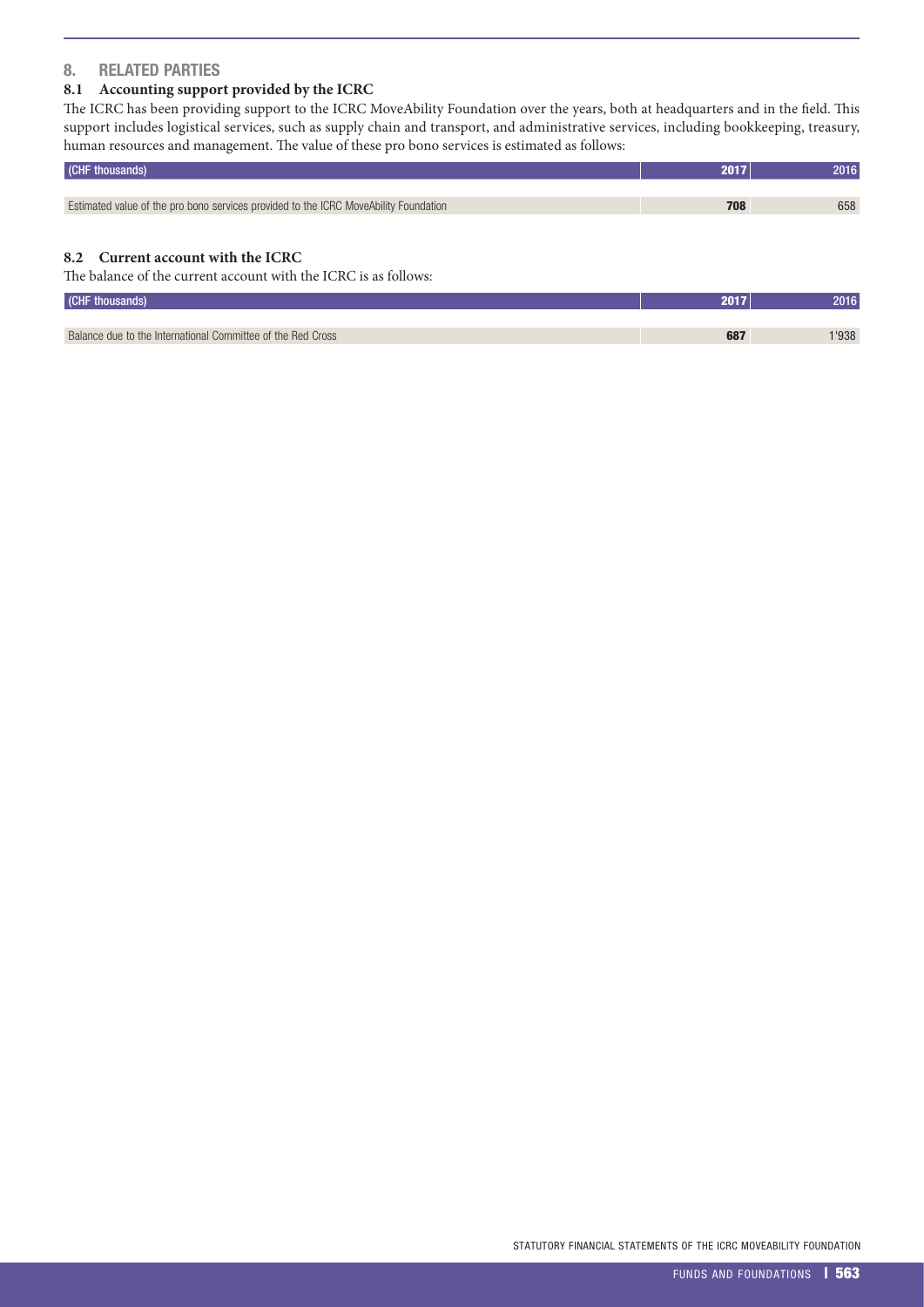# <span id="page-51-0"></span>STATUTORY FINANCIAL STATEMENTS OF THE FOUNDATION FOR THE ICRC

#### STATEMENT OF INCOME

FOR THE YEAR ENDED 31 DECEMBER

| (CHF thousands)                                                    | <b>Note</b> | 2017   | 2016   |
|--------------------------------------------------------------------|-------------|--------|--------|
|                                                                    |             |        |        |
| <b>Contributions</b>                                               |             |        |        |
|                                                                    |             |        |        |
| Legal and external counsel                                         |             | $-7$   | $-13$  |
| <b>Operating expenses</b>                                          |             | -7     | $-13$  |
| Net deficit of operating activities                                |             | $-7$   | $-13$  |
|                                                                    |             |        |        |
| Foreign exchange result, net                                       |             | $-23$  | 71     |
| Financial income, net                                              | $[4]$       | 1,227  | 668    |
| Net surplus of non-operating activities                            |             | 1,204  | 739    |
|                                                                    |             |        |        |
| Surplus for the year, before contributions to the ICRC             |             | 1,197  | 726    |
|                                                                    |             |        |        |
| Contributions to the ICRC                                          |             | $-659$ | $-589$ |
| <b>Surplus for the year</b>                                        |             | 538    | 137    |
|                                                                    |             |        |        |
| Allocation from/(to) Unrestricted reserves designated by the Board |             | 326    | $-137$ |
| Allocation to Other unrestricted reserves                          |             | $-864$ |        |
| Result for the year after allocation from/(to) reserves            |             |        |        |

# STATEMENT OF CHANGES IN RESERVES

|                                | <b>Restricted reserves</b>       | <b>Unrestricted reserves</b> | <b>Total</b>                    |                 |
|--------------------------------|----------------------------------|------------------------------|---------------------------------|-----------------|
| <b>(CHF thousands)</b>         | <b>Permanently</b><br>restricted | Designated<br>by the Board   | <b>Other</b><br><b>reserves</b> | <b>Reserves</b> |
|                                |                                  |                              |                                 |                 |
| Balance at 1 January 2017      | 1,000                            | 20,231                       | 3.068                           | 24,299          |
| (Deficit)/surplus for the year |                                  | $-326$                       | 864                             | 538             |
| Balance at 31 December 2017    | 1,000                            | 19,905                       | 3,932                           | 24,837          |
|                                |                                  |                              |                                 |                 |
| Balance at 1 January 2016      | 1,000                            | 20,094                       | 3,068                           | 24,162          |
| Surplus for the year           |                                  | 137                          |                                 | 137             |
| Balance at 31 December 2016    | 1,000                            | 20,231                       | 3,068                           | 24,299          |

#### STATEMENT OF FINANCIAL POSITION AS AT 31 DECEMBER

| AS AT 31 DECEMBER                             |             |        |        |
|-----------------------------------------------|-------------|--------|--------|
| (CHF thousands)                               | <b>Note</b> | 2017   | 2016   |
| Cash and cash equivalents                     |             | 874    | 607    |
| Investments                                   | $[4]$       | 24,464 | 23,645 |
| Accounts receivable                           |             | 166    | 105    |
| <b>Current assets</b>                         |             | 25,504 | 24,357 |
| <b>Assets</b>                                 |             | 25,504 | 24,357 |
|                                               |             |        |        |
| Accounts payable and accrued expenses         | [6]         | 667    | 58     |
| <b>Current liabilities</b>                    |             | 667    | 58     |
| <b>Liabilities</b>                            |             | 667    | 58     |
|                                               |             |        |        |
| Permanently restricted reserves               |             | 1,000  | 1,000  |
| <b>Restricted reserves</b>                    |             | 1,000  | 1,000  |
| Unrestricted reserves designated by the Board |             | 19,905 | 20,231 |
| Other unrestricted reserves                   |             | 3,932  | 3,068  |
| <b>Unrestricted reserves</b>                  |             | 23,837 | 23,299 |
| <b>Reserves</b>                               |             | 24,837 | 24,299 |
| <b>Liabilities and reserves</b>               |             | 25,504 | 24,357 |

STATUTORY FINANCIAL STATEMENTS OF THE FOUNDATION FOR THE INTERNATIONAL COMMITTEE OF THE RED CROSS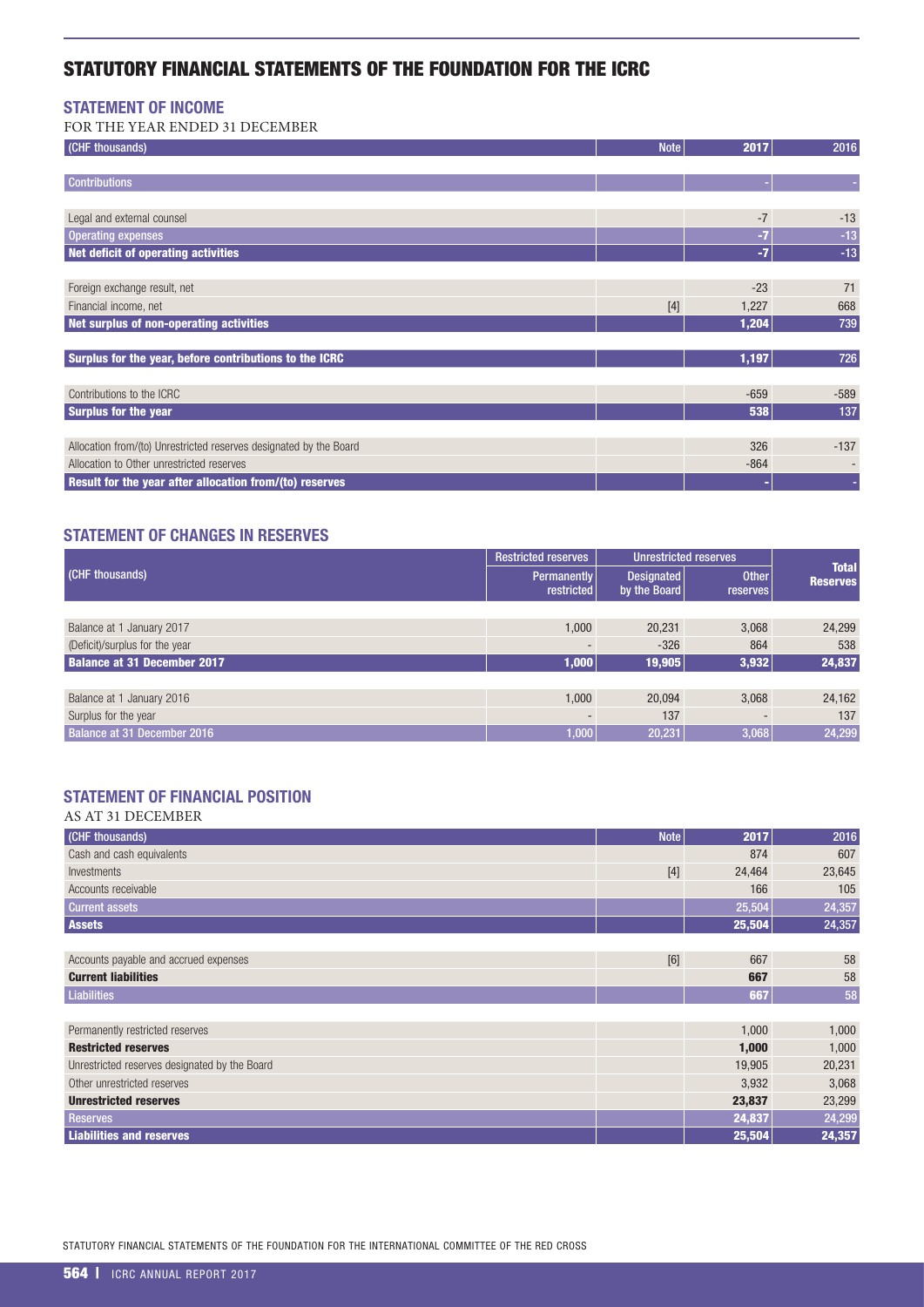#### NOTES TO THE FINANCIAL STATEMENTS

AS AT 31 DECEMBER 2017

#### 1. ACTIVITIES

The Foundation for the International Committee of the Red Cross (FICRC) was created on 1 May 1931 in Geneva, Switzerland. Its statutes and objectives were revised on 25 October 2012.

The Foundation strives to secure long-term support for the ICRC by establishing a substantial endowment fund income, most of which will be freely available to the organization.

The Foundation Board is made up of representatives of business and political circles and of the ICRC:

- $\triangleright$  one representative of the Swiss Confederation; and
- $\blacktriangleright$  three members appointed by the ICRC.

FICRC is controlled by the ICRC and therefore is consolidated into the ICRC's consolidated financial statements in conformity with the IFRS.

#### 2. BASIS OF PREPARATION

The statutory financial statements were prepared in compliance with Swiss law and are presented in accordance with the FICRC's Statutes. They were prepared in conformity with regulations of the Swiss law on commercial accounting and financial reporting (Swiss Code of Obligations Art. 957–963).

The financial statements were prepared using the historical cost convention, except for the investments which are recorded at fair market value.

All financial information presented in Swiss francs has been rounded to the nearest CHF thousands, except when otherwise indicated.

#### 3. SUMMARY OF SIGNIFICANT ACCOUNTING POLICIES

#### **3.1 Accounts receivable**

Receivables are stated at their cost net of an allowance on outstanding amounts to cover the risk of non-payment. The main pledge receivables positions are recognized at the moment of a written confirmation, except for pledges falling due after five years, which are considered contingent assets only and are not recognized owing to uncertainties associated with their receipt; the organization recognizes this revenue when the written confirmation includes a clear and firm commitment from the donor, and the realization of the income is virtually certain.

The organization maintains allowances for doubtful accounts in respect of estimated losses resulting from the inability of donors to make the required payments.

#### **3.2 Unrealized foreign exchange gains**

Unrealized foreign exchange gains in respect of foreign denominated non-current assets and liabilities are reported as current liabilities.

#### **3.3 Reserves**

Reserves are classified as either restricted or unrestricted reserves.

#### PERMANENTLY RESTRICTED RESERVES

The permanently restricted reserves are composed of inalienable capital.

#### Ȥ UNRESTRICTED RESERVES DESIGNATED BY THE BOARD

These are not subject to any legal or third-party restriction and can be applied as the Board sees fit. These general reserves are the accumulation of excess funds set aside with no specific reservation or restriction, and may be designated for specific purposes to meet future obligations or risks.

#### OTHER UNRESTRICTED RESERVES

These other unrestricted reserves relate to the unrealized gains or losses on the investment portfolio of the organization.

#### **3.4 Revenue recognition**

- $\triangleright$  Contributions, designated for general use by the FICRC, are recognized as revenue upon receipt of a written confirmation from the donor. In the absence of such a confirmation, the contribution is recognized upon receipt of cash.
- $\triangleright$  Contributions received after the reporting date, but designated for use in the reporting period, are recognized as revenue in the reporting period.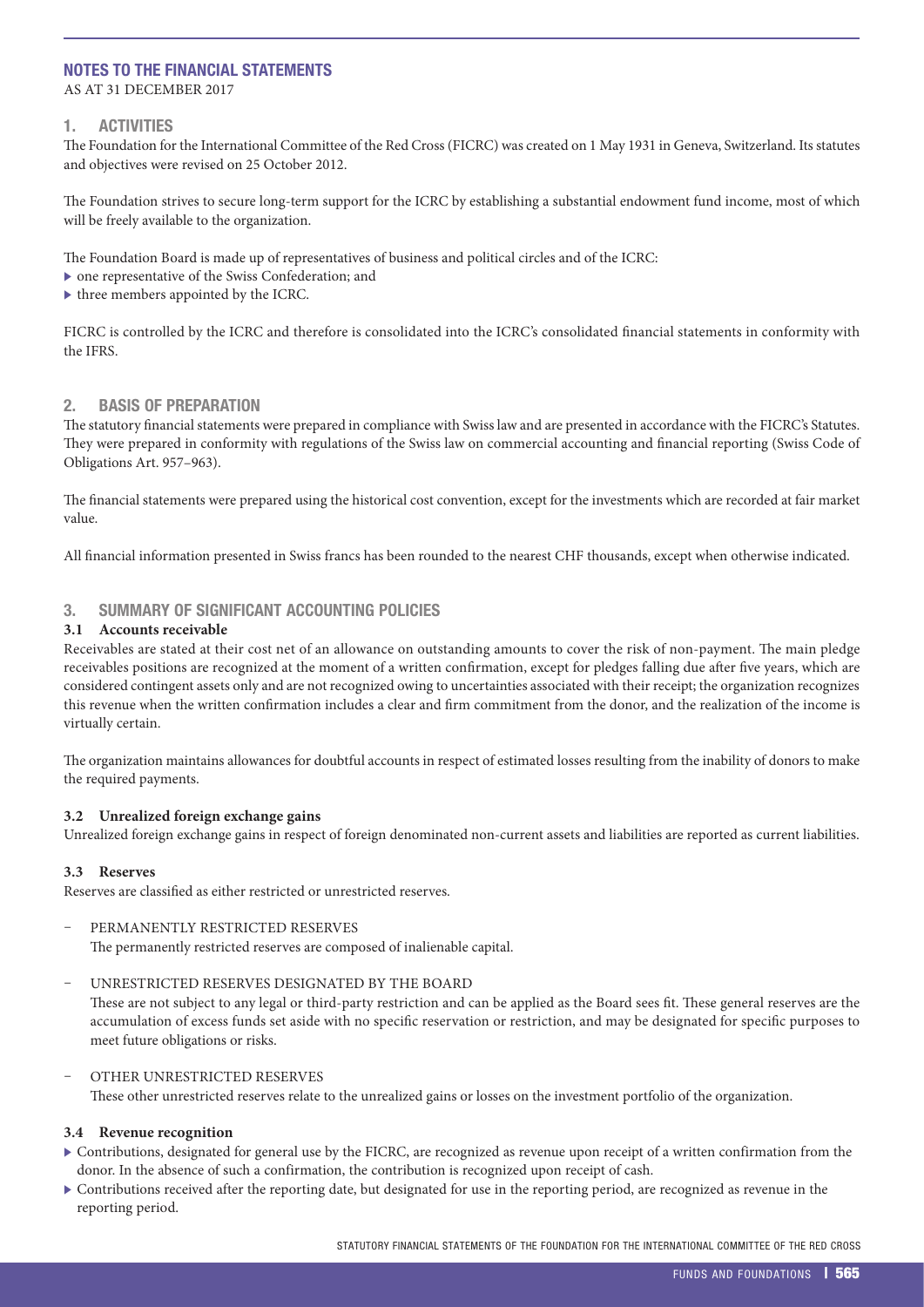- $\triangleright$  Contributions designated for use after the reporting date are reported as deferred income in the consolidated statement of financial position and recognized as revenue in the year designated by the donor.
- $\triangleright$  Contributions restricted to no other purpose than general field operations are considered non-earmarked.
- $\triangleright$  Contributions to a given region, country or programme (worldwide) are considered loosely earmarked.
- $\triangleright$  Contributions restricted to a country are considered country-earmarked.
- $\triangleright$  Contributions restricted to a project or sub-programme are considered tightly earmarked.

#### 4. INVESTMENTS AND FINANCIAL INCOME, NET

In accordance with its documented investment management policy, the organization recognizes its investments at fair market value. Financial assets at fair market value are financial assets with an observable market price. A financial asset is classified under this category if acquired principally for the purpose of selling in the short term. All assets in this category are classified as current assets, as they are expected to be settled within 12 months.

|                                    | 2017       |                          |  |  |  |
|------------------------------------|------------|--------------------------|--|--|--|
| <b>Investments (CHF thousands)</b> | Cost value | <b>Fair market value</b> |  |  |  |
| Quoted equity securities           | 6.765      | 8.623                    |  |  |  |
| Quoted debt securities             | 15.761     | 15.841                   |  |  |  |
| Total Current investments          | 22,526     | 24,464                   |  |  |  |

| Investments (CHF thousands)      | 2016       |                          |  |  |  |
|----------------------------------|------------|--------------------------|--|--|--|
|                                  | Cost value | <b>Fair market value</b> |  |  |  |
| Quoted equity securities         | 6,422      | 7,396                    |  |  |  |
| Quoted debt securities           | 16.059     | 16,249                   |  |  |  |
| <b>Total Current investments</b> | 22,481     | 23,645                   |  |  |  |

| Investments at fair value (CHF thousands) | 2017  | 2016 |
|-------------------------------------------|-------|------|
| Realized portfolio result, net            | $-20$ | 134  |
| Unrealized portfolio result, net          | 864   | 234  |
| Securities income, net                    | 383   | 300  |
| Total Financial income, net               | 1,227 | 668  |

#### 5. STAFF COSTS

The organization has no employees.

#### 6. RELATED PARTIES

| The balance of the current account with the ICRC is as follows: |     |       |
|-----------------------------------------------------------------|-----|-------|
| (CHF thousands)                                                 |     | 2016' |
| Balance due to the International Committee of the Red Cross     | 667 | 58    |

#### 7. SUBSEQUENT EVENT

The Foundation Board made a commitment to pay contributions to the ICRC for a total of CHF 635 thousand in 2018.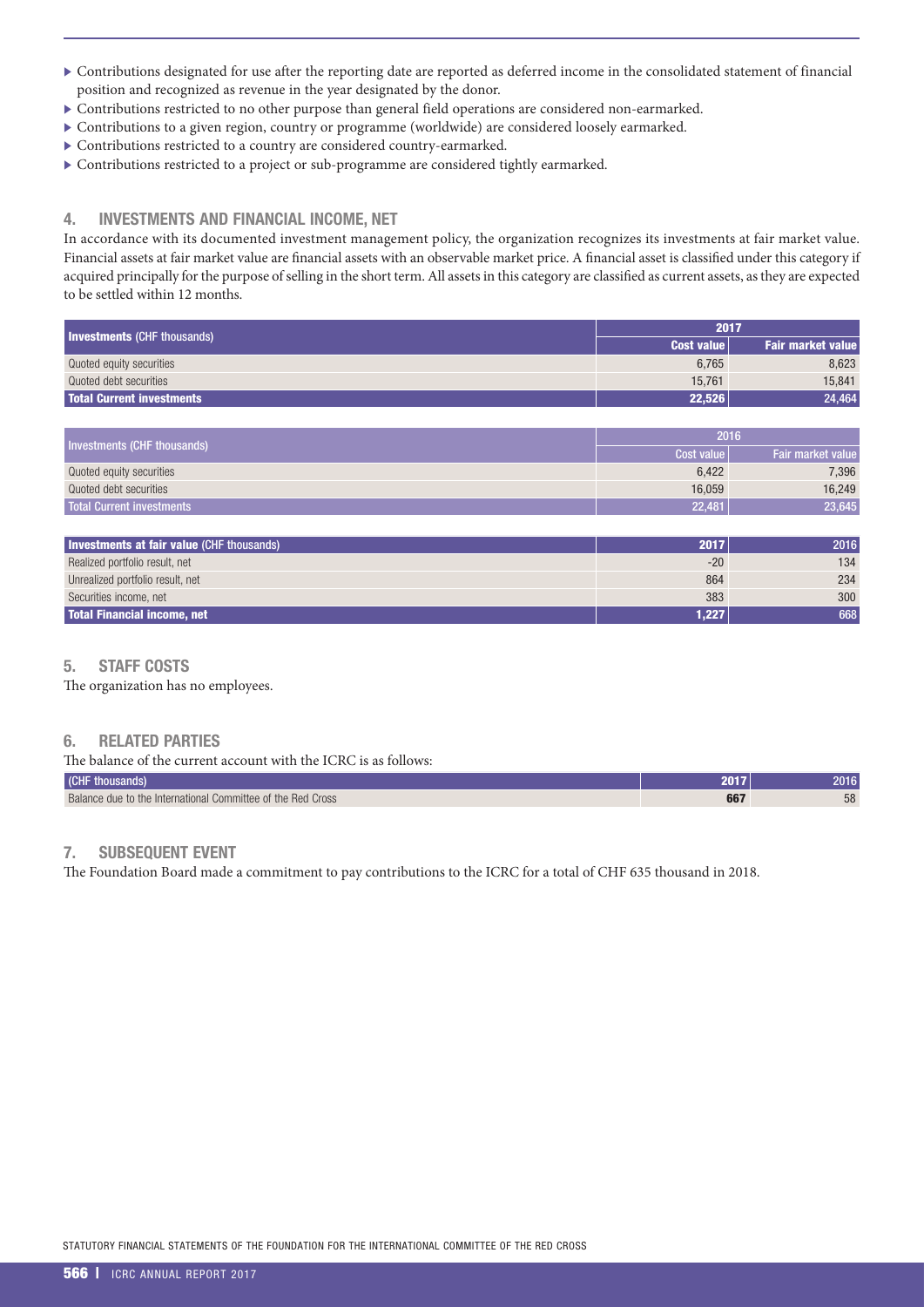# <span id="page-54-0"></span>CONDENSED FINANCIAL STATEMENTS FOR THE FUNDS MANAGED BY THE ICRC

| The investments of these funds<br>(seven in 2016 and six in 2017) are<br>managed in two global portfolios by<br>external asset managers in order to<br>optimize returns, risk management<br>and bank charges.<br>The portfolios are held jointly by the<br>funds. Each fund holds a share of<br>these portfolios proportional to its<br>initial investment and subsequent<br>inflows/outflows. | The <b>Augusta Fund</b> (est. 1890) was<br>established to commemorate the<br>services rendered to the Red Cross<br>by the German Empress Augusta and<br>liquidated in 2017. Its net assets were<br>transferred to the Florence Nightingale<br>Medal Fund.                                  | The income of the <b>Clare Benedict</b><br><b>Fund</b> (est. 1968) is used for assistance<br>activities for victims of armed conflict, in<br>accordance with Miss Benedict's wishes.                                                          | The purpose of the <b>Maurice de Madre</b><br><b>French Fund</b> (est. 1974) is to assist<br>first-aid workers, delegates and nurses,<br>of international or national Red Cross<br>or Red Crescent institutions, who have<br>suffered injury and find themselves in<br>straitened circumstances or in reduced<br>health. |
|------------------------------------------------------------------------------------------------------------------------------------------------------------------------------------------------------------------------------------------------------------------------------------------------------------------------------------------------------------------------------------------------|--------------------------------------------------------------------------------------------------------------------------------------------------------------------------------------------------------------------------------------------------------------------------------------------|-----------------------------------------------------------------------------------------------------------------------------------------------------------------------------------------------------------------------------------------------|--------------------------------------------------------------------------------------------------------------------------------------------------------------------------------------------------------------------------------------------------------------------------------------------------------------------------|
| The income of the <b>Omar El Mukhtar</b><br><b>Fund</b> (est. 1980) is made up of one or<br>more donations by the authorities of Libya<br>and is used to finance the ICRC's general<br>assistance activities.                                                                                                                                                                                  | The income of the <b>Florence</b><br><b>Nightingale Medal Fund (est. 1907)</b><br>is used to award a medal to honor<br>Florence Nightingale. The medal may be<br>awarded to Red Cross and Red Crescent<br>nurses and voluntary aides who have<br>distinguished themselves by their service | The purpose of the Jean Pictet<br><b>Fund</b> (est. 1985) is to encourage and<br>promote knowledge and dissemination<br>of international humanitarian law, giving<br>priority to co-financing the annual<br>"Jean Pictet competition on IHL". | The initial capital of the <b>Paul Reuter</b><br><b>Fund</b> (est. 1983) was donated by<br>Professor Paul Reuter (the amount of his<br>Balzan Prize). The purpose of the fund<br>is to encourage and promote knowledge<br>and dissemination of international<br>humanitarian law. To that end, the fund                  |

to sick and wounded people in time of peace or war. The medal is awarded

every two years.

capital of the **Paul Reuter** . 1983) was donated by Paul Reuter (the amount of his ze). The purpose of the fund irage and promote knowledge nination of international humanitarian law. To that end, the fund awards a prize every two years.

# STATEMENTS OF INCOME

| 2017                                                               |                                                |                                                            |                                                 |                                                     |                                      |                               |                       |                               |
|--------------------------------------------------------------------|------------------------------------------------|------------------------------------------------------------|-------------------------------------------------|-----------------------------------------------------|--------------------------------------|-------------------------------|-----------------------|-------------------------------|
| (CHF thousands)                                                    | <b>Clare</b><br><b>Benedict</b><br><b>Fund</b> | <b>Maurice</b><br>De Madre<br><b>French</b><br><b>Fund</b> | <b>Omar</b><br><b>El Mukhtar</b><br><b>Fund</b> | <b>Florence</b><br>Nightingale<br><b>Medal Fund</b> | Jean<br><b>Pictet</b><br><b>Fund</b> | Paul<br>Reuter<br><b>Fund</b> | <b>Total</b><br>funds | 2016<br><b>Total</b><br>funds |
| <b>Contributions</b>                                               |                                                |                                                            |                                                 |                                                     |                                      |                               |                       | ÷.                            |
|                                                                    |                                                |                                                            |                                                 |                                                     |                                      |                               |                       |                               |
| Purchase of goods and materials                                    | $\overline{\phantom{a}}$                       | $\overline{\phantom{a}}$                                   | $\overline{\phantom{m}}$                        | $-10$                                               | $\overline{\phantom{a}}$             |                               | $-10$                 |                               |
| Financial assistance                                               | $\overline{\phantom{a}}$                       | $-119$                                                     | $\overline{\phantom{a}}$                        | $\overline{\phantom{a}}$                            | $-20$                                | $\overline{\phantom{a}}$      | $-139$                | $-81$                         |
| Legal and external counsel                                         | $-1$                                           | $-1$                                                       | $-1$                                            | $-1$                                                | $-1$                                 | $-1$                          | $-6$                  | $-8$                          |
| Other expenses                                                     | $\overline{\phantom{a}}$                       | $\overline{\phantom{a}}$                                   | $\overline{\phantom{a}}$                        | $-1$                                                | $\overline{\phantom{a}}$             | $\overline{\phantom{a}}$      | $-1$                  | $\overline{\phantom{a}}$      |
| <b>Operating expenses</b>                                          | $-1$                                           | $-120$                                                     | $-1$                                            | $-12$                                               | $-21$                                | $-1$                          | $-156$                | $-89$                         |
|                                                                    |                                                |                                                            |                                                 |                                                     |                                      |                               |                       |                               |
| Net deficit of operating activities                                | $-1$                                           | $-120$                                                     | $-1$                                            | $-12$                                               | $-21$                                | $-1$                          | $-156$                | $-89$                         |
|                                                                    |                                                |                                                            |                                                 |                                                     |                                      |                               |                       |                               |
| Financial income, net                                              | 33                                             | 75                                                         | 15                                              | 10                                                  | 10                                   | 10                            | 153                   | 122                           |
| Net surplus of non-operating activities                            | 33                                             | 75                                                         | 15                                              | 10                                                  | 10                                   | 10                            | 153                   | 122                           |
| Surplus/(deficit) for the year before contributions<br>to the ICRC | 32                                             | $-45$                                                      | 14                                              | $-2$                                                | $-11$                                | $\overline{9}$                | $-3$                  | 33                            |
| Contributions to the ICRC                                          | $-25$                                          | $\overline{\phantom{a}}$                                   | $-11$                                           | $\overline{\phantom{a}}$                            | $\overline{\phantom{a}}$             | $\overline{\phantom{a}}$      | $-36$                 | $-35$                         |
| Surplus/(deficit) for the year                                     | $\overline{7}$                                 | $-45$                                                      | 3                                               | $-2$                                                | $-11$                                | $\overline{9}$                | $-39$                 | $-2$                          |
|                                                                    |                                                |                                                            |                                                 |                                                     |                                      |                               |                       |                               |
| Allocation from/(to) Unrestricted reserves designated by the Board | $-7$                                           | 45                                                         | $-3$                                            | $\overline{2}$                                      | 11                                   | $-9$                          | 39                    | $\overline{2}$                |
| Allocation from Other unrestricted reserves                        | $\overline{\phantom{a}}$                       | $\overline{\phantom{a}}$                                   | $\overline{\phantom{a}}$                        | $\overline{\phantom{a}}$                            | $\overline{\phantom{a}}$             | $\overline{\phantom{a}}$      | ٠                     | ۰                             |
| Result for the year after allocation from/(to) reserves            | ٠                                              | ٠                                                          | ٠                                               | ٠                                                   | ٠                                    |                               | ٠                     | ٠                             |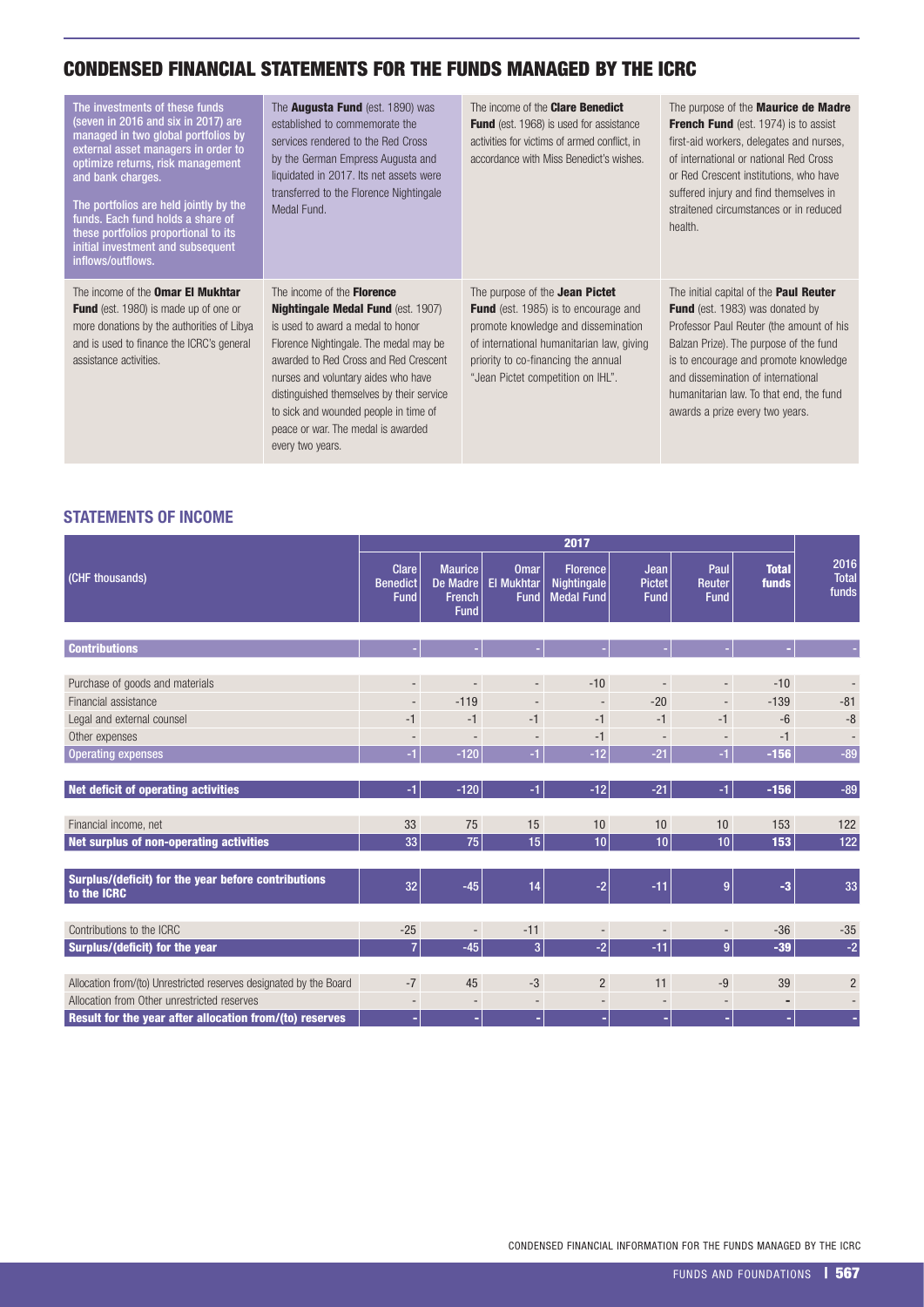# STATEMENTS OF CHANGES IN RESERVES

| (CHF thousands)                               | Augusta<br>Fund* | <b>Clare</b><br><b>Benedict</b><br><b>Fund</b> | <b>Maurice</b><br>De Madre<br><b>French</b><br><b>Fund</b> | <b>Omar</b><br><b>El Mukhtar</b><br><b>Fund</b> | <b>Florence</b><br>Nightingale<br><b>Medal</b><br><b>Fund</b> | Jean<br>Pictet<br>Fund | Paul<br>Reuter<br><b>Fund</b> | <b>Total</b><br>funds |
|-----------------------------------------------|------------------|------------------------------------------------|------------------------------------------------------------|-------------------------------------------------|---------------------------------------------------------------|------------------------|-------------------------------|-----------------------|
| Balance at 1 January 2017                     | 146              | 2.176                                          | 4.773                                                      | 1,011                                           | 554                                                           | 638                    | 652                           | 9,950                 |
| Net surplus/(deficit) for the year            |                  | $\overline{7}$                                 | $-45$                                                      | 3                                               | $-2$                                                          | $-11$                  | 9                             | $-39$                 |
| Net allocation of unrealized portfolio result |                  | 85                                             | 194                                                        | 39                                              | 27                                                            | 25                     | 26                            | 396                   |
| Transfer of Augusta Fund reserves             | $-146$           |                                                |                                                            | $\overline{\phantom{a}}$                        | 146                                                           |                        |                               |                       |
| <b>Balance at 31 December 2017</b>            |                  | 2,268                                          | 4,922                                                      | 1,053                                           | 725                                                           | 652                    | 687                           | 10,307                |
|                                               |                  |                                                |                                                            |                                                 |                                                               |                        |                               |                       |
| Balance at 1 January 2016                     | 144              | 2.156                                          | 4.726                                                      | 1.001                                           | 544                                                           | 644                    | 639                           | 9,854                 |
| Net surplus/(deficit) for the year            |                  |                                                | $-1$                                                       | $\overline{\phantom{a}}$                        | $\overline{4}$                                                | $-10$                  | $5\overline{)}$               | $-2$                  |
| Net allocation of unrealized portfolio result | $\mathcal{P}$    | 20                                             | 48                                                         | 10                                              | 6                                                             | 4                      | 8                             | 98                    |
| <b>Balance at 31 December 2016</b>            | 146              | 2,176                                          | 4,773                                                      | 1,011                                           | 554                                                           | 638                    | 652                           | 9,950                 |

 $^{\ast}$  Liquidated in 2017



(CHF thousands) **Breakdown of reserves by nature** 

Permanently restricted reserves  $\mathcal{L}_{\mathcal{A}}$ 

**College** Unrestricted reserves designated by the Boards

T. Other unrestricted reserves

#### Breakdown of investments by fund



cOndensed Financial inFORMatiOn FOR tHe FUnds ManaGed bY tHe icRc